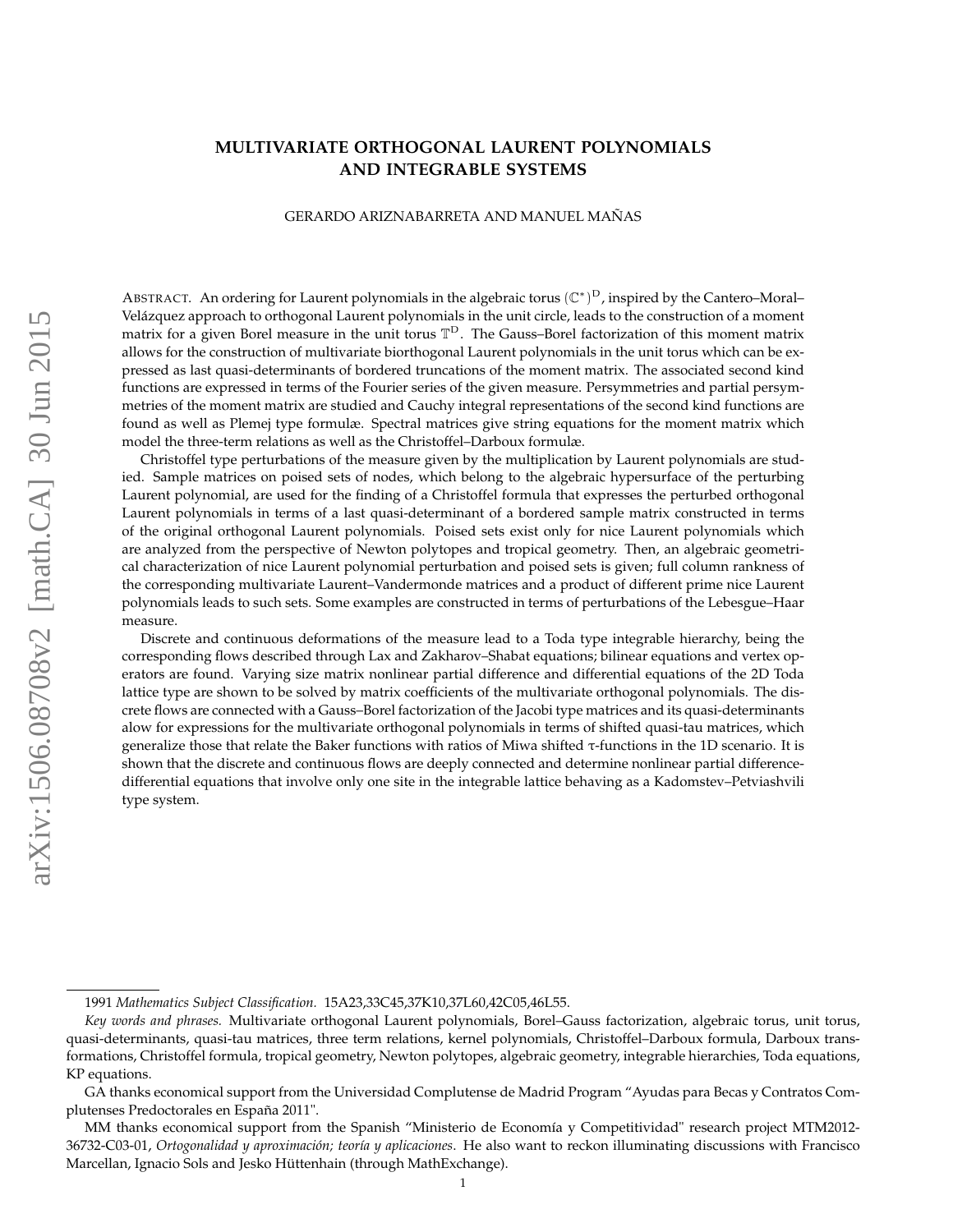#### **CONTENTS**

| Introduction<br>1.                                                                            | $\overline{c}$ |
|-----------------------------------------------------------------------------------------------|----------------|
| Historical background<br>1.1.                                                                 | $\mathfrak{Z}$ |
| Layout of the paper<br>1.2.                                                                   | 5              |
| Multivariate biorthogonal Laurent polynomials in the unit torus<br>2.                         | 5              |
| Laurent monomials. Ordering Laurent polynomials<br>2.1.                                       | 6              |
| 2.2.<br>The moment matrix                                                                     | 8              |
| 2.3.<br>Orthogonal Laurent polynomials in the unit torus                                      | 11             |
| 2.4.<br>Holomorphic extensions of the Fourier series of the measure and second kind functions | 12             |
| 2.5.<br>Persymmetries                                                                         | 13             |
| Plemej type formulae for MVOLPUT<br>2.6.                                                      | 16             |
| 2.7.<br>String equations for the moment matrix                                                | 19             |
| 2.8.<br>Three-term relations                                                                  | 20             |
| Christoffel-Darboux formulæ<br>2.9.                                                           | 22             |
| Darboux transformations<br>3.                                                                 | 24             |
| Laurent polynomial perturbations of the measure<br>3.1.                                       | 24             |
| 3.2.<br>Interpolation, sample matrices and poised sets                                        | 26             |
| 3.3.<br>Nice Laurent polynomials. Flavors from tropical geometry                              | 28             |
| Laurent-Vandermonde matrices, poised sets and algebraic geometry<br>3.4.                      | 32             |
| Darboux transformations for the Lebesgue-Haar measure<br>3.5.                                 | 36             |
| Perturbed Christoffel-Darboux kernels. Connection formulæ<br>3.6.                             | 41             |
| Integrable systems of Toda and Kadomtsev-Petviasvilii type<br>4.                              | 42             |
| Discrete Toda type flows<br>4.1.                                                              | 42             |
| Miwa type expressions for the MVOLPUT<br>4.2.                                                 | 45             |
| 4.3.<br>A Toda type integrable hierarchy                                                      | 47             |
| <b>Bilinear equations</b><br>4.4.                                                             | 50             |
| Miwa shifts and vertex operators<br>4.5.                                                      | 51             |
| Asymptotic modules<br>4.6.                                                                    | 52             |
| KP flows<br>4.7.                                                                              | 53             |
| Appendices                                                                                    | 57             |
| A. OLPUC                                                                                      | 57             |
| Persymmetric and spectral matrices for $D = 1, 2$<br>В.                                       | 61             |
| Proofs                                                                                        | 63             |
| References                                                                                    | 70             |

### 1. INTRODUCTION

<span id="page-1-0"></span>In this paper we give a theory for multivariate orthogonal Laurent polynomials in the unit torus (MVOLPUT). Our motivation comes from our previous work in orthogonal polynomials in the unit circle (OLPUC) [\[7\]](#page-69-1), its matrix extension [\[11\]](#page-69-2) and our recent developments on multivariate orthogonal polynomials in real spaces (MVOPR) [\[13,](#page-69-3) [14\]](#page-69-4). The natural framework for the study of the ring of Laurent polynomials in several variables is the algebraic torus  $(\mathbb{C}^*)^D$ ,  $\mathbb{C} := \mathbb{C} \setminus \{0\}$ . The orthogonal elements appear once a Borel measure d  $\mu$ with support in the D-dimensional unit torus  $\mathbb{T}^D$ ,  $\mathbb{T} := \{z \in \mathbb{C} : |z| = 1\}$ , is considered. Inspired by the Cantero–Moral–Veláquez (CMV) approach [\[23,](#page-69-5) [94\]](#page-71-0), se also [\[7,](#page-69-1) [11\]](#page-69-2), we propose an order for the multivariate Laurent polynomials in the algebraic torus  $(\mathbb{C}^*)^D$ . For the MVOLPUT we find in this paper not only three-term relations and Christoffel–Darboux formulæ, but also construct associated second kind functions and partial second kind functions given in terms of the Fourier series of the measure and Cauchy integral transforms, all connected through Plemej relations. Remarkably, we are able to find the extension of the Christoffel formula for Laurent polynomial perturbations of the measure in terms of a last quasideterminant of a bordered sample matrix constructed from the original MVOLPUT evaluated at a poised set in the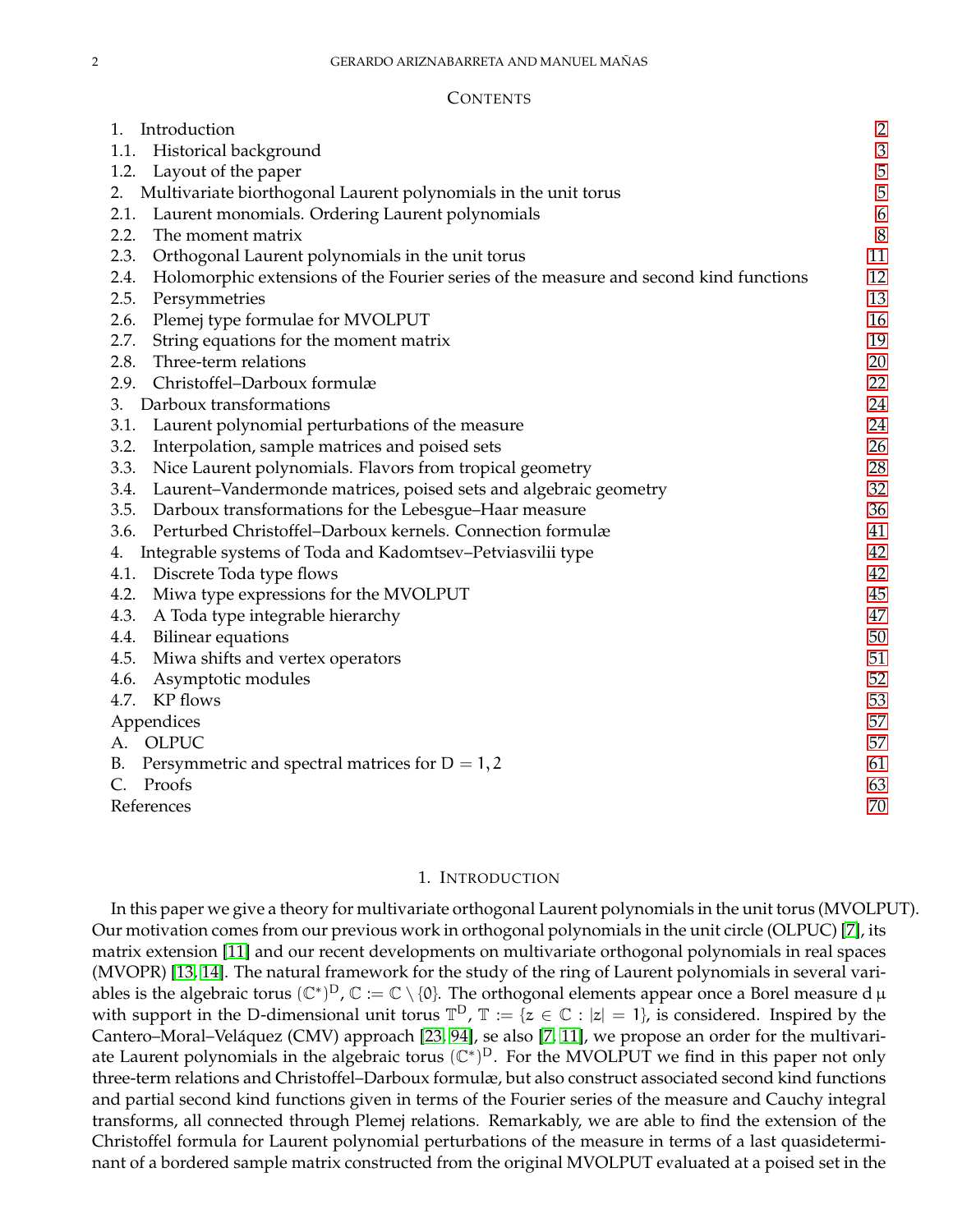algebraic hypersurface of the zeroes of the Laurent polynomial generating the perturbation. As the chosen order does not generate any gradation, for the finding of poised sets we need of what we have called nice Laurent polynomials. The discussion requires of mathematical ideas connected with tropical geometry as Newton polytopes and also of elementary algebraic geometry. Finally, we are able to construct Toda integrable systems of discrete and continuos type and also find how the Kadomtsev–Petviashvilli flows live in each site of the Toda lattice.

For a better understanding of the results achieved and its context let us perform some preliminary comments on the state of the art of the subjects involved.

## <span id="page-2-0"></span>1.1. **Historical background.**

1.1.1. *Orthogonal polynomials in the unit circle*. The unit circle  $\mathbb T$  is the border of the unit disk  $\mathbb D := \{z \in \mathbb C :$  $|z|$  < 1}. A complex Borel measure  $\mu$  supported in  $\mathbb T$  is said to be positive definite if it maps measurable sets into non-negative numbers, that in the absolutely continuous situation (with respect to the Lebesgue– Haar measure  $\frac{d\theta}{2\pi}$ ) has the form  $w(\theta) d\theta$ ,  $\theta \in [0, 2\pi]$ . For the positive definite situation the orthogonal polynomials in the unit circle (OPUC) or Szegő polynomials are defined as the monic polynomials  $P_n$ of degree n that satisfy the orthogonality relations,  $\int_{\mathbb{T}} P_n(z) z^{-k} d\mu(z) = 0$ , for  $k = 0, 1, ..., n - 1$ , [\[84\]](#page-71-1). Orthogonal polynomials on the real line (OPRL) with support on [−1, 1] are connected with OPUC [\[40,](#page-70-0) [17\]](#page-69-6). In the real case the three-term relations provide a tridiagonal matrix, the so called Jacobi operator, while in the unit circle support case the problem leads to a Hessenberg matrix. OPUC's recursion relation is given in terms of reverse Szegő polynomials  $P_l^*(z) := z^l \overline{P_l(\bar{z}^{-l})}$  and reflection or Verblunsky coefficients  $\alpha_l := P_l(0)$ . The recursion relations for the Szegő polynomials can be written as  $\begin{pmatrix} P_l \\ P_l^* \end{pmatrix}$  $\Big) = \big(\begin{smallmatrix} z & \alpha_\mathrm{l} \ z \bar\alpha_\mathrm{l} & 1 \end{smallmatrix}\big) \big(\begin{smallmatrix} \mathrm{P}_{\mathrm{l}-1} \ \mathrm{P}_{\mathrm{l}-1}^* \end{smallmatrix}$  $P_{l-1}^*$  . Szegő′s theorem implies for a nontrivial probability measure dµ on  $\mathbb T$  with Verblunsky coefficients  $\{\alpha_n\}_{n=0}^\infty$ that the corresponding Szegő's polynomials are dense in  $L^2(\mathbb{T}, \mu)$  if and only if  $\prod_{n=0}^{\infty} (1 - |\alpha_n|^2) = 0$ . For an absolutely continuous probability measure Kolmogorov's density theorem ensures that density in  $L^2(\mathbb{T}, \mu)$ of the OPUC holds if and only if the so called Szegő´s condition  $\int_{\mathbb{T}} \log(w(\theta)) d \theta = -\infty$  is fulfilled, [\[88\]](#page-71-2). We refer the reader to Barry Simon's books [\[85\]](#page-71-3) and [\[86\]](#page-71-4) for a very detailed studied of OPUC.

1.1.2. *Orthogonal Laurent polynomials and CMV.* In the context of the strong Stieltjes moment problem the papers [\[57,](#page-70-1) [58\]](#page-70-2) could be considered as the seed for the study of orthogonal Laurent polynomials on the real line (OLPRL). Whenever we have solution of the moment problem we have Laurent polynomials  ${Q_n}_{n=0}^{\infty}$  that fulfill the orthogonality conditions  $\int_{\mathbb{R}} x^{-n+j}Q_n(x) d\mu(x) = 0$  for  $j = 0, \ldots, n-1$ . For the early development of the theory see [\[24,](#page-69-7) [33,](#page-70-3) [56\]](#page-70-4) and [\[75\]](#page-71-5). The circle T context was first considered in [\[90\]](#page-71-6) , see also [\[28,](#page-69-8) [23,](#page-69-5) [26,](#page-69-9) [27\]](#page-69-10) where matters like recursion relations, Favard's theorem, quadrature problems, and Christoffel–Darboux formulæ were treated. The CMV [\[23\]](#page-69-5) representation is a hallmark in the study of certain aspects of Szegő polynomials. Indeed, despite the set of OLPUC being dense in  $L^2(\mathbb{T}, \mu)$  in general this is not true for the OPUC, [\[22\]](#page-69-11) and [\[28\]](#page-69-8). Now, the recursion relations for ordinary Szegő polynomials and its reverse polynomials is replaced by a five-term relation similar to the OPRL situation. Alternative or generic orders in the base used to span the space of OLPUC can be found in [\[27\]](#page-69-10). Other papers have reviewed and broadened the study of CMV matrices, see for example [\[87,](#page-71-7) [61\]](#page-71-8). As was pointed out in [\[87\]](#page-71-7) the discovery of the advantages of the CMV ordering goes back to previous work [\[94\]](#page-71-0).

1.1.3. *Multivariate orthogonal polynomials.* The monographs [\[37\]](#page-70-5) and [\[101\]](#page-72-0) are highly recommend references for understanding the state of the art regarding multivariate orthogonal polynomials. The recurrence relation for orthogonal polynomials in several variables was studied by Xu in [\[96\]](#page-72-1), while in [\[97\]](#page-72-2) he linked multivariate orthogonal polynomials with a commutative family of self-adjoint operators and the spectral theorem was used to show the existence of a three-term relation for the orthogonal polynomials. He discusses in [\[98\]](#page-72-3) how the three-term relation leads to the construction of multivariate orthogonal polynomials and cubature formulæ. The analysis of orthogonal polynomials and cubature formulæ on the unit ball, the standard simplex, and the unit sphere [\[100\]](#page-72-4) lead to conclude the strong connection of orthogonal structures and cubature formulæ for these three regions. The paper [\[99\]](#page-72-5) presents a systematic study of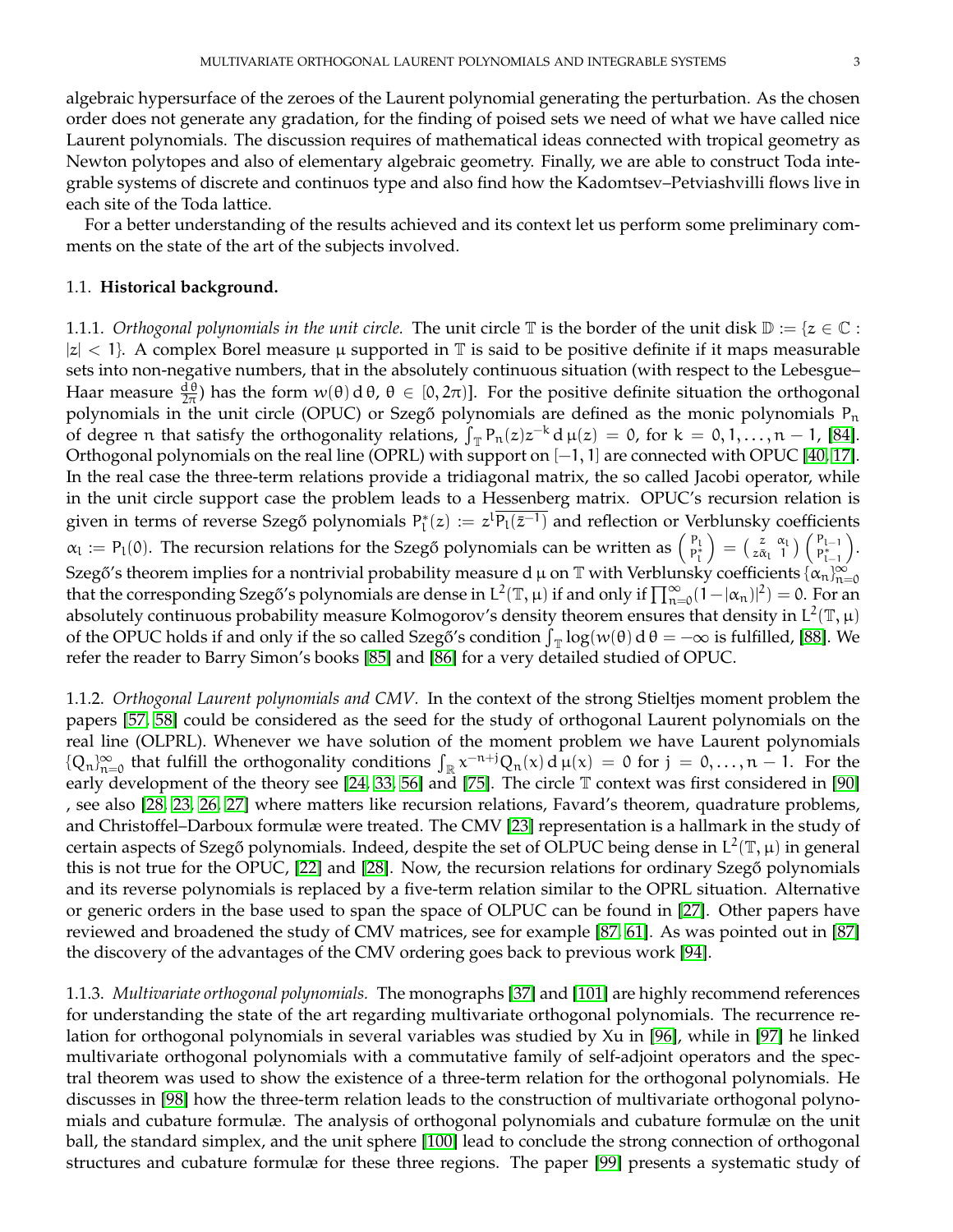the common zeros of polynomials in several variables which are related to higher dimensional quadrature. Karlin and McGregor [\[60\]](#page-71-9) and Milch [\[71\]](#page-71-10) discussed interesting examples of multivariate Hahn and Krawtchouk polynomials related to growth birth and death processes. There have been substantial developments since 1975, for instance, the spectral properties of these multivariate Hahn and Krawtchouk polynomials have been studied in [\[47\]](#page-70-6). In [\[46\]](#page-70-7) a two-variable positive extension problem for trigonometric polynomials was discussed —here the extension is required to be the reciprocal of the absolute value squared of a stable polynomial. This could be understood as an autoregressive filter design problem for bivariate stochastic processes. The authors show that the existence of a solution is equivalent to solving a finite positive definite matrix completion problem where the completion is required to satisfy an additional low rank condition. As a corollary of the main result a necessary and sufficient condition for the existence of a spectral Fejér–Riesz factorization of a strictly positive two-variable trigonometric polynomial is given in terms of the Fourier coefficients of its reciprocal. A spectral matching result is obtained, as well as inverse formulas for doubly-indexed Toeplitz matrices. Geronimo and Woerdeman used tools including a specific two-variable Kronecker theorem based on certain elements from algebraic geometry, as well as a two-variable Christoffel–Darboux like formula. In [\[62\]](#page-71-11) reproducing kernels are used to give and alternative proofs for some of the mentioned results on orthogonal polynomials on the two dimensional torus (and related subjects). Regarding extension problems on the torus and moment matrices see [\[15\]](#page-69-12). In [\[34\]](#page-70-8) a formula describing the asymptotics of a class of multivariate orthogonal polynomials with hyperoctahedral symmetry as the degree tends to infinity is given. The polynomials under consideration are characterized by a factorized weight function satisfying certain analyticity assumptions.

1.1.4. *Darboux transformations.* In the context of the Sturm–Liouville theory, Gaston Darboux [\[29\]](#page-70-9) introduced these transformations for the first time. Much later [\[70\]](#page-71-12) this transformation was named after Darboux. It has been extensively developed for orthogonal polynomials [\[50,](#page-70-10) [95,](#page-72-6) [20,](#page-69-13) [21,](#page-69-14) [69\]](#page-71-13). In Geometry, the theory of transformations of surfaces preserving some given properties conforms a classical subject, in the list of such transformations given in the classical treatise by Einsehart [\[38\]](#page-70-11) we find the Lévy (named after Lucien Lévy) transformation [\[64\]](#page-71-14), which later on was named as elementary Darboux transformation and known in the orthogonal polynomials context as Christoffel transformation [\[95,](#page-72-6) [84\]](#page-71-1). The adjoint elementary Darboux or adjoint Lévy transformation is also relevant [\[70,](#page-71-12) [35\]](#page-70-12) and is referred some times as a Geronimus transformation [\[95\]](#page-72-6). Finally the rational Uvarov transformation corresponds to the fundamental transformation introduced in a geometrical context by Hans Jonas [\[55\]](#page-70-13), see also the discussion in [\[38\]](#page-70-11). For further information see [\[78,](#page-71-15) [51\]](#page-70-14). The iteration formula of Christoffel transformations is due to Elwin Bruno Christoffel [\[25\]](#page-69-15). This fact was rediscovered much latter in the Toda context, see for example the formula (5.1.11) in [\[70\]](#page-71-12) for  $W^+_{n}(N)$ .

1.1.5. *Integrable systems.* The papers [\[81,](#page-71-16) [82\]](#page-71-17) and [\[30,](#page-70-15) [31,](#page-70-16) [32\]](#page-70-17) settled the Lie group theoretical description of integrable hierarchies. See [\[74\]](#page-71-18) for a discussion of the role of the factorization problems, dressing procedure, and linear systems as the keys for integrability. In this dressing setting the multicomponent integrable hierarchies of Toda type were analyzed in [\[91,](#page-71-19) [92,](#page-71-20) [93\]](#page-71-21). For further developments see [\[18,](#page-69-16) [19\]](#page-69-17) and [\[59,](#page-70-18) [68\]](#page-71-22) for the multi-component KP hierarchy and [\[67\]](#page-71-23) for the multi-component Toda lattice hierarchy. Mark Adler and Pierre van Moerbeke showed how the Gauss–Borel factorization problem appears in the theory of the 2D Toda hierarchy and what they called the discrete KP hierarchy [\[1,](#page-69-18) [2,](#page-69-19) [3,](#page-69-20) [4,](#page-69-21) [5,](#page-69-22) [6\]](#page-69-23). These papers clearly established –from a group-theoretical setup– why standard orthogonality of polynomials and integrability of nonlinear equations of Toda type where so close. In fact, the Gauss–Borel factorization of the moment matrix may be understood as the Gauss–Borel factorization of the initial condition for the integrable hierarchy.

1.1.6. *Our previous work.* In the Madrid group, based on the Gauss–Borel factorization, we have been searching further the deep links between the Theory of Orthogonal Polynomials and the Theory of Integrable Systems. In [\[9\]](#page-69-24) we studied the generalized orthogonal polynomials [\[1\]](#page-69-18) and its matrix extensions from the Gauss–Borel view point. In [\[10\]](#page-69-25) we gave a complete study in terms of this factorization for multiple orthogonal polynomials of mixed type and characterized the integrable systems associated to them.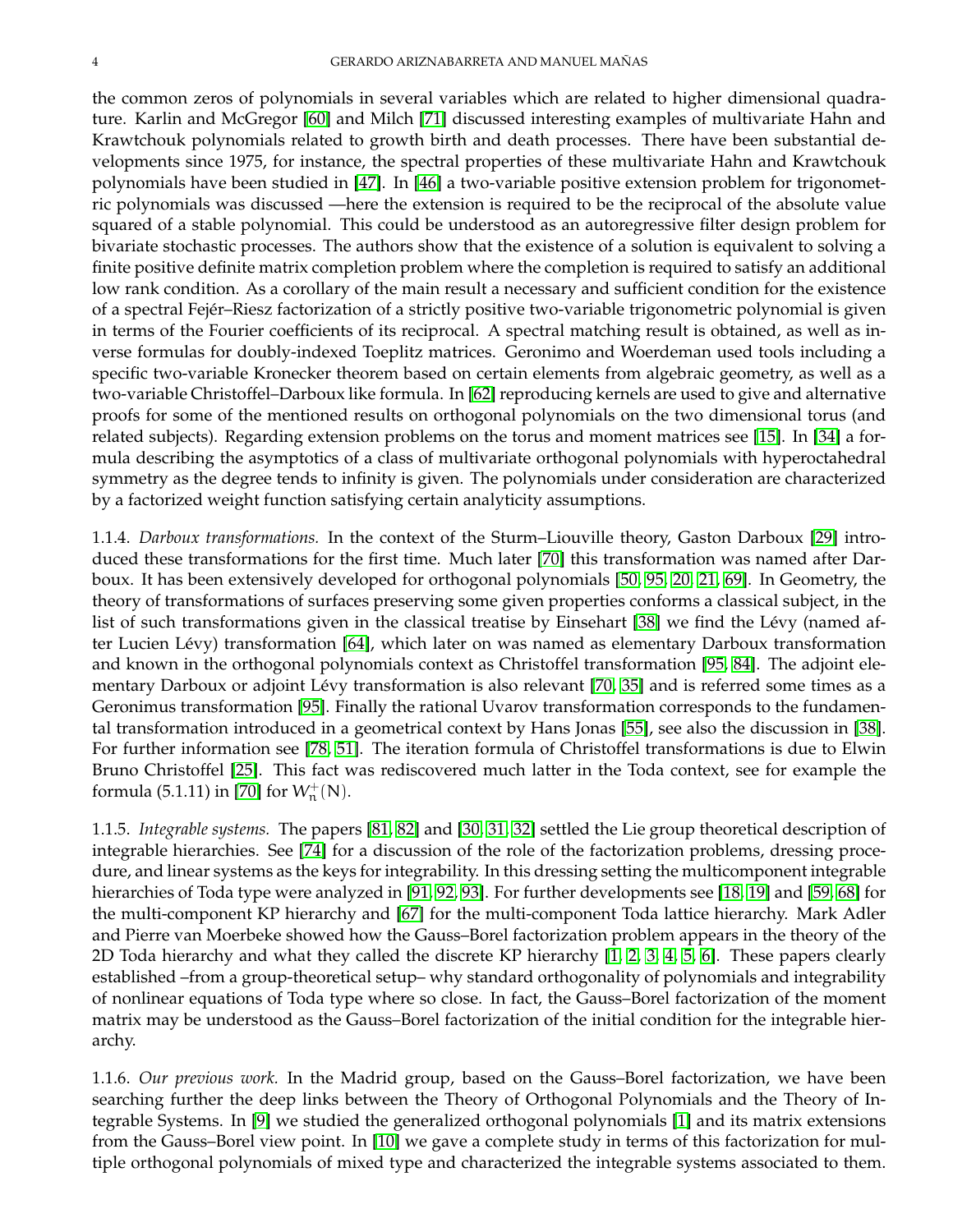Then, we studied Laurent orthogonal polynomials in the unit circle trough the CMV approach in [\[7\]](#page-69-1) and found in [\[8\]](#page-69-26) the Christoffel–Darboux formula for generalized orthogonal matrix polynomials. These methods where further extended, for example we gave an alternative Christoffel–Darboux formula for mixed multiple orthogonal polynomials [\[12\]](#page-69-27) or developed the corresponding theory of matrix Laurent orthogonal polynomials in the unit circle and its associated Toda type hierarchy [\[11\]](#page-69-2).

<span id="page-4-0"></span>1.2. **Layout of the paper.** In §2, for a Borel measure in the unit torus this monomial ordering induces an arranging of the moments in a moment matrix, built up of growing size rectangular blocks, as it happens for MVOPR [\[96,](#page-72-1) [13\]](#page-69-3), this moment matrix has a rich structure having therefore several important properties. In the quasi-definite case the Gauss–Borel factorization of this matrix gives multivariate biorthogonal Laurent polynomials in the unit torus and to MVOLPUT for positive measures. We define second kind functions that are shown to be a product of the MVOLPUT and the Fourier series of the measure. The moment matrix has persymmetries and partial persymmetries which happen to be useful for the finding of Plemej type formulae for the orthogonal Laurent polynomials. Then, another symmetry of the moment matrix, which we call string equation, leads to three-term relations and Christoffel–Darboux formulæ.

We study in §3 Laurent polynomial perturbations of the measure, which could be considered as an extension of the Christoffel transformation to this framework. Interpolation theory and the construction of appropriate sample matrices based on poised sets allows for the construction of the Christoffel formula in this generalized scenario. To construct poised sets we need of what we call nice Laurent polynomials, which behave nicely with the extended CMV ordering. We study nice Laurent polynomials with the aid of Newton polytopes, and some aspects of tropical geometry. Full column rank Laurent–Vandermonde matrices and algebraic geometry lead to poised sets in this context. These Darboux transformations are studied for the Lebesgue–Haar measure. Perturbed Christoffel–Darboux kernels and connection formulæ for the perturbed and non perturbed kernels are given

Finally, in §4 we introduce integrable systems of Toda and Kadomtsev–Petviasvilii (KP )type. In particular we show how discrete Toda type flows appear and give Miwa type expressions for the orthogonal Laurent polynomials. A Toda type integrable hierarchy is found, and Baker functions, Lax matrices and Zakharov–Sahabat equations are discussed. We also find bilinear equations, Miwa shifts and corresponding vertex operators. Finally, the use of asymptotic modules allows for the construction of KP onsite flows; i.e. to integrable nonlinear equations constructed in terms of the coefficient associated to a given MVOLPUT, say  $\phi_{[k]}$  with a fixed k.

## 2. MULTIVARIATE BIORTHOGONAL LAURENT POLYNOMIALS IN THE UNIT TORUS

<span id="page-4-1"></span>The algebraic torus  $(\mathbb{C}^*)^D$ ,  $\mathbb{C}^*:=\mathbb{C}\setminus\{0\}$ , is an Abelian group under component-wise multiplication and has as its coordinate ring the ring of Laurent polynomials  $\mathbb{C}[z^{\pm 1}] \equiv \mathbb{C}[z_1^{\pm 1}]$  $\frac{\pm 1}{1} \ldots, z_D^{\pm 1}$ , where we require of D independent complex variables  $z=(z_1,z_2,\ldots,z_D)^\top\in (\mathbb{C}^*)^D$ . Therefore, the algebraic torus is the natural framework when considering the ring of multivariate Laurent polynomials.

Given the unit torus  $\mathbb{T}^{\mathsf{D}} = \underset{\mathfrak{i}=1}{\overset{\mathsf{D}}{\times}}$ T, the Cartesian product of D copies of the unit circle, and a a Borel measure  $d \mu \in \mathcal{B}(\Omega)$  on some complex domain  $\Omega$  such that its support belongs to the unit torus, supp  $\mu \subset \mathbb{T}^D$ , we will study the corresponding orthogonal Laurent polynomials and their properties. Remember that the D-dimensional unit polydisk  $\mathbb{D}^D$  has the unit torus  $\mathbb{T}^D$  as its distinguished or Shilov border. For  $z\in\mathbb{T}^D$  we have the parametrization

$$
z(\theta) = \left(\,e^{i\,\theta_1},\ldots,e^{i\,\theta_D}\,\right)^\top
$$

with  $\theta := (\theta_1, \ldots, \theta_D)^\top \in [0, 2\pi)^D$ . A complex Borel measure  $\mu$  supported in  $\mathbb{T}^D$  is said to be real, respectively positive definite, if it maps measurable sets into the real numbers, respectively into non negative numbers. When the measure is absolutely continuous with respect to the Lebesgue–Haar measure  $d \theta = d \theta_1 \cdots d \theta_D$  it has the form  $d \mu(\theta) = w(\theta) d \theta$  and the weight  $w(\theta)$  must be a positive function when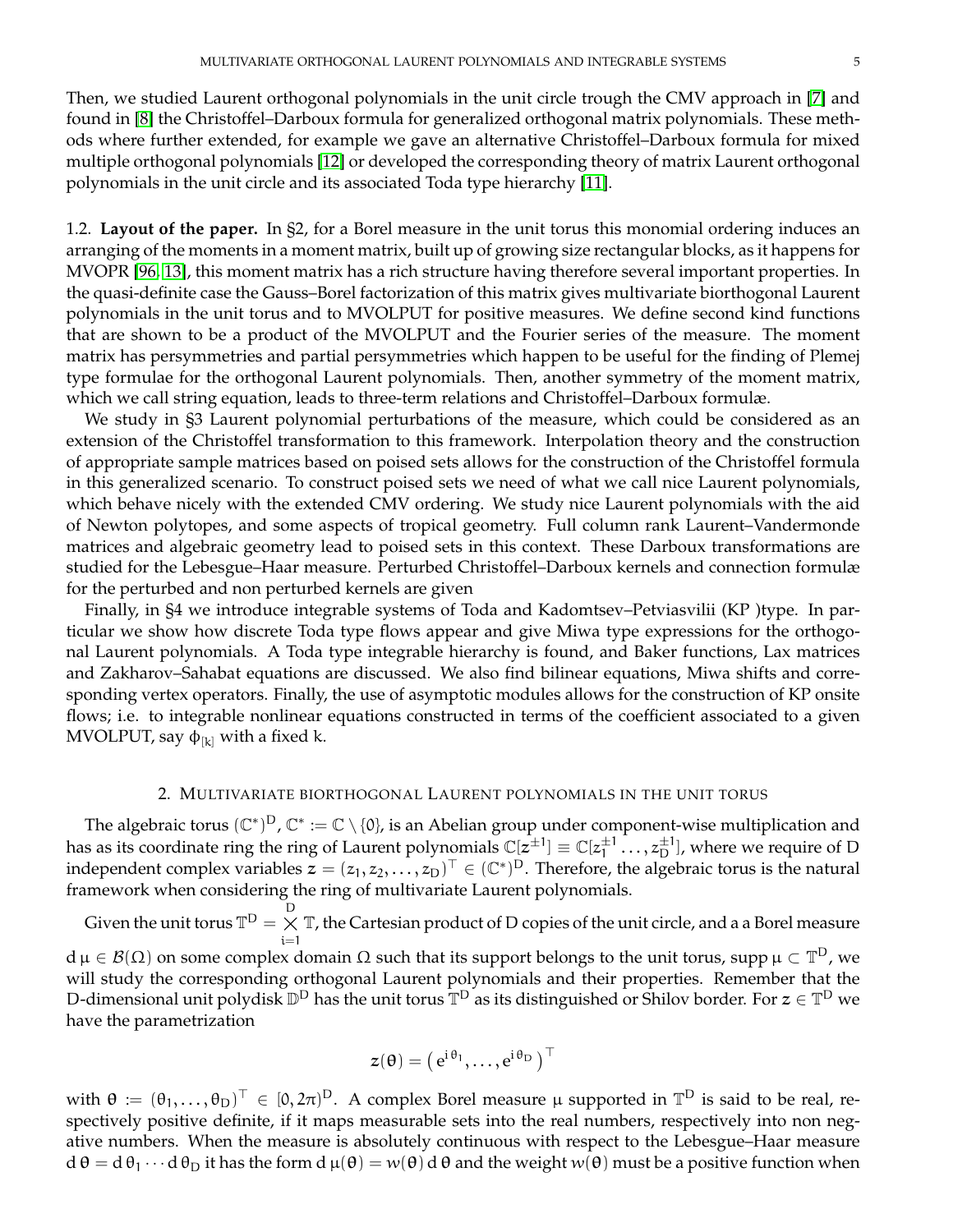$\mu$  is positive definite. The inner product of two complex valued functions  $f(z)$  and  $g(z)$  is defined by

$$
\langle f,g\rangle:=\oint_{\mathbb{T}^D}f(z(\theta))\overline{g(z(\theta))}\,d\,\mu(\theta).
$$

## <span id="page-5-0"></span>2.1. **Laurent monomials. Ordering Laurent polynomials.** The ring of complex Laurent polynomials

$$
\mathbb{C}[z_1^{\pm 1},\ldots,z_D^{\pm 1}]
$$

is the localization of the polynomial ring  $\mathbb{C}[z_1, \ldots, z_D]$  by adding the formal inverses of  $z_1, \ldots, z_D$ . The units; i.e., invertible elements in the ring, are the Laurent monomials  $az^\alpha$ ,  $a \in \mathbb{C}^*$ . Following [\[42\]](#page-70-19) we say

**Definition 2.1.** A Laurent monomial is a well-defined function between algebraic tori  $z^{\alpha}$  :  $(\mathbb{C}^*)^D \to \mathbb{C}^*$ .

A Laurent monomial can be viewed as a character of the algebraic torus and Laurent polynomials can be thought as finite linear combination of Laurent monomials. Any usual polynomial in the ring  $\mathbb{C}[z]$  can be considered as a Laurent polynomial.

 $\mathbb{T} \in \mathbb{Z}^{\mathsf{D}}$  we write  $z^{\alpha} = z_1^{\alpha_1} \cdots z_{\mathsf{D}}^{\alpha_{\mathsf{D}}}$ .

- **Definition 2.2.** (1) *Given a multi-index*  $\boldsymbol{\alpha} = (\alpha_1, ..., \alpha_D)^{\top} \in \mathbb{Z}^D$  *we write*  $z^{\alpha} = z_1^{\alpha_1} \cdots z_D^{\alpha_D}$ .<br>(2) For a finite subset  $A \subset \mathbb{Z}^D$  we define  $\mathbb{C}^A$  as the set of Laurent polynomials with monomi *if and only if*  $L = \sum$ α∈A  $L_{\alpha}z^{\alpha}$  *with*  $L_{\alpha} \neq 0$  *for*  $\alpha \in \mathcal{A}$ *.* 
	- (3) When  $L \in \mathbb{C}^{\mathcal{A}}$  we say that  $\mathcal A$  is the support of L and its convex hull is known as its Newton polytope  $\text{NP} (L)$

$$
NP(L) := Conv(\mathcal{A}).
$$

(4) *A supporting hyperplane* H of the Newton polytope  $NP(L)$  *is an affine hyperplane such that the face*  $F =$ H∩ NP(L)  $\neq$  *©* and NP(L) *is fully contained in one of the two halfspaces defined by* H. A face *is called facet* if it has codimension 1. Given  $\boldsymbol{w}\in\mathbb{R}^{\textsf{D}}$  we construct the associated face

$$
F_{\mathbf{w}}(NP(L)) \coloneqq \big\{ \mathbf{u} \in NP(L) : (\mathbf{u} - \mathbf{v}) \cdot \mathbf{w} \leq 0 \quad \forall \mathbf{v} \in NP(L) \big\}.
$$

*Given a face* F of NP(L) its normal cone is  $\mathcal{N}_F(NP(L)) := \{ w \in \mathbb{R}^D : F = F_w(NP(L)) \}$ , the normal fan  $\mathcal{N}(NP(L)) \coloneqq \{ \mathcal{N}_F(NP(L)) : F \text{ is a face of } NP(L) \}$  is the collection of all normal cones.

(5) For any multi-index  $\alpha \in \mathbb{Z}^D$  we define its longitude  $|\alpha| := \sum_{\alpha=1}^D |\alpha_\alpha|$ .

(6) *Given a Laurent polynomial* L ∈ C <sup>A</sup> *its longitude is*

$$
\ell(L) := \max_{\alpha \in \mathcal{A}} |\alpha|.
$$

Observe that for the ring of polynomials  $\mathbb{C}[z]$  this longitude is the total degree [\[37,](#page-70-5) [13\]](#page-69-3), and given two polynomials  $P_1, P_2 \in \mathbb{C}[z]$  $P_1, P_2 \in \mathbb{C}[z]$  $P_1, P_2 \in \mathbb{C}[z]$  we have  $\deg(P_1 P_2) = \deg P_1 + \deg P_2$ .<sup>1</sup> However, for the Laurent polynomial ring we have  $\ell(L_1L_2) \leq \ell(L_1) + \ell(L_2).$  $\ell(L_1L_2) \leq \ell(L_1) + \ell(L_2).$  $\ell(L_1L_2) \leq \ell(L_1) + \ell(L_2).$ <sup>2</sup> Notice that this order is not a monomial order; i.e., given two monomials  $L_1 < L_2$  then the multiplication by any other monomial L does not respect in general this order and it could happen that  $LL_1 > LL_2$ . Despite the previous observation we should stress that the corresponding lattice is a graded lattice. Our proposal is motivated by the  $D = 1$  case where one has the CMV ordering [\[23,](#page-69-5) [94\]](#page-71-0), for the Laurent polynomial ring  $\mathbb{C}[z^{\pm 1}]$ , in where powers  $z^n$  and  $z^{-n}$  go together [\[23,](#page-69-5) [7\]](#page-69-1). Despite that there is Zgrading, deg  $z^\pm=\pm 1$ , we reckon that it is not as useful for the analysis of orthogonal Laurent polynomials as the CMV ordering is. This will be relevant later on when we discuss Darboux transformations.

**Definition 2.3.** *Given a nonnegative integer*  $k \in \mathbb{Z}_+$  *we introduce* 

$$
[k]:=\{\alpha\in\mathbb{Z}^D:|\alpha|=k\}.
$$

<span id="page-5-1"></span><sup>&</sup>lt;sup>1</sup>The ring of polynomials  $\mathbb{C}[z_1,\ldots,z_D]$  is a  $\mathbb{Z}_+$ -graded ring  $\mathbb{C}[z_1,\ldots,z_D] = \bigoplus_{n \in \mathbb{Z}_+} \mathbb{C}_n[z_1,\ldots,z_D]$  with  $\mathbb{C}_n[z_1,\ldots,z_D]$  the degree n homogenous polynomials and  $\mathbb{C}_n[z_1,\ldots,z_D]\mathbb{C}_m[z_1,\ldots,z_D]\subseteq \mathbb{C}_{n+m}[z_1,\ldots,z_D].$ 

<span id="page-5-2"></span><sup>&</sup>lt;sup>2</sup> This follows from  $|n + m| \le |n| + |m|$ , that holds for all  $n, m \in \mathbb{Z}$ , inequality that is saturated  $|n + m| = |n| + |m|$  for either couples of positive integers or couples of negative integers.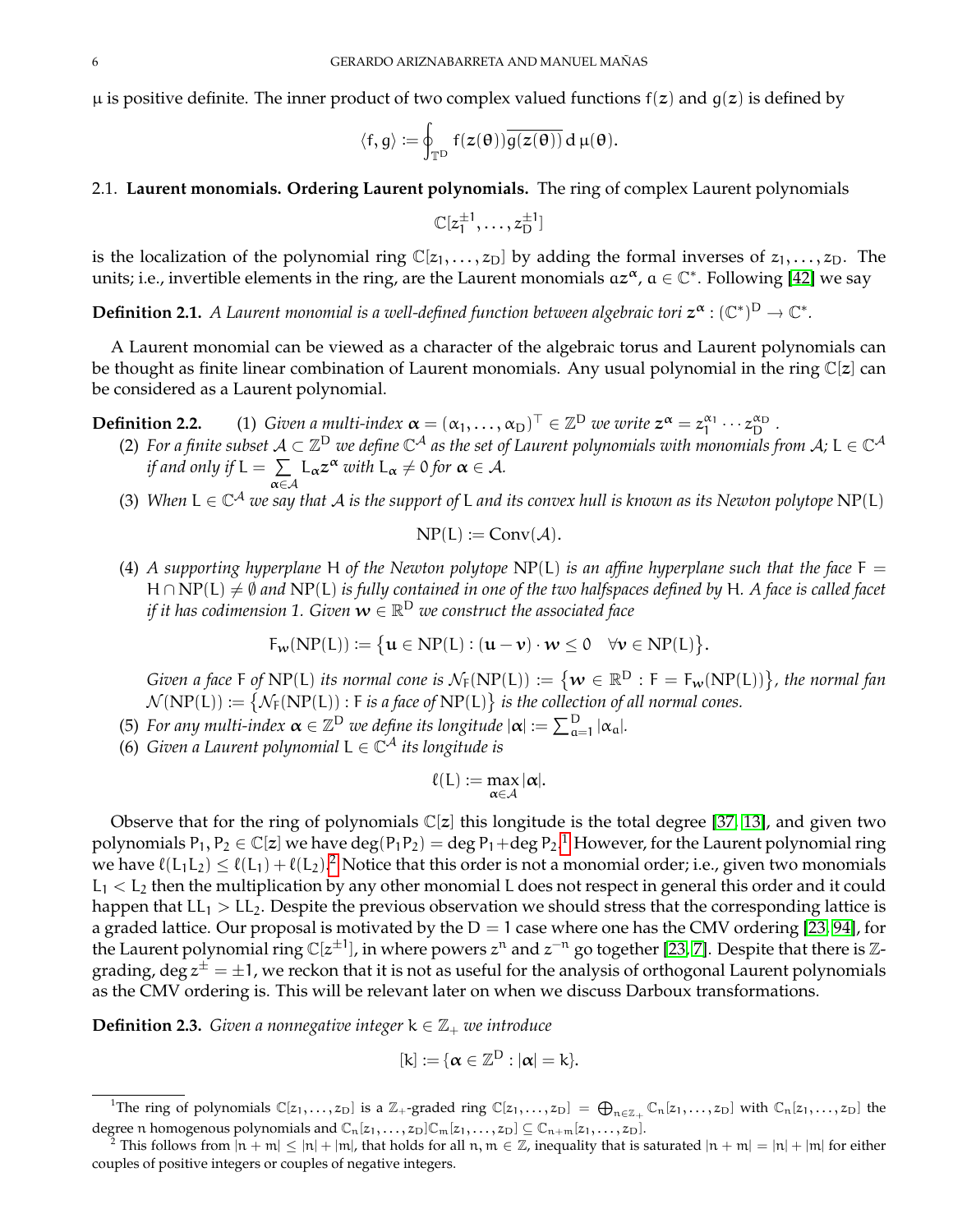**Proposition 2.1.** The number of multi-indices in  $\mathbb{Z}^{\text{D}}$  of longitude  $k > 0$  is

(2.1) 
$$
|[k]| = \sum_{j=1}^{\min(k, D)} 2^j {D \choose j} {k-1 \choose j-1},
$$

*and*  $|[0]| = 1$ .

*Proof.* Recall that there are  $\binom{D}{j}$  strings containing j ones and  $(D-j)$  zeros, and observe that, when counting compositions, the number of ways to write  $k = a_1 + a_2 + \cdots + a_j$ , where every  $a_i$  is a positive integer, is given by  $\binom{k-1}{i-1}$  $j_{j-1}^{k-1}$ ). Thus,  ${D \choose j}{k-1 \choose j-1}$  is the number of partitions  $k = a_1 + a_2 + \cdots + a_D$ , with non-negative integers  $a_i\in\Z_+$  for  $i\in\{1,\ldots,D\}$ ; i.e., of weak compositions, with  $(D-j)$  factors equal to zero and j positive integers. We now drop the non negative condition and allow for arbitrary integers,  $k = |a_1| + |a_2| + \cdots + |a_D|$ as we have j non-vanishing components, we should multiply by 2, as we must take into account a reversal of sign, that gives the same longitude, and  $2^j {D \choose j}{k-1 \choose j-1}$  should be the number of multi-indices  $\alpha \in \mathbb{Z}^D$  of longitude k having j of its D components different from zero. Finally, summing up in j we get |[k]|.

<span id="page-6-1"></span>**Definition 2.4** (The longilex order in  $\mathbb{Z}^D$ ). <sup>[3](#page-6-0)</sup> *First, we order according the longitude of the multi-indices; i.e.,* α < α <sup>0</sup> *whenever* |α| < |α 0 |*. Second, we use the lexicographic order for the set* [k] *of multi-indices of same longitude and write*

$$
[k]=\left\{\alpha_{1}^{(k)},\alpha_{2}^{(k)},\ldots,\alpha_{|[k]|}^{(k)}\right\} \text{ with }\alpha_{\alpha}^{(k)}<\alpha_{\alpha+1}^{(k)}.
$$

**Proposition 2.2.** (1) *The convex hull* Conv([k]) *is a regular hyper-octahedron with vertices given by*

$$
\{V_{1,\pm}^{(k)}:=(\pm k,0,\ldots,0)^\top,V_{2,\pm}^{(k)}:=(0,\pm k,0,\ldots,0)^\top,\ldots,V_{D,\pm}^{(k)}:=(0,\ldots,0,\pm k)^\top\}\subset\mathbb{R}^D.
$$

(2) *The Newton polytope of a Laurent polynomial belongs to the regular hyper-octahedron*  $NP(L) \subseteq Conv([\ell(L)])$ *,* and at least a face of the Newton polytope  $NP(L)$  has a nontrivial intersection with a face of  $Conv([l(L)])$ .

**Definition 2.5.** *We introduce the semi-infinite vector* χ *constructed by using the* longilex *order of Laurent monomials*

$$
\chi := \begin{pmatrix} \chi_{[0]} \\ \chi_{[1]} \\ \vdots \\ \chi_{[k]} \\ \vdots \end{pmatrix} \qquad \text{where} \qquad \qquad \chi_{[k]} := \begin{pmatrix} z^{\alpha_1} \\ z^{\alpha_2} \\ \vdots \\ z^{\alpha_{|[k]|}} \end{pmatrix}, \qquad \qquad [k] = \left\{ \alpha_1^{(k)}, \alpha_2^{(k)}, \ldots, \alpha_{|[k]|}^{(k)} \right\}.
$$

In particular, the two first are easy to write

(2.2) 
$$
\chi_{[0]} = 1, \qquad \chi_{[1]} = \begin{pmatrix} z_1^{-1} \\ z_2^{-2} \\ \vdots \\ z_D^{-1} \\ z_1 \\ z_2 \\ z_1 \end{pmatrix},
$$

<span id="page-6-0"></span> $3$ This not the deglex ordering introduced in the [SAGE package](http://www.sagemath.org/doc/reference/polynomial_rings/sage/rings/polynomial/laurent_polynomial_ring.html) for the Laurent ring polynomial.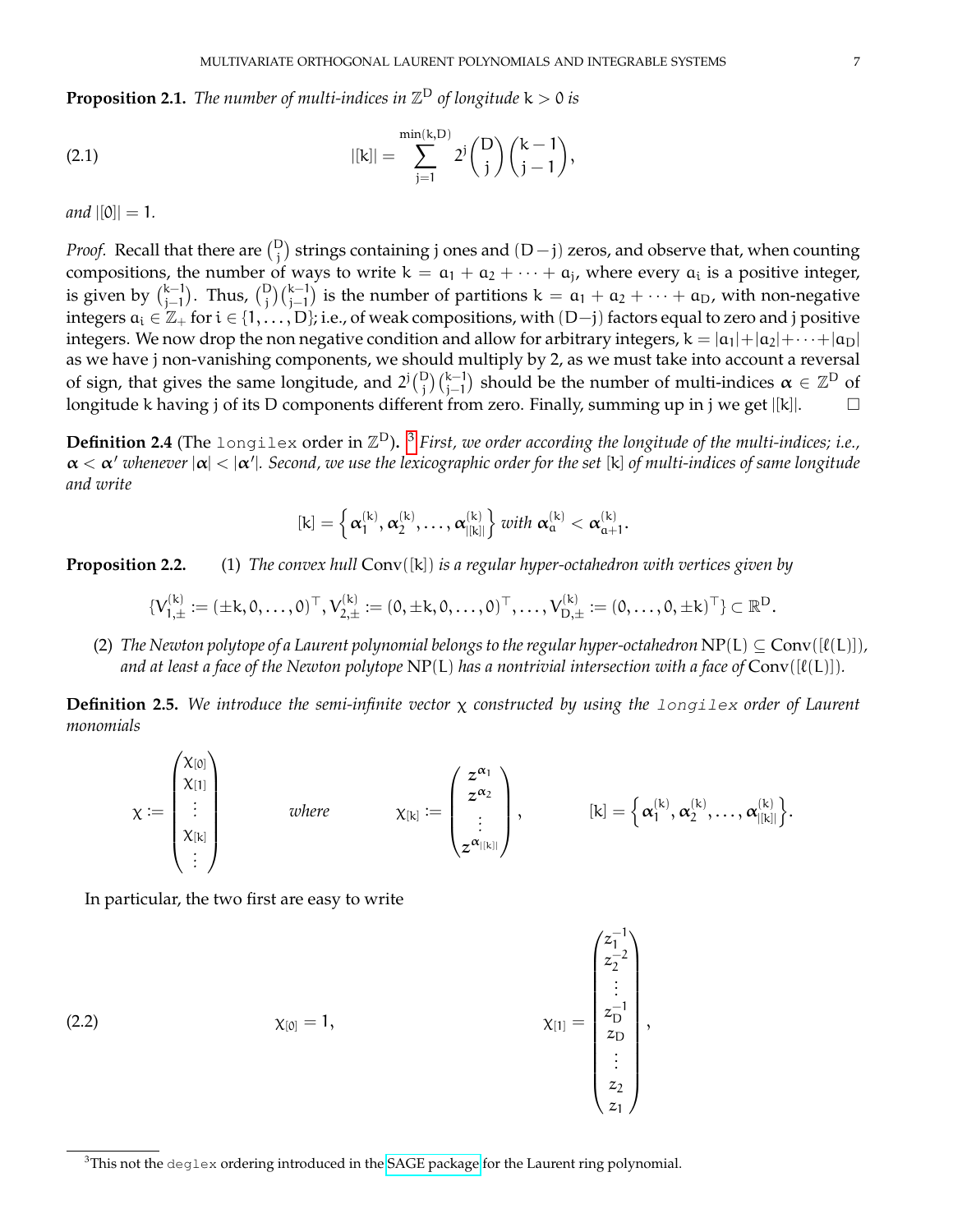and for  $D = 2$ , 3 we have

$$
\chi_{[2]} = \begin{pmatrix} z_1^{-2} \\ z_1^{-1}z_2^{-1} \\ z_1^{-1}z_2 \\ z_1^{-1}z_2 \\ z_2^{-2} \\ z_1z_2 \\ z_1^2 \\ z_1^2 \\ z_1^2 \\ z_1^2 \\ z_1^2 \\ z_1^2 \\ z_1^2 \\ z_1^2 \\ z_1^2 \\ z_1^2 \\ z_1^2 \\ z_1z_2^2 \\ z_1z_2^2 \\ z_1z_2^2 \\ z_1z_2^2 \\ z_1z_2^2 \\ z_1z_2^2 \\ z_1z_2^2 \\ z_1z_2^2 \\ z_1z_2^2 \\ z_1z_2^2 \\ z_1z_2^2 \\ z_1z_2^2 \\ z_1z_2^2 \\ z_1z_2^2 \\ z_1z_2^2 \\ z_1z_2^2 \\ z_1z_2^2 \\ z_1z_2^2 \\ z_1z_2^2 \\ z_1z_2^2 \\ z_1z_2^2 \\ z_1z_2^2 \\ z_1z_2^2 \\ z_1z_2^2 \\ z_1z_2^2 \\ z_1z_2^2 \\ z_1z_2^2 \\ z_1z_2^2 \\ z_1z_2^2 \\ z_1z_2^2 \\ z_1z_2^2 \\ z_1z_2^2 \\ z_1z_2^2 \\ z_1z_2^2 \\ z_1z_2^2 \\ z_1z_2^2 \\ z_1z_2^2 \\ z_1z_2^2 \\ z_1z_2^2 \\ z_1z_2^2 \\ z_1z_2^2 \\ z_1z_2^2 \\ z_1z_2^2 \\ z_1z_2^2 \\ z_1z_2^2 \\ z_1z_2^2 \\ z_1z_2^2 \\ z_1z_2^2 \\ z_1z_2^2 \\ z_1z_2^2 \\ z_1z_2^2 \\ z_1z_2^2 \\ z_1z_2^2 \\ z_1z_2^2 \\ z_1z_2^2 \\ z_1z_2^2 \\ z_1z_2^2 \\ z_1z_2^2 \\ z_1z_2^2 \\ z_1z_2^2 \\ z_1z_2^2 \\ z_1z_2^2 \\ z_1z_2^2 \\ z_1z_2^2 \\ z_1z_2^2 \\ z_1z_2^2 \\ z_1z_2^2 \\ z_1z_2^2 \\ z_1z_2^2 \\ z_1z_2
$$

respectively.

In this paper we will consider semi-infinite matrices A with a block or partitioned structure induced by the longilex order of Definition [2.4](#page-6-1)

$$
A = \begin{pmatrix} A_{[0],[0]} & A_{[0],[1]} & \cdots \\ A_{[1],[0]} & A_{[1],[1]} & \cdots \\ \vdots & \vdots & \end{pmatrix}, \hspace{1cm} A_{[k],[l]} = \begin{pmatrix} A_{\alpha_{1}^{(k)},\alpha_{1}^{(l)}} & \cdots & A_{\alpha_{1}^{(k)},\alpha_{|[l]|}^{(l)}} \\ \vdots & & \vdots \\ A_{\alpha_{|[k]|}^{(k)},\alpha_{1}^{(l)}} & \cdots & A_{\alpha_{|[k]|}^{(k)},\alpha_{|[l]|}^{(l)}} \end{pmatrix} \in \mathbb{C}^{|[k]| \times |[l]|}.
$$

We use the notation  $0_{[k],[l]} \in \mathbb{C}^{|[k]| \times |[l]|}$  for the rectangular zero matrix,  $0_{[k]} \in \mathbb{C}^{|[k]|}$  for the zero vector, and  $\mathbb{I}_{[k]} \in \mathbb{C}^{|[k]| \times |[k]|}$  for the identity matrix. For the sake of simplicity and if there is no confusion we prefer to write 0 or I for the zero or identity matrices, and we implicitly assume that the sizes of these matrices are the ones indicated by its position in the partitioned matrix.

 ${\bf Proposition ~2.3.}$  The linear space  $\Bbb C_{(k)}[z^{\pm 1}]$  of Laurent polynomials of longitude  $k$  has dimension  $\Bbb N_k:=\dim \Bbb C_{(k)}[z^{\pm 1}]$ *given by*

$$
N_k = \sum_{l=0}^k |[l]|.
$$

## <span id="page-7-0"></span>2.2. **The moment matrix.**

<span id="page-7-1"></span>**Definition 2.6.** *Given a Borel measure* µ *with support in the unit torus* T <sup>D</sup> *the corresponding moment matrix* G<sup>µ</sup> *is given by*

(2.3) 
$$
G_{\mu} := \oint_{\mathbb{T}^D} \chi(z(\theta)) d \mu(\theta) \chi(z(-\theta))^{\top}.
$$

*For the sake of simplicity when not needed we omit the subscript* µ *and write* G *instead of* Gµ*. We write the moment matrix in block form*

$$
G=\begin{pmatrix}G_{[0],[0]} & G_{[0],[1]} & \dots \\ G_{[1],[0]} & G_{[1],[1]} & \dots \\ \vdots & \vdots & \ddots \end{pmatrix}
$$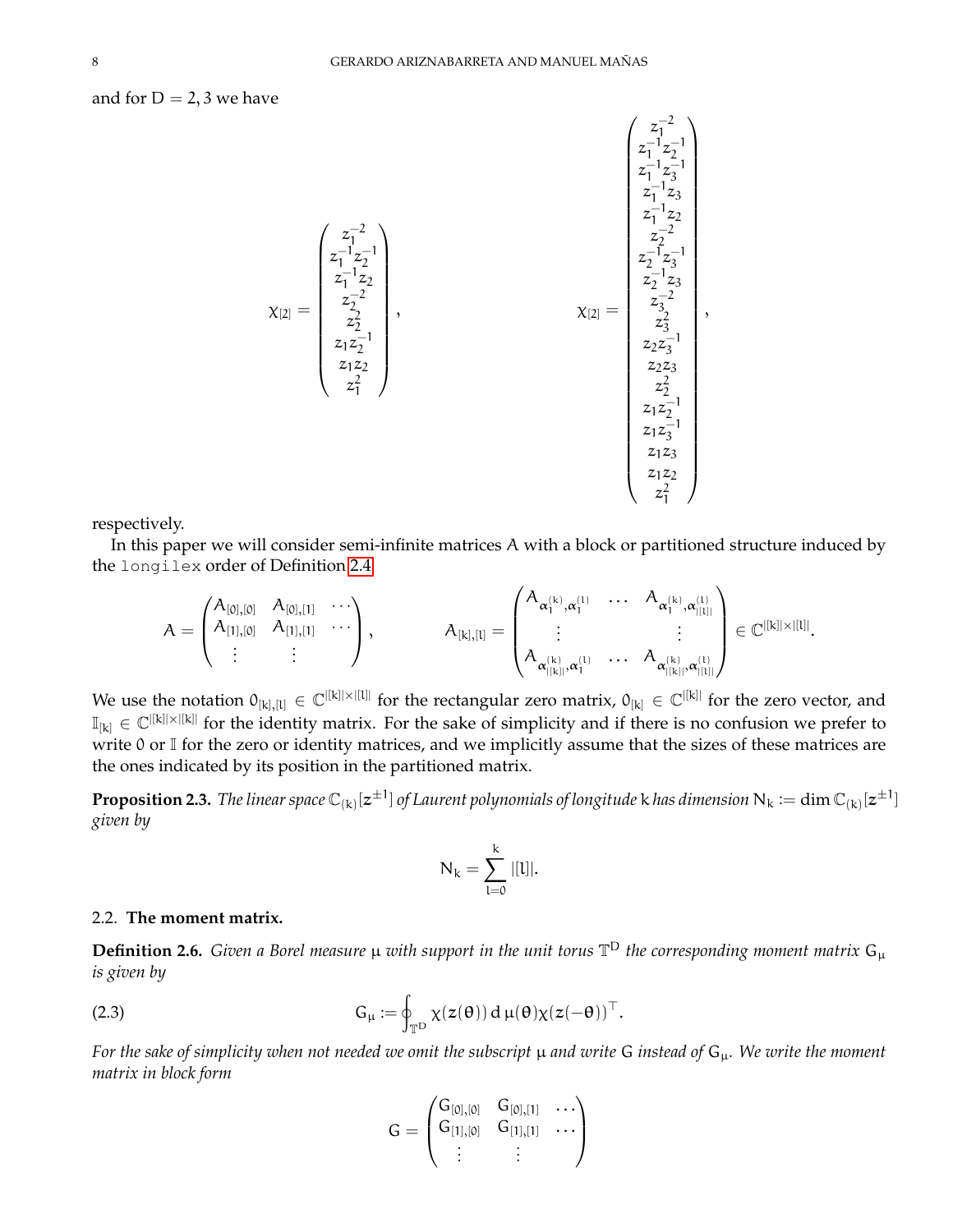*with each entry being a rectangular matrix with complex coefficients*

<span id="page-8-1"></span>
$$
\begin{array}{llll} \displaystyle (2.4) \qquad G_{[k],[l]} := & \oint_{\mathbb{T}^D} \chi_{[k]}(z(\theta)) \, d \, \mu(\theta) \chi_{[l]}(z(-\theta))^{\top} \\ & \hspace{2cm} = & \left( \begin{matrix} G_{\alpha_{1}^{(k)}, \alpha_{1}^{(l)}} & \cdots & G_{\alpha_{1}^{(k)}, \alpha_{|[l]|}^{(l)}} \\ \vdots & \vdots & \vdots \\ G_{\alpha_{|[k]|}^{(k)}, \alpha_{1}^{(l)}} & \cdots & G_{\alpha_{|[k]|}^{(k)}, \alpha_{|[l]|}^{(l)}} \end{matrix} \right) \in \mathbb{C}^{|[k]| \times |[l]|}, \qquad G_{\alpha_{i}^{(k)}, \alpha_{j}^{(l)}} := \oint_{\mathbb{T}^D} e^{i (\alpha_{i}^{(k)} - \alpha_{j}^{(l)}) \cdot \theta} \, d \, \mu(\theta) \in \mathbb{C}. \end{array}
$$

*Truncated moment matrices are given by*

$$
G^{[k]}:=\begin{pmatrix} G_{[0],[0]} & \cdots & G_{[0],[k-1]} \\ \vdots & & \vdots \\ G_{[k-1],[0]} & \cdots & G_{[k-1],[k-1]} \end{pmatrix},
$$

*and for*  $l \geq k$  *we will also use the following bordered truncated moment matrix* 

$$
G_l^{[k]} := \left( \begin{array}{ccc} G_{[0],[0]} & \cdots & G_{[0],[k-1]} \\ \vdots & & \vdots \\ G_{[k-2],[0]} & \cdots & G_{[k-2],[k-1]} \\ \hline G_{[l],[0]} & \cdots & G_{[l],[k-1]} \end{array} \right)
$$

where we have replaced the last row of blocks,  $(G_{[k],[0]} \quad ... \quad G_{[k-1],[k-1]} )$ , of the truncated moment matrix  $G^{[k]}$  by the row of blocks  $(\sf G_{[l],[0]}~~...~~\sf G_{[l],[k-1]})$ , we also need a similar matrix but replacing rows by columns

$$
\widehat{G}_l^{[k]} := \left( \begin{array}{ccc|c} G_{[0], [0]} & \cdots & G_{[0], [k-2]} & G_{[0], [l]} \\ \vdots & & \vdots & \vdots \\ G_{[k-1], [0]} & \cdots & G_{[k-1], [k-2]} & G_{[k-1], [l]} \end{array} \right).
$$

Let us extend to this scenario the concept of quasi-definite and positive definite

**Definition 2.7.** *The measure and its moment matrix are quasi-definite if all its principal block minors are not singular*

$$
\det G^{[k]} \neq 0, \qquad \qquad k \in \{0, 1, \dots\}.
$$

*When all the minors are positive*

$$
\det G^{[k]} > 0, \qquad \qquad k \in \{0, 1, \dots\}.
$$

*we say that it is a definite positive moment matrix*

Notice, that instead of positive definite we could request the moment matrix to be definite; i.e., all block principal minors are positive or all are negative.

We are now ready to discuss some aspects regarding the Gauss–Borel factorization of this moment matrix.

**Proposition 2.4.** (1) *A quasi-definite moment matrix* G *admits the following block Gauss–Borel factorization*

<span id="page-8-0"></span>(2.5) 
$$
G = S^{-1}H(\hat{S}^{-1})^{\dagger},
$$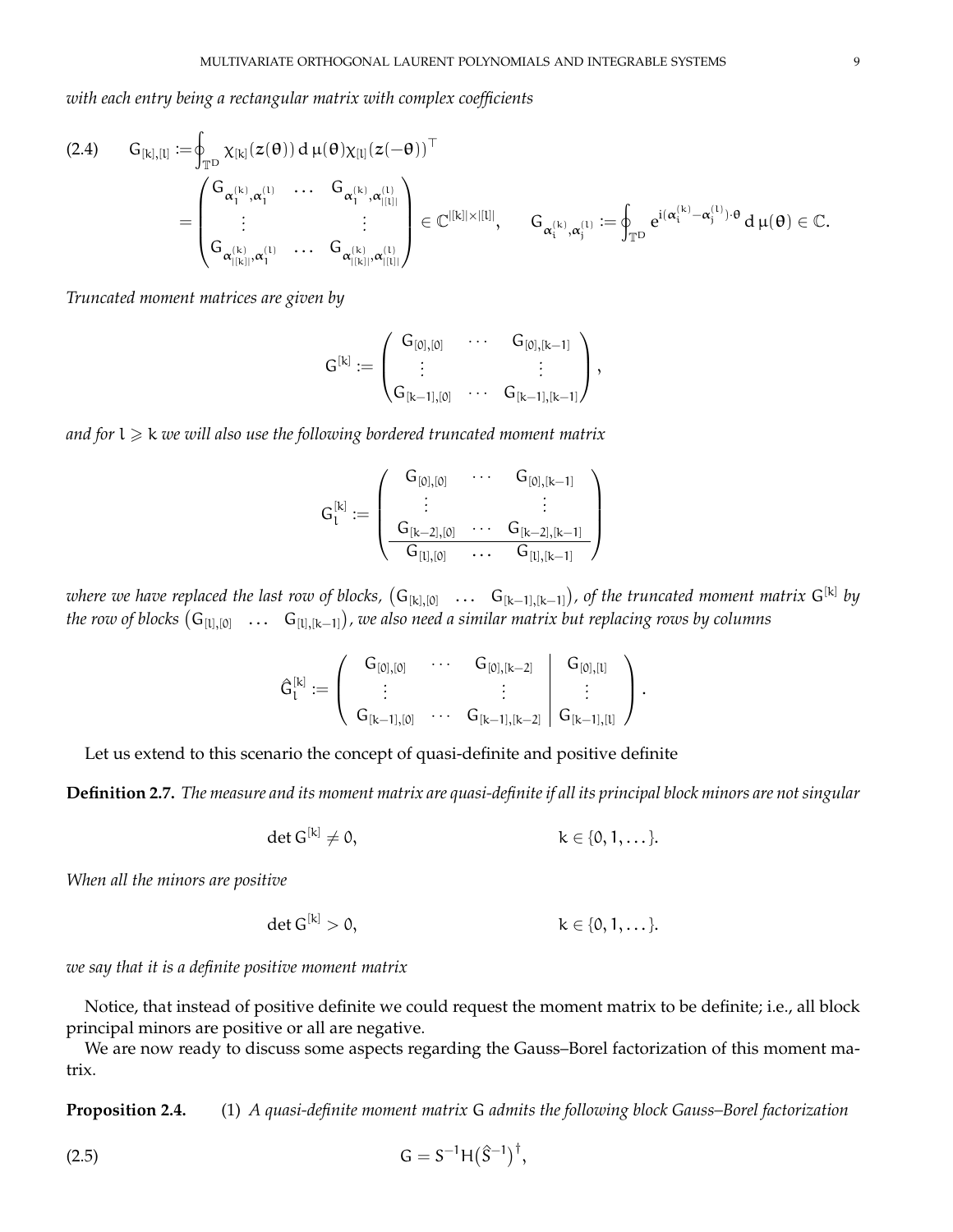*with*

$$
S^{-1}=\begin{pmatrix} \mathbb{I}_{][0]} & 0 & 0 & \cdots \\ (S^{-1})_{[1],[0]} & \mathbb{I}_{|[1]|} & 0 & \cdots \\ (S^{-1})_{[2],[0]} & (S^{-1})_{[2],[1]} & \mathbb{I}_{|[2]|} \\ \vdots & \vdots & \ddots \end{pmatrix}, \\ H=\begin{pmatrix} H_{[0]} & 0 & 0 & \cdots \\ 0 & H_{[1]} & 0 & \cdots \\ 0 & 0 & H_{[2]} & \\ \vdots & \vdots & \ddots \end{pmatrix}, \\ \hat{S}^{-1}=\begin{pmatrix} \mathbb{I}_{[[0]]} & 0 & 0 & \cdots \\ ( \hat{S}^{-1})_{[1],[0]} & \mathbb{I}_{[[1]]} & 0 & \cdots \\ ( \hat{S}^{-1})_{[2],[0]} & ( \hat{S}^{-1})_{[2],[1]} & \mathbb{I}_{[[2]]} & \cdots \end{pmatrix}.
$$

*Moreover, the quasi-tau matrices*  $H_{[k]}$  *are non singular,*  $k \in \{0, 1, \ldots\}$ *, and* 

$$
\det G^{[l]} = \prod_{k=0}^{l-1} \det H_{[k]}.
$$

(2) The measure is real if and only if its moment matrix is Hermitian  $G = G^{\dagger}$ . In this case

$$
\hat{S} = S, \qquad H^{\dagger} = H.
$$

(3) *The measure is definite positive if and only if the moment matrix is definite positive. In this case, the quasi-tau matrices*  $H_{[k]}$  *are definite positive matrices for*  $k \in \{0, 1, \ldots\}$ *.* 

### *Proof.* See Appendix [C.1.](#page-62-1)

Quasi-determinants are extensions of determinants —more appropriately of quotient of determinants—, and fulfill the heredity principle, quasi-determinants of quasi-determinants are quasi-determinants. The Gel'fand school has given a very complete study on the subject, see [\[42,](#page-70-19) [43,](#page-70-20) [44,](#page-70-21) [45\]](#page-70-22). However, in this paper we require of the generalization given by Olver in [\[76\]](#page-71-24). A last quasi-determinant version of the above result can be given

<span id="page-9-0"></span>**Proposition 2.5.** *If the last quasi-determinants of the truncated moment matrices are invertible*

$$
\det \Theta_*(G^{[k]}) \neq 0, \qquad k = 1, 2, \dots
$$

*the Gauss–Borel factorization* [\(2.5\)](#page-8-0) *can be performed where*

$$
H_{[k]} = \Theta_*(G^{[k+1]}), \qquad (S^{-1})_{[k], [l]} = \Theta_*(G^{[l+1]}_k) \Theta_*(G^{[l+1]})^{-1}, \qquad (\hat{S}^{-1})_{[k], [l]} = \big(\Theta_*(G^{[l+1]})^{-1} \Theta_*(\hat{G}^{[l+1]}_k)\big)^{\dagger}.
$$

*Proof.* It is just a consequence of Theorem 3 of [\[76\]](#page-71-24).

**Definition 2.8.** *The matrices* H[k] *are called quasi-tau matrices. We introduce the first subdiagonal matrices*

$$
\beta_{[k]}:=S_{[k],[k-1]},\qquad \qquad \widehat{\beta}_{[k]}:=\widehat{S}_{[k],[k-1]},\qquad \qquad k\geqslant 1,
$$

*which take values in the linear space of rectangular matrices* C |[k]|×|[k−1]| *and also define*

$$
\beta = \begin{pmatrix} 0 & 0 & 0 & 0 & \cdots \\ \beta_{[1]} & 0 & 0 & 0 & \cdots \\ 0 & \beta_{[2]} & 0 & 0 & \cdots \\ 0 & 0 & \beta_{[3]} & 0 & \cdots \\ \vdots & \vdots & \ddots & \ddots & \ddots \end{pmatrix}, \hspace{3.8cm} \hat{\beta} = \begin{pmatrix} 0 & 0 & 0 & 0 & \cdots \\ \hat{\beta}_{[1]} & 0 & 0 & 0 & \cdots \\ 0 & \hat{\beta}_{[2]} & 0 & 0 & \cdots \\ 0 & 0 & \hat{\beta}_{[3]} & 0 & \cdots \\ \vdots & \vdots & \ddots & \ddots & \ddots \end{pmatrix}
$$

An immediate consequence of Proposition [2.5](#page-9-0) is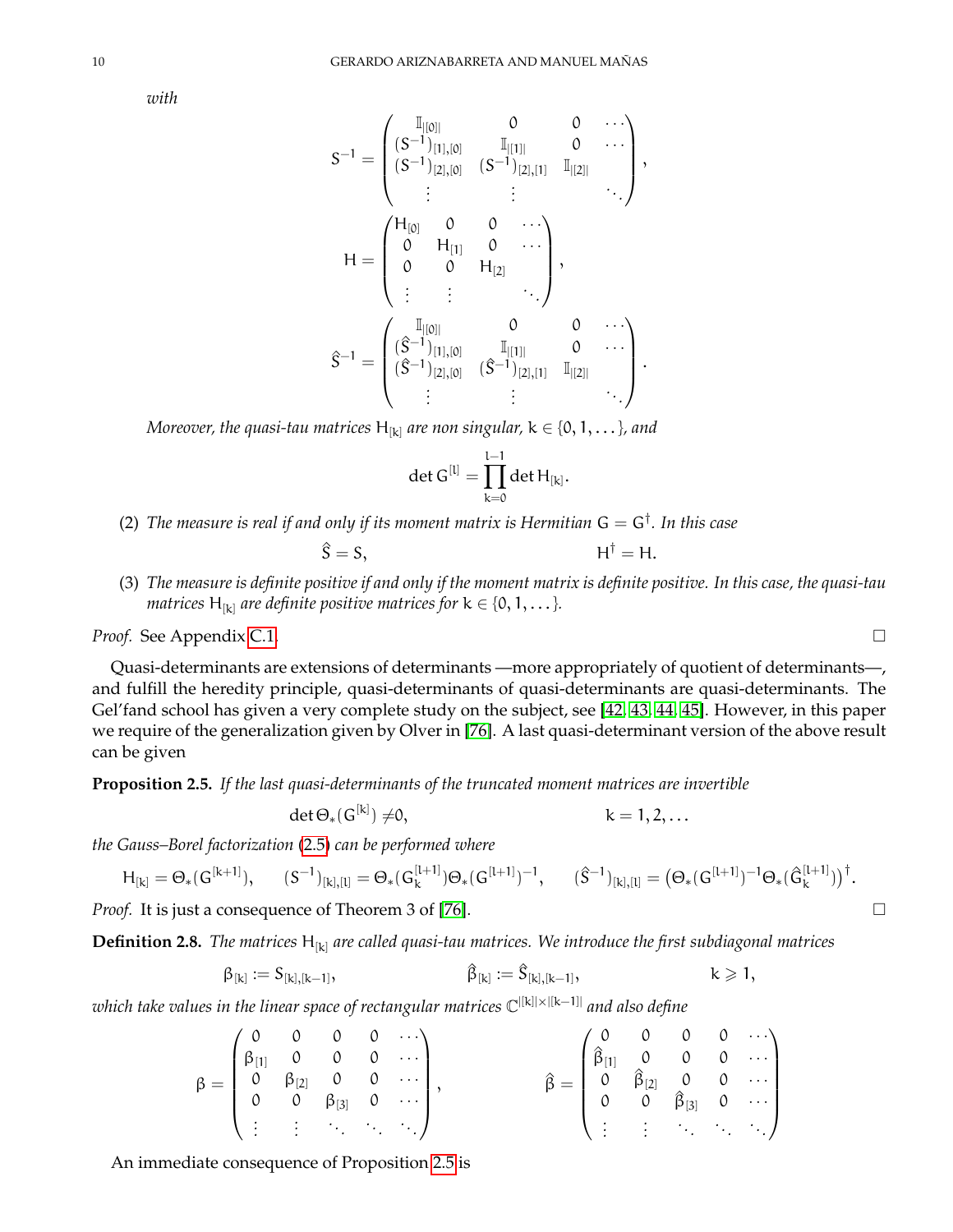**Proposition 2.6.** *The first subdiagonal matrices have the following quasi-determinantal expressions*

$$
\beta_{[k]} = -\Theta_*(G_k^{[k]})\Theta_*(G^{[k]})^{-1}, \qquad \qquad \ \ \, \hat{\beta}_{[k]} = -\Big(\Theta_*(\hat{G}_k^{[k]})\Theta_*(G^{[k]})^{-1}\Big)^{\dagger}.
$$

<span id="page-10-0"></span>2.3. **Orthogonal Laurent polynomials in the unit torus.** With the aid of the Gauss–Borel factorization we introduce

**Definition 2.9.** *We define the multivariate Laurent polynomials in* D *complex variables*  $z_1, \ldots, z_D$ 

$$
\Phi:=S\chi=\begin{pmatrix}\varphi_{[0]}\\ \varphi_{[1]}\\ \vdots \end{pmatrix},\hspace{3mm} \varphi_{[k]}(z)=\sum_{l=0}^{k}S_{[k],[l]}\chi_{[l]}(z)=\begin{pmatrix}\varphi_{\alpha_{1}^{(k)}}\\ \vdots\\ \varphi_{\alpha_{|[k]}^{(k)}} \end{pmatrix}, \hspace{3mm} \varphi_{\alpha_{i}^{(k)}}=\sum_{l=0}^{k}\sum_{j=1}^{|[l]|}S_{\alpha_{i}^{(k)},\alpha_{j}^{(l)}}z^{\alpha_{j}^{(l)}},
$$

<span id="page-10-1"></span>(2.6)

$$
\hat{\Phi}:=\hat{S}\chi=\left(\begin{matrix}\hat{\varphi}_{[0]}\\\hat{\varphi}_{[1]}\\\vdots\end{matrix}\right),\quad \hat{\varphi}_{[k]}(z)=\sum_{l=0}^k\hat{S}_{[k],[l]} \chi_{[l]}(z)=\left(\begin{matrix}\hat{\varphi}_{\alpha^{(k)}_1}\\\vdots\\\hat{\varphi}_{\alpha^{(k)}_{[|k|]}}\end{matrix}\right),\quad \hat{\varphi}_{\alpha^{(k)}_i}=\sum_{l=0}^k\sum_{j=1}^{|[l]|}S_{\alpha^{(k)}_i,\alpha^{(l)}_j}z^{\alpha^{(l)}_j}.
$$

Observe that  $\phi_{[k]}(z)=\chi_{[k]}(z)+\beta_{[k]}\chi_{[k-1]}(z)+\cdots$  is a vector constructed with the multivariate Laurent polynomials  $\phi_{\alpha_i}(z)$  of longitude k, each of which has only one monomial of longitude k; i. e., we can write  $\varphi_{\alpha_i}(z) = z^{\alpha_i} + \bar{Q}_{\alpha_i}(z)$ , with  $\ell(Q_{\alpha_i}) < k$ ; the same holds for  $\hat{\varphi}_{[k]}.$ 

 ${\bf Proposition~2.7.}$  The two sets of Laurent polynomials  $\{\Phi_{[k]}\}_{k=0}^\infty$  and  $\{\hat\Phi_{[k]}\}_{k=0}^\infty$  form a biorthogonal system; i.e.,

<span id="page-10-2"></span>(2.7) 
$$
\oint_{\mathbb{T}^D} \phi_{[k]}(z(\theta)) d \mu(\theta) (\hat{\phi}_{[l]}(z(\theta)))^{\dagger} = \delta_{k,l} H_{[k]}.
$$

*Proof.* It is straightforward from the Gauss–Borel factorization.

This biorthogonality leads to the following orthogonality relations

$$
\begin{array}{ll}\displaystyle\oint_{\mathbb{T}^D}\varphi_{[k]}(z(\theta))\,d\,\mu(\theta)\big(\chi_{[l]}(z(\theta))\big)^\dagger=\!\!\!\!\!\!\int_{\mathbb{T}^D}\chi_{[l]}(z(\theta))\,d\,\mu(\theta)\big(\hat\varphi_{[k]}(z(\theta))\big)^\dagger=0, & l=0,\ldots,k-1,\\ \displaystyle\oint_{\mathbb{T}^D}\varphi_{[k]}(z(\theta))\,d\,\mu(\theta)\big(\chi_{[k]}(z(\theta))\big)^\dagger=\!\!\!\!\!\int_{\mathbb{T}^D}\chi_{[k]}(z(\theta))\,d\,\mu(\theta)\big(\hat\varphi_{[k]}(z(\theta))\big)^\dagger=\mathrm{H}_{[k]}, \end{array}
$$

**Proposition 2.8.** When  $d \mu(\theta)$  is positive definite the set  $\{\phi_{[k]}(z)\}_{k=0}^\infty$  is an orthogonal set of Laurent polynomials *in the unit torus* T <sup>D</sup>*; i.e.,*

(2.8) 
$$
\oint_{\mathbb{T}^D} \Phi_{[k]}(z(\theta)) d \mu(\theta) (\Phi_{[l]}(z(\theta)))^{\dagger} = \delta_{k,l} H_{[k]}.
$$

For  $k = l$  we get

$$
\oint_{\mathbb{T}^D} \|\varphi_{[k]}(z(\theta))\|^2\,d\,\mu(\theta)=H_{[k]},
$$

and therefore the quasi-tau matrices  $H_{[k]}$  may be viewed as the squared norm matrices of the MVOLPUT. Notice that we are talking about biorthogonality or orthogonality in a block form. For example, for real measures what we have is that the blocks of different longitude are orthogonal, which is fine, however the Laurent polynomials of the same length are not truly orthogonal but satisfy

$$
\oint_{\mathbb T^D} \varphi_{\alpha_i^{(k)}}(z(\theta))\,d\,\mu(\theta)\overline{\varphi_{\alpha_j^{(k)}}(z(\theta))}=\delta_{k,l}H_{\alpha_i^{(k)},\alpha_j^{(k)}}.
$$

In the positive definite case the quasi-tau matrix  $H_{[k]}$  is a positive definite Hermitian matrix and we could find and orthogonal transformation giving standard orthogonal Laurent polynomials. But if we do so we spoil the symmetry that leads to fundamental properties, as we will see later, of these polynomials.

$$
\qquad \qquad \Box
$$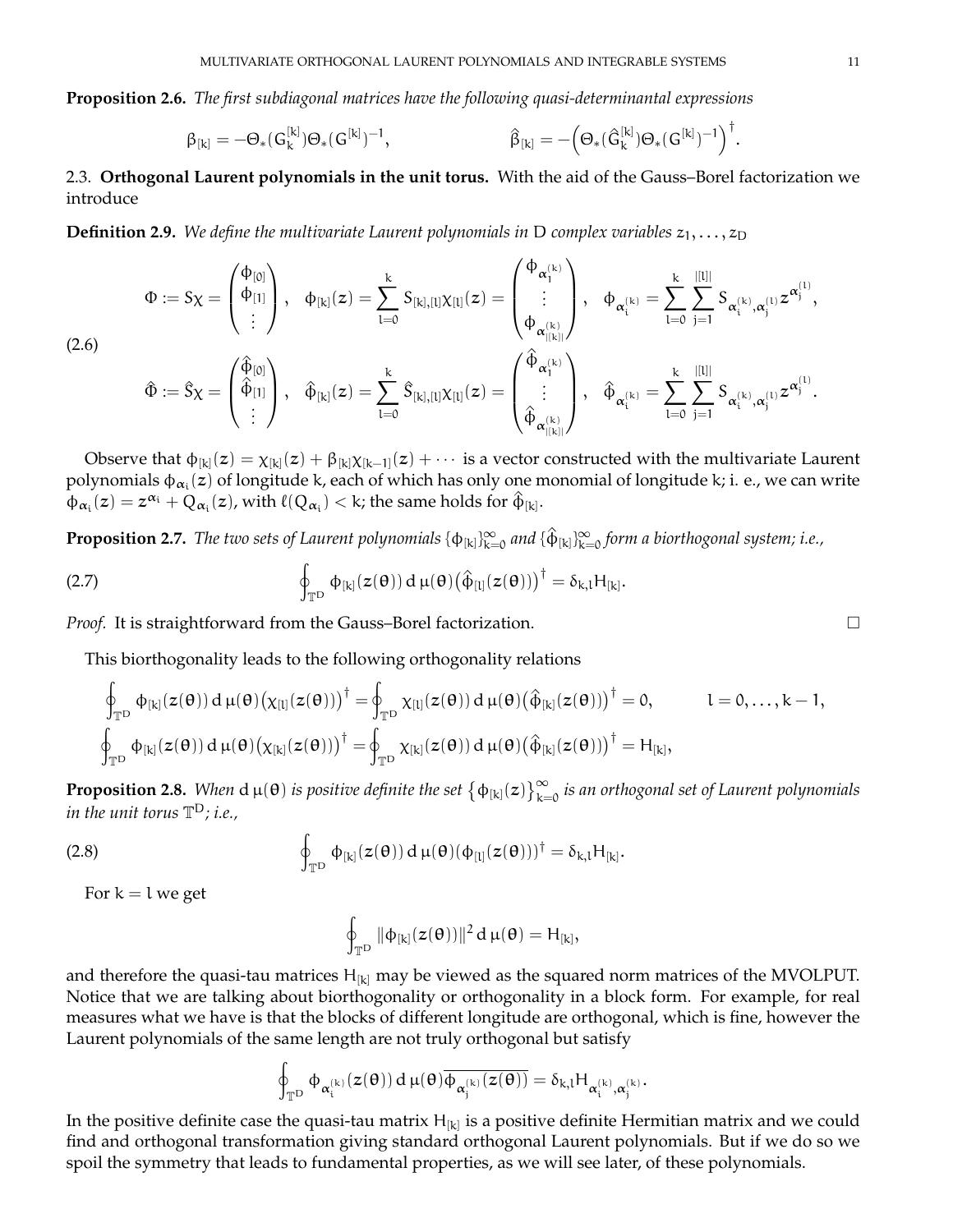**Proposition 2.9.** *The following quasi-determinantal formulæhold true*

$$
\varphi_{[k]}(z)=\Theta_*\begin{pmatrix}G_{[0],[0]}&\ldots&G_{[0],[k-1]}&\chi_{[0]}(z)\\ \vdots&\vdots&\vdots\\ G_{[k],[0]}&\ldots&G_{[k],[k-1]}&\chi_{[k]}(z) \end{pmatrix},\qquad \big(\hat{\varphi}_{[k]}(z)\big)^\dagger=\Theta_*\begin{pmatrix}G_{[0],[0]}&\ldots&G_{[0],[k]}\\ \vdots&\vdots\\ G_{[k-1],[0]}&\ldots&G_{[k-1],[k]}\\ \chi_{[0]}(z)\big)^\dagger&\ldots&\chi_{[k]}(z) \end{pmatrix}^\dagger
$$

<span id="page-11-0"></span>2.4. **Holomorphic extensions of the Fourier series of the measure and second kind functions.** First we recall some basic facts regarding the analysis in several complex variables, see [\[16,](#page-69-28) [53,](#page-70-23) [83,](#page-71-25) [63,](#page-71-26) [79\]](#page-71-27) for more information. Given the vector with positive components  $\mathbf{r} = (r_1, \ldots, r_D)^\top \in \mathbb{R}_+^D$ , the polydisk

$$
\mathbb{D}^{\mathrm{D}}(\mathbf{r}) = \left\{ \boldsymbol{z} = (z_1, \ldots, z_{\mathrm{D}})^{\top} : |z_i| < r_i, i \in \{1, \ldots, \mathrm{D}\} \right\} \subset \mathbb{C}^{\mathrm{D}}
$$

centered at the origin of polyradius r has as its distinguished boundary, also known as Shilov border, the D-dimensional torus

$$
\mathbb{T}^D(r)=\big\{z\in\mathbb{C}^D:|z_i|=r_i, i\in\{1,\ldots,D\}\big\}.
$$

For any two polyradii  $r$  and  $R$  the associated polyannulus centered at the origin is

$$
\mathsf{A}^D(r,\boldsymbol{R})\mathrel{\mathop:}= \big\{z\in\mathbb{C}^D: r_i< z_i< R_i, i\in\{1,\ldots,D\}\big\}.
$$

Let us recall that a set  $A\subset\mathbb{C}^{\mathsf{D}}$  is a complete Reinhardt domain if the unit polydisk  $\mathbb{D}^{\mathsf{D}}$  acts on it by componentwise multiplication. The polydisk of convergence of a power series is such that any other polydisk  $\mathbb{D}^D(\mathbf{r}')$  with  $r_j < r'_j$  for some  $j \in \{1, \ldots, D\}$  contains points in where the power series diverge.

We remind the reader that any set  $A\subset\mathbb{C}^{\textsf{D}}$  is a Reinhardt domain<sup>[4](#page-11-1)</sup> if the unit torus  $\mathbb{T}^{\textsf{D}}$  acts on it (for every  $c \in A$  and  $e^{i\theta} \in \mathbb{T}^D$  we have that  $(e^{i\theta_1}c_1,\ldots,e^{i\theta_D}c_D)^\top \in A$ ). The domain of convergence  $\mathcal{D}_L \subset$  $\mathbb{C}^D$  of a Laurent series  $L(z) = \sum_{\alpha} L_{\alpha} z^{\alpha}$  is a Reinhardt domain. Recall that for all polyradii r and R the annulus  $A^D(r, R)$  is a Reinhardt domain and that any Reinhardt domain is the union of polyannuli. The Laurent series is locally normally summable in its domain of convergence and therefore locally absolutely uniformly summable.<sup>[5](#page-11-2)</sup> The function L(z) is holomorphic (holomorphic in each variable  $z_i$ ,  $i \in \{1, ..., D\}$ ) in  $\mathcal{D}_L$ , which is its domain of holomorphy. Conversely, given a holomorphic function L(z) in  $A^D_{z_0}(r,R)$  (a polyannullus centered at  $z_0\in\mathbb{C}^D$ ), and a polyradius  $\rho$  such that  $r_i<\rho_i< R_i$ ,  $i\in\{1,\ldots,D\}$ , then

$$
L(z)=\sum_{\alpha\in\mathbb{Z}^D}L_\alpha(z-z_0)^\alpha,\qquad\qquad L_\alpha=\frac{1}{(2\pi\,i)^D}\int_{\mathbb{T}^D(z_0,\rho)}\frac{L(z)}{(z-z_0)^\alpha}\,d\,z_1\dots d\,z_D,
$$

where  $\mathbb{T}^{\text{D}}(z_0,\rho)$  is the distinguished border of the polycircle centered at  $z_0$  with polyradius  $\rho$ .

We consider the multivariate Fourier series  $\hat{\mu}(\theta)$  of the measure  $\mu$  given in terms of its moments or Fourier coefficients

$$
c_\alpha:=\!\frac{1}{(2\pi)^D}\int_{\mathbb{T}^D} e^{-\,\alpha\cdot\theta}\,d\,\mu(\theta),\qquad\qquad \alpha\in\!\mathbb{Z}^D,\qquad\qquad\text{and}\qquad\qquad \hat{\mu}(\theta):=\sum_{\alpha\in\mathbb{Z}^D}c_\alpha\,e^{i\,\alpha\cdot\theta}\,.
$$

As  $c_{\alpha}(\bar{\mu}) = \overline{c_{-\alpha}(\mu)}$ , for real measures we deduce that  $\overline{c_{-\alpha}} = c_{\alpha}$  and, consequently,  $\hat{\mu}(\theta) = \overline{\hat{\mu}}(-\theta)$ . Let

$$
D(\mathbb{T}^D) \cong \{f \in C^\infty(\mathbb{R}^D) : f(\boldsymbol{x} + 2\pi\boldsymbol{\alpha}) = f(\boldsymbol{x}), \forall \boldsymbol{x} \in \mathbb{R}^D, \forall \boldsymbol{\alpha} \in \mathbb{Z}^D\}
$$

be the linear space of test functions. Then, the Fourier series always converges in  $D'(\mathbb{T}^D)$ , the space of distributions on the D-dimensional unit torus [\[80\]](#page-71-28), so that  $\int_{\mathbb{T}^D} \hat{\mu}(\theta) f(\theta) d\theta = \int_{\mathbb{T}^D} f(\theta) d\mu(\theta)$ ,  $\forall f \in D(\mathbb{T}^D)$ . For an absolutely continuous measure  $d \mu(\theta) = w(\theta) d \theta$  we can write  $d \mu(\theta) = \hat{\mu}(\theta) d \theta$ . If we assume that  $\mu$  is a Radon measure, i.e. locally finite<sup>[6](#page-11-3)</sup> and inner regular,<sup>[7](#page-11-4)</sup> then the associated linear functional  $f \mapsto \int_{\mathbb{T}^D} f(\theta) d\mu(\theta)$  is continuous and therefore is a distribution.

<span id="page-11-2"></span><span id="page-11-1"></span><sup>4</sup> Sometimes named D-circled domain or circled domain.

<sup>&</sup>lt;sup>5</sup>A Laurent series  $\sum_{\alpha\in\mathbb{Z}^{\mathrm{D}}}$  L<sub>α</sub>z<sup>α</sup> is locally normally summable if for any compact set K  $\subset\mathcal{D}_\mathsf{L}$  there exists C  $>0$  and  $\theta\in(0,1)$ such that  $|L_{\alpha}z^{\alpha}|\leq C\theta^{|\alpha|}$  for  $z\in K$  and  $\alpha\in\mathbb{Z}^D$ .

<span id="page-11-3"></span> ${}^{6}\forall\theta\in\mathbb{T}^{\mathsf{D}}$  exists a neighbourhood U such that  $\mu(\mathsf{U})<\infty$ .

<span id="page-11-4"></span> $7 \mu(\mathcal{B}) = \sup_{K \subset \mathcal{B}} \mu(K)$  where the K are compact subsets of the Borel set  $\mathcal{B}$ .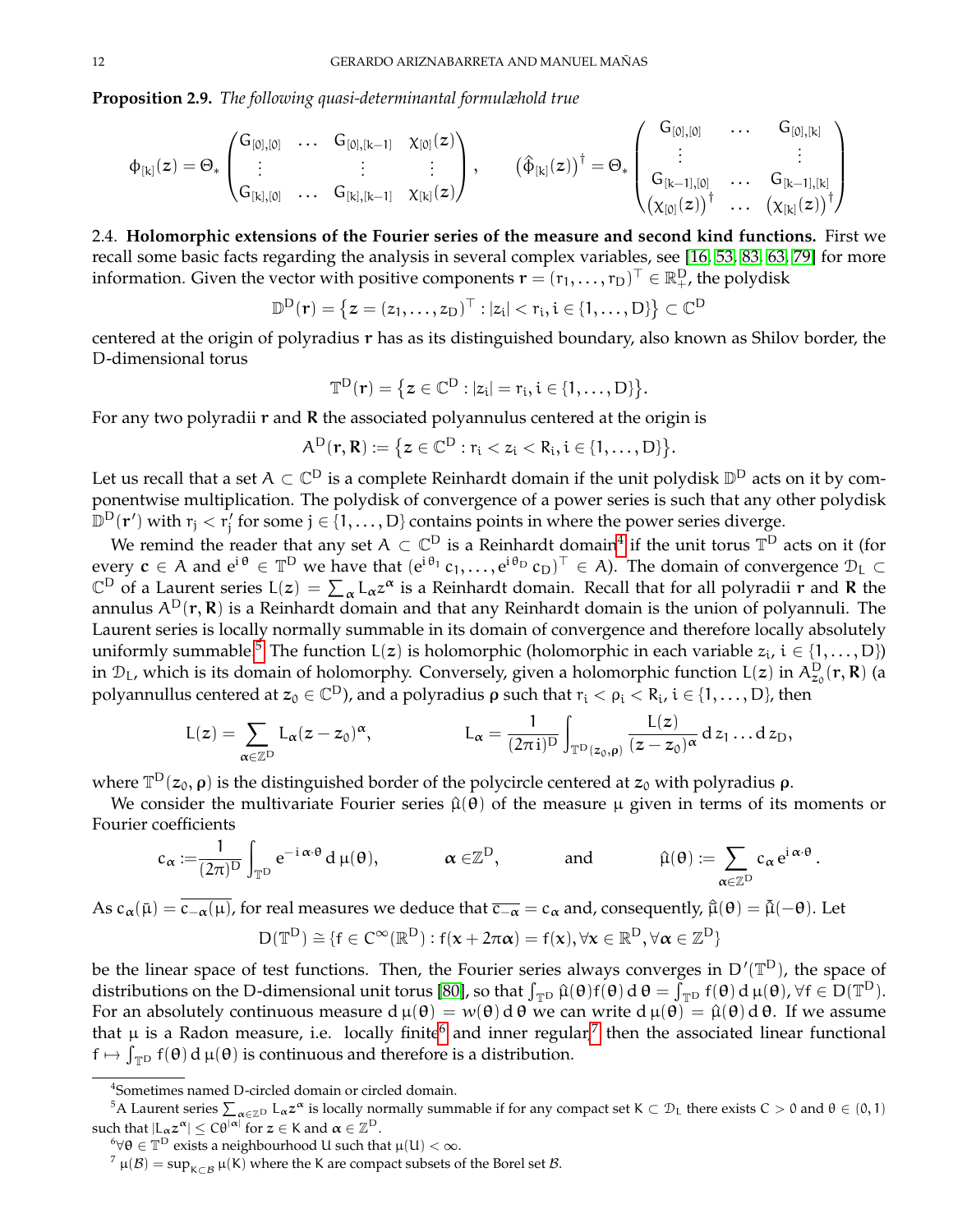Given the Fourier coefficients or moments  $c_{\alpha}$  of the measure d  $\mu$ , generating its Fourier series  $\hat{\mu}(\theta)$ , we have the corresponding Laurent series

$$
\hat{\mu}(z):=\sum_{\alpha\in\mathbb{Z}^{\mathrm{D}}}c_{\alpha}z^{\alpha}
$$

that converges in a Reinhardt domain  $\mathcal{D}_{\mu}$ . This domain, which is a union of polyannulli, is the of domain of holomorphy of  $\hat{\mu}(z)$ , and the series is locally absolutely uniformly summable there. Notice that the Reinhardt domain of the Laurent series of the measure belongs entirely to the algebraic torus  $\mathcal{D}_\mu\subset(\mathbb{C}^*)^D$ .

In terms of the Fourier coefficients the moment matrix [\(2.4\)](#page-8-1) can be expressed as

$$
G_{\alpha_i^{(k)},\alpha_j^{(1)}}=(2\pi)^D c_{\alpha_j^{(1)}-\alpha_i^{(k)}}.
$$

Motivated by Definition [2.6](#page-10-1) we now consider

**Definition 2.10.** *The second kind functions are defined by*

$$
\mathcal{C} = (S^{-1})^{\dagger} \chi(z), \qquad \mathcal{C} = (\hat{S}^{-1})^{\dagger} \chi(z).
$$

We now show how these functions are linked with the MVOLPUT

**Proposition 2.10.** Let  $\mathcal{D}_{\mu}$  be the Reinhardt domain of convergence of the Laurent series  $\hat{\mu}(z)$ . Then, the second kind *functions can be written in terms of*  $\hat{\mu}(z)$  *and the MVOLPUT as follows* 

$$
\mathcal{C}(z)=(2\pi)^D(H^\dagger)^{-1}\hat{\Phi}(z)\tilde{\mu}(z^{-1}),\quad z^{-1}\in\mathcal{D}_\mu,\qquad\qquad \hat{\mathcal{C}}(z)=(2\pi)^D H^{-1}\Phi(z)\hat{\mu}(z),\quad z\in\mathcal{D}_\mu.
$$

*Proof.* See Appendix [C.2.](#page-63-0)

<span id="page-12-0"></span>2.5. **Persymmetries.** The moment matrix is a structured matrix. Indeed, by construction according to the longilex order, it is subject to important symmetries. Let us discuss now the persymmetry that it fulfills. We notice that if  $\alpha \in [k]$  then  $-\alpha \in [k]$ ; moreover, using the longilex order of Definition [2.4](#page-6-1) we find

$$
\alpha_{|[k]|+1-i}^{(k)}=-\alpha_i^{(k)}.
$$

To model this fact we introduce

**Definition 2.11.** *Given any non negative integer*  $m \in \mathbb{Z}_+$  *we consider the exchange matrix* 

$$
\mathcal{E}_{m} = \begin{pmatrix} 0 & 0 & \cdots & 0 & 0 & 1 \\ 0 & 0 & \cdots & 0 & 1 & 0 \\ 0 & 0 & \cdots & 1 & 0 & 0 \\ \vdots & \vdots & & \vdots & \vdots & \vdots \\ 0 & 1 & \cdots & 0 & 0 & 0 \\ 1 & 0 & \cdots & 0 & 0 & 0 \end{pmatrix} \in \mathbb{C}^{m \times m}, \qquad (\mathcal{E}_{m})_{i,j} := \begin{cases} 1, & j = m - i + 1, \\ 0, & j \neq m - i + 1. \end{cases}
$$

*Then, we introduce the following semi-infinite block diagonal reversal matrix*

$$
\eta \mathrel{\mathop:}= diag(\mathcal{E}_{|[0]|}, \mathcal{E}_{|[1]|}, \dots).
$$

The exchange matrix is also known as reversal matrix, backward identity matrix, or standard involutory permutation matrix, see [\[52,](#page-70-24) [49\]](#page-70-25).

**Proposition 2.11.** *The following properties hold true*

$$
\eta = \eta^{-1} = \eta^{\dagger} = \eta^{\top}.
$$

*The vector* χ *fulfills*

$$
\eta \chi(z) = \chi(z^{-1}), \qquad (\chi(z))^\dagger \eta = \left(\chi(z^{-1})\right)^\dagger,
$$

 $\mathit{where}\; \mathsf{z}^{-1} := (z_1^{-1}, \ldots, z_{\mathrm{D}}^{-1})^{\top}$ ; in components, the previous relation reads

$$
\big(\mathcal{E}_{|[k]|}\chi_{[k]}(z)\big)_i = z^{\alpha^{(k)}_{|[k]|+1-i}} = z^{-\alpha^{(k)}_i}.
$$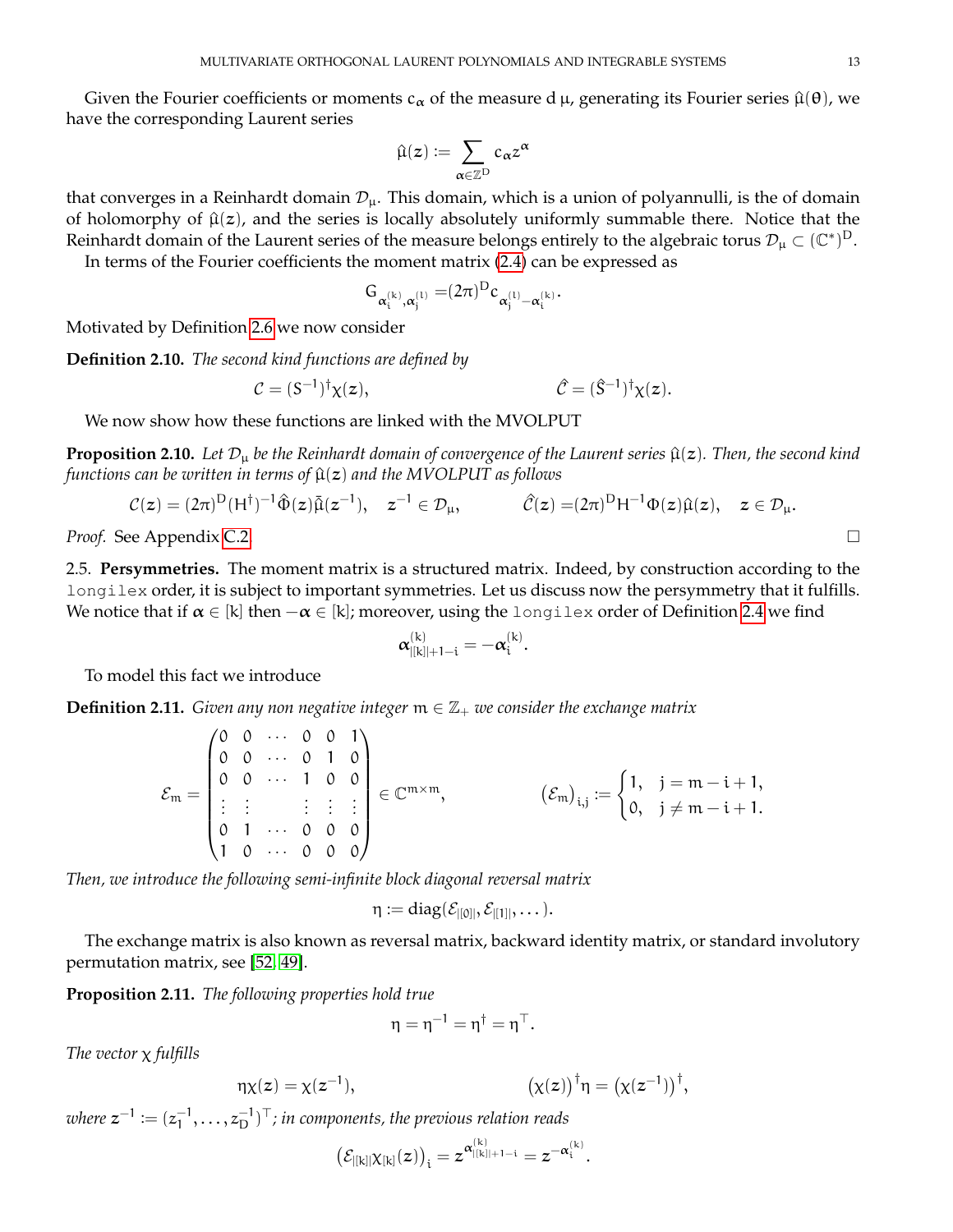In terms of the reversal matrix  $\mathcal{E}_{m}$  a matrix  $M \in \mathbb{C}^{m \times m}$  is said to be persymmetric, see [\[49,](#page-70-25) [52,](#page-70-24) [102\]](#page-72-7), if  $\mathcal{E}_{m}M = M^{\top}\mathcal{E}_{m}$ . We proceed to extend this concept to semi-infinite matrices

**Definition 2.12.** *A block semi-infinite matrix* M *is persymmetric if*

$$
\eta M = M^\top \eta;
$$

*i.e., if its blocks satisfy*  $\mathcal{E}_{[[\mathrm{k}]]}\mathsf{M}_{[\mathrm{k}],[\mathrm{l}]}= \left(\mathsf{M}_{[\mathrm{l}],[\mathrm{k}]}\right)^\top \mathcal{E}_{[[\mathrm{l}]]}.$ 

Notice that in the diagonal,  $k = l$ , one recovers the standard persymmetry property of the diagonal square blocks.

**Proposition 2.12.** *The moment matrix* G *is a persymmetric semi-infinite matrix*

<span id="page-13-0"></span>(2.9)  $\eta G \eta = G^{\top}$ .

*Proof.* To prove it we perform the following sequence of equalities

$$
\eta G \eta = \oint_{\mathbb{T}^D} \eta \chi(z(\theta)) d \mu(\theta) (\chi(z(\theta)))^{\dagger} \eta
$$
  
\n
$$
= \oint_{\mathbb{T}^D} \chi(z(-\theta)) d \mu(\theta) (\chi(z(-\theta)))^{\dagger}
$$
  
\n
$$
= \oint_{\mathbb{T}^D} \overline{\chi(z(\theta))} d \mu(\theta) (\chi(z(\theta)))^{\top}
$$
  
\n
$$
= (\oint_{\mathbb{T}^D} \chi(z(\theta)) d \mu(\theta) (\chi(z(\theta)))^{\dagger})^{\top}
$$
  
\n
$$
= G^{\top}.
$$

**Proposition 2.13.** *The following properties hold true*

(1) *The matrices* H *are persymmetric*  $\eta$ H $\eta = H^{\top}$  *and* 

$$
\bar{\hat{S}} = \eta S \eta.
$$

*For real measures we have*  $nHn = \overline{H}$ *.* 

(2) *The following is satisfied*

$$
\eta\beta\eta=\bar{\hat{\beta}}.
$$

(3) *The MVOLPUT fulfill*

<span id="page-13-1"></span>(2.11) 
$$
\eta \Phi(z) = \bar{\hat{\Phi}}(z^{-1}), \qquad \eta \hat{\Phi}(z) = \bar{\Phi}(z^{-1}).
$$

*Proof.* From the persymmetry property [\(2.9\)](#page-13-0) we get

$$
\eta \mathsf{G=} \mathsf{G}^\top \eta,
$$

),  $η\hat{Φ}(z) = Φ(z^{-1}$ 

and using the Gauss–Borel factorization [\(2.5\)](#page-8-0) we obtain

$$
\bar{\hat{S}}\eta S^{-1}=H^\top(S^\top)^{-1}\eta \hat{S}^\dagger H^{-1}=\eta,
$$

and, as we have a lower triangular matrix on the LHS and a upper triangular matrix on the RHS, the only option for is to be a diagonal matrix, i.e., equal to the reversal matrix η.  $\Box$ 

We discuss now some interesting matrices, that we name as partial exchange or reversal matrices which are useful in the finding of interesting parity properties of the MVOLPUT. For that aim we need to introduce

**Definition 2.13.** We consider the signature matrices  $I_a \in \mathbb{C}^{D\times D}$ ,  $a \in \{1,\ldots,D\}$ , these are diagonal matrices with *their diagonal coefficients being* 1 *but for the* a*-th entry which is* −1*.*

With the help of these signature matrices we define

 $\Box$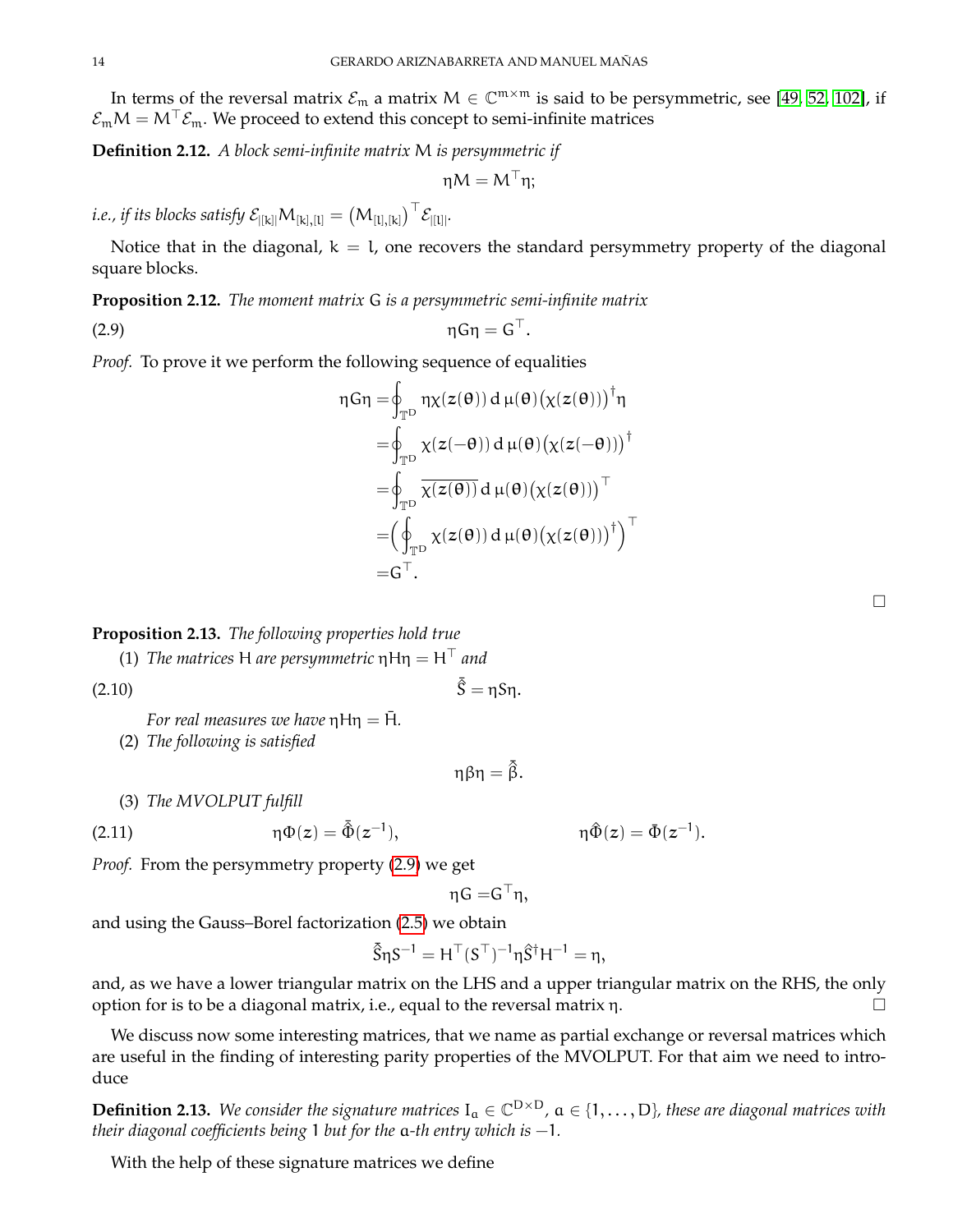**Definition 2.14.** We consider partial reversal matrices  $\eta_a$ ,  $a \in \{1, \ldots, D\}$  which are block diagonal semi-infinite *matrices with coefficients given by*

$$
(\eta_\alpha)_{\alpha_j^{(k)},\alpha_r^{(k)}}\coloneqq\delta_{\alpha_j^{(k)},I_\alpha\alpha_r^{(k)}}=\delta_{I_\alpha\alpha_j^{(k)},\alpha_r^{(k)}}.
$$

In Appendix [B](#page-60-0) we give some examples for the cases  $D = 1, 2$  see.

**Proposition 2.14.** *For*  $a, b \in \{1, \ldots, D\}$  *the partial reversal matrices fulfill* 

$$
\eta_a \eta_b = \eta_b \eta_a, \qquad \qquad \eta_a^2 = \mathbb{I}, \qquad \qquad \prod_{a=1}^D \eta_a = \eta.
$$

D

*Proof.* It is easy to realize that

$$
\sum_{r=1}^{|[k]|}(\eta_\alpha)_{\alpha_j^{(k)},\alpha_r^{(k)}}(\eta_b)_{\alpha_r^{(k)},\alpha_l^{(k)}}=\delta_{I_\alpha\alpha_j^{(k)},I_b\alpha_l^{(k)}}=\delta_{I_\alpha I_b\alpha_j^{(k)},\alpha_l^{(k)}}.
$$

The signature matrices  $I_a$  are square roots of the identity  $I_a^2 = \mathbb{I}$  and so are the corresponding partial exchange matrices  $\eta_a$ . Finally, from

$$
\sum_{r_1,\ldots,r_{D-1}=1}^{|[k]|}(\eta_1)_{\alpha_j^{(k)},\alpha_{r_1}^{(k)}}(\eta_2)_{\alpha_{r_1}^{(k)},\alpha_{r_2}^{(k)}}\cdots(\eta_D)_{\alpha_{r_{D-1}}^{(k)},\alpha_{l}^{(k)}}=\delta_{I_1\cdots I_D\alpha_j^{(k)},\alpha_{l}^{(k)}},
$$

but I<sub>1</sub> · · · I<sub>D</sub> = −I and therefore we recover the complete exchange matrix η.  $\Box$ 

**Definition 2.15.** (1) We identify  $\{1,\ldots,D\} \equiv \mathbb{Z}_D$  as the D cyclic group  $\mathbb{Z}_D$ , being D the identity for the sum  $a + D = a \pmod{D}$ .

(2) For each variable  $a \in \mathbb{Z}_D$  we introduce the partial reversal operator  $\mathcal{P}_a : (\mathbb{C}^*)^D \to (\mathbb{C}^*)^D$  given by

$$
\mathcal{P}_a(z_1,\ldots,z_a,\ldots,z_D):=(z_1,\ldots,z_a^{-1},\ldots,z_D).
$$

- (3) This partial reversal operator extends to the algebraic torus (ℂ<sup>\*</sup>)<sup>D</sup> the partial parity operator in the unit torus  $\mathcal{P}_a: \mathbb{T}^D \to \mathbb{T}^D, (\theta_1, \ldots, \theta_a, \ldots, \theta_D) \mapsto (\theta_1, \ldots, -\theta_a, \ldots, \theta_D).$
- (4) Its action on the measure will be denoted by  $\mathcal{P}_{a}^{*} d \mu(\theta) = d \mu(\mathcal{P}_{a} \theta)$ .
- (5) *Given a subset*  $\sigma \in 2^{\mathbb{Z}_D}$  *we consider the reversal operator*  $\mathcal{P}_{\sigma} := \prod$ a∈σ P<sup>a</sup> *defined in the algebraic torus, the*  $p$ artial reversal matrix  $η<sub>σ</sub> :=  $\prod$$  $\prod_{\alpha \in \sigma} \eta_{\alpha}$ , the complex vector  $z_{\sigma} := \mathcal{P}_{\sigma} z \in (\mathbb{C}^*)^D$  and the corresponding moment  $matrix\ G^{(\sigma)} := G_{\mathcal{P}_{\sigma}^*\mu}.$
- (6) The LU factorization  $G^{(\sigma)} = (S^{(\sigma)})^{-1}H^{(\sigma)}((\hat{S}^{(\sigma)})^{-1})^{\dagger}$  leads to the corresponding partial reversal trans*formed MVOLPUT*  $\Phi^{(\sigma)} := S^{(\sigma)}\chi$  *and*  $\hat{\Phi}^{(\sigma)} := \hat{S}^{(\sigma)}\chi$  *and second kind functions*  $\mathcal{C}^{(\sigma)} := \left(\left(S^{(\sigma)}\right)^{-1}\right)^\dagger\chi$  *and*  $\widehat{\mathcal{C}}^{(\sigma)} := \left( \left( \widehat{S}^{(\sigma)} \right)^{-1} \right)^{\dagger} \chi.$
- (7) For a subset  $\sigma \in 2^{\mathbb{Z}_{D}}$  we consider its complement  $\mathbb{G}$  defined by the following two conditions:  $\sigma \cup \mathbb{G} \sigma =$  $\{1, 2, \ldots, D\}$  and  $\sigma \bigcap \mathcal{C} \sigma = \varnothing$ .
- **Proposition 2.15.** (1) *Given a subset*  $\sigma \subseteq \mathbb{Z}_D$  *the partial reversal matrices*  $\eta_{\sigma}$  *act on the monomial vector as follows*

$$
\eta_{\sigma} \chi(z) = \chi(z_{\sigma}).
$$

*The above property models, in unit torus variables* θ*, the partial parity operation of reversing the signs of appropriate angles* θ*'s.*

(2) *The following equations holds true*

$$
G^{(\sigma)} = \eta_\sigma G \eta_\sigma = \eta_{\complement \sigma} G^\top \eta_{\complement \sigma} = \left( G^{(\complement \sigma)} \right)^\top.
$$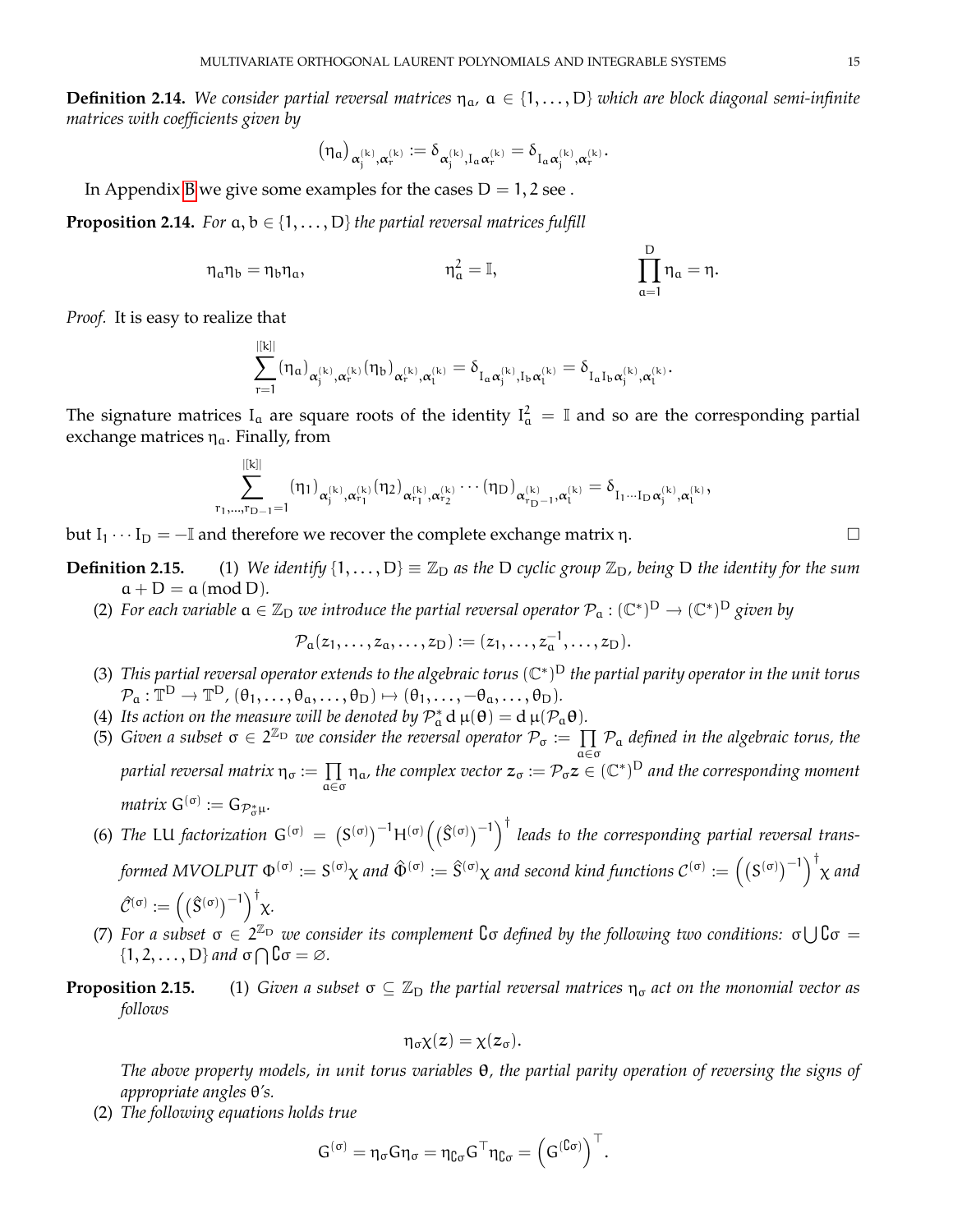(3) *The partial reversal transformed MVOLPUT and second kind functions are connected to the original MVOLPUT and second kind functions by*

$$
\Phi^{(\sigma)}(z) = \eta_{\complement \sigma} \tilde{\Phi}(z_{\complement \sigma}), \qquad \hat{\Phi}^{(\sigma)}(z) = \eta_{\complement \sigma} \Phi(z_{\complement \sigma}), \qquad \mathcal{C}^{(\sigma)}(z) = \eta_{\complement \sigma} \tilde{\mathcal{C}}(z_{\complement \sigma}), \qquad \hat{\mathcal{C}}^{(\sigma)}(z) = \eta_{\complement \sigma} \tilde{\mathcal{C}}(z_{\complement \sigma}).
$$

*Proof.* We only prove the third statement being the others straightforward. Assuming the factorization  $G^{(\sigma)} = (S^{(\sigma)})^{-1} H^{(\sigma)} (({\hat S}^{(\sigma)})^{-1})^{\dagger}$  and recalling  $\eta_{{\complement} \sigma} G \eta_{{\complement} \sigma} = (G^{(\sigma)})^{\top}$  we conclude

$$
\eta_{\complement \sigma} = \bar{\tilde{S}}^{(\sigma)} \eta_{\complement \sigma} S^{-1} = \left( H^{(\sigma)} \right)^\top \left( \bar{\tilde{S}} \eta_{\complement \sigma} (S^{(\sigma)})^{-1} \right)^\top H^{-1}.
$$

Therefore,

$$
S^{(\sigma)} = \eta_{\complement \sigma} \tilde{S} \eta_{\complement \sigma}, \qquad \qquad H^{(\sigma)} = \eta_{\complement \sigma} H^{\top} \eta_{\complement \sigma}, \qquad \qquad \ \ \, \hat{S}^{(\sigma)} = \eta_{\complement \sigma} \bar{S} \eta_{\complement \sigma},
$$

and the result follows.

<span id="page-15-0"></span>2.6. **Plemej type formulae for MVOLPUT.** Here we discuss integral expressions for the second kind functions and Plemej type formulæ. We follow the papers by Mohammed [\[72\]](#page-71-29) and [\[73\]](#page-71-30).

<span id="page-15-3"></span>**Definition 2.16.** For each subset  $\sigma \in 2^{\mathbb{Z}_D}$  we define its right boundary by

$$
\partial \sigma := \{ i \in \mathbb{Z}_D : i \in \sigma \text{ and } i + 1 \in C \sigma \}.
$$

*Then, we introduce the orthant polydisk as the polydomain*  $(\mathbb{D}^{\mathsf{D}})_{\sigma} := \underset{{\mathfrak{i}} = 1}{\times}$  $A_i$  *with*  $A_i := \mathbb{C} \setminus \overline{\mathbb{D}}$  *if*  $i \in \sigma$  *and*  $A_i := \mathbb{D}$ *when*  $i \in \mathbb{C}$  *and define, for*  $\sigma \neq \mathbb{Z}_D$ *, the corresponding integer orthants* 

$$
(\mathbb{Z}^D)_{\sigma}:=\bigtimes_{i=1}^D Z_i, \hspace{2cm} Z_i:=\begin{cases} \mathbb{Z}_-, & i\in(\sigma\setminus\partial\sigma), \\ \mathbb{Z}_<, & i\in\partial\sigma, \\ \mathbb{Z}_+, & i\in(\complement\sigma\setminus\partial(\complement\sigma)), \\ \mathbb{Z}_>, & i\in\partial\complement\sigma, \end{cases}
$$

*where*  $\mathbb{Z}_{\geqslant} := \mathbb{Z}_{\pm} \setminus \{0\}$ *. For*  $\sigma = \mathbb{Z}_{D}$  *we define* 

$$
(\mathbb{Z}^D)_{\mathbb{Z}_D}:=\big(\mathbb{Z}_-\big)^D\setminus\{\textbf{0}\},
$$

where  $\mathsf{0}\in\mathbb{Z}^{\mathsf{D}}$  is the zero vector.

<span id="page-15-1"></span>**Proposition 2.16.** *The set of multi-indices splits into disjoint integer orthants*

$$
\mathbb{Z}^{\mathsf{D}} = \bigcup_{\sigma \in 2^{\mathbb{Z}_{\mathsf{D}}}} (\mathbb{Z}^{\mathsf{D}})_{\sigma}, \qquad \qquad \text{with } (\mathbb{Z}^{\mathsf{D}})_{\sigma} \cap (\mathbb{Z}^{\mathsf{D}})_{\sigma'} = \emptyset \text{ for } \sigma \neq \sigma'.
$$

*Proof.* See Appendix [C.3.](#page-64-0)

<span id="page-15-2"></span>**Definition 2.17.** For each subset  $\sigma \in 2^{\mathbb{Z}_{D}}$  we define the Fourier orthant vector

$$
(\chi_{\sigma})_{\alpha}:=\begin{cases}0,&\alpha\in\mathbb{Z}^D\setminus(\mathbb{Z}^D)_{\sigma},\\z^{\alpha},&\alpha\in(\mathbb{Z}^D)_{\sigma},\end{cases}
$$

and the Cauchy-Mohammed kernel  $\mathsf{C}_\sigma(\bm{z},\bm{\zeta})$ , for  $\bm{\zeta} \in \mathbb{T}^{\textsf{D}}$  and  $\bm{z} \in (\mathbb{D}^{\textsf{D}})_{\sigma}$ , as follows

$$
C_{\sigma}(z,\zeta):=(\chi(\zeta))^{\dagger}\chi_{\sigma}(z).
$$

**Proposition 2.17.** *We have*

$$
\chi=\sum_{\sigma\in 2^{\mathbb{Z}}D}\chi_{\sigma}.
$$

*Proof.* It is a consequence of Proposition [2.16.](#page-15-1) □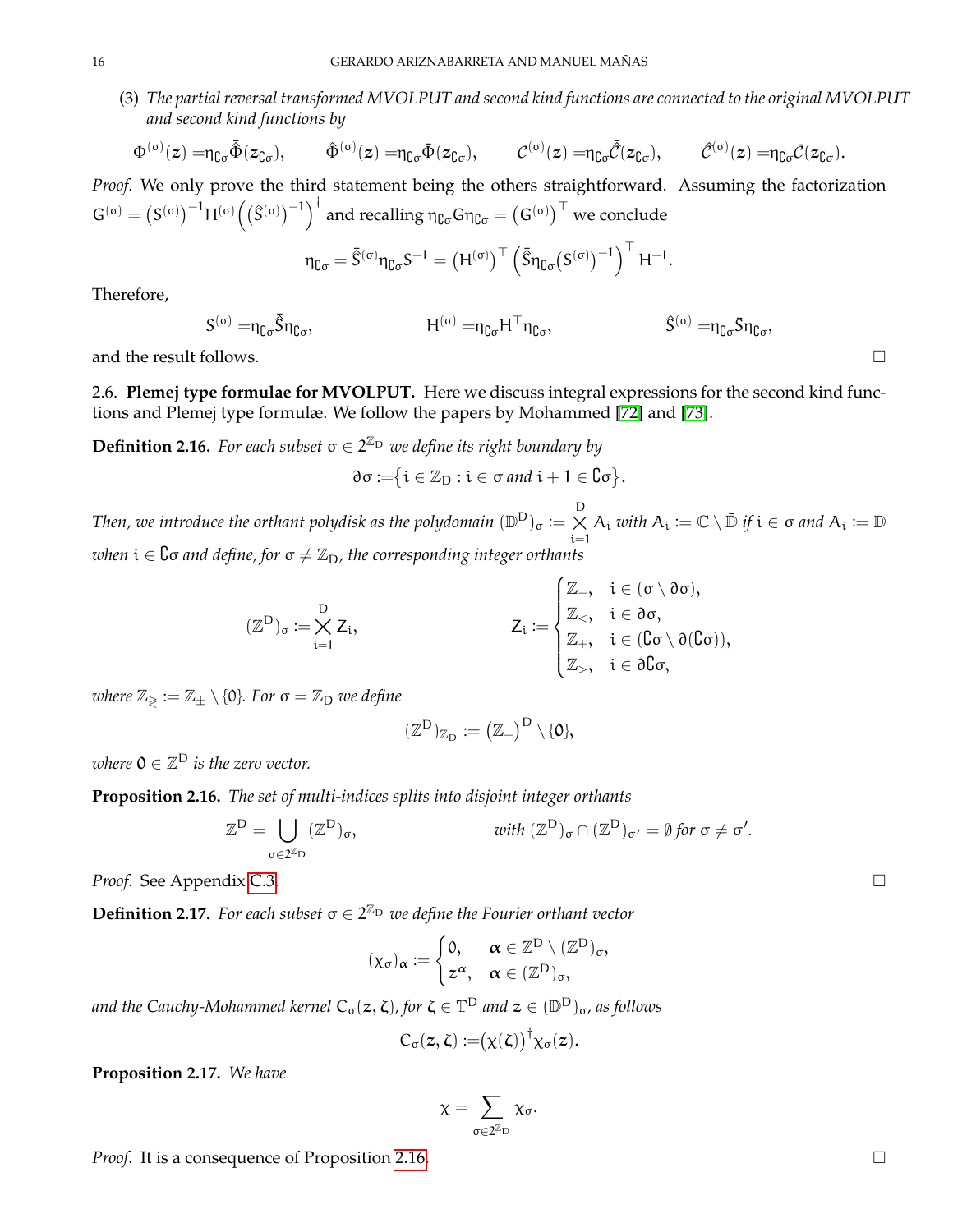<span id="page-16-1"></span>**Proposition 2.18.** *The Cauchy–Mohammed kernel has the following expression*

$$
C_{\sigma}(z,\zeta)=\begin{cases} \Big(\prod\limits_{i\in (\sigma\setminus\vartheta\sigma)}\frac{z_i}{z_i-\zeta_i}\Big)\Big(\prod\limits_{i\in \vartheta\sigma}\frac{\zeta_i}{z_i-\zeta_i}\Big)\Big(\prod\limits_{i\in (\complement\sigma\setminus\vartheta\complement\sigma)}\frac{\zeta_i}{\zeta_i-z_i}\Big)\Big(\prod\limits_{i\in \vartheta\complement\sigma}\frac{z_i}{\zeta_i-z_i}\Big), & \sigma\neq \mathbb{Z}_D, \\ \Big[\Big(\prod\limits_{i\in (\sigma\setminus\vartheta\sigma)}\frac{z_i}{z_i-\zeta_i}\Big)-1\Big], & \sigma=\mathbb{Z}_D, \end{cases}
$$

for  $\zeta \in \mathbb{T}^{\mathsf{D}}$  and  $\mathsf{z} \in (\mathbb{D}^{\mathsf{D}})_{\sigma}$ .

*Proof.* For  $\sigma \neq \mathbb{Z}_D$  from the Definition [2.17](#page-15-2) we have

$$
\begin{aligned} C_{\sigma}(z,\zeta) &= \sum_{\alpha \in (\mathbb{Z}^D)_{\sigma}} \zeta^{-\alpha} z^{\alpha} \\ &= \prod_{i=1}^D \big( \sum_{\alpha_i \in Z_i} \zeta_i^{-\alpha_i} z_i^{\alpha_i} \big) \end{aligned}
$$

.

Now, we deduce that

$$
\sum_{\alpha_i\in Z_i}\zeta_i^{-\alpha_i}z_i^{\alpha_i}=\begin{cases}\sum\limits_{n=0}^{\infty}\left(\zeta_iz_i^{-1}\right)^n, \quad i\in(\sigma\setminus\partial\sigma),\\ \sum\limits_{n=1}^{\infty}\left(\zeta_iz_i^{-1}\right)^n, \quad i\in\partial\sigma,\\ \sum\limits_{n=0}^{\infty}\left(\zeta_i^{-1}z_i\right)^n, \quad i\in(\complement\sigma\setminus\partial(\complement\sigma)),\\ \sum\limits_{n=1}^{\infty}\left(\zeta_i^{-1}z_i\right)^n, \quad i\in\partial\complement\sigma,\end{cases}
$$

hence, using that  $\bm{z} \in (\mathbb{D}^\mathsf{D})_\sigma$  and the basic results on geometrical series we find

$$
C_\sigma(z,\zeta)=\Big(\prod_{i\in(\sigma\setminus\partial\sigma)}\frac{1}{1-\zeta_i z_i^{-1}}\Big)\Big(\prod_{i\in\partial\sigma}\frac{\zeta_i z_i^{-1}}{1-\zeta_i z_i^{-1}}\Big)\Big(\prod_{i\in(\complement\sigma\setminus\partial\complement\sigma)}\frac{1}{1-\zeta_i^{-1} z_i}\Big)\Big(\prod_{i\in\partial\complement\sigma}\frac{\zeta_i^{-1} z_i}{1-\zeta_i^{-1} z_i}\Big),
$$

and we get the result. For  $\sigma = \mathbb{Z}_D$  the result follows similarly.

This result shows that these integral kernels  $(-1)^{|\sigma|}C_{\sigma}$  coincide with the ones in [\[72,](#page-71-29) [73\]](#page-71-30).

<span id="page-16-0"></span> $\bf{Definition 2.18.}$  *Given*  $z \in (\mathbb{D}^D)_\sigma$  we introduce the corresponding orthant components of the second kind functions

$$
C_{\sigma}(z) := (S^{-1})^{\dagger} \chi_{\sigma}(z), \qquad \hat{C}_{\sigma}(z) := (\hat{S}^{-1})^{\dagger} \chi_{\sigma}(z).
$$

Observe that we could also write

**Proposition 2.19.** For  $z \in (\mathbb{D}^D)_{\sigma}$  the orthant components of the second kind functions are integral transforms *according to the Cauchy–Mohammed kernels*

$$
\mathcal{C}_{\sigma}(z) = (H^{-1})^{\dagger} \oint_{\mathbb{T}^D} \hat{\Phi}(e^{i\theta}) d\bar{\mu}(\theta) C_{\sigma}(z, e^{i\theta}), \qquad \hat{\mathcal{C}}_{\sigma}(z) = H^{-1} \oint_{\mathbb{T}^D} \Phi(e^{i\theta}) d\mu(\theta) C_{\sigma}(z, e^{i\theta}).
$$

*Proof.* It follows from Definition [2.18](#page-16-0) that

$$
\mathcal{C}_\sigma(z) = (H^{-1})^\dagger \oint_{\mathbb{T}^D} \hat{S} \chi(e^{i\,\theta}) \, d\,\bar{\mu}(\theta) \Big(\chi(e^{i\,\theta})\Big)^\dagger \chi_\sigma(z), \quad \ \hat{\mathcal{C}}_\sigma(z) = H^{-1} \oint_{\mathbb{T}^D} S \chi(e^{i\,\theta}) \, d\,\mu(\theta) \Big(\chi(e^{i\,\theta})\Big)^\dagger \chi_\sigma(z).
$$

and Proposition [2.18](#page-16-1) gives the desired result.  $\Box$ 

**Definition 2.19.** *Given a function*  $f : \mathbb{T}^D \to \mathbb{C}$  *the function*  $f^{[\sigma]}$  *denotes its holomorphic extension to*  $(\mathbb{D}^D)_{\sigma}$  *having* f *as its boundary value at*  $\mathbb{T}^{\mathsf{D}}$ *.* 

$$
\Box
$$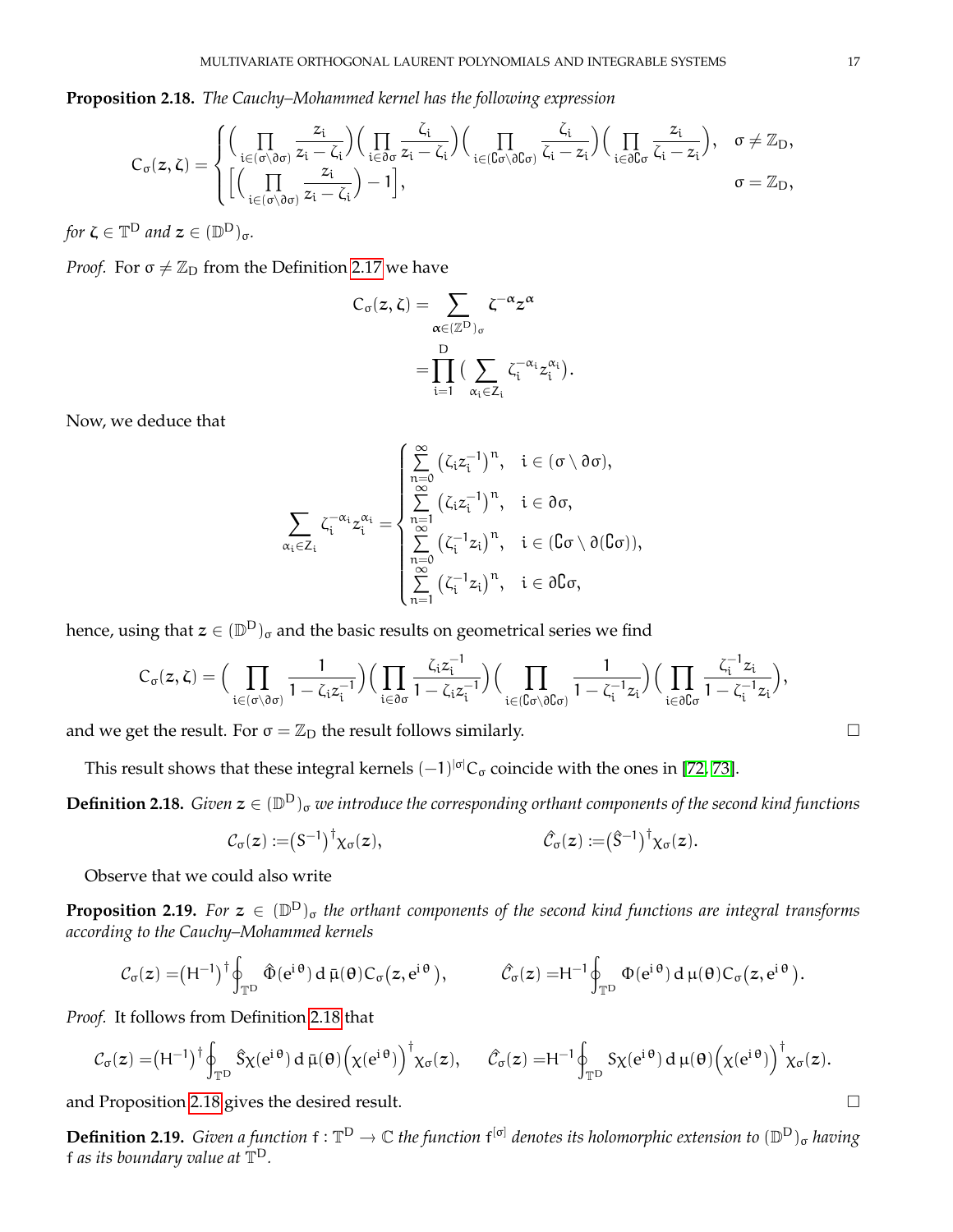**Theorem 2.1** (Plemej formulæ). *Take an absolutely continuous measure*  $d \mu(\theta) = \hat{\mu}(\theta) d \theta$  *and assume that*  $H$ ölder continuity for  $\Phi_{\bm{\alpha}} \hat{\mu}, \hat{\Phi}_{\bm{\alpha}} \tilde{\mu} \in C^{\bm{\alpha}}(\mathbb{T}^{\mathrm{D}},\mathbb{C})$ ,  $0<\alpha < 1$ , holds. Then, we have

$$
\lim_{\substack{z\in(\mathbb{D}^D)_{\sigma}\\ z\to \zeta}}\oint_{\mathbb{T}^D}\hat{\Phi}_\alpha(e^{i\,\theta})C_\sigma(z,e^{i\,\theta})\,d\,\bar{\mu}(\theta)+\lim_{\substack{z\in(\mathbb{D}^D)_{\complement_{\sigma}\\ z\to \zeta}}}\oint_{\mathbb{T}^D}\hat{\Phi}_\alpha(e^{i\,\theta})C_{\complement_{\sigma}}(z,e^{i\,\theta})\,d\,\bar{\mu}(\theta)\\qquad \qquad = (2\pi)^D\Big(\big(\hat{\Phi}_\alpha\tilde{\mu}\big)^{[\sigma]}(\zeta)+\big(\hat{\Phi}_\alpha\tilde{\mu}\big)^{[\complement_{\sigma]}}(\zeta)\Big),
$$

*and*

$$
\lim_{\substack{z \in (\mathbb{D}^D)_\sigma \\ z \to \zeta}} \oint_{\mathbb{T}^D} \Phi_\alpha(e^{i\theta}) C_\sigma(z, e^{i\theta}) d\mu(\theta) + \lim_{\substack{z \in (\mathbb{D}^D)_\mathbb{C}_\sigma \\ z \to \zeta}} \oint_{\mathbb{T}^D} \Phi_\alpha(e^{i\theta}) C_{\mathbb{G}_\sigma}(z, e^{i\theta}) d\mu(\theta) \n= (2\pi)^D \Big( \big( \Phi_\alpha \hat{\mu} \big)^{[\sigma]}(\zeta) + \big( \Phi_\alpha \hat{\mu} \big)^{[\mathbb{G}_\sigma]}(\zeta) \Big),
$$

for  $\bm{\zeta} \in \mathbb{T}^{\textsf{D}}$  and  $\bm{\alpha} \in \mathbb{Z}^{\textsf{D}}.$  Equivalently,

$$
\sum_{\sigma\in 2^{\mathbb{Z}_D}} \lim_{\substack{z\in (\mathbb{D}^D)_{\sigma}\\ z\to \zeta}} \oint_{\mathbb{T}^D} \hat{\Phi}_\alpha(e^{i\,\theta}) C_\sigma(z,e^{i\,\theta}) \, d\,\bar{\mu}(\theta) = (2\pi)^D \hat{\Phi}_\alpha(\zeta) \tilde{\mu}(\zeta),
$$
\n
$$
\sum_{\sigma\in 2^{\mathbb{Z}_D}} \lim_{\substack{z\in (\mathbb{D}^D)_{\sigma}\\ z\to \zeta}} \oint_{\mathbb{T}^D} \Phi_\alpha(e^{i\,\theta}) C_\sigma(z,e^{i\,\theta}) \, d\,\mu(\theta) = (2\pi)^D \Phi_\alpha(\zeta) \hat{\mu}(\zeta).
$$

*Proof.* For the proof we need some observations regarding [\[72\]](#page-71-29) and [\[73\]](#page-71-30). Obviously, the MVOLPUT belong to the Wiener algebra of the D-dimensional unit torus,

$$
\Phi_{\alpha}, \hat{\Phi}_{\alpha} \in W^D = \Big\{f(z) = \sum_{\alpha \in \mathbb{Z}^D} c_{\alpha} z^{\alpha} : \quad \|f\|_{W^D} := \sum_{\alpha \in \mathbb{Z}^D} |c_{\alpha}| < \infty \Big\}.
$$

We assume that  $d \mu = \hat{\mu}(\theta) d \theta$  with  $\hat{\mu} \in W^D$ , and consequently, given that we are dealing with Laurent polynomials,  $\Phi_{\alpha} \hat{\mu}, \hat{\Phi}_{\alpha} \hat{\mu} \in W^D$ . Following [\[72,](#page-71-29) [73\]](#page-71-30) for any Hölder continuous complex function on the unit torus  $\varphi \in C^{\alpha}(\mathbb{T}^D, \mathbb{C})$ ,  $0 < \alpha < 1$ , one defines its integral transformations  $\varphi^{(\sigma)}$  and its boundary integral conjugates  $\phi_*^{(\sigma)}$  as follows

$$
\begin{aligned} \varphi^{(\sigma)}(z) := & \frac{1}{(2\pi)^D} \oint_{\mathbb{T}^D} \phi(e^{i\theta}) C_{\sigma}(z, e^{i\theta}) d\theta, & z \in (\mathbb{D}^D)_{\sigma}, \\ \varphi^{(\sigma)}_*(\eta) := & \frac{1}{\pi^D} \oint_{\mathbb{T}^D} \varphi^{(\sigma)}(e^{i\theta}) C(e^{i\theta}, \eta) d\theta, & \eta \in \mathbb{T}^D, \end{aligned}
$$

where

$$
C(\zeta,\eta):=\prod_{i=1}^D\frac{1}{\zeta_i-\eta_i}.
$$

Observe that

$$
\varphi^{(\sigma)}(\eta)=\!\!\frac{1}{\pi^D}\oint_{\mathbb{T}^D}\varphi_*^{(\sigma)}\big(\,e^{i\,\theta}\,\big)C\big(\,e^{i\,\theta},\eta\big)\,d\,\theta,\hspace{2.5cm}\eta\in\mathbb{T}^D,
$$

and for  $\zeta \in \mathbb{T}^{\mathrm{D}}$  we have Plemej's type formulæ

$$
\begin{aligned} \varphi^{(\sigma)}(\zeta)+\varphi^{(\complement\sigma)}(\zeta)=&\phi^{[\sigma]}(\zeta)+\phi^{[\complement\sigma]}(\zeta),\\ \sum_{\sigma\in 2^{\mathbb{Z}}D}\varphi^{(\sigma)}_{*}(\zeta)=&2^{D}\varphi(\zeta). \end{aligned}
$$

where the holomorphic extension  $\phi^{[\sigma]}(z)$  to  $(\mathbb{D}^{\rm D})_{\sigma}$  is obtained from the Fourier series of  $\phi$  by disregarding the mult-indices not in  $(\mathbb{Z}^D)_{\sigma}$ ; this holomorphic function in  $(\mathbb{D}^D)_{\sigma}$  has φ as its boundary value at the unit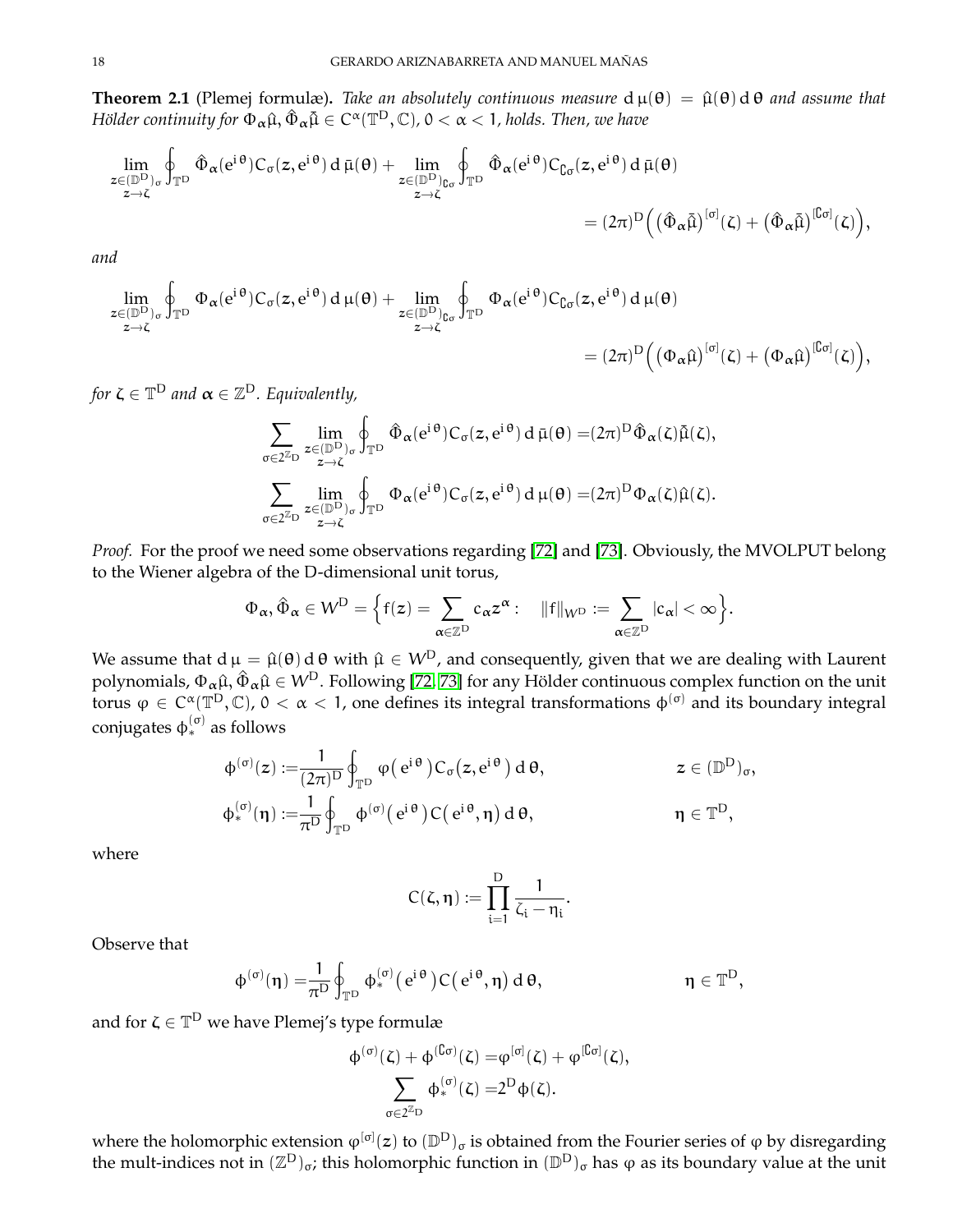torus  $\mathbb{T}^{\mathsf{D}}.$  Thus, the orthant expansion

$$
\sum_{\sigma\in 2^{\mathbb{Z}}\mathrm{D}}\,\varphi^{(\sigma)}(\zeta)=2^{\mathrm{D}}\phi(\zeta)
$$

 $\Box$ holds.

This Plemej formulæ can be recasted for the second kind functions as follows

**Corollary 2.1.** For any point in the unit torus,  $\zeta \in \mathbb{T}^D$ , the MVOLPUT and its second kind functions satisfy

$$
\sum_{\sigma\in 2^{\mathbb{Z}}\mathrm{D}}\lim_{\substack{z\in(\mathbb{D}^{\mathrm{D}})_{\sigma}\\ z\to \zeta}}\mathcal{C}_{\sigma}(z)=(2\pi)^{\mathrm{D}}\mathsf{H}^{\dagger}\hat{\Phi}(\zeta)\tilde{\mu}(\zeta),\qquad\qquad \sum_{\substack{\sigma\in 2^{\mathbb{Z}}\mathrm{D}\\ z\to \zeta}}\lim_{\substack{z\in(\mathbb{D}^{\mathrm{D}})_{\sigma}\\ z\to \zeta}}\hat{\mathcal{C}}_{\sigma}(z)=(2\pi)^{\mathrm{D}}\mathsf{H}\Phi(\zeta)\hat{\mu}(\zeta),
$$

*or equivalently*

$$
\lim_{\substack{z \in (\mathbb{D}^{\mathrm{D}})_{\sigma} \\ z \to \zeta}} \mathcal{C}_{\sigma}(z) + \lim_{\substack{z \in (\mathbb{D}^{\mathrm{D}})_{\mathbb{C}\sigma} \\ z \to \zeta}} \mathcal{C}_{\mathbb{G}^{\sigma}}(z) = (2\pi)^{\mathrm{D}} H^{\dagger} \Big( \big( \hat{\Phi} \tilde{\mu} \big)^{[\sigma]}(\zeta) + \big( \hat{\Phi} \tilde{\mu} \big)^{[\mathbb{C}\sigma]}(\zeta) \Big),
$$
\n
$$
\lim_{\substack{z \in (\mathbb{D}^{\mathrm{D}})_{\sigma} \\ z \to \zeta}} \hat{\mathcal{C}}_{\sigma}(z) + \lim_{\substack{z \in (\mathbb{D}^{\mathrm{D}})_{\mathbb{C}\sigma} \\ z \to \zeta}} \hat{\mathcal{C}}_{\sigma}(z) = (2\pi)^{\mathrm{D}} H \Big( \big( \Phi \hat{\mu} \big)^{[\sigma]}(\zeta) + \big( \Phi \hat{\mu} \big)^{[\mathbb{C}\sigma]}(\zeta) \Big).
$$

# <span id="page-18-0"></span>2.7. **String equations for the moment matrix.**

**Definition 2.20.** *We introduce the spectral matrices* Υa*,* a ∈ {1, . . . , D}*, which are tri-diagonal block matrices*

$$
\boldsymbol{\Upsilon}_\alpha:=\begin{pmatrix}0 & (\Upsilon_\alpha)_{[0],[1]} & 0 & 0 & \dots \\ (\Upsilon_\alpha)_{[1],[0]} & 0 & (\Upsilon_\alpha)_{[1],[2]} & 0 & \dots \\ 0 & (\Upsilon_\alpha)_{[2],[1]} & 0 & (\Upsilon_\alpha)_{[2],[3]} \\ 0 & 0 & (\Upsilon_\alpha)_{[3],[1]} & 0 & \ddots \\ \vdots & \vdots & \vdots & \ddots & \ddots \end{pmatrix},
$$

*with entries given by*

$$
\begin{aligned} &(\Upsilon_a)_{\alpha_i^{(k)},\alpha_j^{(k+1)}}:=&\delta_{\alpha_i^{(k)}+e_\alpha,\alpha_j^{(k+1)}}=\delta_{\alpha_i^{(k)},\alpha_j^{(k+1)}-e_\alpha},\\ &(\Upsilon_a)_{\alpha_i^{(k+1)},\alpha_j^{(k)}}:=&\delta_{\alpha_i^{(k+1)}+e_\alpha,\alpha_j^{(k)}}=\delta_{\alpha_i^{(k+1)},\alpha_j^{(k)}-e_\alpha}. \end{aligned}
$$

where  $\{\mathbf{e}_{\mathfrak{a}}\}_{\mathfrak{a}=1}^\mathsf{D}$  is the canonical basis in  $\mathbb{C}^\mathsf{D}.$ 

<span id="page-18-2"></span>**Proposition 2.20.** *The spectral matrices satisfy*

$$
\Upsilon_a\Upsilon_b=\Upsilon_b\Upsilon_a, \qquad \qquad \Upsilon_a^{-1}=\Upsilon_a^\top, \qquad \qquad \eta_a\Upsilon_b=\begin{cases} \Upsilon_b\eta_a & a\neq b,\; a,b\in\{1,\ldots,D\}, \\ \Upsilon_b^{-1}\eta_a & a=b, \end{cases}
$$

*and the very important spectral property*

$$
\Upsilon_a \chi(z) = z_a \chi(z).
$$

*Proof.* See Appendix [C.4.](#page-64-1)

For examples with  $D = 1, 2$  see Appendix [B.](#page-60-0)

**Definition 2.21.** *For any*  $\boldsymbol{\alpha} = (\alpha_1, \dots, \alpha_D) \in \mathbb{Z}^D$  *we introduce the matrix* 

<span id="page-18-1"></span>
$$
\Upsilon_{\alpha} := \prod_{a=1}^{D} (\Upsilon_{a})^{\alpha_{a}}.
$$

# **Proposition 2.21.** *For the spectral matrices the following properties hold*

(1) *Given a multi-index*  $\alpha \in \mathbb{Z}^D$  *we have*  $\Upsilon_{-\alpha} = (\Upsilon_{\alpha})^{-1} = (\Upsilon_{\alpha})^{\top} = \eta \Upsilon_{\alpha} \eta$ ; *i.e.*,  $\Upsilon_{\alpha}$  *is an orthogonal persymmetric block matrix.*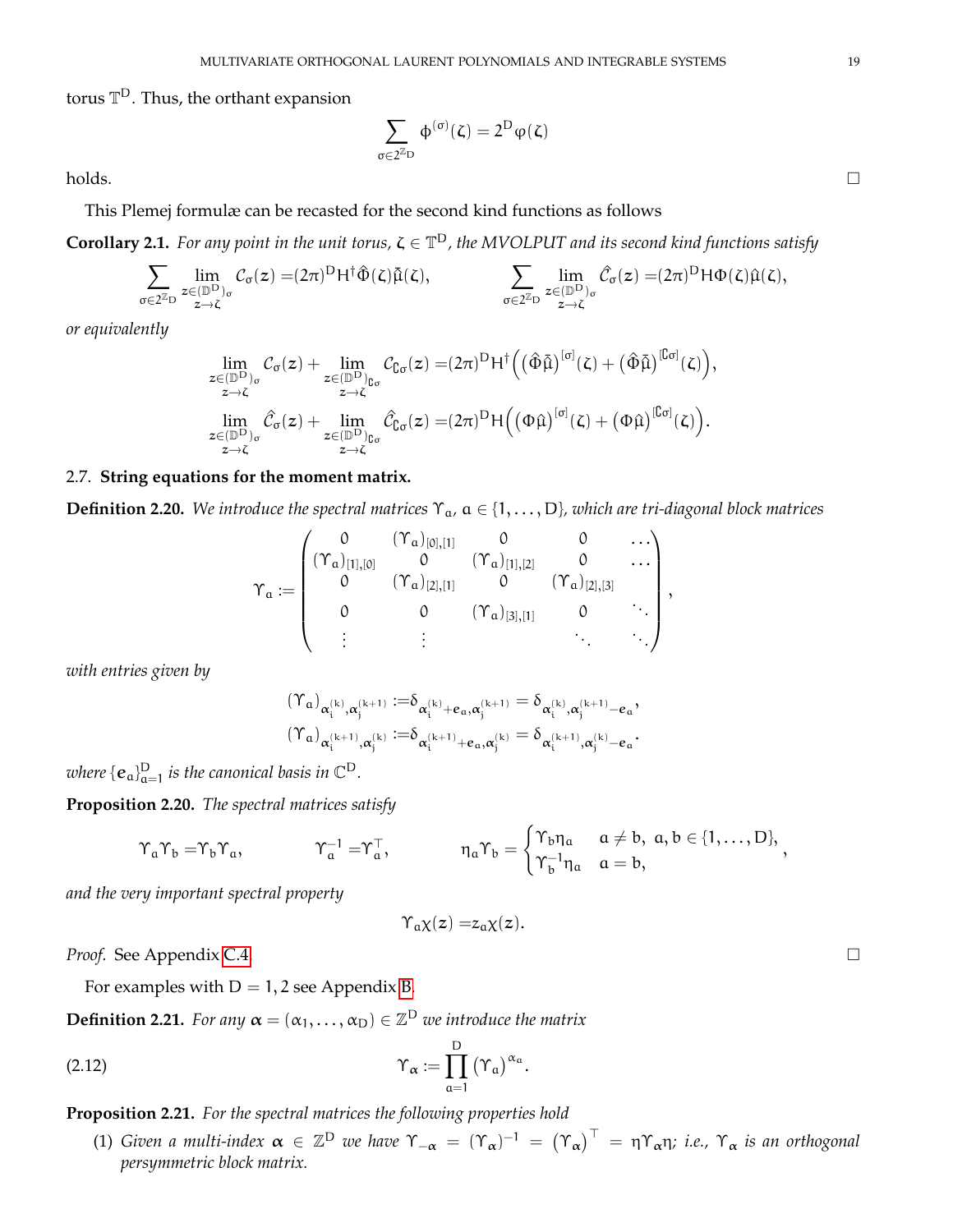- (2) Υ<sup>α</sup> *is a* 2|α| + 1*-diagonal block matrix, with at most* |α| *block superdiagonals and* |α| *block subdiagonal. If* |α| *is odd, the main diagonal and the even superdiagonals and subdiagonals vanish, if* |α| *is even then the odd block superdiagonals and subdiagonals are zero.*
- (3) For any couple of multi-indices  $\alpha_1, \alpha_2 \in \mathbb{Z}^D$  we have  $\Upsilon_{\alpha_1+\alpha_2} = \Upsilon_{\alpha_1}\Upsilon_{\alpha_2}$ .
- (4) *The following eigen-value property holds*  $\Upsilon_{\alpha} \chi(z) = z^{\alpha} \chi(z)$ *.*
- *Proof.* (1) From [\(2.12\)](#page-18-1) and the properties of the exchange matrix η we get

$$
\eta\Upsilon_{\alpha}\eta=\prod_{\alpha=1}^D\left(\eta\Upsilon_{\alpha}\eta\right)^{\alpha_{\alpha}}
$$

and recalling that  $\{\Upsilon_a\}_{a=1}^D$  is an Abelian set of real persymmetric orthogonal matrices; i.e.,  $\eta\Upsilon_a\eta =$  $\Upsilon^\top_a = \Upsilon^{-1}_a$  we deduce that we get

$$
\eta\Upsilon_\alpha\eta=\!\!\prod_{\alpha=1}^D\left(\Upsilon_\alpha^\top\right)^{\alpha_\alpha}=\!\!\prod_{\alpha=1}^D\left(\Upsilon_\alpha^{-1}\right)^{-\alpha_\alpha}=\!\!\prod_{\alpha=1}^D\left(\Upsilon_\alpha\right)^{-\alpha_\alpha}\\=\!\!\Upsilon_\alpha^\top=\Upsilon_{\alpha}^{-1}=\Upsilon_{-\alpha}.
$$

- (2) As  $\Upsilon_a$  are tri-diagonal block matrices then the product of  $|\alpha|$  of them will be a  $2|\alpha|+1$ -diagonal block matrix, and recalling that the main diagonal vanishes in  $\Upsilon_a$  we deduce the rest of the statement.
- (3) It is a consequence of [\(2.12\)](#page-18-1) and the commutativity of the  $\Upsilon_a$  among them.
- (4) Follows also from the eigen-value property described in Proposition [2.20.](#page-18-2)

We are now ready to show a very important symmetry

**Proposition 2.22** (The string equations). *For any multi-index*  $\boldsymbol{\alpha} \in \mathbb{Z}^{\textsf{D}}$  the moment matrix satisfies

$$
\Upsilon_{\alpha}G = G\Upsilon_{\alpha}.
$$

*Proof.* It is a consequence of [\(3.3\)](#page-24-0) and the following sequence of equalities

$$
\begin{aligned}\n\Upsilon_{\alpha}G &= \Upsilon_{\alpha}\oint_{\mathbb{T}^D}\chi\big(z(\theta)\big)\,d\,\mu(\theta)\big(\chi\big(z(-\theta)\big)\big)^{\top} \\
&= \oint_{\mathbb{T}^D}\Upsilon_{\alpha}\chi\big(z(\theta)\big)\,d\,\mu(\theta)\big(\chi\big(z(-\theta)\big)\big)^{\top} \\
&= \oint_{\mathbb{T}^D}e^{i\,\alpha\cdot\theta}\,\chi\big(z(\theta)\big)\,d\,\mu(\theta)\big(\chi\big(z(-\theta)\big)\big)^{\top} \\
&= \oint_{\mathbb{T}^D}\chi\big(z(\theta)\big)\,d\,\mu(\theta)\big(e^{i\,\alpha\cdot\theta}\,\chi\big(z(-\theta)\big)\big)^{\top} \\
&= \oint_{\mathbb{T}^D}\chi\big(z(\theta)\big)\,d\,\mu(\theta)\big(\Upsilon_{\alpha}^{\top}\chi\big(z(-\theta)\big)\big)^{\top} \\
&= \oint_{\mathbb{T}^D}\chi\big(z(\theta)\big)\,d\,\mu(\theta)\big(\chi\big(z(-\theta)\big)\big)^{\top}\Upsilon_{\alpha} \\
&= G\Upsilon_{\alpha}.\n\end{aligned}
$$

### <span id="page-19-0"></span>2.8. **Three-term relations.** The symmetries of the moment matrix suggest

<span id="page-19-1"></span>**Definition 2.22.** *We consider the Jacobi matrices*

$$
J_{\alpha} := S\Upsilon_{\alpha}S^{-1}, \qquad \hat{J}_{\alpha} := \hat{S}\Upsilon_{\alpha}\hat{S}^{-1}
$$

*and the reversal Jacobi matrices*

$$
C_{\alpha} := \overline{\hat{S}} \eta \Upsilon_{\alpha} S^{-1}.
$$

**Proposition 2.23.** *The following properties hold true*

 $\Box$ 

 $\Box$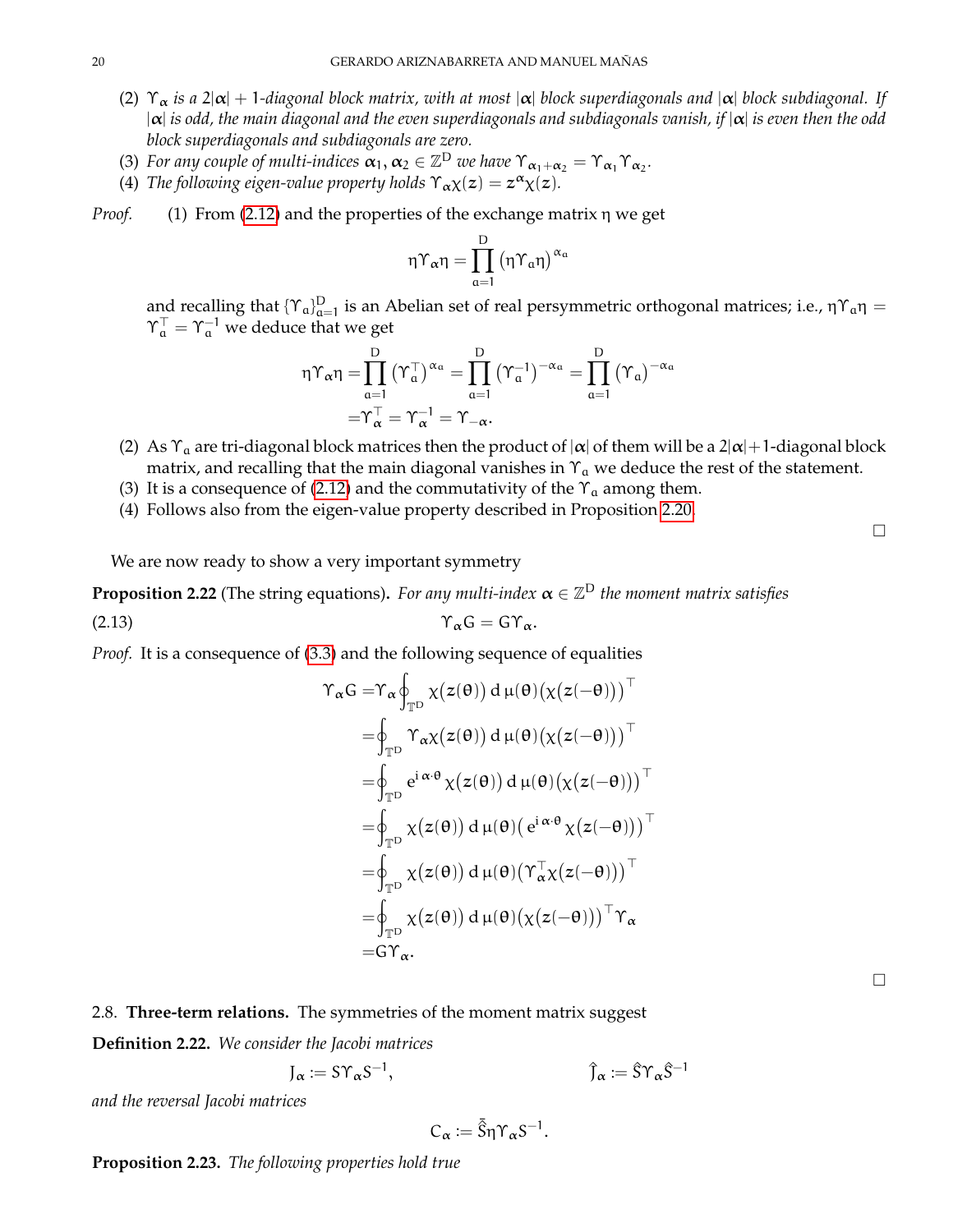- (1)  $J_{\alpha} = H \hat{J}_{-\alpha}^{\dagger} H^{-1}$ .
- (2)  $J_{\alpha}$  *is a* (2| $\alpha$ | + 1)-diagonal block semi-infinite matrix
- (3) *We have*  $J_0 = I$ .
- (4) For any couple of multi-indices  $\alpha_1, \alpha_2 \in \mathbb{Z}^D$  we have  $J_{\alpha_1+\alpha_2} = J_{\alpha_1}J_{\alpha_2}$ . In particular,  $(J_\alpha)^{-1} = J_{-\alpha}$  $\forall \alpha \in \mathbb{Z}^{\mathsf{D}}$ .
- (5) *We have*

$$
C_{\alpha} = H^{\top} C_{\alpha}^{\top} H^{-1}, \qquad C_0 = \eta, \qquad C_{\alpha}^{-1} = S \eta \Upsilon_{\alpha} (\tilde{S})^{-1},
$$

*and consequently*  $C_{\alpha}$  *is a* (2| $\alpha$ | + 1)-diagonal block semi-infinite matrix.

(6) *The following properties are satisfied*

$$
\eta J_{\alpha} = C_{\alpha}, \qquad \eta \bar{J}_{\alpha} = C_{\alpha}^{-1}, \qquad \eta J_{\alpha} \eta = \bar{J}_{-\alpha}.
$$

*Proof.* See Appendix [C.5.](#page-65-0) □

**Proposition 2.24.** *The Jacobi matrices satisfy the following eigen-value relations*

$$
J_{\alpha} \Phi(z) = z^{\alpha} \Phi(z), \qquad \hat{J}_{\alpha} \hat{\Phi}(z) = z^{\alpha} \hat{\Phi}(z),
$$

*and the following relations are fulfilled as well*

$$
C_{\alpha} \Phi(z) = z^{\alpha} \tilde{\Phi}(z^{-1}), \qquad \qquad C_{\alpha}^{-1} \tilde{\Phi}(z) = z^{\alpha} \Phi(z^{-1}).
$$

The basic Jacobi matrices J $_{\rm a} = {\rm S} \Upsilon_{\rm a} {\rm S}^{-1}$  are tri-diagonal block semi-infinite matrices

$$
J_{\mathfrak{a}} = \begin{pmatrix} (J_{\mathfrak{a}})_{[0],[0]} & (J_{\mathfrak{a}})_{[0],[1]} & 0 & 0 & 0 & \dots \\ (J_{\mathfrak{a}})_{[1],[0]} & (J_{\mathfrak{a}})_{[1],[1]} & (J_{\mathfrak{a}})_{[1],[2]} & 0 & 0 & \dots \\ 0 & (J_{\mathfrak{a}})_{[2],[1]} & (J_{\mathfrak{a}})_{[2],[2]} & (J_{\mathfrak{a}})_{[2],[3]} & 0 & \dots \\ 0 & 0 & (J_{\mathfrak{a}})_{[3],[2]} & (J_{\mathfrak{a}})_{[3],[3]} & (J_{\mathfrak{a}})_{[3],[4]} \\ \vdots & \vdots & \ddots & \ddots & \ddots & \ddots \end{pmatrix}
$$

with blocks given in terms of quasi-tau matrices and first subdiagonal coefficients by

$$
(2.14) \qquad \begin{cases} (J_{\mathfrak{a}})_{[0][0]} = -(\Upsilon_{\mathfrak{a}})_{[0],[1]} \beta_{[1]} = -H_{[0]} \hat{\beta}_{[1]}^{\dagger} (\Upsilon_{\mathfrak{a}})_{[1],[0]} H_{[0]}^{-1}, \\ (J_{\mathfrak{a}})_{[k],[k-1]} = H_{[k]} (\Upsilon_{\mathfrak{a}})_{[k],[k-1]} H_{[k-1]}^{-1}, \\ (J_{\mathfrak{a}})_{[k][k]} = \beta_{[k]} (\Upsilon_{\mathfrak{a}})_{[k-1],[k]} - (\Upsilon_{\mathfrak{a}})_{[k],[k+1]} \beta_{[k+1]} \\ = H_{[k]} \big[ (\Upsilon_{\mathfrak{a}})_{[k],[k+1]} \hat{\beta}_{[k]}^{\dagger} - \hat{\beta}_{[k+1]}^{\dagger} (\Upsilon_{\mathfrak{a}})_{[k+1],[k]} \big] H_{[k]}^{-1} \\ (J_{\mathfrak{a}})_{[k],[k+1]} = (\Upsilon_{\mathfrak{a}})_{[k],[k+1]} \end{cases}
$$

Similarly,  $\hat{J}_a$  has the same form and the blocks are obtained from the previous formulæ with the replacements

$$
H \longleftrightarrow H^{\dagger}, \qquad \beta \longleftrightarrow \hat{\beta}.
$$

The matrices  $C_a$  are tri-diagonal with blocks given by

$$
\begin{aligned} (C_a)_{[0][0]}&=-(\eta\Upsilon_a)_{[0][1]}\beta_{[1]}=-H_{[0]}^\top\beta_{[1]}^\top(\eta\Upsilon_a)_{[1][0]}H_{[0]}^{-1},\\ (C_a)_{[k],[k-1]}&=H_{[k]}^\top(\eta\Upsilon_a)_{[k],[k-1]}H_{[k-1]}^{-1},\\ (C_a)_{[k][k]}&=\tilde{\beta}_{[k]}(\eta\Upsilon_a)_{[k-1],[k]}-(\eta\Upsilon_a)_{[k],[k+1]}\beta_{[k+1]}\\ &=H_{[k]}^\top\big[(\eta\Upsilon_a)_{[k],[k-1]}\tilde{\beta}_{[k]}^\top-\beta_{[k+1]}^\top(\eta\Upsilon_a)_{[k+1],[k]}\big]H_{[k]}^{-1},\\ (C_a)_{[k],[k+1]}&=(\eta\Upsilon_a)_{[k],[k+1]}, \end{aligned}
$$

and  $\rm C_a^{-1}$  is also tri-diagonal with blocks as above with the replacement given by the following prescription

$$
H\longleftrightarrow H^{\top}, \qquad \qquad \beta\longleftrightarrow \bar{\beta}.
$$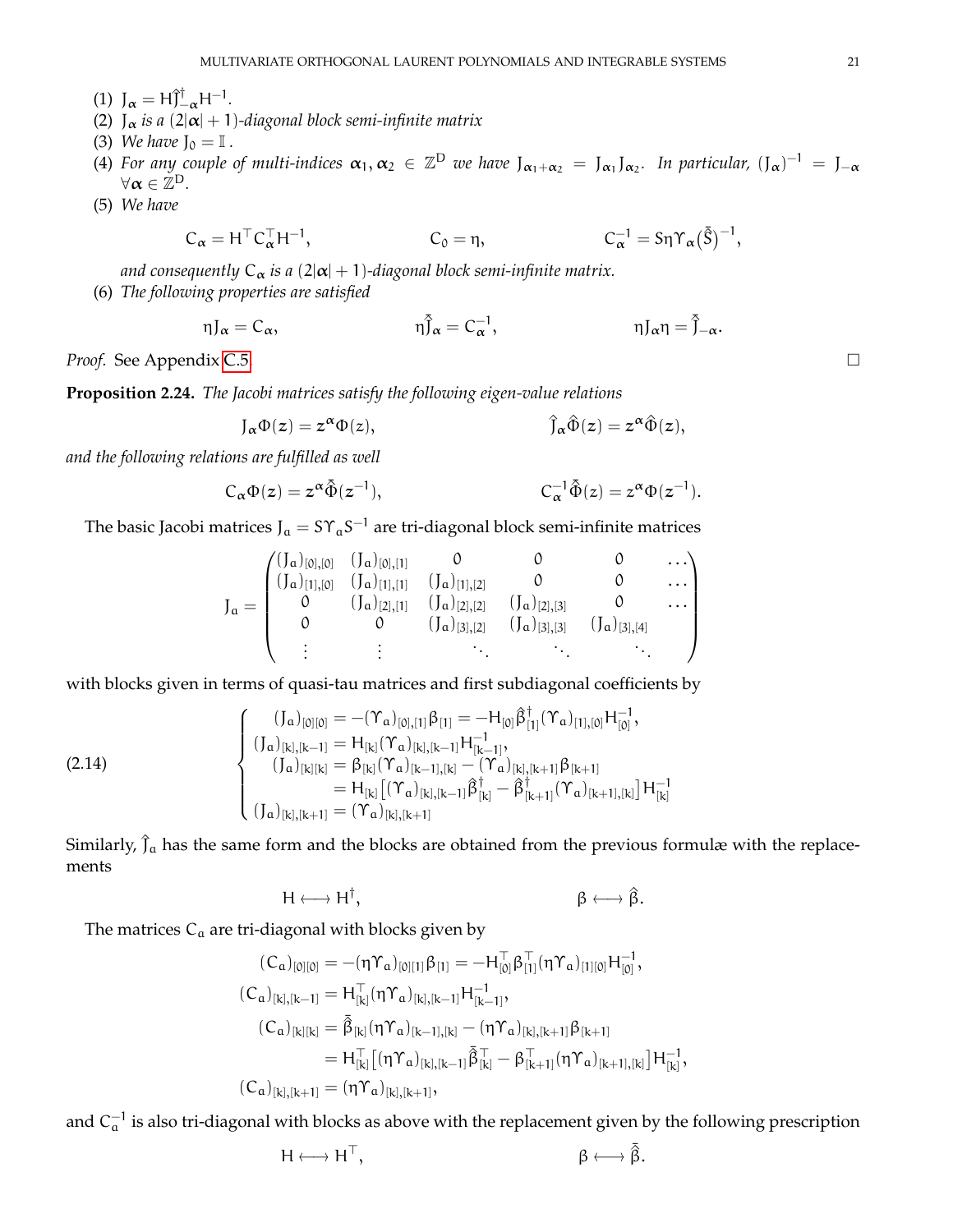**Definition 2.23.** *With the notation*

$$
\Upsilon_{-\alpha} := \Upsilon_{\alpha}^{-1}, \qquad \qquad \alpha \in \{1, \ldots, D\},
$$

 $the\ vector\ \mathfrak{n} = (\mathfrak{n}_{-1}, \dots, \mathfrak{n}_{-D}, \mathfrak{n}_D, \dots, \mathfrak{n}_1)^\top \in \mathbb{C}^{2\text{D}}$  and  $\hat{\mathfrak{n}} \coloneqq \mathcal{E}_{2\text{D}} \bar{\mathfrak{n}}$  we consider:

(1) *associated longitude one homogeneous Laurent polynomials*

$$
L_n(z):=\sum_{\alpha=1}^D\frac{n_{-\alpha}}{z_\alpha}+\sum_{\alpha=1}^D n_\alpha z_\alpha,\hspace{2cm} L_{\hat n}(z):=\sum_{\alpha=1}^D\bar n_{-\alpha} z_\alpha+\sum_{\alpha=1}^D\frac{\bar n_\alpha}{z_\alpha}.
$$

(2) *associated slashed semi-infinite matrices*

$$
\mathbf{\hat{n}} \equiv L_{\mathbf{n}}(\mathbf{\hat{Y}}) := \sum_{\alpha=1}^{D} (n_{-\alpha} \Upsilon_{\alpha}^{-1} + n_{\alpha} \Upsilon_{\alpha}), \qquad \qquad \mathbf{\hat{n}} \equiv L_{\mathbf{\hat{n}}}(\mathbf{\hat{Y}}) := \sum_{\alpha=1}^{D} \bar{n}_{-\alpha} \Upsilon_{\alpha} + \sum_{\alpha=1}^{D} \bar{n}_{\alpha}^{+} \Upsilon_{\alpha}^{-1}.
$$

Observe that

**Proposition 2.25.** *The following formulæ holds*

 $\vec{n}^{\dagger}$ 

$$
\dagger = \hat{\mathfrak{m}}, \qquad \qquad \mathfrak{m} \chi(z) = n(z) \chi(z).
$$

**Proposition 2.26** (Three-term relations)**.** *The MVOLPUT satisfy the following recursion type relations*  $L_n(z) \varphi_{[k]}(z) = H_{[k]} \not \! \! n_{[k],[k-1]} H^{-1}_{[k-1]} \varphi_{[k-1]}(z) + \left( \beta_{[k]} \not \! \! n_{[k-1],[k]} - \not \! \! n_{[k],[k-1]} \beta_{[k+1]} \right) \varphi_{[k]}(z) + \not \! \! \! n_{[k],[k+1]} \varphi_{[k+1]}(z),$  $\text{L}_{\mathbf{n}}(z)\hat{\Phi}_{[k]}(z) = (\text{H}_{[k]})^{\dagger} \mathbf{\not{u}}_{[k],[k-1]}(\text{H}_{[k-1]}^{-1})$ [k−1] ) †φ^ [k−1] (z) + β^ [k] 6n [k−1],[k]− 6n [k],[k−1]β^ [k+1] φ^ [k] (z)+ 6n [k],[k+1]φ^ [k+1] (z), *and its conjugate partners*

$$
\begin{aligned} L_n(z) \tilde{\varphi}_{[k]}(z^{-1}) = & \ H^-_{[k]}(\eta \ \rlap{\,/} \hat{\mu})_{[k],[k-1]} H^{-1}_{[k-1]} \varphi_{[k-1]}(z) + \big( \tilde{\beta}_{[k]}(\eta \ \rlap{\,/} \hat{\mu})_{[k-1],[k]} - (\eta \ \rlap{\,/} \hat{\mu})_{[k],[k+1]} \beta_{[k+1]} \big) \varphi_{[k]}(z) \\ & \qquad \qquad + (\eta \ \rlap{\,/} \hat{\mu})_{[k],[k+1]} \varphi_{[k+1]}(z), \\ L_n(z) \varphi_{[k]}(z^{-1}) = & \ H^-_{[k]}(\eta \ \rlap{\,/} \hat{\mu})_{[k],[k-1]} \big( H^-_{[k-1]} \big)^{-1} \tilde{\varphi}_{[k-1]}(z) + \big( \beta_{[k]}(\eta \ \rlap{\,/} \hat{\mu})_{[k-1],[k]} - (\eta \ \rlap{\,/} \hat{\mu})_{[k],[k+1]} \tilde{\varphi}_{[k+1]}(z) \\ & \qquad \qquad + (\eta \ \rlap{\,/} \hat{\mu})_{[k],[k+1]} \tilde{\varphi}_{[k+1]}(z). \end{aligned}
$$

## <span id="page-21-0"></span>2.9. **Christoffel–Darboux formulæ.**

**Definition 2.24.** *The Christoffel–Darboux kernel is defined by*

$$
K^{(k)}(z_1, z_2) := \sum_{l=0}^{k-1} (\hat{\varphi}_{[l]}(z_1))^{\dagger} H_{[l]}^{-1} \varphi_{[l]}(z_2)
$$

**Proposition 2.27.** Both sets of MVOLPUT  $\{\phi_q\}_{|\alpha|\leq k}$  and  $\{\hat{\phi}_q\}_{|\alpha|\leq k}$  are linear basis for the linear space  $\mathbb{C}_k[z^{\pm 1}]$ *of Laurent polynomials of longitude less or equal to* k*.*

Thus, a Laurent polynomial L can be always expanded as

$$
\begin{aligned} L(z) &= \sum_{\substack{\alpha \in \mathbb{Z}^D \\ 0 \leqslant |\alpha| \leqslant \infty}} \hat{\lambda}_{\alpha} \hat{\varphi}_{\alpha}(z) \\ &= \sum_{\substack{\alpha \in \mathbb{Z}^D \\ 0 \leqslant |\alpha| \leqslant \infty}} \lambda_{\alpha} \varphi_{\alpha}(z), \end{aligned}
$$

with coefficients  $\hat{\lambda}_{\alpha}, \lambda_{\alpha} \in \mathbb{C}$ .

The corresponding projections are

<span id="page-21-1"></span>**Definition 2.25.** *We introduce the two projectors onto* C [k] [z ±1 ] *as the following* k*-th truncated sums*

$$
\Pi^{(k)}(L):=\sum_{\substack{\pmb{\alpha}\in\mathbb{Z}^D\\ 0\leqslant\left|\pmb{\alpha}\right|\leqslant k}}\lambda_{\pmb{\alpha}}\varphi_{\pmb{\alpha}}(z),\qquad \qquad \hat{\Pi}^{(k)}(L):=\sum_{\substack{\pmb{\alpha}\in\mathbb{Z}^D\\ 0\leqslant\left|\pmb{\alpha}\right|\leqslant k}}\hat{\lambda}_{\pmb{\alpha}}\hat{\varphi}_{\pmb{\alpha}}(z),
$$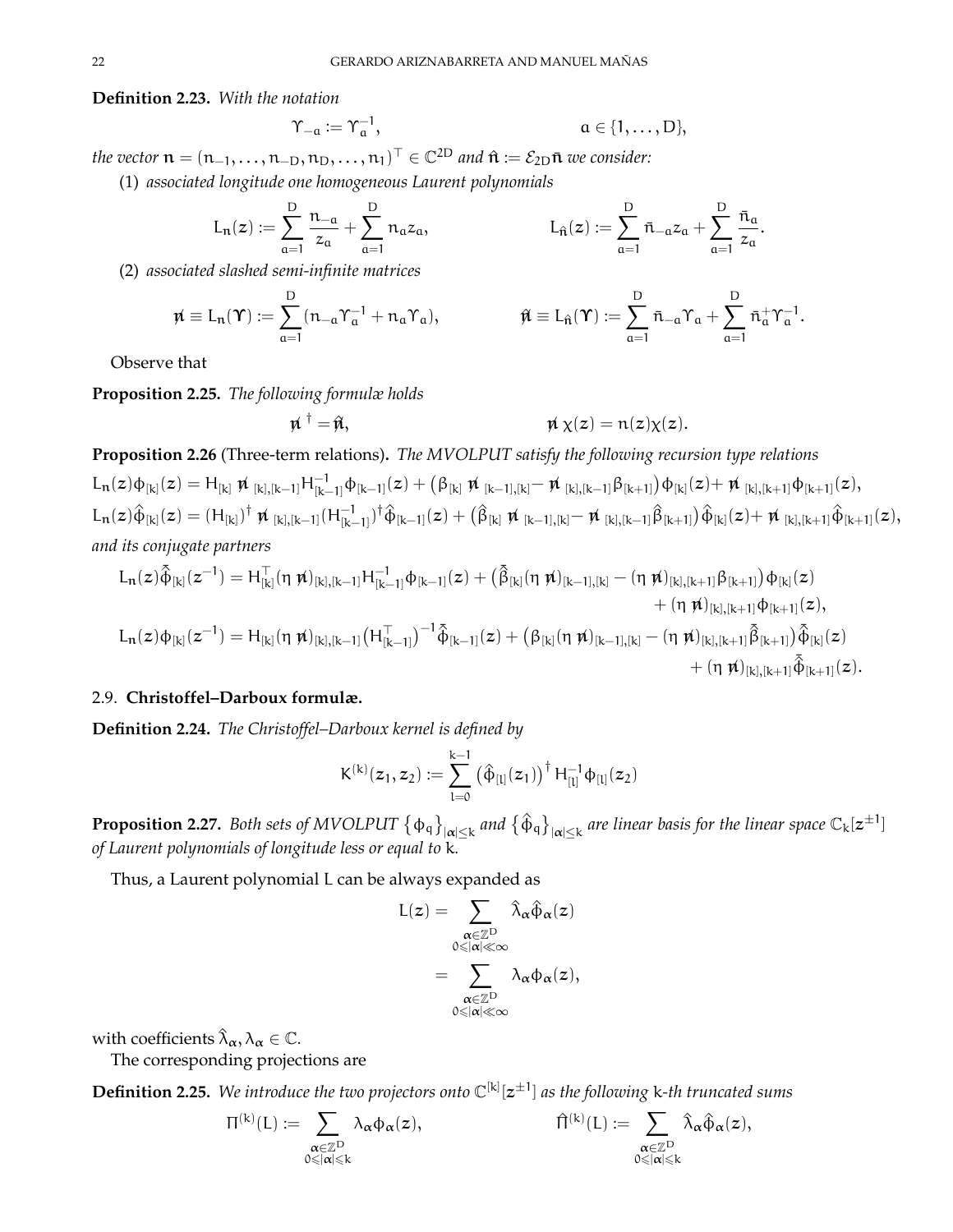Due to the biorthogonality [\(2.7\)](#page-10-2) we have

**Proposition 2.28.** (1) *The coefficients in the MVOLPUT expansions of a Laurent polynomial* L *are given by*

$$
\lambda_\alpha = \sum_{|\alpha'|=|\alpha|} \int_{\mathbb{T}^D} L(e^{i\,\theta}) \overline{\hat{\varphi}_{\alpha'}(e^{i\,\theta})} (H^{-1})_{\alpha',\alpha} \, d\,\mu(\theta), \qquad \hat{\lambda}_\alpha = \sum_{|\alpha'|=|\alpha|} (H^{-1})_{\alpha,\alpha'} \int_{\mathbb{T}^D} L(e^{i\,\theta}) \overline{\varphi_{\alpha'}(e^{i\,\theta})} \, d\,\bar{\mu}(\theta)
$$

(2) *The projections given in Definition [2.25](#page-21-1) can be expressed in terms of the Christoffel–Darboux kernel as*

$$
\Pi^{(k)}(L)(z)=\hspace*{-0.1cm}\oint_{\mathbb{T}^D}L(e^{i\,\theta})K^{(k+1)}(e^{i\,\theta},z)\,d\,\mu(\theta),\hspace{1cm}\widehat{\Pi}^{(k)}(L)(z)=\hspace*{-0.1cm}\oint_{\mathbb{T}^D}\overline{K^{(k+1)}(z,e^{i\,\theta})}L(e^{i\,\theta})\,d\,\bar{\mu}(\theta).
$$

Therefore, these kernels are the integral kernels of the projection operators in the space of multivariate Laurent polynomials of longitude equal or less than k. This interpretation leads at once to

**Proposition 2.29** (Reproducing property).  $K^{(k)}(z_1, z_2) = \int_{\mathbb{T}^D} K^{(k)}(z_1, e^{i\theta}) K^{(k)}(e^{i\theta}, z_2) d\mu(\theta)$ .

From the Gauss–Borel factorization we deduce

**Proposition 2.30** (ABC Theorem)**.** *An Aitken–Berg–Coller type formula*

$$
K^{(k)}(z_1,z_2)=\big(\chi^{[k]}(z_1)\big)^{\dagger}(G^{[k]})^{-1}\chi^{[k]}(z_2),
$$

*holds.*

**Proposition 2.31.** *The Christoffel–Darboux kernel satisfies*

$$
K^{(k)}(z_1, z_2) = K^{(k)}(\bar{z}_2^{-1}, \bar{z}_1^{-1}).
$$

*Proof.* It is a consequence of [\(2.11\)](#page-13-1) and the persymmetry of H:

$$
K^{(k)}(z_1, z_2) = \sum_{l=0}^{k-1} (\Phi_{[l]}(\bar{z}_1^{-1}))^\top \mathcal{E}_{|[l]|} H_{[l]}^{-1} \Phi_{[l]}(z_2)
$$
  
= 
$$
\sum_{=0}^{k-1} (\hat{\Phi}_{[l]}(z_1))^\dagger H_{[l]}^{-1} \mathcal{E}_{|[l]|} \tilde{\hat{\Phi}}_{[l]}(z_2^{-1})
$$
  
= 
$$
K^{(k)}(\bar{z}_2^{-1}, \bar{z}_1^{-1}).
$$

**Proposition 2.32.** *The Christoffel–Darboux type formulae hold*

$$
\begin{aligned} K^{[k]}(z_1,z_2)&=\frac{(\hat{\varphi}_{[k]}(z_1))^{\dagger}\,\check{\varkappa}_{[k],[k-1]}H_{[k-1]}^{-1}\varphi_{[k-1]}(z_2)-(\hat{\varphi}_{[k-1]}(z_1))^{\dagger}H_{[k-1]}^{-1}\,\check{\varkappa}_{[k-1],[k]}\varphi_{[k]}(z_2)}{L_n(z_2)-L_n(\bar{z}_1^{-1})}\\&=\frac{(\varphi_{[k]}(\bar{z}_1^{-1}))^\top(\eta\,\check{\varkappa})_{[k],[k-1]}H_{[k]}^{-1}\varphi_{[k-1]}(z_2)-(\varphi_{[k-1]}(z_1^{-1}))^\top(H_{[k-1]}^\top)^{-1}(\eta\,\check{\varkappa})_{[k-1],[k]}\varphi_{[k]}(z_1)}{L_n(z_2)-L_n(\bar{z}_1^{-1})}\\&=\frac{(\hat{\varphi}_{[k]}(z_1))^\dagger(\check{\varkappa}\,\eta)_{[k],[k-1]}(H_{[k-1]}^\top)^{-1}\bar{\hat{\varphi}}_{[k-1]}(z_2^{-1})-(\hat{\varphi}_{[k-1]}(z_1))^\dagger H_{[k-1]}^{-1}(\check{\varkappa}\,\eta)_{[k-1],[k]}\bar{\hat{\varphi}}_{[k]}(z_2^{-1})}{L_n(z_2)-L_n(\bar{z}_1^{-1})}.\end{aligned}
$$

*Proof.* In order to get the first of the three expressions one has to consider the two possible ways of computing the expression  $(\hat{\Phi}^{[k+1]}(z_1))^{\dagger}$   $[(H^{-1}(L_n(J))]^{[k+1]}$   $\Phi^{[k+1]}(z_2)$  letting the operator between brackets act on the polynomial located on its right or left hand side; i.e.,

$$
\begin{aligned} &(\hat{\varphi}^{[k+1]}(z_1))^{\dagger}\left[(H^{-1}(L_{\mathbf{n}}(\mathbf{J}))^{[k+1]}\varphi^{[k+1]}(z_2)\right]=L_{\mathbf{n}}(z_2)(\hat{\varphi}^{[k+1]}(z_1))^{\dagger}(H^{[k+1]})^{-1}\varphi^{[k+1]}(z_2)\\ &\quad\quad-(\hat{\varphi}_{[k]}(z_1))^{\dagger}H_{[k]}^{-1}(\Upsilon_a)_{[k][k+1]}\varphi_{[k+1]}(z_2),\\ &\left[(\hat{\varphi}^{[k+1]}(z_1))^{\dagger}(H^{-1}L_{\mathbf{n}}(\mathbf{J}))^{[k+1]}\right]\varphi^{[k+1]}(z_2)=L_{\mathbf{n}}(\bar{z}_1^{-1})(\hat{\varphi}^{[k+1]}(z_1))^{\dagger}(H^{[k+1]})^{-1}\varphi^{[k+1]}(z_2)\\ &\qquad\quad-(\hat{\varphi}_{[k+1]}(z_1))^{\dagger}(\Upsilon_a)_{[k+1][k]}H_{[k]}^{-1}\varphi_{[k]}(z_2). \end{aligned}
$$

 $\Box$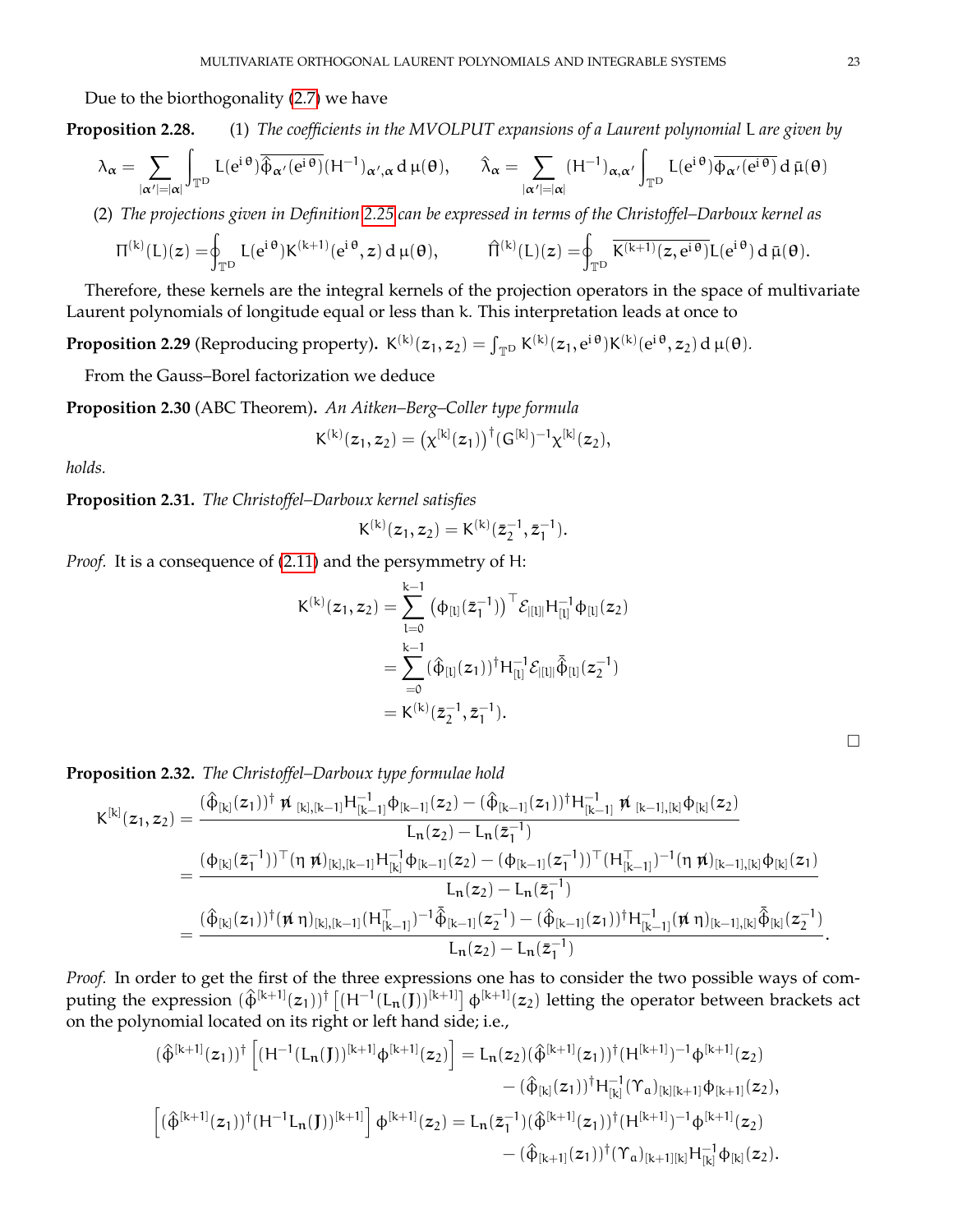Since both results must coincide, subtracting both we get the desired expression. The remaining two equalities can be proven in two different ways. The first and simpler one is to use the expression we have just proven and remember the relations between φ and  $\hat{\varphi}$  established by η. A different approach is to compare the two possible ways of computing

and

$$
(\varphi^{[k+1]}(\bar{z}_1^{-1})^\top \{([H^\top]^{-1}C_a)^{[k+1]}\}\varphi^{[k+1]}(z_2)
$$

$$
(\widehat{\varphi}^{[k+1]}(z_1))^\dagger \left[ ([C_\alpha^{-1}]^\top [H^{-1}]^\top)^{[k+1]} \right] \varphi^{[k+1]}(z_2).
$$

## 3. DARBOUX TRANSFORMATIONS

<span id="page-23-0"></span>We now discuss perturbations of the measure given by the multiplication by a Laurent polynomial. This is the extension, in the multivariate Laurent orthogonal polynomial setting of the Christoffel transformation, or in a geometric-differenttial setting of a Lèvy transformation, or in the theory of integrable systems of a direct Darboux transformation.

### <span id="page-23-1"></span>3.1. **Laurent polynomial perturbations of the measure.**

**Definition 3.1.** *Given a multivariate Laurent polynomial the corresponding Darboux transformation of the measure is the following perturbed measure*

<span id="page-23-2"></span>(3.1) 
$$
\mathsf{T} d \mu(\theta) = \mathsf{L}(z(\theta)) d \mu(\theta).
$$

**Proposition 3.1.** The perturbed measure L  $d$   $\mu$  is real if and only if  $\bar{L}(z^{-1}) = L(z)$ ; i.e., when the Laurent polynomial *can be written as*

$$
L(z)=L_0+\sum_{k=1}^l\sum_{i=1}^{|[k]|/2}(L_{\alpha_i^{(k)}}z^{\alpha_i^{(k)}}+\bar L_{\alpha_i^{(k)}}z^{-\alpha_i^{(k)}}).
$$

*When we have*

$$
L_0>2\sum_{k=1}^l\sum_{i=1}^{|[k]|/2}|L_{\alpha_i^{(k)}}|
$$

*definite positiveness of* T d µ *is ensured.*

*Proof.* The perturbed the measure can be written

$$
L(z(\theta)) d \mu(\theta) = \left( L_0 + 2 \sum_{k=1}^l \sum_{i=1}^{|[k]|/2} |L_{\alpha_i^{(k)}}| \cos \left( \alpha_i^{(k)} \cdot \theta + \arg L_{\alpha_i^{(k)}} \right) \right) d \mu(\theta).
$$

from where the sufficient condition for positiveness follows.  $\Box$ 

Another manner of ensuring positivity is as follows. For  $D = 1$  the Fejér-Riesz factorization [\[39,](#page-70-26) [77\]](#page-71-31) allows us for expressing a Laurent polynomial which is non negative in the circle T in the following manner  $L(z) = \overline{Q}(z^{-1})\overline{Q}(z)$ , for a polynomial Q; notice that this expression when evaluated on the circle T takes the form  $L(e^{i\theta}) = |Q(e^{i\theta})|^2$ . In the multivariate scenario the situation is quite different. As proven in [\[36\]](#page-70-27) and discussed further in [\[48\]](#page-70-28) Fejér-Riesz factorization can be extended; indeed, we can write any multivariate Laurent polynomial strictly positive in  $\mathbb{T}^{\mathrm{D}}$  as the Dirtschel's finite sum of squared magnitudes of multivariate polynomials

(3.2) 
$$
L(z) = \sum_{i=1}^{r} \bar{Q}_i(z^{-1}) Q_i(z), \qquad L(e^{i\theta}) = \sum_{i=1}^{r} |Q_i(e^{i\theta})|^2.
$$

**Proposition 3.2.** *The moment matrices* TG *and* G *satisfy*

$$
TG = L(\Upsilon)G = G L(\Upsilon).
$$

 $\Box$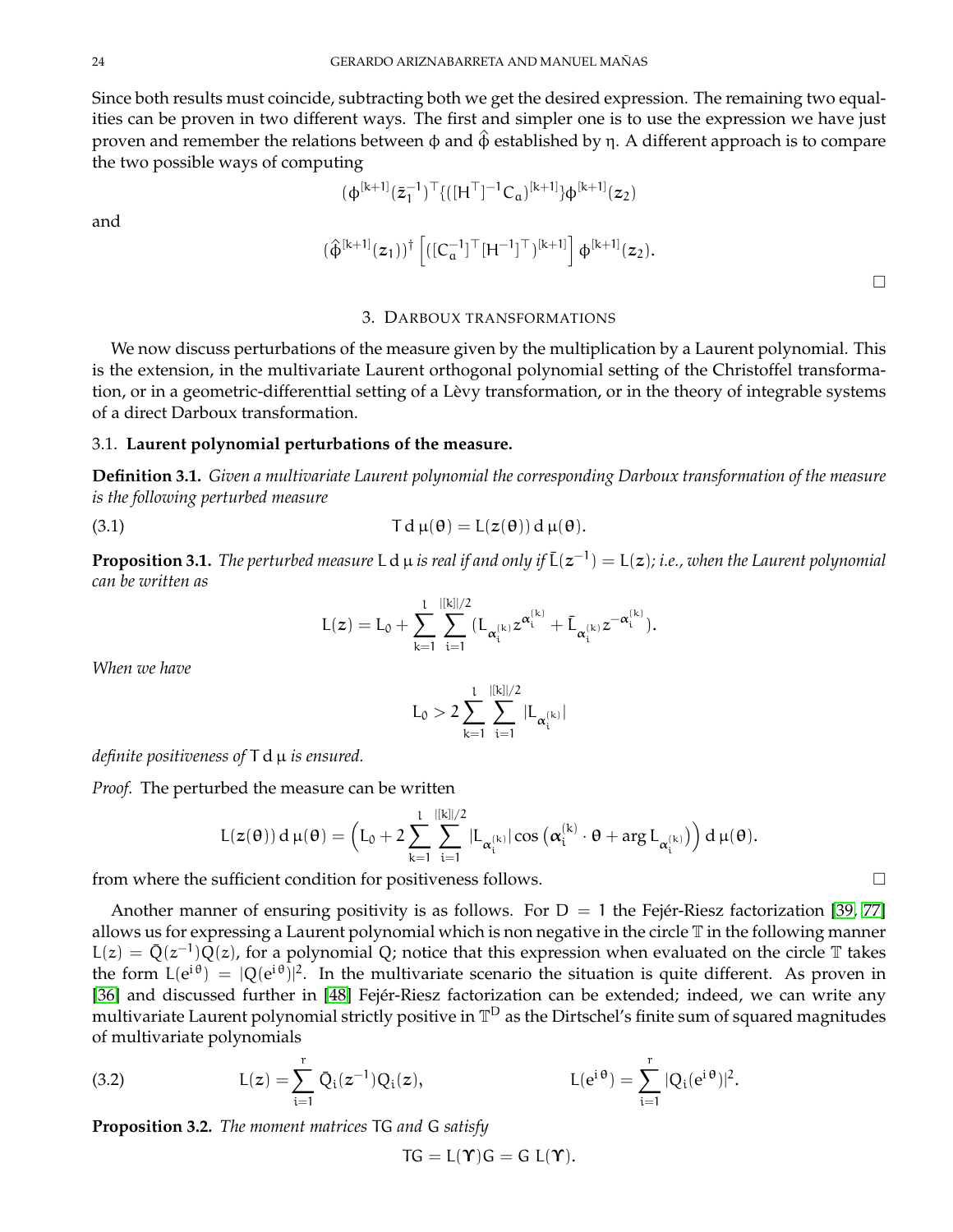*Proof.* We prove the first equality

<span id="page-24-0"></span>(3.3) 
$$
TG = \oint_{\mathbb{T}^D} \chi(z(\theta)) (T d \mu(\theta)) \chi(z(-\theta))^T
$$
 from Definition 2.6

(3.4) 
$$
= \oint_{\mathbb{T}^D} \chi(z(\theta)) (L(z(\theta)) d \mu(\theta)) \chi(z(-\theta))^T
$$
 from (3.1)

(3.5) 
$$
= \oint_{\mathbb{T}^D} (L(\Upsilon)\chi)(z(\theta)) d \mu(\theta) \chi(z(-\theta))^{\top}
$$
 from (2.20)  
(3.6) 
$$
= L(\Upsilon)G.
$$

The second equation follows similarly.  $\Box$ 

We proceed to introduce a semi-infinite matrix that models the Darboux transformation

### <span id="page-24-1"></span>**Definition 3.2.** *The resolvents are*

$$
\omega := (TS)L(\Upsilon)S^{-1}, \qquad \qquad \hat{\omega}^{\dagger} := (\hat{S}^{-1})^{\dagger}L(\Upsilon)(T\hat{S})^{\dagger}.
$$

We also introduce

<span id="page-24-2"></span>**Definition 3.3.** *The adjoint resolvents are*

$$
\hat{M} := \hat{S} T \hat{S}^{-1}, \qquad \qquad M := S T S^{-1}
$$

.

<span id="page-24-3"></span>**Proposition 3.3.** *The resolvents and the adjoint resolvents satisfy*

$$
\hat{M}^{\dagger} = (TH^{-1})\omega H, \qquad \qquad M = H\hat{\omega}^{\dagger}(TH)^{-1}.
$$

*Proof.* Proposition [3.3](#page-24-0) and the corresponding Gauss–Borel factorizations lead to

$$
(TS)^{-1}(TH)\big((T\hat{S})^{-1}\big)^{\dagger} = L(\Upsilon)S^{-1}H(\hat{S}^{-1})^{\dagger} = S^{-1}H(\hat{S}^{-1})^{\dagger}L(\Upsilon),
$$

and an appropriate cleaning of these equations to

$$
(\text{TH})\big(\hat{S}(\text{T}\hat{S})^{-1}\big)^{\dagger} = (\text{TS})L(\boldsymbol{\Upsilon})S^{-1}H, \qquad S(\text{TS})^{-1}(\text{TH}) = H(\hat{S}^{-1})^{\dagger}L(\boldsymbol{\Upsilon})(\text{T}\hat{S})^{\dagger},
$$

from where the result follows.

**Proposition 3.4.** *The resolvents* ω *and* ω^ *are block upper triangular matrices having all their block superdiagonals above the* m*-th block superdiagonal equal to zero. The adjoint resolvents* M *and* M^ *are block lower unitriangular matrices having all their block subdiagonals below the* m*-th block subdiagonal equal to zero.*

*Proof.* The reader should notice that, if the longitude of the perturbing Laurent polynomial is  $\ell(L) = m$ , the semi-infinite matrix  $L(\Upsilon)$  is a  $(2m+1)$ -banded matrix with only the first m block superdiagonals, the main diagonal and the first m subdiagonals different from zero; hence, Definition [3.2](#page-24-1) implies that ω has all its superdiagonals above the m-th superdiagonal equal to zero and that  $\hat\omega^\dagger$  has all its subdiagonals below the m-th subdiagonal equal to zero. Observe also that Definition [3.3](#page-24-2) implies that the adjoint resolvents M and  $\hat{M}$  are block lower unitriangular matrices. Now, Proposition [3.3](#page-24-3) linking resolvents and adjoint resolvents gives the satated result.  $\Box$ 

Regarding the deformed MVOLPUT and the original ones we have

**Proposition 3.5.** *The following relations among Darboux perturbed and original MVOLPUT hold true*

<span id="page-24-5"></span><span id="page-24-4"></span>(3.7) 
$$
\omega \Phi(z) = L(z) \text{Tr} \Phi(z), \qquad \omega \hat{\Phi}(z) = \bar{L}(z^{-1}) \text{Tr} \hat{\Phi}(z),
$$
  
(3.8) 
$$
\text{MT} \Phi(z) = \Phi(z), \qquad \hat{\text{MT}} \hat{\Phi}(z) = \hat{\Phi}(z),
$$

*Proof.* To prove equations [\(3.7\)](#page-24-4) just observe that

$$
\omega \Phi(z) = (\text{TS})L(\Upsilon)S^{-1}S\chi = (\text{TS})L(\Upsilon)\chi(z) = L(z)\text{T}\Phi(z),
$$
  

$$
\hat{\omega}\hat{\Phi}(z) = (\text{T}\hat{S})(L(\Upsilon))^{\dagger}\hat{S}^{-1}S\chi = (\text{T}\hat{S})(L(\Upsilon))^{\dagger}\chi(z) = \bar{L}(z^{-1})\text{T}\hat{\Phi}(z).
$$

The relations  $(3.8)$  are a consequence of Proposition [3.3.](#page-24-3)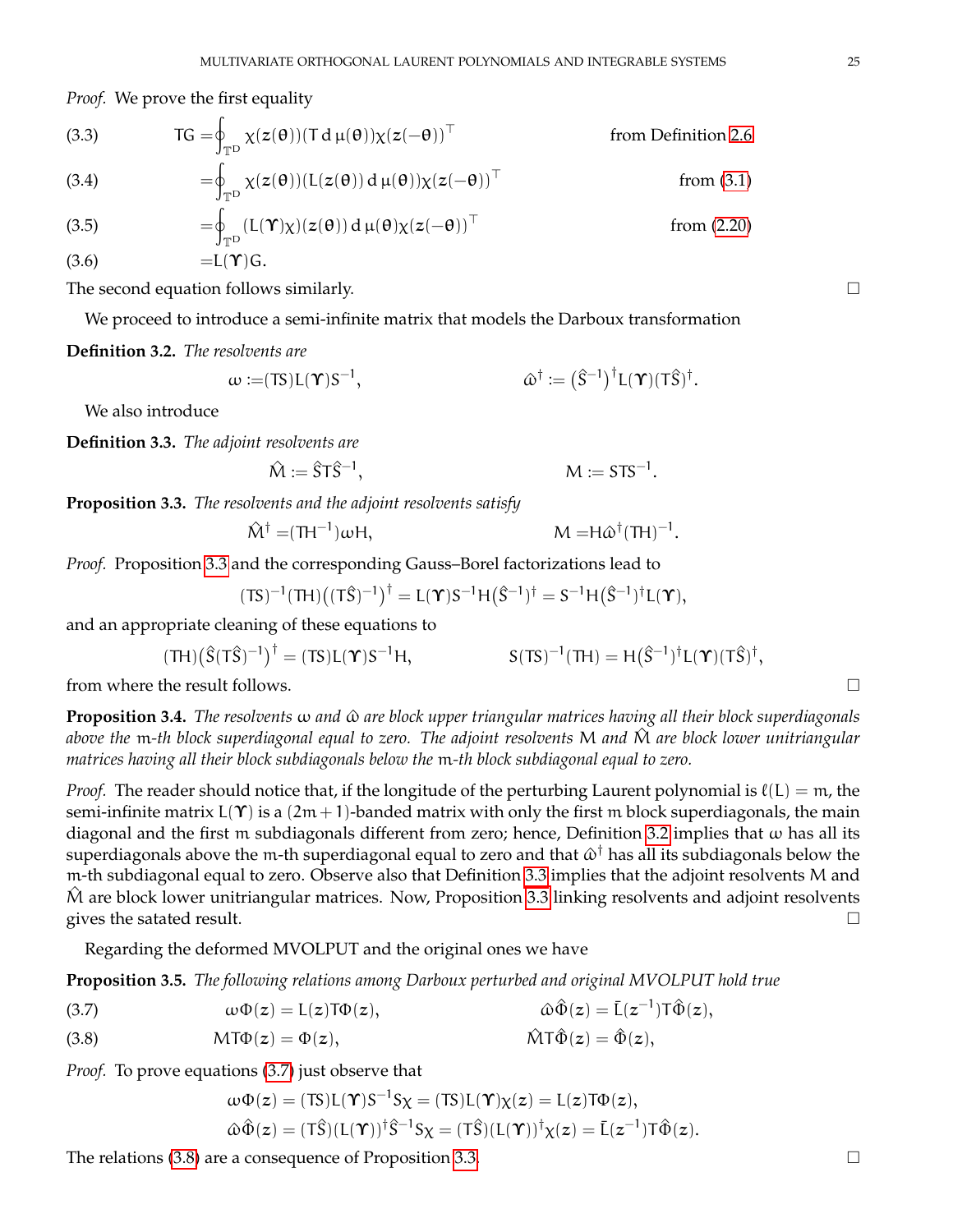### <span id="page-25-0"></span>3.2. **Interpolation, sample matrices and poised sets.**

**Definition 3.4.** *The algebraic hypersurface of zeroes of the Laurent polynomial* L *in the algebraic torus is denoted by*

$$
Z(L) := \{p \in (\mathbb{C}^*)^D : L(p) = 0\}.
$$

**Definition 3.5.** *A set of nodes in the algebraic torus*

$$
\mathcal{N}_{k,m} \mathrel{\mathop:}= \{\boldsymbol{\mathfrak{p}}_j\}_{j=1}^{r_{k,m}} \subset (\mathbb{C}^*)^D
$$

*is a set with*  $r_{k,m} := N_{k+m-1} - N_{k-1} = |[k]| + \cdots + |[k+m-1]|$ *nodes. Given these nodes we consider the corresponding sample matrices*

<span id="page-25-1"></span>(3.9) 
$$
\Sigma_{k}^{m} := \begin{pmatrix} \phi_{[k]}(p_{1}) & \cdots & \phi_{[k]}(p_{r_{k,m}}) \\ \vdots & & \vdots \\ \phi_{[k+m-1]}(p_{1}) & \cdots & \phi_{[k+m-1]}(p_{r_{k,m}}) \end{pmatrix} \in \mathbb{C}^{r_{k,m} \times r_{k,m}},
$$

$$
\Sigma_{[k,m]} := (\phi_{[k+m]}(p_{1}), \ldots, \phi_{[k+m]}(p_{r_{k,m}})) \in \mathbb{C}^{|[k+m]| \times r_{k,m}}.
$$

<span id="page-25-2"></span>**Lemma 3.1.** When the set of nodes  $\mathcal{N}_{k,m} \subset Z(L)$  belongs to the algebraic hypersurface of the Laurent polynomial L *of longitude*  $m = \ell(L)$ *, the resolvent coefficients satisfy* 

$$
\omega_{[k],[k+m]}\Sigma_{[k,m]} + (\omega_{[k],[k]},\ldots,\omega_{[k],[k+m-1]})\Sigma_k^m = 0.
$$

Now we introduce an important type of node sets within the algebraic hypersurface of the Laurent polynomial L of longitude  $m = \ell(L)$ 

**Definition 3.6.** *We say that the set*  $\mathcal{N}_{k,m}$  ⊂ **Z**(**L**) *is a poised set if the sample matrix given in [\(3.9\)](#page-25-1) <i>is non singular* 

$$
\det \Sigma_k^m \neq 0.
$$

**Theorem 3.1** (A Christoffel formula). *For a poised set of nodes*  $\mathcal{N}_{k,m}$  ⊂  $Z(L)$  *the Darboux transformation of the MVOLPUT can be expressed in terms of the original ones as the following last quasi-determinantal expression*

$$
T\varphi_{[k]}(z)=\frac{\left(L(\Upsilon)_{[k],[k+m]}\right.}{L(z)}\Theta_*\left(\begin{array}{c|c} \varphi_{[k]}(z)\\ \hline \varphi_{[k+m-1]}(z)\\ \hline \varphi_{[k+m]}&\varphi_{[k+m]}(z) \end{array}\right).
$$

*Proof.* Observe that Lemma [3.1](#page-25-2) together with  $\omega_{[k],[k+m]} = \bigl( \mathsf{L}(\boldsymbol{\gamma}) \bigr)_{[k],[k+m]}$  implies

$$
(\omega_{[k],[k]},\ldots,\omega_{[k],[k+m-1]}) = -\big(L(\Upsilon)\big)_{[k],[k+m]} \Sigma_{[k,m]} \big(\Sigma_k^m\big)^{-1}.
$$

and from  $L(z)\mathsf{T}\phi(z) = \omega\phi(z)$  the result follows.

**Proposition 3.6.** *The resolvent coefficients can be expressed as last quasi-determinants*

$$
\omega_{[k],[k+l]} = (L(\Upsilon))_{[k],[k+m]} \Theta_* \left( \begin{array}{c} 0_{[k],[k+l]} \\ \vdots \\ 0_{[k+l-1],[k+l]} \\ \frac{\mathbb{I}_{[k+l]} }{\mathbb{I}_{[k+l]} } , \\ 0_{[k+l+1],[k+l]} \\ \vdots \\ \frac{\mathbb{I}_{[k+m]} \setminus [k+l]}{\mathbb{I}_{[k+m],[k+l]} } \end{array} \right).
$$

 $\mathbf{L}$ 

*for*  $l = 0, ..., m - 1$ *.*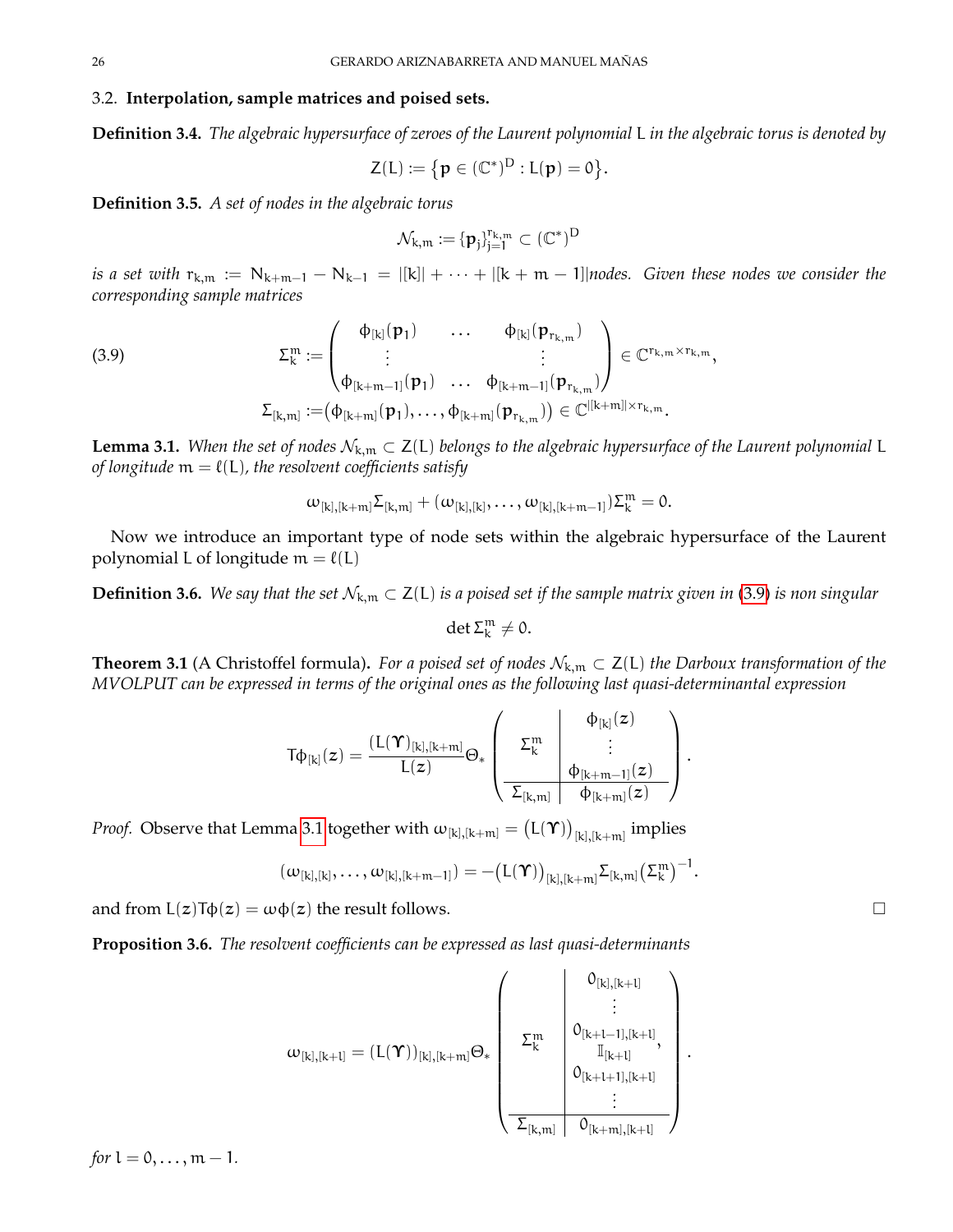## **Proposition 3.7.** *We have the following Darboux transformation formulæ for the quasi-tau matrices*

$$
\text{TH}_{[k]} = \!\! (L(\textbf{\textit{Y}}))_{[k], [k+m]} \Theta_* \left( \begin{array}{c|c} & H_{[k]} & \\ \Sigma_k^m & \textbf{0}_{[k+1], [k]} \\ \hline \sum_{[k,m]} & \textbf{0}_{[k+m], [k]} \end{array} \right)
$$

.

*and for the transformed first subdiagonal coefficients*

<span id="page-26-0"></span>
$$
(3.10) \qquad \left(T\beta)_{[k]}(L(\Upsilon)\right)_{[k-1],[k+m-1]} = \left(L(\Upsilon)\right)_{[k],[k+m-1]} + L(\Upsilon)\right)_{[k],[k+m]} \Theta_*\left(\begin{array}{c|c}0_{[k],[k+m-1]}\\ \Sigma_k^m&\vdots\\ 0_{[k+m-2],[k+m+1]}\\ \hline \Sigma_{[k,m]}&\beta_{[k+m]}\end{array}\right).
$$

### Observe that [\(3.10\)](#page-26-0) can be written

$$
(T\beta)_{[k]} = (L(\Upsilon))_{[k], [k+m-1]} (L(\Upsilon))_{[k+m-1], [k-1]}^+ \\ + L(\Upsilon)_{[k], [k+m]} \Theta_* \left( \begin{array}{c} 0_{[k], [k+m-1]} \\ \sum_k^m \\\sum_{[k+m-2], [k+m+1]}^m \\\frac{\mathbb{I}_{[k+m+1]}}{\mathbb{I}_{[k+m+1]}} \end{array} \right) (L(\Upsilon))_{[k+m-1], [k-1]}^+.
$$

whenever the right inverse  $(L(\Upsilon))_{[k+m-1],[k-1]}^+$  of  $(L(\Upsilon))_{[k-1],[k+m-1]}$  exists.

<span id="page-26-1"></span>**Proposition 3.8.** The evaluation of the Laurent polynomial L on the Jacobi matrices  $J = (J_1, \ldots, J_D)^T$  or on its perturbations TJ  $=(T_1,\ldots,T_D)^\top$  are linked to the typical Darboux LU and UL factorizations of the Jacobi and *Darboux transformed Jacobi matrices; i.e.,*

$$
L(\mathbf{J}) = M\omega, \qquad L(\mathbf{J}) = \omega M,
$$

### *respectively.*

*Proof.* From Definition [3.2](#page-24-1) we get  $\omega = (TS)S^{-1}SL(\Upsilon)S^{-1} = (TS)L(\Upsilon)(TS)^{-1}(TS)S^{-1}$  and therefore, using Proposition [3.3](#page-24-3) and Definition [2.22](#page-19-1) we get  $M\omega = L(J)$ , from the first equality, and  $\omega M = L(TJ)$  from the second equality.

From the first equation in the previous Proposition we get

**Proposition 3.9.** *The block truncations* (Q(J))[k] *admit a* LU *factorization*

$$
(L(\boldsymbol{J}))^{[k]}=M^{[k]}\omega^{[k]}
$$

 $i$ n terms of the corresponding truncations of the adjoint resolvent  $\mathsf{M}^{[\mathsf{k}]}$  and resolvent  $\boldsymbol{\omega}^{[\mathsf{k}]}$ .

<span id="page-26-2"></span>**Proposition 3.10.** The truncated matrix  $(L(J))^{[k]}$  is regular and

$$
\det ((L(J))^{[k]}) = \prod_{l=0}^{k-1} \frac{\det TH_{[l]}}{\det H_{[l]}}.
$$

*Proof.* To prove this result just use Propositions [3.8,](#page-26-1) the explicit expression

$$
\omega_{[k],[k]}=(\text{TH}_{[k]})H_{[k]}^{-1},
$$

and the assumption that the minors of the moment matrix and the perturbed moment matrix are not zero.

 $\Box$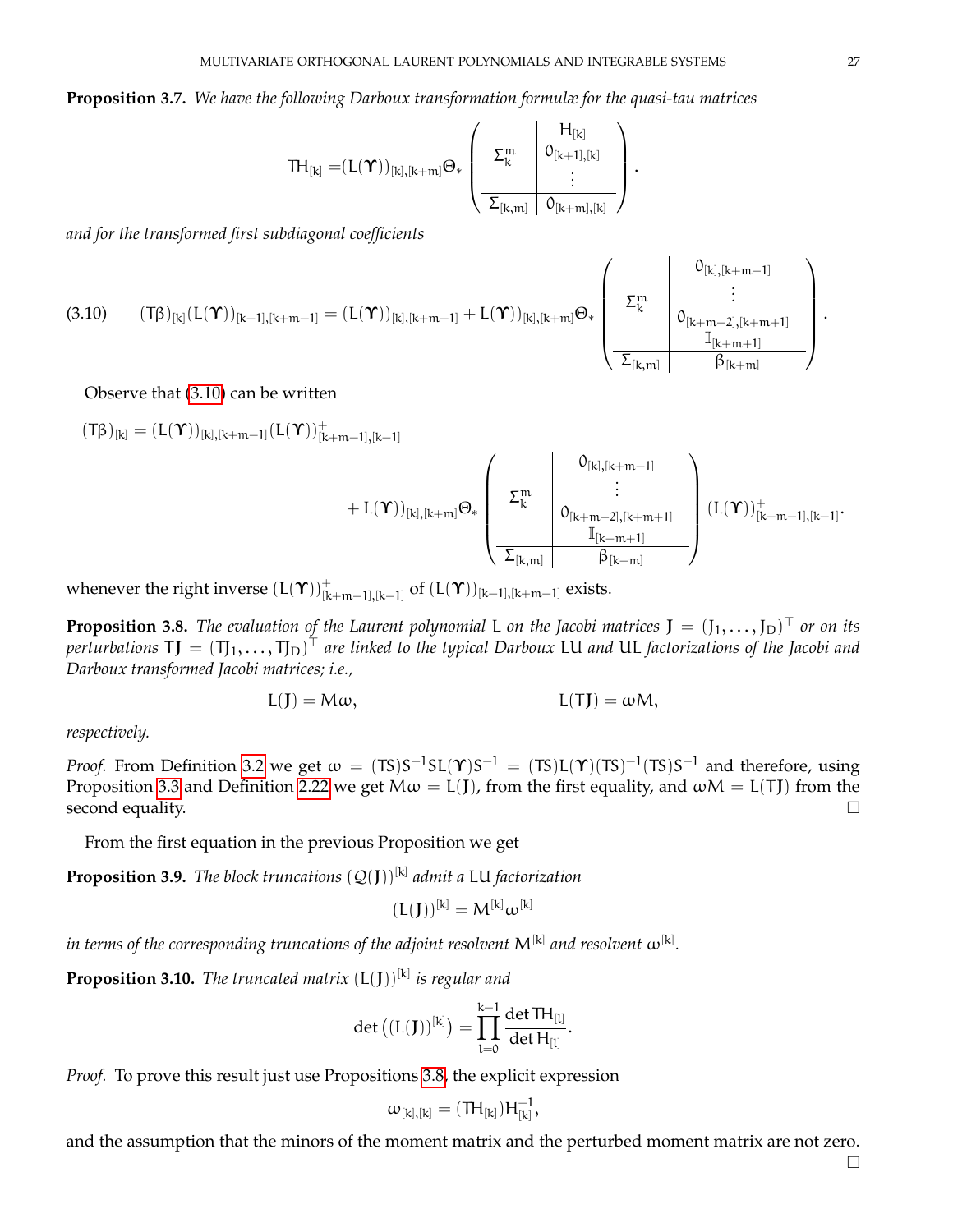<span id="page-27-0"></span>3.3. **Nice Laurent polynomials. Flavors from tropical geometry.** So far, for the analysis of Darboux transformations of MVOLPUT, we have followed the approach given in [\[14\]](#page-69-4) for MVOPR. However, for the polynomial ring  $\mathbb{C}[z_1,\ldots,z_D]$  we had an ordering, the graded lexicographical order, wich is also a grading:  $deg(PQ) = deg P + deg Q$  which is missing in this context. Now, for the Laurent polynomial ring  $\mathbb{C}[z_1^{\pm 1}]$  $\pm 1, \ldots, z_\text{D}^{\pm 1}$  , what we have is the longitude given in Definition [2.2](#page-0-0) which as we already stressed does not give a grading to the ring. You can readily check that for two units in different orthants  $|\alpha+\alpha'|<|\alpha|+|\alpha'|$ . For example, for D = 2 the Laurent polynomial  $L(z_1, z_2) = z_1^{-2} + z_2^{-2} + 1$  is of that type, observing  $z_1z_2L(z_1, z_2) = z_1 + z_1 + z_1z_2$  we deduce  $\ell(z_1z_2L) = 2 < \ell(z_1z_2) + \ell(L) = 3$ . However, there are other polynomials that do satisfy this important property, for example  $L(z_1, z_2) = z_1^{-2} + z_1^2 + z_2$ . Indeed,  $z_1^{\alpha_1} z_2^{\alpha_2} L =$  $z_1^{\alpha_1-2}z_2^{\alpha_2}+z_1^{\alpha_1+2}z_2^{\alpha_2}+z_1^{\alpha_1}z_2^{\alpha_2+1}$  and  $\ell(z_1^{\alpha_1}z_2^{\alpha_2}L) = \max(|\alpha_1-2|+|\alpha_2|, |\alpha_1+2|+|\alpha_2|, |\alpha_1|+|\alpha_2+1|) = |\alpha_1|+|\alpha_2|+2$ .

**Definition 3.7.** *A Laurent polynomial* L *is nice if*

$$
\ell(LM) = \ell(L) + \ell(M),
$$

for every Laurent polynomial  $\mathsf{M} \in \mathbb{C}[z_1^{\pm 1}]$  $z_1^{\pm 1}, \ldots, z_D^{\pm 1}].$ 

**Proposition 3.11.** *If*  $(V_{a,+}^{(m)}, V_{a,-}^{(m)}) \subset NP(L)$  *with*  $\ell(L) = m$  *and*  $a \in \mathbb{Z}_D$ *, then* L *is nice.* 

*Proof.* Remember that

$$
\ell(z^{\alpha}L) = \max_{\alpha' \in NP(L) \cap \mathbb{Z}^D} (|\alpha'_1 + \alpha_1| + \cdots + |\alpha'_D + \alpha_D|) \le |\alpha| + \ell(L),
$$

and if a pair of opposed vertices are included in the Newton polytope, say  $V_{1,+}^{(\mathrm{m})}$  $\sum_{1, \pm}^{(\text{m})}$ , as max(|m +  $\alpha_1$ |,| – m +  $|\alpha_1|$  =  $|m| + |\alpha_1|$ , the bound is saturated

$$
\ell(z^{\alpha}L)=|\alpha|+\ell(L).
$$

 $\Box$ 

However, these Laurent polynomials are not the only nice Laurent polynomials, for example  $L = z_1^{-2} +$  $z_1z_2^{-1} + z_1z_2$  is also nice. Indeed,  $z_1^{\alpha_1}z_2^{\alpha_2}L = z_1^{\alpha_1-2}z_2^{\alpha_2} + z_1^{\alpha_1+1}z_2^{\alpha_2-1} + z_1^{\alpha_1+1}z_2^{\alpha_2+1}$  and  $\ell(z_1^{\alpha_1}z_2^{\alpha_2}L) = \max(|\alpha_1 - \alpha_2|)$  $2|+|\alpha_2|, |\alpha_1+1|+|\alpha_2-1|, |\alpha_1+1|+|\alpha_2+1|$  =  $|\alpha_1|+|\alpha_2|+2$ . Another example is L =  $iz_1^{-1}z_2+2z_1z_2$  $i z_1 z_2^{-1} + 2 z_1^{-1} z_2^{-2} + z_1 + z_1^{-1} + 5$ , in this case we have  $\ell(z_1^{\alpha_1} z_2^{\alpha_2} L) = \max(|\alpha_1 - \overline{1}| + |\alpha_2 + \overline{1}|, |\alpha_1 + \overline{1}| + |\alpha_2 + \overline{1}|$  $1|, |\alpha_1 + 1| + |\alpha_2 - 1|, |\alpha_1| + |\alpha_2 - 1| = |\alpha_1| + |\alpha_2| + 2.$ 

The following is taken from tropical geometry [\[65\]](#page-71-32)

**Definition 3.8.** (1) *The Minkowski sum of the two sets*  $A, B \subset \mathbb{R}^D$  *is given by* 

$$
A+B=\{\alpha+b:a\in A,b\in B\}.
$$

- (2) For each  $w\in\R^D$  we can introduce an alternative order in  $\Z^D$  and say  $\alpha>_{w}\alpha'$  if and only if  $(\alpha-\alpha')\cdot w>$ 0*.*
- (3) *The initial form along the weight*  $\boldsymbol{w} \in \mathbb{R}^{\textsf{D}}$  *of a Laurent polynomial is*

$$
\text{in}_{w} L := \sum_{\mathcal{A}_{w}} L_{\alpha} z^{\alpha},
$$

*here the support is*  $\mathcal{A}_w := {\alpha \in \mathcal{A} : \alpha' \geq_w \alpha \ \forall \alpha' \in \mathcal{A}}.$ 

(4) *The tropicalization of a Laurent polynomial also known as its tropical hypersurface is*

 $\mathcal{T}(L) \coloneqq \{ \boldsymbol{w} \in \mathbb{R}^{\textsf{D}} : \textup{in}_{\boldsymbol{w}}(L) \textup{ is not a monomial} \}.$ 

**Proposition 3.12.** (1) *For two Laurent polynomials* K, L ∈ C[z ±1 ] *we have the following formulæ for their Newton polytopes and faces in terms of the Minkowski sum (the tropical product of polytopes)*

(3.11)  $NP(KL) = NP(K) + NP(L),$   $F_w(KL) = F_w(K) + F_w(L).$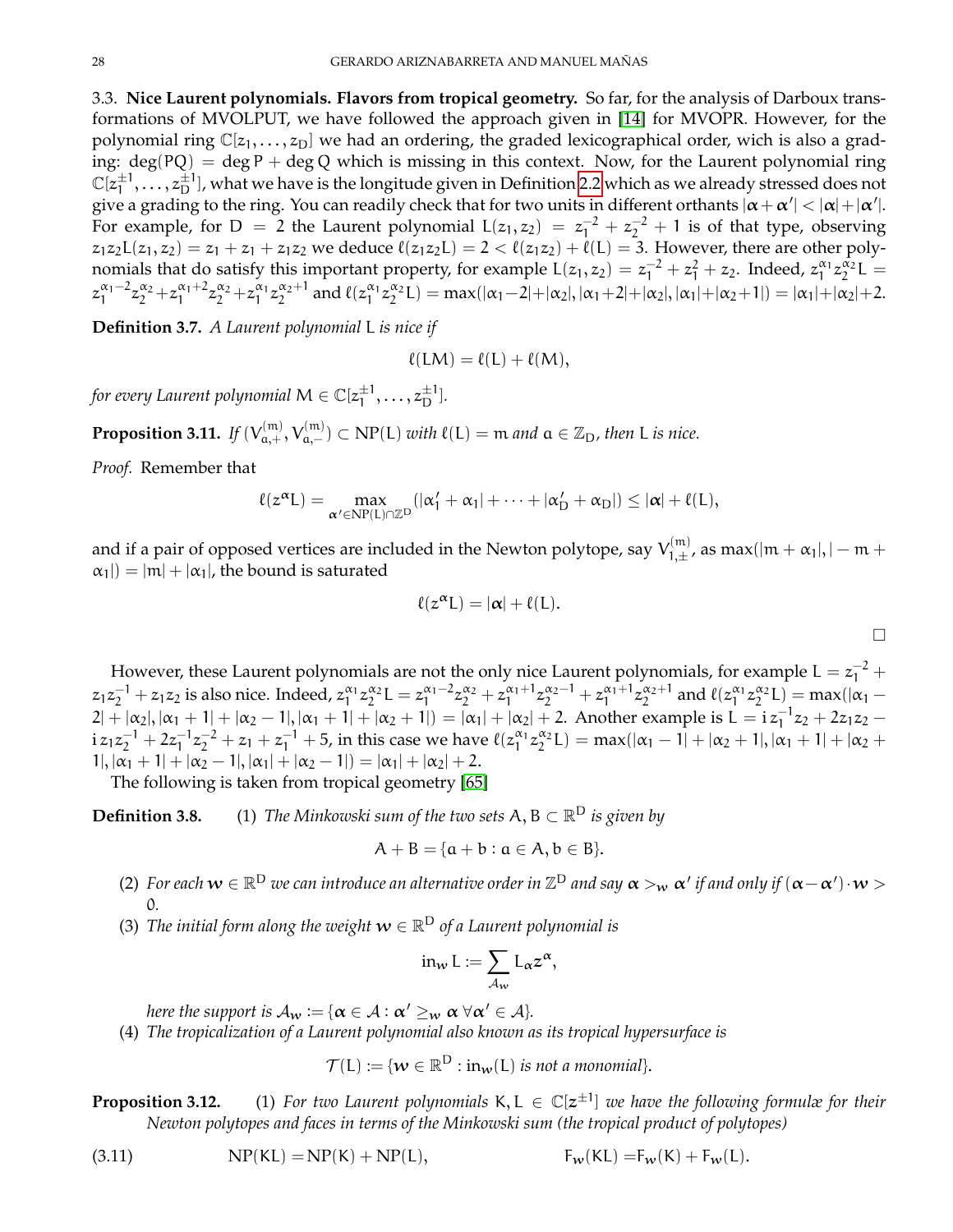(2) The Newton polytope NP( $z^{\alpha}$ L) and its faces are obtained from the Newton polytope NP(L) via an automor*phism in the Abelian group* Z <sup>D</sup> *–a translation by* α*–*

$$
NP(z^{\alpha}L) = {\alpha} + NP(L), \qquad F_w(z^{\alpha}L) = {\alpha} + F_w(L).
$$

(3) *Newton polytopes of initial forms are the faces of the Newton polytopes*

$$
NP(in_w(L)) = F_w(NP(L)).
$$

(4) *The tropical hypersurface of a Laurent polynomial is*

$$
\mathcal{T}(L) = \{ \mathbf{w} \in \mathbb{R}^D : \dim \mathrm{F}_{\mathbf{w}}(L) \geq 1 \}.
$$

The orthants of integers introduced in Definition [2.16](#page-15-3) are extended to the real space as follows **Definition 3.9.** *The real orthants in* R <sup>D</sup> *are*

$$
(\mathbb{R}^D)_\sigma := \bigtimes_{i=1}^D R_i, \hspace{2cm} R_i := \begin{cases} \mathbb{R}_-, & i \in (\sigma \setminus \partial \sigma), \\ \mathbb{R}_<, & i \in \partial \sigma, \\ \mathbb{R}_+, & i \in (\complement \sigma \setminus \partial (\complement \sigma)), \\ \mathbb{R}_>, & i \in \partial \complement \sigma, \end{cases}
$$

*where*  $\mathbb{R}_{\geqslant} := \mathbb{R}_{\pm} \setminus \{0\}$ *. For*  $\sigma = \mathbb{Z}$  *we define* 

$$
(\mathbb{R}^D)_{\mathbb{Z}_D} \mathrel{\mathop:}= \big(\mathbb{R}_-\big)^D \setminus \{ \textbf{0} \}.
$$

In this case we do not need to distinguish between  $\mathbb{R}_{\geq}$  and its topological closure  $\overline{\mathbb{R}_{\geq}} = \mathbb{R}_{\pm}$ , but for consistency with previous developments we use a similar notation.

**Proposition 3.13.** Among the set of faces  $\{F_w(m) : dim F_w(m) \ge 0\}_{w \in \mathbb{R}^D}$  of the regular hyper-octahedron  $Con([m])$  *there are*  $2^D$  *facets*  $\{F_\sigma(m)\}_{\sigma\in 2^{\mathbb{Z}_D}}$ , with a facet per orthant  $F_\sigma(m)\subset (\mathbb{R}^D)_\sigma$ . Non facet faces of codimension  $p \in \{2, \ldots, D\}$  *belong to the intersection* p *orthants.* 

**Definition 3.10.** *We introduce*  $NP_{\sigma}(L) := (NP(L)) \cap \overline{(R^{D})_{\sigma}}$ .

**Proposition 3.14.** *A Laurent polynomial* L *is nice if and only if*  $NP_{\sigma}(L)$  *contains elements of longitude*  $\ell(L)$  *for each*  $\sigma \in 2^{\mathbb{Z}_{D}}.$ 

*Proof.* See Appendix [C.6.](#page-66-0) □

**Proposition 3.15.** *If a Laurent polynomial* L *is nice then its tropical hypersurface* T (L) *has a non trivial intersection with each orthant*

$$
\mathcal{T}(L) \cap \overline{(\mathbb{R}^D)_{\sigma}} \neq \emptyset, \qquad \qquad \forall \sigma \in 2^{\mathbb{Z}_D}.
$$

**Proposition 3.16.** *If a Laurent polynomial* L*is nice the polytopes corresponding to the translations by the generators of*  $\mathbb{Z}^{\text{D}}$  *of its Newton polytope,* { $\pm \mathbf{e}_a$ } + NP(L) *have elements of longitude*  $\ell$ (L) + 1 *for each*  $a \in \mathbb{Z}_\text{D}$ *.* 

*Proof.* Let us suppose that a Laurent polynomial L is nice. Then, for each subset  $\sigma \subset \{1, \ldots, D\}$  we have a vector  $\alpha_{\sigma} \in (NP(L)) \cap (\overline{R^{D}})_{\sigma}$  with  $|\alpha_{\sigma}| = \ell(L)$ . Therefore, as  $e_{\alpha} \in (\overline{R^{D}})_{\sigma}$  for  $\alpha \in \mathbb{C}$  and  $-e_{\alpha} \in (\overline{R^{D}})_{\sigma}$  for  $a \in \sigma$  we have  $|\alpha_{\sigma} + e_{\sigma}| = |\alpha_{\sigma}| + 1$  for all  $a \in \sigma$  and  $|\alpha_{\sigma} - e_{\sigma}| = |\alpha_{\sigma}| + 1$  whenever  $a \in \sigma$ . Therefore, as this happens for each orthant, we conclude that  $(\pm e_a\} + NP(L)) \cap \{F_w(\text{Conv}[\ell(L) + 1])\}_{w \in \mathbb{R}^D} \neq \emptyset$ .

The previous two results are not characterizations of nicety but properties of Laurent polynomials that indeed could have non-nice Laurent polynomials. We now give a similar result to the last one that in fact is a characterization. For that aim we need to introduce some geometrical elements of the regular hyperoctahedron

**Definition 3.11.** In each orthant  $\overline{(\mathbb{R}^D)_\sigma}$  we consider the vectors

$$
u_\sigma=\sum_{\alpha\in\complement\sigma}e_\alpha-\sum_{\alpha\in\sigma}e_\alpha.
$$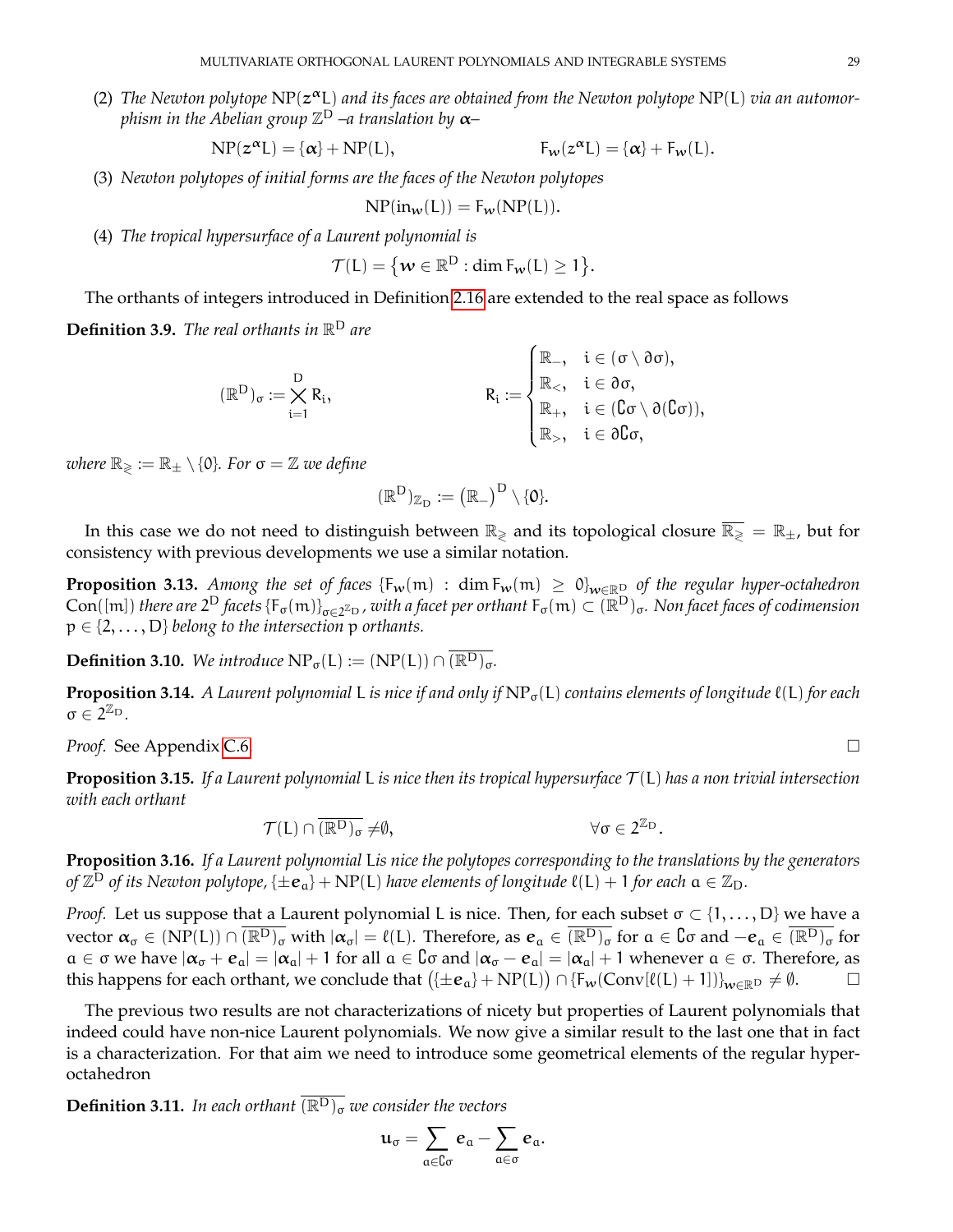**Proposition 3.17.** *The facets of the regular hyper-octahedron*  $Conv([m])$  *are given by*  $F_{\mathbf{u}_{\sigma}}(Conv([m]))$ *.* 

**Proposition 3.18.** *A Laurent polynomial Lis nice if and only if*  $\{u_{\sigma}\}$  + NP(L) *has elements of longitude*  $\ell(L)$  + D *for each*  $\sigma \in 2^{\mathbb{Z}_{\text{D}}}$ .

*Proof.*  $\Rightarrow$  For a nice Laurent polynomial in each orthant we have a vector such that  $\alpha_{\sigma} \in (NP(L)) \cap (\overline{{\mathbb R}^D})_{\sigma}$ with  $|\alpha_{\sigma}| = \ell(L)$ . Therefore, as  $\alpha_{\sigma} + u_{\sigma} \in (\overline{\mathbb{R}^D})_{\sigma}$  so that  $|\alpha_{\sigma} + u_{\sigma}| = \ell(L) + D$ . As this happens for each orthant, we deduce that  $\big(\{\mathbf{u}_\sigma\}+\mathrm{NP}(\mathsf{L})\big) \cap \{\mathsf{F}_\mathcal{W}(\mathsf{Conv}[\ell(\mathsf{L})+\mathsf{D}])\}_{\mathsf{W}\in\mathbb{R}^\mathsf{D}}\neq\emptyset.$ 

 $\Leftarrow$  We proceed by contradiction and suppose that there is no such point in a given orthant  $\overline{(\mathbb{R}^D)_\sigma}$ . Consequently, the set  $\{u_{\sigma}\}$  + NP<sub> $\sigma$ </sub>(L) contains only vectors of longitude less than  $\ell(L)$  + D. But this also holds for the rest of orthants component of the Newton polytope  $NP_{\sigma'}(L)$ ,  $\sigma \neq \sigma'$ , as in that case, despite having vectors in the Newton polytope of the maximum longitude  $\ell(L)$ , when we consider the set  $\{u_{\sigma}\}+NP_{\sigma'}(L)$  being the vector  $\mathbf{u}_{\sigma}$  and the vectors in NP<sub> $\sigma'$ </sub>(L) in different orthants, some of the components are summations but some are subtractions, and the bound  $\ell(L) + D$  is never reached.

<span id="page-29-0"></span>**Proposition 3.19.** Let  $L = L_1 L_2$  *be the product of two Laurent polynomials. Then, the Laurent polynomial* L *is nice if and only if*  $L_1$ ,  $L_2$  *are nice.* 

*Proof.* See Appendix [C.7.](#page-66-1)

**Corollary 3.1.** *The set of nice polynomials is a monoid under the polynomial multiplication.*

In the next picture we illustrate this situation, we have drawn Conv([k]), for  $k = 0, \ldots, 4$ , in dashed lines, and also the nice Newton polytopes  $NP(z_1^{-2}+z_1z_2^{-1}+z_1z_2)$ ,  $NP(i z_1^{-1}z_2+2z_1z_2-i z_1z_2^{-1}+2z_1^{-1}z_2^{-2}+z_1+z_1^{-1}+9)$ and  $NP(z_1^{-2} + z_1^2 + z_2)$  in different colors, red, brown and yellow, respectively.

We now show the nice Newton polytopes and tropical curves in blue for basic degree 2 nice Laurent polynomials, any other one can be obtained from these by the corresponding convex hull of the unions of these basic Newton polytopes –observe that the two nice Newton polytopes of vertex type are not drawn here–

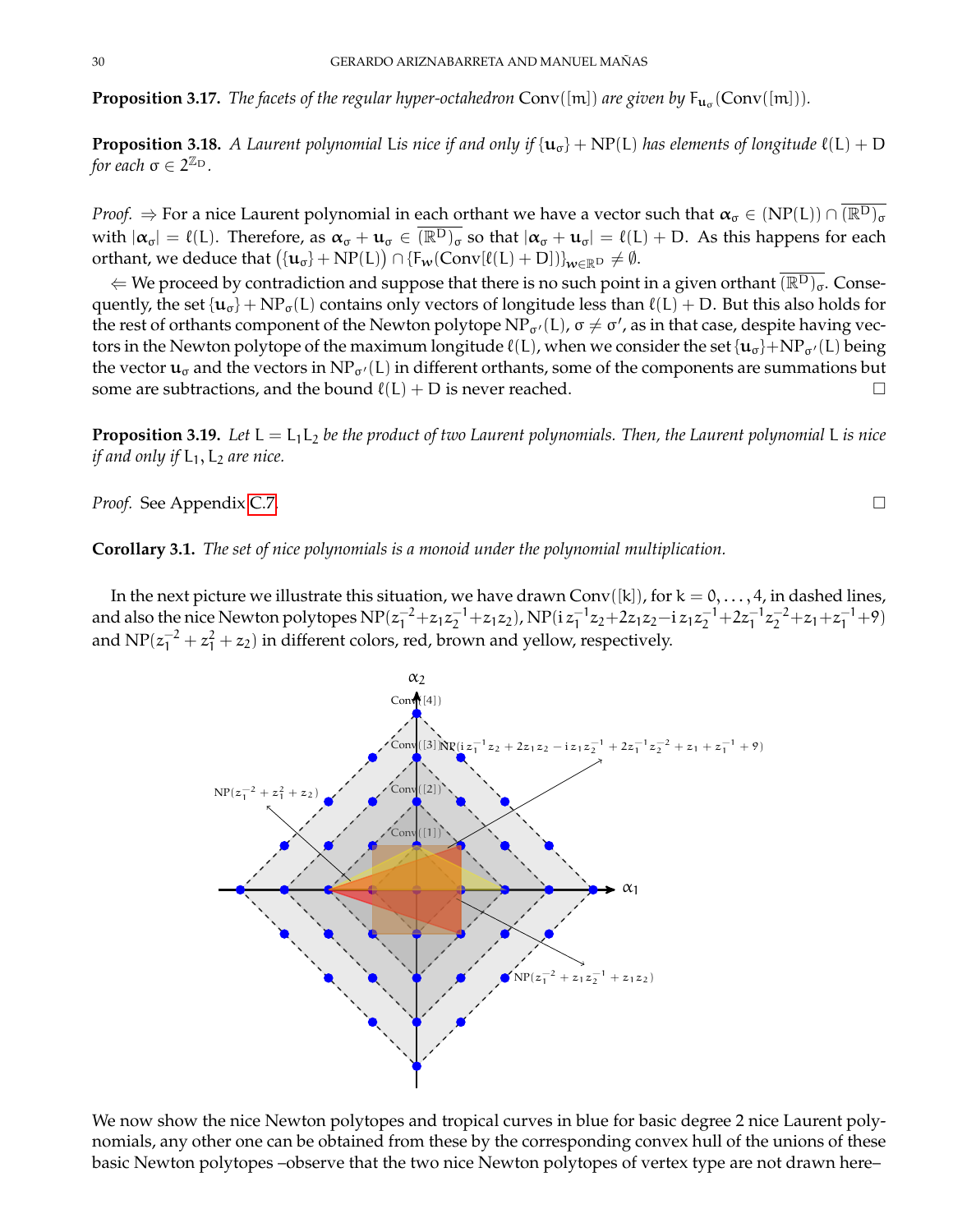

We show now some non basic nice Newton polytopes, and their tropical curves, built up by the convex hull of the union of the Newton polytopes of basic nice Laurent polynomials



In the next picture we illustrate a case for  $D = 3$ , we draw two regular octahedra, the interior one corresponds to the convex hull of [1] and the exterior one is the octahedron corresponding to [2]; blue points are the multi-indices. Then, in red, we draw the Newton polytope of the nice Laurent polynomial, which is not a vertex pair polynomial, L =  $z_1z_3 + 2z_1^{-1}z_3 - z_2z_3 - z_2^{-1}z_3 + 3z_3^{-2}$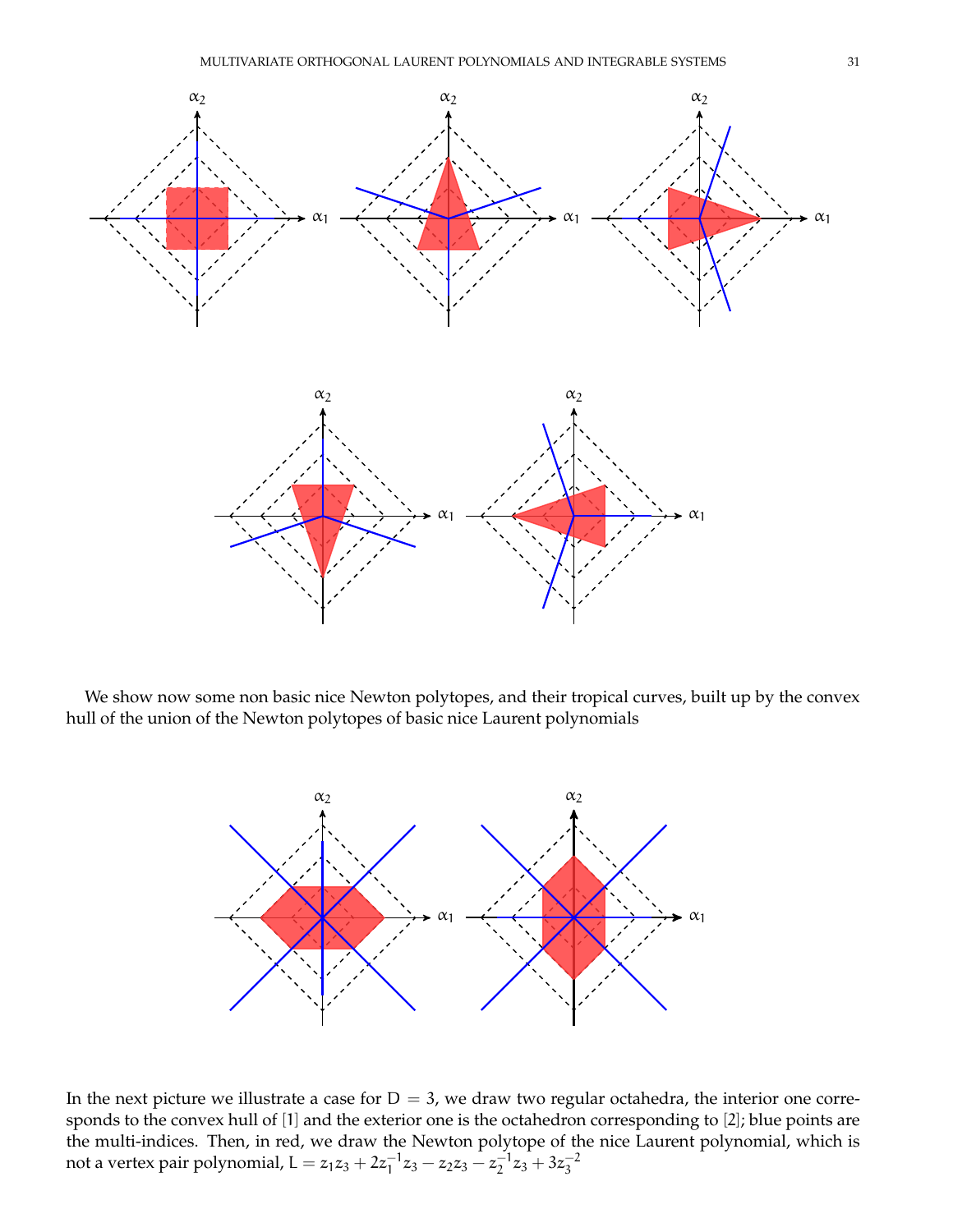

<span id="page-31-0"></span>3.4. **Laurent–Vandermonde matrices, poised sets and algebraic geometry.** Here we follow [\[14\]](#page-69-4). The proofs can be easily translated from there.

**Definition 3.12.** *We consider the Laurent–Vandermonde type matrix*

$$
\mathcal{V}^{\mathfrak{m}}_{k} \coloneqq \big(\chi^{[k+m]}(\mathfrak{p}_{1}), \ldots, \chi^{[k+m]}(\mathfrak{p}_{r_{k,\mathfrak{m}}})\big) \in \mathbb{C}^{N_{k+\mathfrak{m}-1} \times r_{k,\mathfrak{m}}},
$$

made up of truncated vectors of multivariate units  $\chi^{[k+m]}(z)$  evaluated at the nodes. We also consider the following *truncation* S m <sup>k</sup> <sup>∈</sup> <sup>C</sup> <sup>r</sup>k,m×Nk+m−<sup>1</sup> *of the lower unitriangular factor* S *of the Gauss–Borel factorization of the moment matrix*

$$
(3.12) \qquad S_k^m:=\begin{pmatrix} S_{[k],[0]} & S_{[k],[1]} & \ldots & \mathbb{I}_{|[k]|} & 0_{[k],[k+1]} & \ldots & 0_{[k],[k+m-1]} \\ S_{[k+1],[0]} & S_{[k+1],[1]} & \ldots & S_{[k+1],[k]} & \mathbb{I}_{|[k+1]|} & \ldots & 0_{[k+1],[k+m-1]} \\ \vdots & \vdots & & \ddots & \vdots \\ S_{[k+m-1],[0]} & S_{[k+m-1],[1]} & \ldots & S_{[k+m-1],[k+m-2]} & \mathbb{I}_{|[k+m-1]|} \end{pmatrix}.
$$

We have the following factorization

<span id="page-31-1"></span>
$$
\Sigma_k^m = S_k^m \mathcal{V}_k^m.
$$

so that

Ker  $\mathcal{V}_k^m \subset \operatorname{Ker} \Sigma_k^m$ (3.14)  $\qquad \qquad \text{Ker } \mathcal{V}_k^m \subset \text{Ker } \Sigma_k^m, \qquad \qquad \text{Im } \Sigma_k^m \subset \text{Im } S_k^m = \mathbb{C}^{r_{k,m}}.$ 

The poisedness of  $\mathcal{N}_{k,m}$  happens iff Ker  $\Sigma_k^m = \{0\}$  or equivalently iff dim Im  $\Sigma_k^m = r_{k,m}$ .

**Proposition 3.20.** For a poised set  $\mathcal{N}_{k,m}$  the multivariate Laurent–Vandermonde  $\mathcal{V}_k^m$  is a full column rank matrix; *i.e.,* dim Im  $\mathcal{V}_k^m = r_{k,m}$ .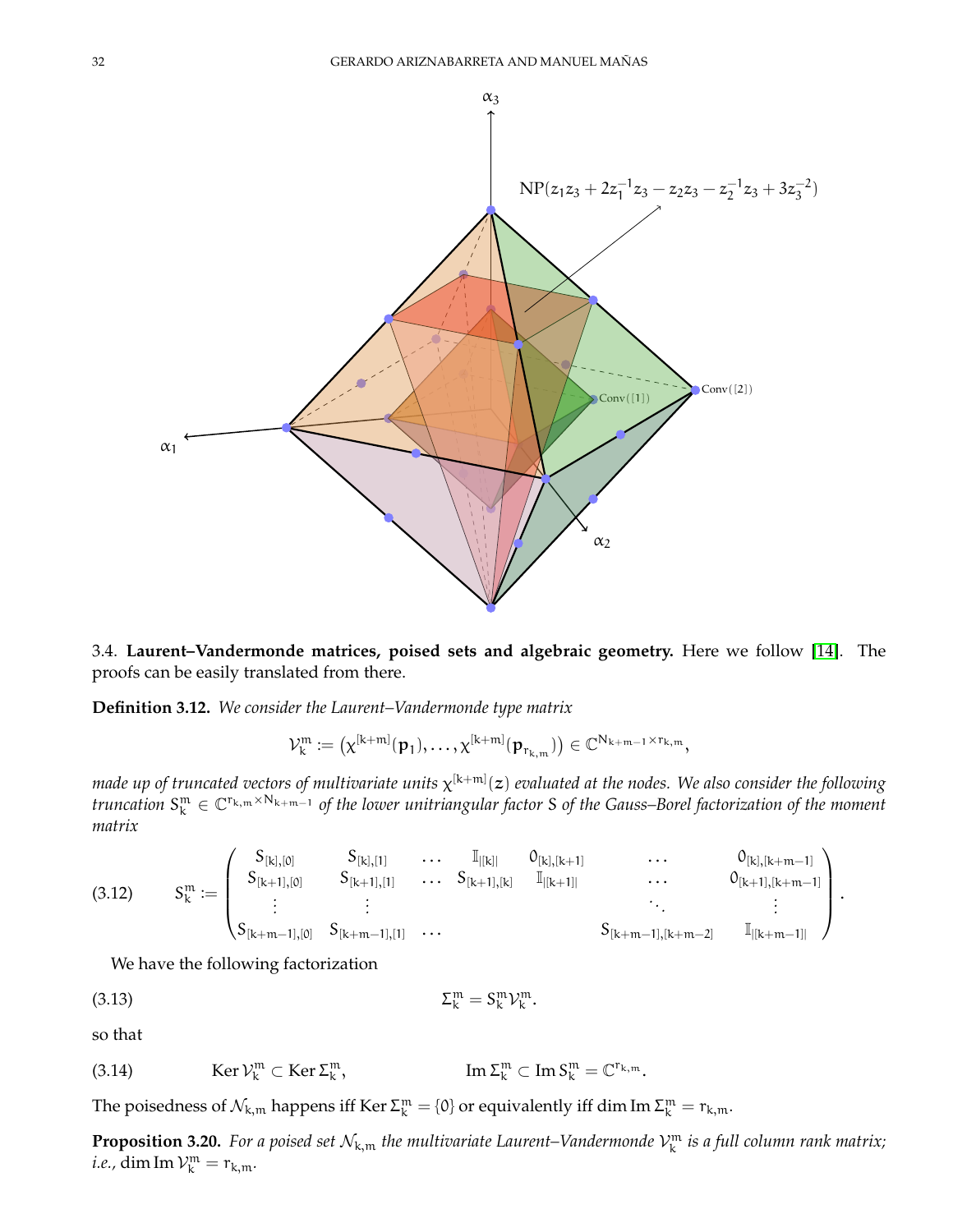The study of the orthogonal complement of the rank; i.e, the linear subspace  $(\rm{Im}\, \mathcal{V}^m_k)^{\perp}\subset \mathbb{C}^{N_{k+m-1}}$  of vectors orthogonal to the image Im  $\mathcal{V}^\mathfrak{m}_k$  where  $v\in \big(\operatorname{Im}\mathcal{V}^\mathfrak{m}_k\big)^\bot$  if  $v^\dagger\mathcal{V}^\mathfrak{m}_k=$  0, will be useful in the study of poised sets. As  $\mathrm{Im}\, \mathcal{V}^\mathfrak{m}_\mathsf{k} \oplus \big( \operatorname{Im} \mathcal{V}^\mathfrak{m}_\mathsf{k} \big)^\perp = \mathbb{C}^{\mathsf{N}_{\mathsf{k}+\mathfrak{m}-1}}$  we have

$$
dim\left(\,Im\,\mathcal{V}_k^m\right)^\perp+dim\left(\,Im\,\mathcal{V}_k^m\right)=N_{k+m-1}.
$$

<span id="page-32-2"></span>**Proposition 3.21.** The Laurent–Vandermonde matrix  $\mathcal{V}_k^m$  has full column rank if and only if

$$
\dim (\text{Im } \mathcal{V}_k^m)^{\perp} = N_{k+m-1} - r_{k,m} = N_{k-1}.
$$

**Definition 3.13.** For a Laurent polynomial  $K \in \mathbb{C}[z_1^{\pm 1}]$  $\{\pm 1, \ldots, z_{D}^{\pm 1}\}$  the corresponding principal ideal is  $(K) :=$  $\{z^\alpha K(z):\alpha\in\mathbb{Z}^D\}$ . Then, we introduce its truncations by taking its intersection with the Laurent polynomials *of longitude less than* k + m*. We use the following notation for the truncated principal ideals*

$$
(\mathsf{K})_{\mathsf{k}+\mathfrak{m}-1}:=\mathbb{C}\big\{z^{\boldsymbol{\alpha}}\mathsf{K}(z):\boldsymbol{\alpha}\in\mathbb{Z}^{\mathsf{D}}\big\}_{\ell(z^{\boldsymbol{\alpha}}\mathsf{K}(z))<\mathsf{k}+\mathfrak{m}}
$$

.

It happens that the elements in the orthogonal complement of the rank of the Laurent–Vandermonde matrix are Laurent polynomials with zeroes at the nodes in the algebraic torus

**Proposition 3.22.** As linear spaces the orthogonal complement of the Laurent–Vandermonde matrix  $(\mathrm{Im}\, \mathcal{V}^\mathfrak{m}_\mathsf{k})^\perp$  and *the space of polynomials of longitude less than*  $k + m$  *and zeroes at*  $\mathcal{N}_{k,m}$  *are isomorphic.* 

*Proof.* The linear bijection is

$$
\nu = \left( \bar{\nu}_i \right)_{i=0}^{N_{k+m-1}-1} \in \big( \operatorname{Im} \mathcal{V}_k^{\mathfrak{m}} \big)^{\perp} \leftrightarrow K(z) = \sum_{i=0}^{N_{k+m-1}-1} \nu_i z^{\alpha_i}
$$

where K(z) do have zeroes at  $\mathcal{N}^{\mathfrak{m}}_{\mathsf{k}}$ . Indeed, we observe that a vector  $\mathsf{v}=(\mathsf{v_i})_{\mathsf{i}=0}^{\mathsf{N_{k+m-1}-1}}\in\big(\mathsf{Im}\,\mathcal{V}^\mathfrak{m}_{\mathsf{k}}\big)^\bot$  can be identified with the Laurent polynomial  $K(z)=\sum_i v_i z^{\alpha_i}$  which cancels, as a consequence of  $v^\dagger V^m_k=0$ , at the nodes.  $\Box$ 

Given this linear isomorphism, for any Laurent polynomial K with  $\ell(K) < k+m$  with zeroes at  $\mathcal{N}^{\mathfrak{m}}_{\mathsf{k}}$  we write K  $\in (\text{Im } \mathcal{V}_k^m)^{\perp}.$ 

<span id="page-32-0"></span>**Proposition 3.23.** Given a Laurent polynomial  $K \in (\text{Im } \mathcal{V}^{\text{m}}_{\text{k}})^\perp$  then

$$
(K)_{k+m-1}\subset \big(\operatorname{Im}\mathcal{V}_k^m\big)^\perp,
$$

*or equivalently*

$$
(K)_{k+m-1}^{\perp} \supseteq \text{Im }\mathcal{V}_k^m.
$$

<span id="page-32-1"></span>**Proposition 3.24.** *If a Laurent polynomial* K *is nice then*

$$
dim(K)_{k+\ell(K)-1} = N_{k-1},
$$

*and if* K *is not nice we have*

$$
dim(K)_{k+\ell(K)-1} > N_{k-1}.
$$

*Proof.* For a nice polynomial K we have  $\ell(z^{\alpha}K) = |\alpha| + \ell(V)$  so that

$$
(K)_{k+\ell(K)-1}=\mathbb{C}\big\{z^{\alpha}K(z):\alpha\in\mathbb{Z}^D\big\}_{|\alpha|< k}
$$

and therefore

$$
dim(K)_{k+\ell(K)-1}=|[k-1]|+\cdots+|[0]|=N_{k-1}.
$$

However, if K is not nice then  $\ell(z^{\alpha}K)<|\alpha|+\ell(K)$ . Therefore, for all  $\alpha\in\mathbb{Z}^D$  with longitude less that  $|\alpha|< k$ we get  $\ell(z^{\alpha}K) < k + \ell(K)$ , but there are also  $\alpha \in \mathbb{Z}$  with  $|\alpha| \geq k$  so that  $\ell(z^{\alpha}K) < k + \ell(K)$  and therefore the linear dimension of the truncated principal ideal is bigger than  $N_{k-1}$ .  $\Box$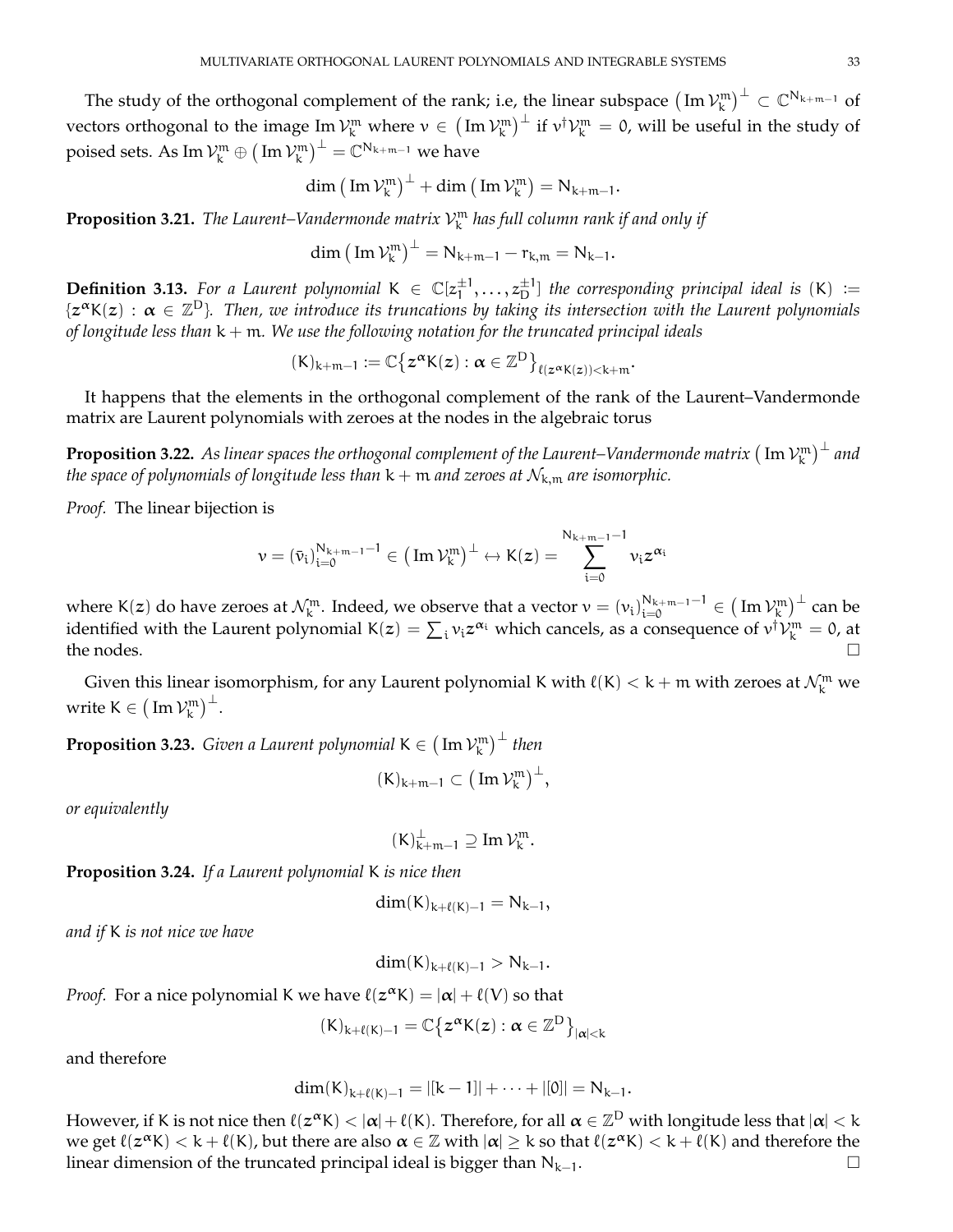After this negative result, which shows that non nice Laurent polynomial perturbations of the measure are not well suited for the sample matrix approach to the Darboux transformation, we give a positive result. Following the ideas of [\[14\]](#page-69-4) we find that nice Laurent polynomials are indeed nice with the sample matrix trick.

<span id="page-33-0"></span>**Theorem 3.2.** *Given a nice Laurent polynomial* L *the Laurent–Vandermonde matrix* V m k *has full column rank if and only if*

$$
(L)_{k+\ell(L)-1}=\big(\operatorname{Im}(\mathcal{V}_k^{\mathfrak{m}})\big)^{\perp}.
$$

*Proof.* It is a consequence of the niceness of the Laurent polynomial L and Propositions [3.23,](#page-32-0) [3.24](#page-32-1) and  $3.21.$ 

From the spectral properties of the shift matrices we deduce

**Proposition 3.25.** The row  $(L(\Upsilon))_{\alpha}$ ,  $\alpha \in \mathbb{Z}^D$ , is the longilex ordering of the entries in the corresponding *polynomial* z <sup>α</sup>L(z)*.*

Thus, in some way  $L(\Upsilon)$  encodes the same information as the principal ideal of (L) does. To make this observation formal we first consider

**Definition 3.14.** We introduce the matrix  $(L(\Upsilon))^{[k,m]} \in \mathbb{C}^{N_{k-1} \times r_{m,k}}$  given by

$$
(L(\Upsilon))^{[k,m]}:=\begin{cases} \begin{pmatrix} (L(\Upsilon))_{[0],[k]} & \ldots & (L(\Upsilon))_{[0],[m-k+1]} & 0_{[0],[m-k]} & \ldots & 0_{[0],[k+m-1]} \\ \vdots & \ddots & \ddots & \vdots \\ (L(\Upsilon))_{[k-2],[k]} & \ldots & & (L(\Upsilon))_{[k-2],[k+m-2]} & 0_{[k-2],[k+m-1]} \\ (L(\Upsilon))_{[k-1],[k]} & \ldots & & \ldots & (L(\Upsilon))_{[k-1],[k+m-1]} \\ \vdots & \vdots & \ddots & \vdots \\ 0_{[k-m],[k]} & 0_{[k-m],[k+1]} & \ldots & 0_{[k-m],[k+m-1]} \\ \hline (L(\Upsilon))_{[k-m+1],[k]} & 0_{[k-m+1],[k+1]} & \ldots & 0_{[k-m+1],[k+m-1]} \\ \vdots & \vdots & \ddots & \vdots \\ (L(\Upsilon))_{[k-m+2],[k]} & (L(\Upsilon))_{[k-m+2],[k+1]} & \ldots & (L(\Upsilon))_{[k-1],[k+m-1]} \\ \end{pmatrix}, & k\geq m. \end{cases}
$$

*We collect this matrix and the truncation* L(Υ) [k] *in*

$$
\big(L(\boldsymbol{\Upsilon})\big)_k^m:=(L(\boldsymbol{\Upsilon})^{[k]},L(\boldsymbol{\Upsilon})^{[k,m]})\in\mathbb{C}^{N_{k-1}\times N_{k+m-1}}.
$$

<span id="page-33-1"></span>**Proposition 3.26.** *We have the following isomorphism*

$$
K=\sum_{|\alpha|< k+m}K_{\alpha}z^{\alpha}\in (L)_{k+m-1}\Leftrightarrow (K_{\alpha_0},\ldots,K_{\alpha_{N_{k+m-1}}})=(\alpha_0,\ldots,\alpha_{N_{k-1}})\big(L(\Upsilon)\big)^m_k
$$

*between the truncated ideal* (L)<sub>k+m−1</sub> and the orbit of C<sup>N</sup>k−1 *under the linear morphism* (L**Y**))µ. *Here we have ordered the multi-indices*  $\alpha$  *in L according to the <code>longilex</code> <i>order,*  $\alpha_0 < \cdots < \alpha_{\rm N_{k+m-1}}.$ 

*Proof.* Just recall that K is going to be a linear combination of the polynomials  $z^{\alpha}L(z)$ ,  $|\alpha| < k$ . Thus, the row vector by arranging its coefficients according to our order must in the rank of  $(L\Upsilon) \right)_{k}^{m}$ . — П

Now we have to show that full rankness of the Laurent–Vandermonde matrix is a sufficient condition

**Theorem 3.3.** Let  $L \in \mathbb{C}[z^{\pm 1}]$  be a nice Laurent polynomial with  $\ell(L) = m$ . Then, the set of nodes  $\mathcal{N}_{k,m} \subset Z(L)$  is *poised if and only if the Laurent–Vandermonde matrix* V m k *has full column rank.*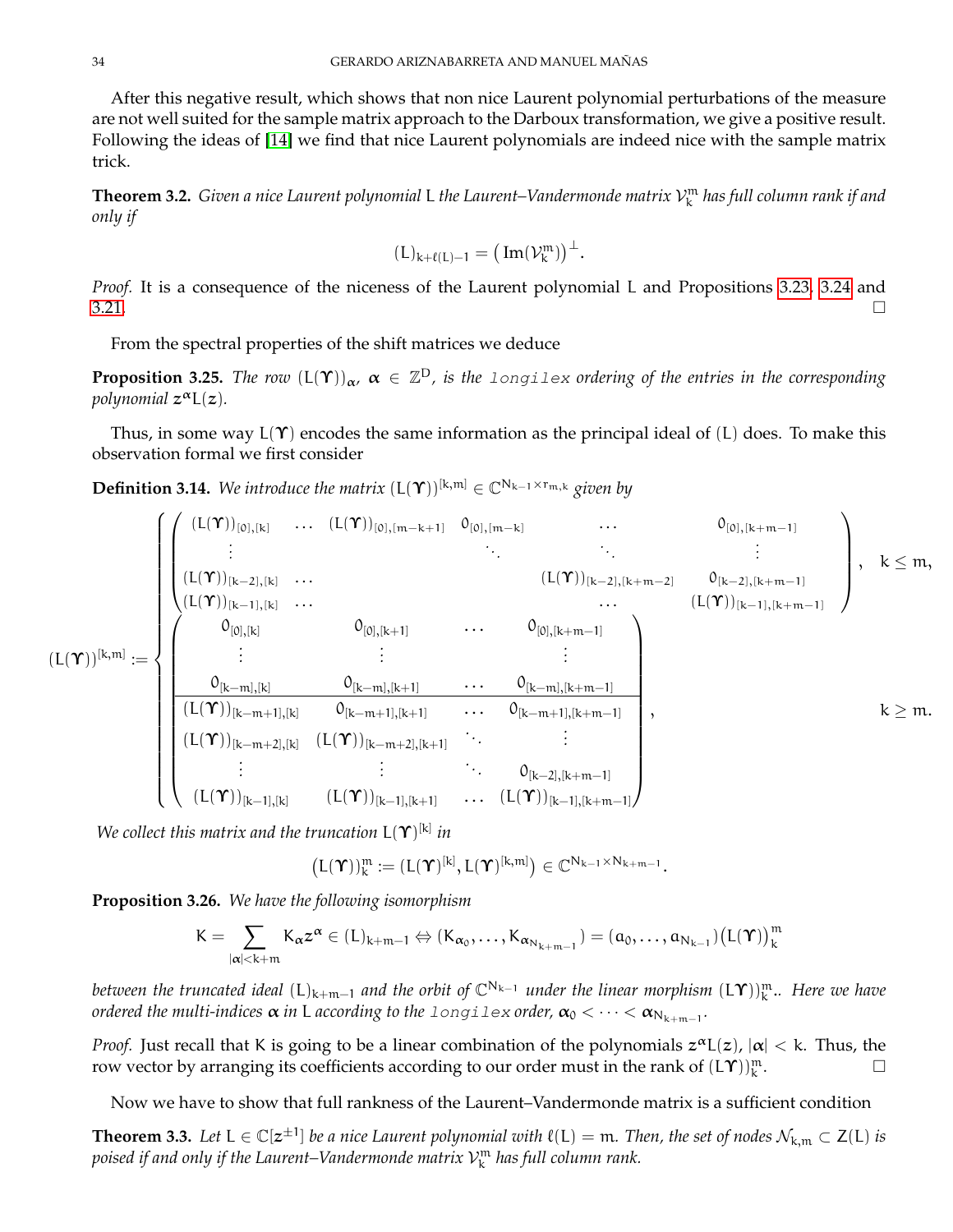*Proof.* Let uvv s assume the contrary, then the sample matrix  $\Sigma_k^m$  is singular, and we can find a nontrivial linear dependence among its rows  $(\Sigma_k^m)_i$ ,  $i \in \{1, \ldots, r_{k,m}\}$  of the form

$$
\sum_{i=1}^{r_{k,m}}c_i(\Sigma_k^m)_i=0,
$$

for some nontrivial scalars  $\{c_1,\ldots,c_{r_{k,m}}\}$ . But, according to Lemma [3.13](#page-31-1)  $(\Sigma_k^m)_i = (S_k^m)_i \mathcal{V}_k^m$ , where  $(S_k^m)_i$  is the i-th row of  $S_{\mathfrak{m}}^{\rm k}$  and we can write

$$
\Big(\sum_{i=1}^{r_{k,m}}c_i(S_k^m)_i\Big)\mathcal{V}_k^m=0,
$$

so that

$$
\sum_{i=1}^{r_{k,m}}c_i(S_k^m)_i\in \big(\operatorname{Im}\mathcal{V}_k^m\big)^\perp,
$$

and given the column full rankness of the Laurent–Vandermonde matrix, see Theorem [3.2,](#page-33-0) we can write

$$
(c_1,\ldots,c_{r_{k,m}})S_k^m\in\big(\operatorname{Im}\mathcal{V}_k^m\big)^{\perp},
$$

and following Proposition [3.26](#page-33-1) we get

<span id="page-34-0"></span>(3.15) 
$$
(a_0,...,a_{N_{k-1}})(L(\Upsilon))_k^m = (c_1,...,c_{r_{k,m}})S_k^m,
$$

for some non trivial set of c's.

Now, we recall that S is lower unitriangular by blocks

$$
S = \left(\begin{array}{c|cc} S^{[k]} & 0 & 0 & \dots \\ \hline S^m_k & 0 & \dots \\ \hline & & * \end{array}\right)
$$

and that either  $L(\Upsilon)$  or  $L(\Upsilon)$  are block banded matrices with only the first m block superdiagonals non zero

$$
L(\boldsymbol{\Upsilon}) = \left( \begin{array}{c|c|c} \left(L(\boldsymbol{\Upsilon})\right)^{[k]} & \left(L(\boldsymbol{\Upsilon})\right)^{[k,m]} & 0 \\ \hline \ast & \ast & \ast \end{array} \right), \qquad \qquad L(J) = \left( \begin{array}{c|c|c} \left(L(J)\right)^{[k]} & \left(L(J)\right)^{[k,m]} & 0 \\ \hline \ast & \ast & \ast \end{array} \right).
$$

Now, we focus on the relation

$$
\mathsf{SL}(\Upsilon)=\mathsf{L}(J)\mathsf{S}.
$$

which can be written as it follows

<span id="page-34-1"></span>(3.16) 
$$
S^{[k]}(L(\Upsilon))^m_k = (L(J))^{[k,m]} S^{m}_{k} + ((L(J))^{[k]} S^{[k]}, 0).
$$

If we assume that [\(3.15\)](#page-34-0) holds and left multiply [\(3.16\)](#page-34-1) with the nonzero vector  $(a_0,\ldots,a_{N_{k-1}})(S^{[k]})^{-1}$  we get

$$
(a_0, ..., a_{N_{k-1}})(L(\Upsilon))^m_k = (a_0, ..., a_{N_{k-1}})(S^{[k]})^{-1}(L(J))^{[k,m]}S_k^m + ((a_0, ..., a_{N_{k-1}})(S^{[k]})^{-1}(L(J))^{[k]}S^{[k]}, 0).
$$
  
Thus, (3.15) holds if and only if

$$
(\alpha_0,\ldots,\alpha_{N_{k-1}})\big(S^{[k]}\big)^{-1}\big(L(J)\big)^{[k]}S^{[k]}=0,
$$

or equivalently if and only if det  $\big((L(J))^{[k]}\big)=$  0. Thus, recalling first Proposition [3.10](#page-26-2) and second our inital assumption that the measures d  $\mu$  and its perturbation L d  $\mu$  do have MVOLPUT, the results follows.  $\Box$ 

We say that a Laurent polynomial is irreducible if it can not be written as the product of non invertible Laurent polynomials —remember that the invertible Laurent polynomials are the units— . As the ring of Laurent polynomials  $\mathbb{C}[z_1^{\pm 1}]$  $\pm 1, \ldots, z_\text{D}^{\pm 1}]$  is a UFD $^8$  $^8$  any prime polynomial is irreducible. A Laurent polynomial L, different from zero or a unit, is prime if whenever L divides the product of two Laurent polynomials  $L_1L_2$ 

<span id="page-34-2"></span> ${}^{8}$ Up to units there is a unique factorization in terms of irreducible polynomials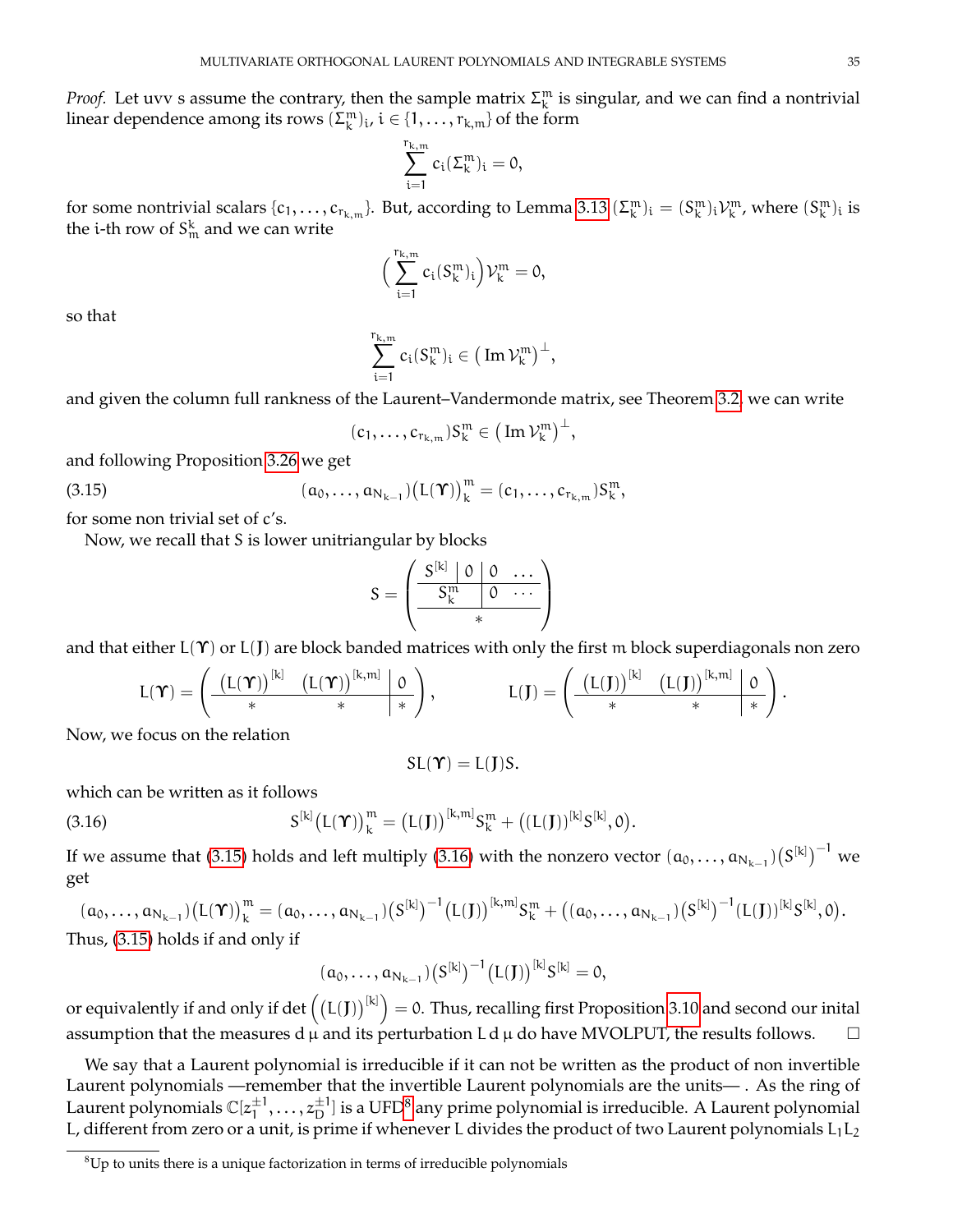then L divides  $L_1$  or divides  $L_2$ . Equivalently, L is a prime Laurent polynomial if and only if the principal ideal  $(L)$  is a nonzero prime ideal.<sup>[9](#page-35-1)</sup>

Any Laurent polynomial  $L(z) = z^{\alpha} Q(z)$  can be written as the product of a unit  $z^{\alpha}$  and a polynomial  $Q(z)$ , and among the possible  $\alpha$  there exists only one of minimum longitude.<sup>[10](#page-35-2)</sup> To each irreducible Laurent polynomial  $L \in \mathbb{C}[z_1^{\pm 1}]$  $\{\pm 1, \ldots, z_{D}^{\pm 1}\}$  it corresponds a unique irreducible polynomial  $Q \in \mathbb{C}[z_1, \ldots, z_D]$  and a unique unit az<sup> $\alpha$ </sup>, with L(z) = az<sup> $\alpha$ </sup>Q(z). Consequently, Z(L) = Z(Q)  $\cap$  (C<sup>\*</sup>)<sup>D</sup> is the algebraic hypersurface  $Q(z) = 0$  within the algebraic torus.

**Proposition 3.27.** *Any nice Laurent polynomial* L *could be expressed as the product of a unit* u *with different nice irreducible Laurent polynomials*  $\{L_1, \ldots, L_N\}$  *with multiplicities*  $\{d_1, \ldots, d_N\}$ 

$$
L = \mathfrak{u} L_1^{d_1} \cdots L_N^{d_N}
$$

*in a unique form up to unities.*

*Proof.* Any Laurent polynomial can be factored in terms of its prime factors. But according to Proposition [3.19](#page-29-0) if L is nice the factors must be nice as well.  $\Box$ 

<span id="page-35-3"></span> $\bf{Proposition 3.28.}$  Let  $\rm L = uL_1 \cdots L_N$  be a product of a unit  $\rm u \in \mathbb{C}[z^{\pm 1}]$  with  $\rm N$  different prime Laurent polynomials  $\{L_1,\ldots,L_N\}$ , where none of them are units, and suppose that  $K\in\mathbb{C}[z^{\pm 1}]$  is such that  $Z(L)\subset Z(K)$  then  $K\in (L)$ .

*Proof.* Let us consider the product of a unit  $u \in \mathbb{C}[z^{\pm 1}]$  with N different Laurent irreducible polynomials  $\{L_1, \cdots, L_N\}$ , none of them units in  $\mathbb{C}[z^{\pm 1}]$  , and let  $\{Q_1, \ldots, Q_N\}$  be the corresponding irreducible polynomials, none of them are units in  $\mathbb{C}[z]$ ; then, the related algebraic hypersurface is reducible  $Z(L) = \bigcup_{i=1}^{N} Z(L_i) =$  $\left(\bigcup_{i=1}^N Z(Q_i)\right)\cap (\mathbb{C}^*)^D$ . Now, given  $L=uL_1\cdots L_N$  let  $K\in \mathbb{C}[z_1^{\pm 1}]$  $\pm 1,\ldots,z_\text{D}^{\pm 1}]$  be a Laurent polynomial such that  $\dot{Z}(L) \subset Z(K)$ , and write  $K = z^{\alpha}P$  where  $\alpha$  has minimum longitude and  $P \in \mathbb{C}[z_1,\ldots,z_D]$  is a polynomial which is not a unit in  $\mathbb C[z].$  Then, we know that  $\Big(\cup_{i=1}^N Z(Q_i)\Big)\cap (\mathbb C^*)^D\subset Z(\mathsf P)$ , thus as  $Z(\mathsf P)$ , being the null

set of a continuous function, is a closed set, we have that  $\cup_{i=1}^N Z(Q_i)=\Big(\cup_{i=1}^N Z(Q_i)\Big)\cap (\mathbb{C}^*)^D\subset Z(P).$  Thus, according to the Hilbert's Nullstellensatz P  $\in\sqrt{(Q)}$ , Q :=  $\prod_{i=1}^N Q_i$ ; being different prime polynomials this is a radical ideal and, consequently,  $P \in (Q)$ . From where we immediately conclude  $K \in (L)$ .

**Theorem 3.4.** Let  $L = uL_1 \cdots L_N$  be a product of a unit  $u \in \mathbb{C}[z^{\pm 1}]$  with N different prime Laurent polynomials  $\{L_1,\ldots,L_N\}$ , where none of them are units, and  $m=\ell(L)$ . Then, the node set  $\mathcal{N}_{k,m}\subset \mathsf{Z}(L)\subset (\mathbb{C}^*)^D$  is poised if the *nodes dot not belong to any further algebraic hypersurface, different from* Z(L)*, of a Laurent polynomial* L^ *with non trivial truncated ideal*  $(\hat{L})_{k+m-1} \neq \{0\}.$ 

*Proof.* Given that L is a nice Laurent polynomial we have that

$$
\dim(L)_{k+m-1} = N_{k-1}
$$

and as  $(L)_{k+m-1}\subseteq \big(\operatorname{Im}\mathcal{V}_k^{\mathfrak{m}}\big)^{\perp}$  we conclude that  $\dim\big(\mathcal{V}_k^{\mathfrak{m}}\big)^{\perp}\geq \mathrm{N}_{k-1}.$  From Proposition [3.28](#page-35-3) we see that there are no more linear constraints derived from the inclusion of the node set in the algebraic hypersurface of L. Hence, if the nodes do not belong to any further algebraic hypersurface of a Laurent polynomial  $\hat{L}$  such that  $(\hat{L})_{k+m-1} \neq \{0\}$  we have dim  $\left(\mathcal{V}_{k}^{m}\right)^{\perp} = N_{k-1}$  and the set is poised.

<span id="page-35-0"></span>3.5. **Darboux transformations for the Lebesgue–Haar measure.** As an example let us consider Darboux perturbations for the Lebesgue–Haar measure in the unit torus  $\mathbb{T}^{\mathsf{D}}$ 

$$
d\,\mu(\theta)=\frac{1}{(2\pi)^D}\,d\,\theta_1\cdots d\,\theta_D
$$

<span id="page-35-1"></span> $^9$ An ideal in the ring of Laurent polynomials is a prime ideal if whenever the product of two Laurent polynomials  $L_1L_2$  belongs to the ideal we can ensure that at least one of the factors belongs to the given ideal.

<span id="page-35-2"></span> $10$ Take among all the mult-indices in the support of the Laurent polynomial those with the most negative component, say  $-\lambda_i\in\mathbb{Z}_-$ , in each direction  $i\in\{1,\ldots,D\}$ , then can write  $L(z)=z^{-\lambda}Q(z)$ , and all the other units are of the form  $-\lambda+\mathbb{Z}_-^D$ .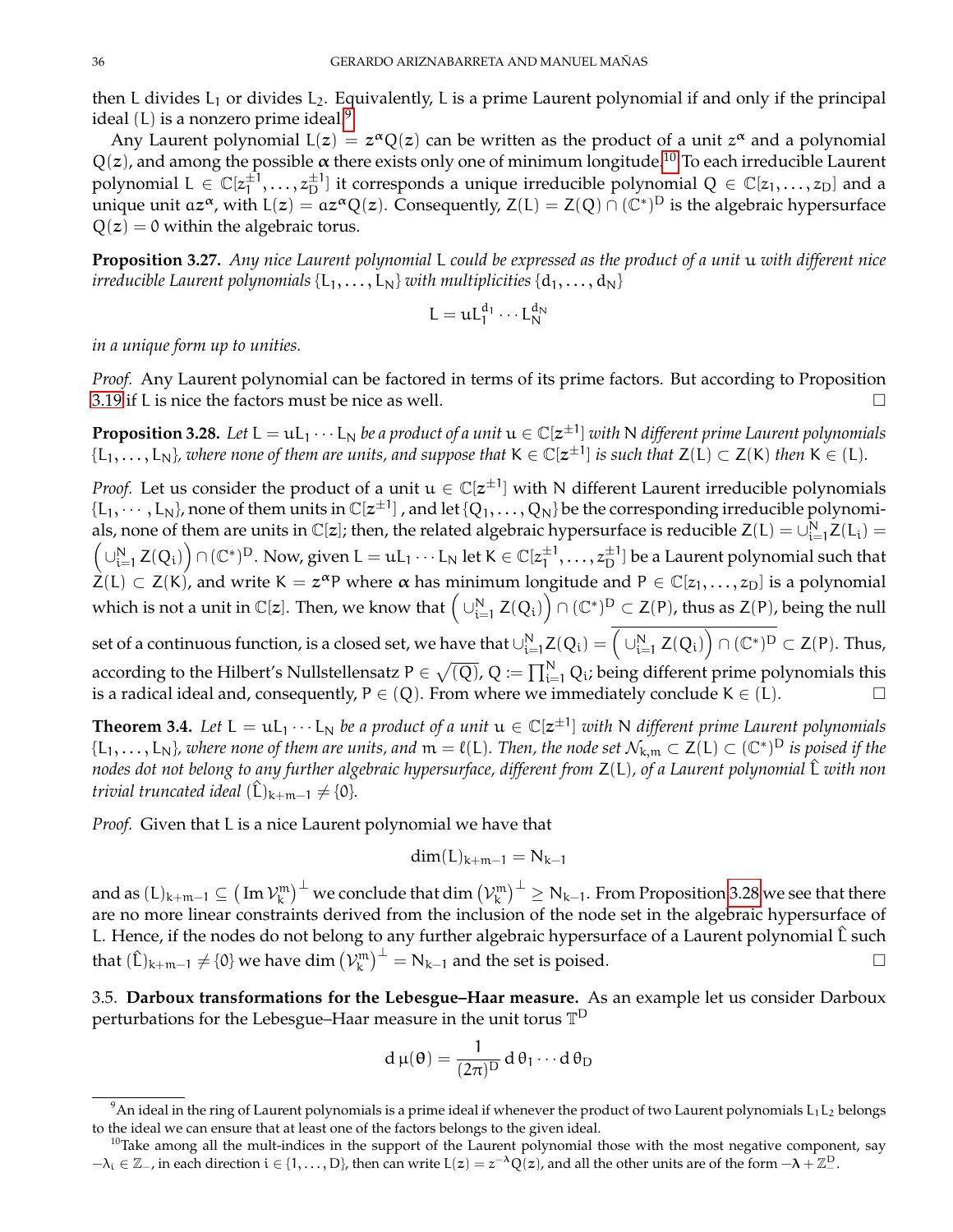the MVOLPUT in this case are the units in the Laurent polynomial ring or one may say the multivariate Fourier basis

$$
\varphi_{[k]}=\chi_{[k]}.
$$

Now, the moment matrix is the identity matrix  $G = \mathbb{I}$ , therefore the transformed or perturbed moment matrix will be

$$
TG=L(\Upsilon).
$$

Consequently, in order to have orthogonal polynomials, i.e. a Gaussian–Borel factorization, its block principal minors should be regular

$$
\det\left(\left(L(\Upsilon)\right)^{[k]}\right)\neq 0, \qquad \qquad k\in\{1,2,\ldots\}.
$$

Which is achieved whenever the Laurent polynomial L is definite positive, i.e.,

$$
\det\left(\left(L(\Upsilon)\right)^{[k]}\right) > 0, \qquad k \in \{1, 2, \dots\}.
$$

To illustrate this result let us explore a simple case, take for  $D = 2$  the following nice definite positive Laurent polynomial  $L = z_1 + z_1^{-1} + z_2 + z_2^{-1} + 5$ , that preserves reality and definite positiveness. The original measure is the Lebesgue measure d  $\theta_1 d \theta_2$  in  $\mathbb{T}^2$  while the perturbed measure is  $(2 \cos(\theta_1) + 2 \cos(\theta_2) +$ 5) d  $\theta_1$  d  $\theta_2$ . Now the longitude is  $\ell(L) = 1$  and the Laurent polynomial can be written as follows

$$
L = z_1^{-1} z_2^{-1} Q(z_1, z_2), \qquad Q := z_1^2 z_2 + z_1 z_2^2 + z_2 + z_1 + 5 z_1 z_2
$$

being  $Q \in \mathbb{C}[z_1, z_2]$  an irreducible polynomial (according to Maple). The corresponding real algebraic curve plot produced by Maple is



Observe that for  $(z_1, z_2) \in Z(L)$  we have

$$
z_2 = \frac{1}{2}(-z_1 - z_1^{-1} - 5 \pm F(z_1)), \qquad z_2^{-1} = \frac{1}{2}(-z_1 - z_1^{-1} - 5 \mp F(z_1)),
$$

where  $F := \sqrt{(z_1 + z_1^{-1} + 5)^2 - 4}.$ 

We know that poised sets of zeroes of L do exist as long as we impose to these nodes not to belong to any other algebraic curve of a Laurent polynomial  $\hat{L}$  having a non trivial truncated ideal  $(\hat{L})_k$ .

Let us give some details for the first non trivial case with  $k = 1$ ; now we have  $r_{1,1} = 4$  and the set of nodes is  $\tilde{\mathcal{N}}_{1,1}=\{\bm p_1,\bm p_2,\bm p_3,\bm p_4\}\subset\mathsf{Z}(\mathsf{Q})\subset(\mathbb{C}^*)^2$  where  $\bm p_i=(p_{i,1},p_{i,2})^\top.$  The sample matrix is

$$
\Sigma_1^1=\begin{pmatrix} \mathfrak{p}_{1,1}^{-1} & \mathfrak{p}_{2,1}^{-1} & \mathfrak{p}_{3,1}^{-1} & \mathfrak{p}_{4,1}^{-1} \\ \mathfrak{p}_{1,2}^{-1} & \mathfrak{p}_{2,2}^{-1} & \mathfrak{p}_{3,2}^{-1} & \mathfrak{p}_{4,2}^{-1} \\ \mathfrak{p}_{1,2} & \mathfrak{p}_{2,2} & \mathfrak{p}_{3,2} & \mathfrak{p}_{4,2} \\ \mathfrak{p}_{1,1} & \mathfrak{p}_{2,1} & \mathfrak{p}_{3,1} & \mathfrak{p}_{4,1} \end{pmatrix}\in \mathbb{C}^{4\times 4}.
$$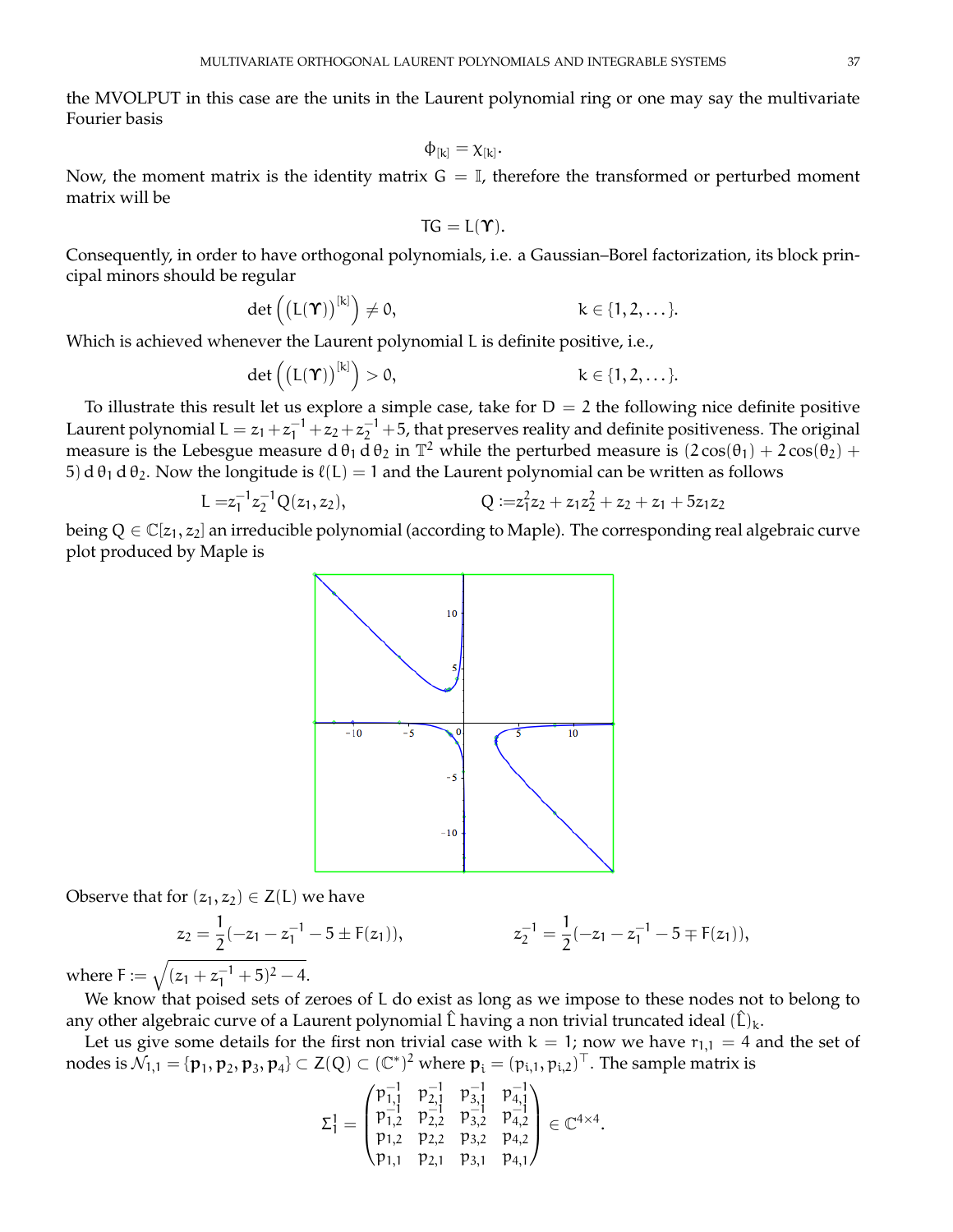Thus, if we request to the nodes to not belong to another algebraic curve as said before, we know that it is rank 4 and the set is poised. A similar conclusion is obtained directly, the determinant can be easily computed to be

$$
\det \Sigma_1^1 = \frac{1}{4} \begin{vmatrix} p_{1,1}^{-1} & p_{2,1}^{-1} & p_{3,1}^{-1} & p_{4,1}^{-1} \\ -5 + F(p_{1,1}) & -5 + F(p_{2,1}) & -5 + F(p_{3,1}) & -5 + F(p_{4,1}) \\ -5 - F(p_{1,1}) & -5 - F(p_{2,1}) & -5 - F(p_{3,1}) & -5 - F(p_{4,1}) \\ p_{1,1} & p_{2,1} & p_{3,1} & p_{4,1} \\ p_{1,1}^{-1} & p_{2,1}^{-1} & p_{3,1}^{-1} & p_{4,1}^{-1} \\ F(p_{1,1}) & F(p_{2,1}) & F(p_{3,1}) & F(p_{4,1}) \end{vmatrix}
$$

And we see, by direct substitution, that generically it does not cancel. For those sets of nodes the MVOLPUT of longitude 1 are

$$
\varphi_{[1]}(z_1, z_2) = \frac{1}{z_1 + z_1^{-1} + z_2 + z_2^{-1} + 5} \begin{pmatrix} 1 & 1 & 1 & 0 & 0 & 0 & 0 & 0 \\ 0 & 1 & 0 & 1 & 0 & 1 & 0 & 0 \\ 0 & 0 & 1 & 0 & 1 & 0 & 1 & 0 \\ 0 & 0 & 0 & 0 & 0 & 1 & 1 & 1 \end{pmatrix} \begin{pmatrix} z_1^{-2} \\ z_1^{-1}z_2 \\ z_2^{-2} \\ z_2^{-2} \\ z_1z_2 \\ z_1z_2 \\ z_1z_2 \\ z_1z_2 \\ z_1z_2 \\ z_1z_2 \\ z_1z_2 \\ z_1z_2 \\ z_1z_2 \\ z_1z_2 \\ z_1z_2 \\ z_1z_2 \\ z_1z_2 \\ z_1z_2 \\ z_1z_2 \\ z_1z_2 \\ z_1z_2 \\ z_1z_2 \\ z_1z_2 \\ z_1z_2 \\ z_1z_2 \\ z_1z_2 \\ z_1z_2 \\ z_1z_2 \\ z_1z_2 \\ z_1z_2 \\ z_1z_2 \\ z_1z_2 \\ z_1z_2 \\ z_1z_2 \\ z_1z_2 \\ z_1z_2 \\ z_1z_2 \\ z_1z_2 \\ z_1z_2 \\ z_1z_2 \\ z_1z_2 \\ z_1z_2 \\ z_1z_2 \\ z_1z_2 \\ z_1z_2 \\ z_1z_2 \\ z_1z_2 \\ z_1z_2 \\ z_1z_2 \\ z_1z_2 \\ z_1z_2 \\ z_1z_2 \\ z_1z_2 \\ z_1z_2 \\ z_1z_2 \\ z_1z_2 \\ z_1z_2 \\ z_1z_2 \\ z_1z_2 \\ z_1z_2 \\ z_1z_2 \\ z_1z_2 \\ z_1z_2 \\ z_1z_2 \\ z_1z_2 \\ z_1z_2 \\ z_1z_2 \\ z_1z_2 \\ z_1z_2 \\ z_1z_2 \\ z_1z_2 \\ z_1z_2 \\ z_1z_2 \\ z_1z_2 \\ z_1z_2 \\ z_1z_2 \\ z_1z_2 \\ z_1z_2 \\ z_1z_2 \\ z_1z_2 \\ z_1z_2 \\ z_1z_2 \\ z_1z_2 \\ z_1z_2 \\ z_1z_2 \\ z_
$$

Let us check that we are dealing with a vector of four longitude 1 Laurent polynomials. Observe

$$
\begin{pmatrix}\n1 & 1 & 1 & 0 & 0 & 0 & 0 & 0 \\
0 & 1 & 0 & 1 & 0 & 1 & 0 & 0 \\
0 & 0 & 1 & 0 & 1 & 0 & 1 & 0 \\
0 & 0 & 0 & 0 & 0 & 1 & 1 & 1\n\end{pmatrix}\n\begin{pmatrix}\nz_1^{-2} \\
z_1^{-1}z_2 \\
z_1^{-2} \\
z_2^{-2} \\
z_2 \\
z_1z_2 \\
z_1z_2 \\
z_1^2 \\
z_1^2\n\end{pmatrix}\n=\n\begin{pmatrix}\nz_1^{-1}(z_1^{-1} + z_2^{-1} + z_2) \\
z_2^{-1}(z_1^{-1} + z_2^{-1} + z_1) \\
z_2(z_1^{-1} + z_2 + z_1) \\
z_1(z_2^{-1} + z_2 + z_1)\n\end{pmatrix}
$$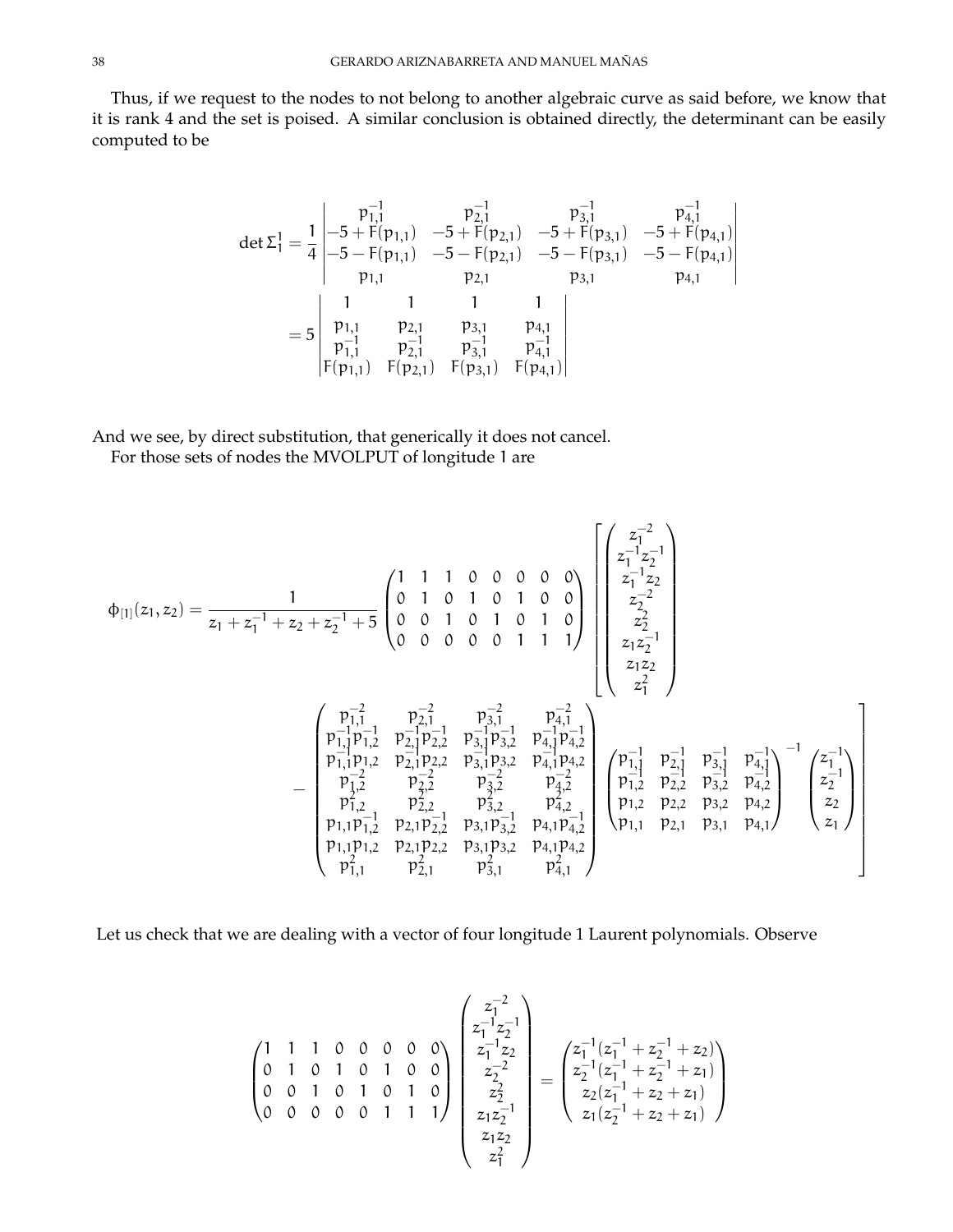and

$$
\begin{pmatrix}\n1 & 1 & 1 & 0 & 0 & 0 & 0 & 0 \\
0 & 1 & 0 & 1 & 0 & 1 & 0 & 0 \\
0 & 0 & 0 & 0 & 0 & 1 & 1 & 1\n\end{pmatrix}\n\begin{pmatrix}\np_{1,1}^{-1} & p_{2,1}^{-1} & p_{2,1}^{-1} & p_{3,1}^{-1} & p_{4,1}^{-1} \\
p_{1,1}^{-1}p_{1,2} & p_{2,1}^{-1}p_{2,2} & p_{3,1}^{-1}p_{3,2} & p_{4,1}^{-1}p_{4,2} \\
p_{1,2}^{-1} & p_{2,2} & p_{3,2}^{-2} & p_{4,2}^{-2} \\
0 & 0 & 0 & 0 & 1 & 1 & 1\n\end{pmatrix}\n\begin{pmatrix}\np_{1,1}^{-1} & p_{1,2}^{-1} & p_{2,1}^{-1} & p_{3,1}^{-1} & p_{4,1}^{-1} \\
p_{1,1}^{-1}p_{1,2} & p_{2,1}^{-2} & p_{3,2}^{-2} & p_{4,1}^{-2} \\
p_{1,2}^{-1} & p_{2,2}^{-2} & p_{3,2}^{-2} & p_{4,2}^{-2} \\
p_{1,1}p_{1,2}^{-1} & p_{2,1}^{-1} & p_{3,1}^{-1} & p_{4,1}^{-1} \\
p_{1,1}p_{1,2} & p_{2,1}p_{2,2} & p_{3,1}p_{3,2} & p_{4,1}p_{4,2} \\
p_{1,1}^{2}p_{1,2} & p_{2,1}^{-1} & p_{3,1}^{-2} & p_{4,1}^{-2} \\
p_{1,1}^{-1} & p_{2,1}^{-1} & p_{3,1}^{-1} & p_{4,1}^{-1}\n\end{pmatrix}
$$
\n
$$
=\n\begin{pmatrix}\n-p_{1,1}^{-1}(5 + p_{1,1}) & -p_{2,1}^{-1}(5 + p_{2,1}) & -p_{3,1}^{-1}(5 + p_{3,1}) & -p_{4,1}^{-1}(5 + p_{4,1}) \\
-p_{1,2}^{-1}(5 + p_{1,2}) & -p_{2,2}^{-1}(5 + p_{2,2}) & -p_{3,2}^{-1}(5 + p_{3,2}) & -p_{4,2}^{-1}(5 +
$$

Then, we notice that from

$$
\begin{pmatrix} 1 & 1 & 1 & 1 \\ 1 & 1 & 1 & 1 \\ 1 & 1 & 1 & 1 \\ 1 & 1 & 1 & 1 \end{pmatrix} \Sigma_1^1 = -5 \begin{pmatrix} 1 & 1 & 1 & 1 \\ 1 & 1 & 1 & 1 \\ 1 & 1 & 1 & 1 \\ 1 & 1 & 1 & 1 \end{pmatrix} \qquad \Longrightarrow \qquad -\begin{pmatrix} 1 & 1 & 1 & 1 \\ 1 & 1 & 1 & 1 \\ 1 & 1 & 1 & 1 \\ 1 & 1 & 1 & 1 \end{pmatrix} (\Sigma_1^1)^{-1} = \frac{1}{5} \begin{pmatrix} 1 & 1 & 1 & 1 \\ 1 & 1 & 1 & 1 \\ 1 & 1 & 1 & 1 \\ 1 & 1 & 1 & 1 \end{pmatrix}
$$

we see that the *marvelous event of the disappearing of the nodes* occurs as we get

$$
\begin{pmatrix}\n1 & 1 & 1 & 0 & 0 & 0 & 0 & 0 \\
0 & 1 & 0 & 1 & 0 & 1 & 0 & 0 \\
0 & 0 & 0 & 0 & 0 & 1 & 1 & 1\n\end{pmatrix}\n\begin{pmatrix}\np_{1,1}^{-2} & p_{2,1}^{-2} & p_{3,1}^{-2} & p_{4,1}^{-2} \\
p_{1,1}^{-1}p_{1,2}^{-1} & p_{2,1}^{-1}p_{2,2}^{-1} & p_{3,1}^{-1}p_{3,2}^{-1} & p_{4,1}^{-1} \\
p_{1,1}^{-1}p_{1,2} & p_{2,1}^{-1}p_{2,2} & p_{3,1}^{-1}p_{3,2} & p_{4,1}^{-1}p_{4,2} \\
p_{2,2}^{-2} & p_{2,2}^{-2} & p_{3,2}^{-2} & p_{4,2}^{-2} \\
p_{1,2}^{-2} & p_{2,2}^{-2} & p_{3,2}^{-2} & p_{4,2}^{-2} \\
p_{1,1}p_{1,2}^{-1} & p_{2,1}p_{2,2}^{-1} & p_{3,1}p_{3,2}^{-1} & p_{4,1}p_{4,2} \\
p_{1,1}p_{1,2}^{-1} & p_{2,1}p_{2,2}^{-1} & p_{3,1}p_{3,2}^{-1} & p_{4,1}p_{4,2} \\
p_{2,1}^{-1} & p_{2,1}^{-1} & p_{2,1}^{-1} & p_{4,1}^{-1} \\
p_{3,1}^{-1} & p_{3,1}^{-1} & p_{4,1}^{-1} \\
p_{4,1}^{-1} & p_{4,1}^{-1} & p_{4,1}^{-1}\n\end{pmatrix} = -5 + \frac{1}{5} \begin{pmatrix} 1 & 1 & 1 & 1 \\ 1 & 1 & 1 & 1 \\ 1 & 1 & 1 & 1 \\ 1 & 1 & 1 & 1 \\ 1 & 1 & 1 & 1 \end{pmatrix}.
$$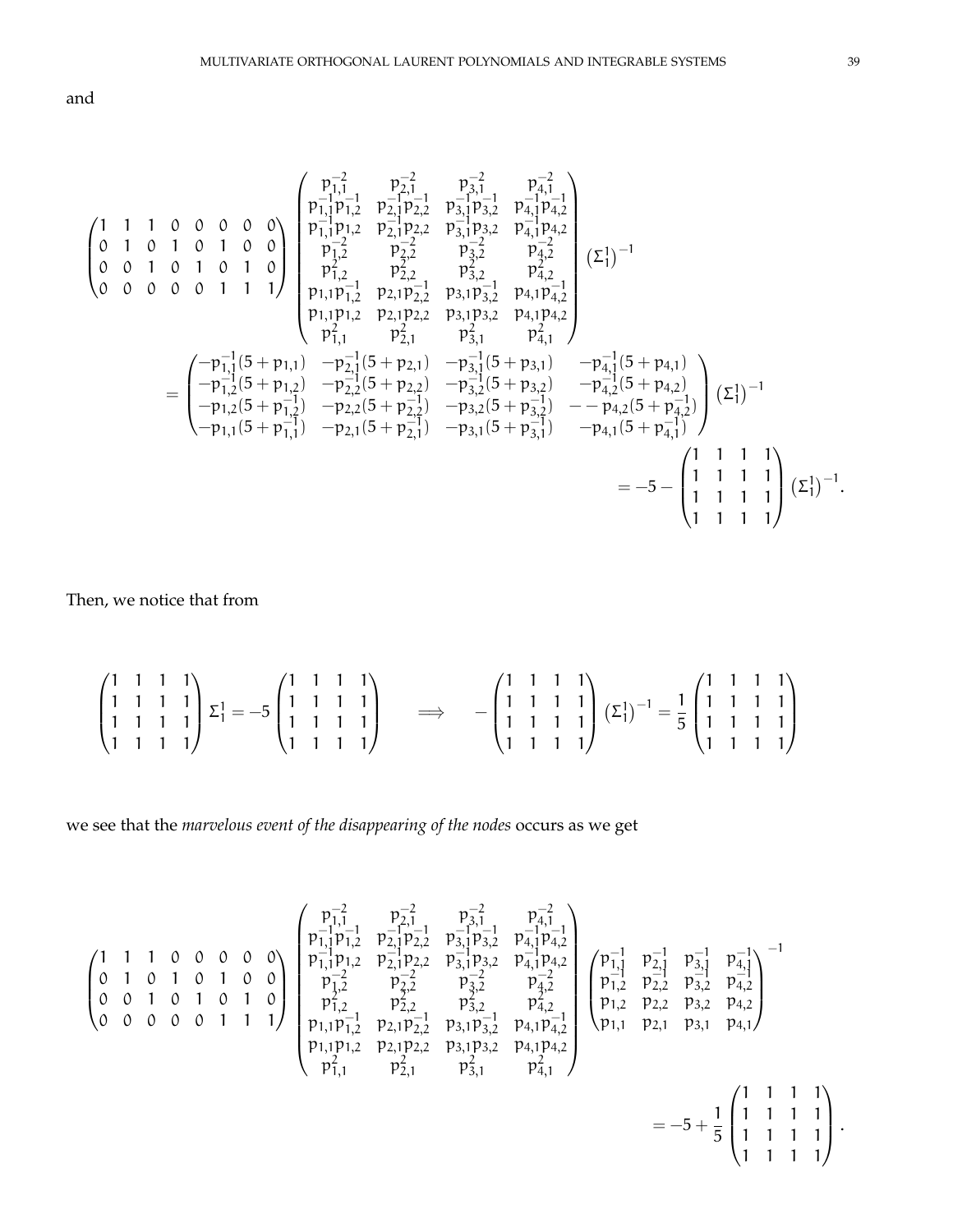Moreover, we get

$$
-\begin{pmatrix} 1 & 1 & 1 & 0 & 0 & 0 & 0 & 0 \\ 0 & 1 & 0 & 1 & 0 & 1 & 0 & 0 \\ 0 & 0 & 1 & 0 & 1 & 0 & 1 & 0 \\ 0 & 0 & 0 & 0 & 0 & 1 & 1 & 1 \end{pmatrix} \begin{pmatrix} p_{1,1}^{-1} & p_{2,1}^{-1} & p_{3,1}^{-1} & p_{4,1}^{-1} \\ p_{1,1}^{-1}p_{1,2} & p_{2,1}^{-1}p_{2,2} & p_{3,1}^{-1}p_{3,2} & p_{4,1}^{-1}p_{4,2} \\ p_{1,2}^{-1} & p_{2,2}^{-1} & p_{3,2}^{-1} & p_{4,2}^{-1} \\ p_{1,2}^{2} & p_{2,2}^{2} & p_{3,2}^{2} & p_{4,2}^{2} \\ p_{1,1}p_{1,2}^{-1} & p_{2,1}p_{2,2} & p_{3,1}^{2}p_{3,2} & p_{4,1}^{2} \\ p_{1,1}p_{1,2}^{-1} & p_{2,1}p_{2,2} & p_{3,1}p_{3,2}^{-1} & p_{4,1}p_{4,2} \\ p_{2,1}^{-1} & p_{2,1}^{2} & p_{3,1}^{-1} & p_{3,1}^{2} \\ p_{3,1}^{2} & p_{3,1}^{2} & p_{3,1}^{2} & p_{4,1}p_{4,2} \\ p_{4,1}^{2} & p_{4,2}^{2} & p_{4,1}^{2} \\ p_{5,1}^{2} & p_{5,1}^{2} & p_{5,1}^{2} & p_{5,1}^{2} \\ p_{6,1}^{2} & p_{6,1}^{2} & p_{6,1}^{2} \\ p_{7,1}^{2} & p_{2,1}^{2} & p_{3,1}^{2} & p_{4,1}^{2} \\ p_{6,1}^{2} & p_{6,1}^{2} & p_{6,1}^{2} \\ p_{7,1}^{2} & p_{7,1}^{2} & p_{5,1}^{2} & p_{5,1}^{2} \\ p_{8,1}^{2} & p_{8,1}^{2} & p_{8,1}^{2} \\ p_{1,1}^{2} & p_{2,1}^{2} & p_{3,1}
$$

.

Now, we come back and explicitly evaluate  $\Phi_{[1]}$  to get

$$
\Phi_{[1]} = \frac{1}{L} \begin{bmatrix} z_1^{-1}(z_1^{-1} + z_2^{-1} + z_2) \\ z_2^{-1}(z_1^{-1} + z_2^{-1} + z_1) \\ z_2(z_1^{-1} + z_2 + z_1) \\ z_1(z_2^{-1} + z_2 + z_1) \end{bmatrix} + \begin{bmatrix} z_1^{-1}(z_1 + 5) - \frac{1}{5} \\ z_2^{-1}(z_2 + 5) - \frac{1}{5} \\ z_2(z_2^{-1} + 5) - \frac{1}{5} \\ z_1(z_1^{-1} + 5) - \frac{1}{5} \end{bmatrix} = \begin{bmatrix} z_1^{-1} - \frac{1}{5} \\ z_2^{-1} - \frac{1}{5} \\ z_2 - \frac{1}{5} \\ z_1 - \frac{1}{5} \end{bmatrix}
$$

and we see that another marvelous event occurs, the Laurent polynomial in the numerator factors out having as one of the factors the Laurent polynomial in the denominator which can be cleared out. Finally, we get the longitude one Laurent polynomials, orthogonal to 1 according to the measure L d  $\theta_1$  d  $\theta_2$ .

For  $k=2$  now we have  $r_{2,1}=8$  and the set of nodes is  $\mathcal{N}_{2,1}=\{\mathbf{p}_1,\mathbf{p}_2,\mathbf{p}_3,\mathbf{p}_4,\mathbf{p}_5,\mathbf{p}_6,\mathbf{p}_7,\mathbf{p}_8\}\subset \mathsf{Z}(\mathrm{Q})\subset\mathsf{Z}$  $(\mathbb{C}^*)^2$  where  $\mathbf{p}_i = (p_{i,1}, p_{i,2})^\top$ . The sample matrix is

$$
\Sigma_2^1 = \left( \begin{matrix} p_{1,1}^{-2} & p_{2,1}^{-2} & p_{3,1}^{-2} & p_{4,1}^{-2} & p_{5,1}^{-2} & p_{6,1}^{-2} & p_{7,1}^{-2} & p_{8,1}^{-2} \\ p_{1,1}^{-1}p_{1,2}^{-1} & p_{2,1}^{-1}p_{2,2}^{-1} & p_{3,1}^{-1}p_{3,2}^{-1} & p_{5,1}^{-1}p_{5,2}^{-1} & p_{6,1}^{-1}p_{6,2}^{-1} & p_{7,1}^{-1}p_{7,2}^{-1} & p_{8,1}^{-1}p_{8,2}^{-1} \\ p_{1,1}^{-1}p_{1,2}^{-1} & p_{2,1}^{-1}p_{2,2} & p_{3,1}^{-1}p_{3,2} & p_{4,1}^{-1}p_{4,2} & p_{5,1}^{-1}p_{5,2} & p_{6,1}^{-1}p_{6,2} & p_{7,1}^{-1}p_{7,2} & p_{8,1}^{-1}p_{8,2} \\ p_{1,2}^{-2} & p_{2,2}^{-2} & p_{3,2}^{-2} & p_{4,2}^{-2} & p_{5,2}^{-2} & p_{6,2}^{-2} & p_{7,2}^{-2} & p_{8,2}^{-2} \\ p_{1,2}^{-1} & p_{2,2}^{-1} & p_{3,2}^{2} & p_{4,2}^{2} & p_{5,2}^{-1} & p_{6,2}^{-2} & p_{7,2}^{-2} & p_{8,2}^{-2} \\ p_{1,1}p_{1,2}^{-1} & p_{2,1}p_{2,2}^{-1} & p_{3,1}p_{3,2}^{-1} & p_{4,1}p_{4,2}^{-1} & p_{5,1}p_{5,2}^{-1} & p_{6,1}p_{6,2}^{-1} & p_{7,1}p_{7,2}^{-1} & p_{8,1}p_{8,2}^{-1} \\ p_{1,1}p_{1,2}^{-1} & p_{2,1}p_{2,2}^{-1} & p_{3,1}p_{3,2}^{-1} & p_{4,1}p_{4,2}^{-1} & p_{5,1}p_{5,2}^{-1} & p_{6,1}p_{6,2}^{-1} & p_{7,1}p_{7,2}^{-1} & p
$$

and corresponding Laurent–Vandermonde matrix was explicitly above. Let us illustrate the argument in the proof of Theorem [3.4.](#page-35-0) We have that all nodes are solutions of L = 0 that is  $5 = -(z_1^{-1} + z_2^{-1} + z_2 +$  $z_1$ ). Moreover, if we consider the ideal of L and write down the corresponding relevant equations at this moment, i.e.,  $z_1L(z_1, z_2) = 0$ ,  $z_2L(z_1, z_2) = 0$ ,  $z_1^{-1}L(z_1, z_2) = 0$  and  $z_1^{-1}L(z_1, z_2) = 0$  we get the following relations

$$
\begin{cases} z_1^{-1}L(z_1,z_2)=0,\\ z_1^{-1}L(z_1,z_2)=0,\\ z_2L(z_1,z_2)=0,\\ z_1L(z_1,z_2)=0,\\ \end{cases} \Rightarrow \begin{cases} 1+5z_1^{-1}=-(z_1^{-2}+z_1^{-1}z_2+z_1^{-1}z_2^{-1}),\\ 1+5z_2^{-1}=-(z_1z_2^{-1}+z_1^{-1}z_2^{-1}+z_2^{-2}),\\ 1+5z_2=-(z_1z_2+z_1^{-1}z_2+z_2^2),\\ 1+5z_1=-(z_1^2+z_1z_2+z_1z_2^{-1}). \end{cases}
$$

From these observations we see that the matrix  $\mathcal{V}_2^1$  is structured in 3 bands, being the last one our  $\Sigma_2^1$ , that as the nodes belong to the algebraic hypersurface of L, give us 5 linear relations among the rows. That is, the rank is at much 8. From previous results we know that if the set of nodes is poised then the rank is 8. But observe that there are no linear dependence relations among the rows in  $\Sigma^1_{2'}$  all the 5 relations involve rows in the previous bands, not in the last one  $\Sigma^1_2$ .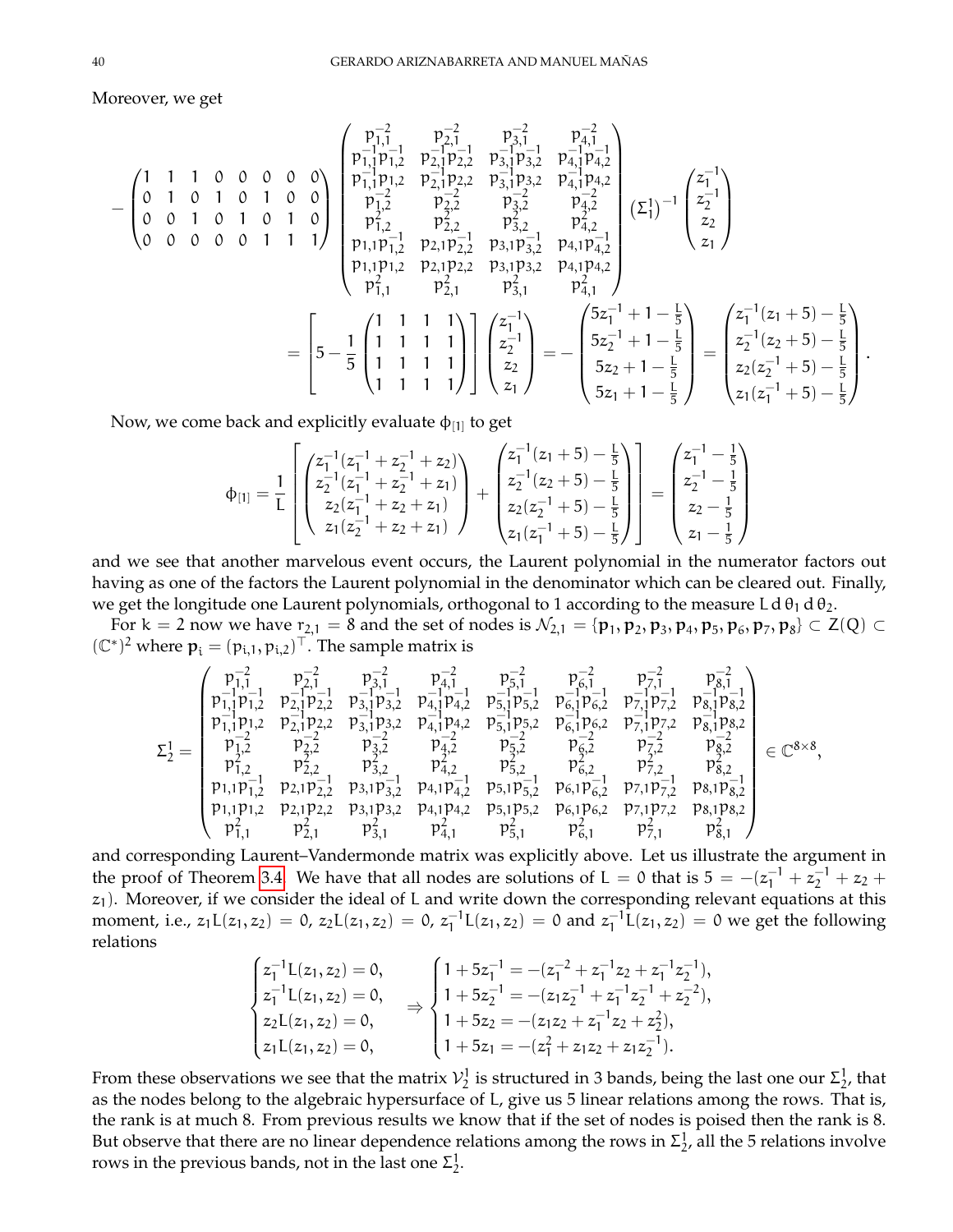3.6. **Perturbed Christoffel–Darboux kernels. Connection formulæ.** We discuss here how the Christoffel– Darboux kernels behave under Darboux transformations, expressing the perturbed kernels in terms of the non-perturbed ones

**Definition 3.15.** *We introduce the following two truncations of the resolvent matrix. The first one is an upper block triangular matrix*

$$
\omega^{[l,m]} := \begin{pmatrix} \omega_{[l],[l]} & \omega_{[l],[l+1]} & \dots & \omega_{[l],[l+m-1]} \\ 0 & \omega_{[l+1],[l+1]} & \dots & \omega_{[l+1],[l+m]} \\ \vdots & \ddots & \vdots & \vdots \\ 0 & 0 & \omega_{[l+m-1],[l+m-1]} \end{pmatrix}
$$

*while the second one is a lower block triangular matrix*

$$
\omega_{[l,m]}:=\begin{pmatrix} \omega_{[l],[l+m]} & 0 & \dots & 0 \\ \omega_{[l+1],[l+m+1]} & \omega_{[l+1],[l+m+2]} & 0 & \\ \vdots & & \vdots & \\ \omega_{[l+m-1],[l+m]} & \omega_{[l+m-1],[l+m+1]} & \dots & \omega_{[l+m-1],[l+2m-1]} \end{pmatrix},
$$

*and also the following block diagonal matrix*

$$
H^{[l,m]} := diag(H_{[l]}, \ldots, H_{[l+m-1]})
$$

Notice that when  $\omega^{[l,m]}$  and  $\omega_{[l,m]}$  are glued together we get a m block wide horizontal slice of the resolvent  $\omega$ . We will also use  $\omega^{[l],[l+m]}$  which denotes the truncation of the resolvent  $\omega$  built up with the first l block rows and the first  $l + m$  block columns.

**Theorem 3.5** (Connection formulæ)**.** *The following formulæ relating Christoffel–Darboux kernels hold true*

$$
K^{(l+m)}(z_1, z_2) = L(z_2)TK^{(l+m)}(z_1, z_2) - \begin{pmatrix} T\hat{\varphi}_{[l]}(z_1) \\ T\hat{\varphi}_{[l+1]}(z_1) \\ \vdots \\ T\hat{\varphi}_{[l+m-1]}(z_1) \end{pmatrix}^{\dagger} (TH^{[l+m,m]})^{-1} \omega_{[l,m]} \begin{pmatrix} \varphi_{[l+m]}(z_2) \\ \varphi_{[l+m+1]}(z_2) \\ \vdots \\ \varphi_{[l+2m-1]}(z_2) \end{pmatrix} \\ = L(z_2)TK^{(l)}(z_1, z_2) + \begin{pmatrix} T\hat{\varphi}_{[l]}(z_1) \\ T\hat{\varphi}_{[l+1]}(z_1) \\ \vdots \\ T\hat{\varphi}_{[l+m-1]}(z_1) \end{pmatrix}^{\dagger} (TH^{[l,m]})^{-1} \omega^{[l,m]} \begin{pmatrix} \varphi_{[l]}(z_2) \\ \varphi_{[l+1]}(z_2) \\ \vdots \\ \varphi_{[l+m-1]}(z_2) \end{pmatrix} \\ = \bar{L}(z_1^{-1})TK^{(l+m)}(z_1, z_2) - \begin{pmatrix} \hat{\varphi}_{[l+m]}(z_1) \\ \hat{\varphi}_{[l+m+1]}(z_1) \\ \vdots \\ \hat{\varphi}_{[l+m-1]}(z_1) \end{pmatrix}^{\dagger} (\omega_{[l,m]})^{\dagger} (TH^{[l+m,m]})^{-1} \begin{pmatrix} T\varphi_{[l]}(z_2) \\ T\varphi_{[l+1]}(z_2) \\ \vdots \\ T\varphi_{[l+m-1]}(z_2) \end{pmatrix} \\ = \bar{L}(z_1^{-1})TK^{(l)}(z_1, z_2) + \begin{pmatrix} \hat{\varphi}_{[l]}(z_1) \\ \hat{\varphi}_{[l+1]}(z_1) \\ \vdots \\ \hat{\varphi}_{[l+m-1]}(z_1) \end{pmatrix}^{\dagger} (\omega^{[l,m]})^{\dagger} (TH^{[l,m]})^{-1} \begin{pmatrix} T\varphi_{[l]}(z_2) \\ T\varphi_{[l+1]}(z_2) \\ \vdots \\ T\varphi_{[l+m-1]}(z_2) \end{pmatrix}
$$

*Proof.* First we consider the expression

$$
(\textsf{T}\hat{\varphi}^{[l,m]}(z_1))^\dagger\left[\left(\hat{M}^\dagger H^{-1}\right)^{[l+m]}\right]\varphi^{[l,m]}(z_2)=(\textsf{T}\hat{\varphi}^{[l,m]}(z_1))^\dagger\left[\left((\textsf{T} H^{-1})\omega\right)^{[l+m]}\right]\varphi^{[l,m]}(z_2)
$$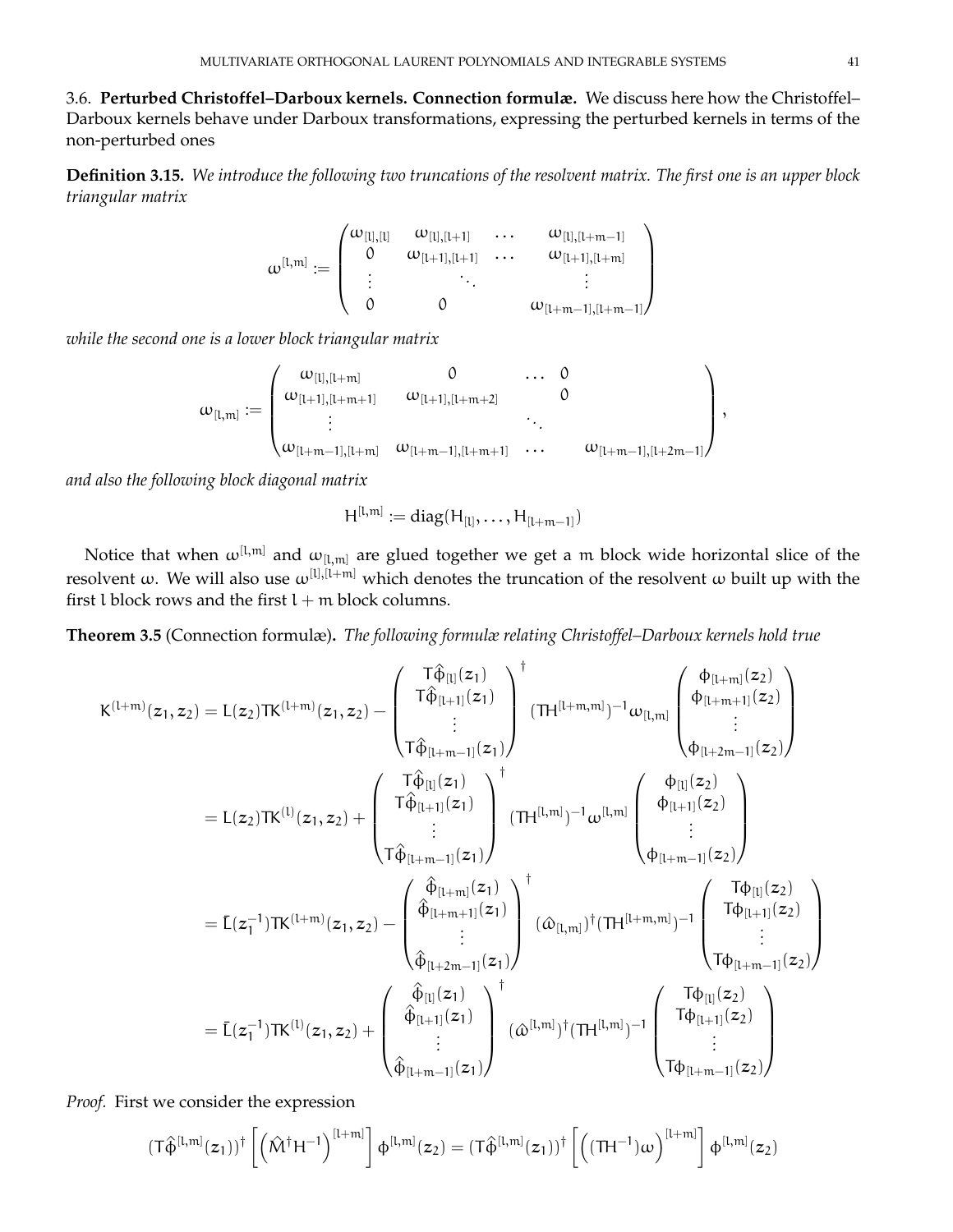which of course is an identity due to the relations between  $\hat{M}$  and  $\omega$ . We now let the operators act to their right or to their left and obtain

$$
\left[ (T\hat{\varphi}(z_1))^{\dagger} \left( \hat{M}^{\dagger} H^{-1} \right)^{[l+m]} \right] \varphi(z_2) = (T\hat{\varphi}(z_1))^{\dagger} \left[ \left( (TH^{-1})\omega \right)^{[l+m]} \varphi(z_2) \right].
$$

The term between brackets on the LHS is

$$
\left[\left(\hat{\varphi}^{[l+m]}(z_1)\right)^\dagger(H^{-1})^{[l+m]}\right]
$$

While the term between the brackets on the RHS is more complicated. Observe that

$$
\omega^{[l+m]} = \left(\begin{array}{c|c} \omega^{[l],[l+m]} \\ \hline 0 & \omega^{[l,m]} \end{array}\right), \qquad \qquad \omega^{[l+m],[l+2m]} = \left(\begin{array}{c|c} \omega^{[l+m]} & \hline 0 \\ \hline \omega_{[l,m]} & \end{array}\right).
$$

Hence,

$$
\omega^{[l+m]} \varphi(z_2) = L(z_2) \begin{pmatrix} T\varphi_{[0]}(z_2) \\ \vdots \\ T\varphi_{[l-1]}(z_2) \\ \vdots \\ 0 \end{pmatrix} + \begin{pmatrix} 0 \\ \vdots \\ 0 \\ \omega^{[l,m]} \begin{pmatrix} \varphi_{[l]}(z_2) \\ \vdots \\ \varphi_{[l+m-1]}(z_2) \end{pmatrix} \end{pmatrix}, \\ = L(z_2) \begin{pmatrix} T\varphi_{[0]}(z_2) \\ \vdots \\ T\varphi_{[l-1]}(z_2) \\ \vdots \\ T\varphi_{[l+m-1]}(z_2) \end{pmatrix} - \begin{pmatrix} 0 \\ \vdots \\ 0 \\ \omega_{[l,m]} \begin{pmatrix} \varphi_{[l+m]}(z_2) \\ \vdots \\ \varphi_{[l+2m-1]}(z_2) \end{pmatrix} \end{pmatrix}.
$$

To conclude let us say that the third and fourth equalities follow similarly from the equality

$$
(\hat{\varphi}(z_1))^{\dagger} \left[ \left( H^{-1}M \right)^{[l+m]} \right] T\varphi(z_2) = (\hat{\varphi}(z_1))^{\dagger} \left[ \left( \varpi^{\dagger} (TH^{-1}) \right)^{[l+m]} \right] T\varphi(z_2).
$$

## 4. INTEGRABLE SYSTEMS OF TODA AND KADOMTSEV–PETVIASVILII TYPE

The idea here is to introduce deformations of the moment matrix or, equivalently, the measure. These deformations will depend on some continuous and discrete parameters. For those cases where the initial moment matrix is Hermitian (and therefore the measure is real) and/or definite positive we give conditions under which deformations preserve these properties.

4.1. **Discrete Toda type flows.** Let us consider the composition of two Darboux transformations, for that aim we collect what we know of each single Darboux transformation as follows. Given two Laurent polynomials  $L_1(z)$  and  $L_2(z)$  we consider the corresponding Darboux transformed measures

$$
T_i d \mu(\theta) = L_i(e^{i\theta}) d \mu(\theta), \qquad i = 1, 2,
$$

for which we have the resolvent and adjoint resolvent matrices

$$
\omega_{i} = (T_{i}S)L_{i}(\Upsilon)S^{-1}, \qquad \qquad \omega_{i} = (T_{i}\hat{S})L_{i}(\Upsilon)\hat{S}^{-1},
$$

$$
M_{i} = ST_{i}S^{-1}, \qquad \qquad \hat{M}_{i} = \hat{S}T_{i}\hat{S}^{-1},
$$

connected by

$$
H\hat{\omega}_i(T_iH)^{-1} = M_i, \qquad (T_iH)^{-1}\omega_iH = \hat{\omega}_i,
$$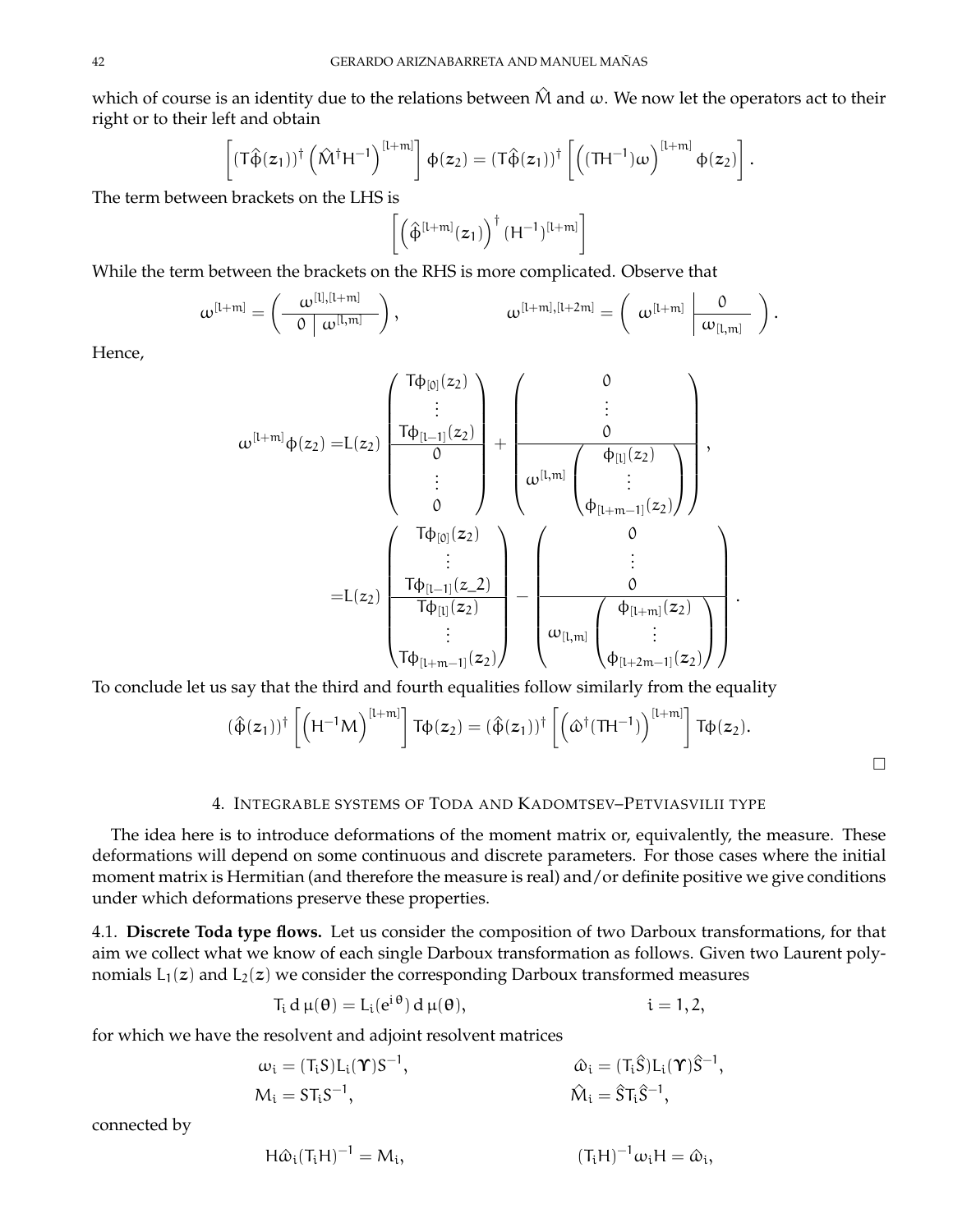and such that the associated MVOLPUT satisfy

$$
\begin{aligned} \omega_i\Phi(z) &= L_i(z)T_i\Phi(z), \qquad \hat{\omega}_i\hat{\Phi}(z) = \bar{L}_i(z^{-1})T_i\hat{\Phi}(z),\\ M_iT_i\Phi(z) &= \Phi(z), \qquad \qquad M_iT_i\hat{\Phi}(z) = \hat{\Phi}(z). \end{aligned}
$$

The composed Darboux transformation corresponds to the perturbed measure

$$
T_1T_2 d \mu(\theta) \equiv T_2T_1 d \mu(\theta) = L_1(e^{i \theta}) L_2(e^{i \theta}) d \mu(\theta).
$$

Observe that if we want to apply the sample matrix trick to find the resolvent we must require  $L_1$  and  $L_2$ to be nice, and as was proven in Proposition [3.19](#page-29-0) the product  $L_1L_2$  is nice again. Therefore, the iteration of two nice Darboux transformations is a nice Darboux transformation. The interplay of these two Darboux transformations can be described by

**Proposition 4.1.** *The Jacobi matrices*  $J_{\alpha}$ ,  $\alpha = 1, \ldots, D$ , fulfill the discrete Lax type equations

$$
(T_i J_a) \omega_i = \omega_i J_a, \qquad M_i T_i J_a = J_a \omega_i,
$$

*for* i = 1, 2 *and* a = 1, . . . , D*. Moreover, the following Zakharov–Shabat compatibility equation is satisfied*

<span id="page-42-0"></span>(4.1) 
$$
(T_1\omega_2)\omega_1 = (T_2\omega_1)\omega_2, \qquad M_1T_1M_2 = M_2T_2M_1.
$$

*The hatted versions of these equations also hold.*

*Proof.* To prove the first set of equations just replace J<sub>a</sub> = SY<sub>a</sub>S<sup>-1</sup> and the expressions for  $\omega_i$  and M<sub>i</sub> given in [\(4.1\)](#page-42-0). As for the second one, we perform the very same replacement to get

$$
(T_1\omega_2)\omega_1 = (T_1T_2S)L_2(\Upsilon)L_1(\Upsilon)S^{-1}, \qquad \qquad M_1T_1M_2 = SL_2(\Upsilon)L_1(\Upsilon)((T_1T_2S)^{-1},
$$

from where the conclusion follows immediately from the symmetry in the interchange of subscripts.  $\Box$ 

Therefore,  $T_1$  and  $T_2$  could be understood as two compatible discrete flows introducing in this way two directions for the associated discrete shifts. We can generate a lattice of discrete flows by considering d, in principle not related with D, possible directions or family of transformations or perturbations. For each  $i \in \{1,\ldots,d\}$  we need an infinite family of multivariate Laurent polynomials  $\{L_{i,n_i}(z)\}_{n_i\in\mathbb{Z}}$  and consider a measure that depends on the multi-index  $\mathfrak{m} = (\mathfrak{m}_1, \dots, \mathfrak{m}_d) \in \mathbb{Z}_+^{\bar{d}}$  as follows

$$
d \mu_{m+e_i}(\theta) \equiv T_i d \mu_m(\theta) \mathrel{\mathop:}= L_{i,m_i+1}(e^{i \theta}) d \mu_m(\theta).
$$

A simplified version of this lattice of measures can be gotten with

<span id="page-42-1"></span>(4.2) 
$$
d \mu_m(\theta) := \prod_{i=1}^d \left( L_i(e^{i\theta}) \right)^{m_i} d \mu(\theta).
$$

Notice that the introduction of d different directions is, in principle, arbitrary, and that we coud even collapse all to one direction  $d = 1$  having the very same measure. This is connected with the bijection existing between  $\mathbb{Z}_+^d$  and  $\mathbb{Z}_+$ . From the viewpoint of the Gauss–Borel factorization the moment matrix for [\(4.2\)](#page-42-1) is

$$
G(\boldsymbol{m})=\prod_{i=1}^d\big(L_i(\boldsymbol{\Upsilon})\big)^{m_i}G=G\prod_{i=1}^d\big(L_i(\boldsymbol{\Upsilon})\big)^{m_i}.
$$

We now consider discrete flows associated with Darboux transformations generated with degree one Laurent polynomials. Our discrete deformations needs .

**Definition 4.1.** Let  $n_a = (n_{a,-1},...,n_{a,-D},n_{a,D},...,n_{a,1})^\top$  ∈  $\mathbb{C}^{2D}$  be 2D linearly independent vectors and let  $q_a$ ,  $a \in \{1,\ldots,2D\}$  and  $m \in \mathbb{Z}_+^{2D}$  be complex numbers and integer multi-indices, respectively. Then, the evolved *measure is*

 $2D$ 

d 
$$
\mu_m(z) := L(m, z) d \mu(z)
$$
,  $L(m, z) := \prod_{a=1}^{2D} (L_{n_a}(z) - q_a)^{m_a}$ ,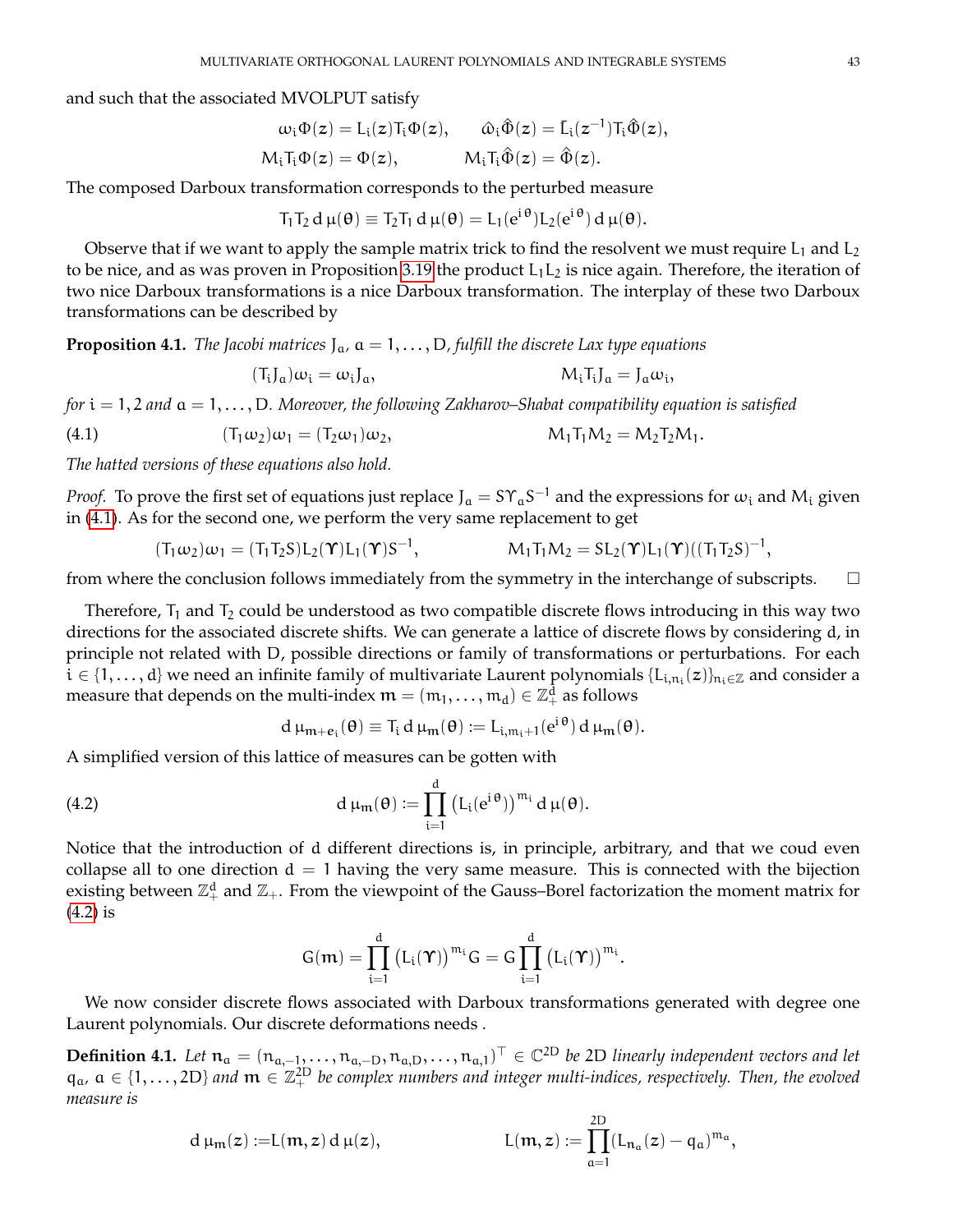*the vacuum wave matrix is*

$$
W_0(\mathfrak{m}) := \prod_{\mathfrak{a}=1}^{2D} (\mathfrak{\not\!{u}}_{\mathfrak{a}} - q_{\mathfrak{a}})^{\mathfrak{m}_{\mathfrak{a}}}
$$

*and the deformed moment matrix is*  $G(m) = W_0(m)G = GW_0(m)$ .

<span id="page-43-0"></span>**Proposition 4.2.** *For degree one discrete flows reality is ensured if*

$$
\mathfrak{q}_\mathfrak{a}\in\mathbb{R},\qquad \qquad \mathfrak{n}_\mathfrak{a}=\hat{\mathfrak{n}}_\mathfrak{a},\qquad \qquad \forall \mathfrak{a}\in\mathbb{Z}_D.
$$

*This choice also ensures the nicety of the Laurent polynomial*  $L(m, z)$ *.* 

Equivalently,

$$
\mathfrak{n}_\mathfrak{a} = \hat{\mathfrak{n}}_\mathfrak{a} = \begin{pmatrix} \bar{u}_\mathfrak{a} \\ \mathcal{E}_D u_\mathfrak{a} \end{pmatrix}, \hspace{2cm} u_\mathfrak{a} \in \mathbb{C}^D.
$$

We see that for discrete transformations we have an one step real reduction, however we could also consider as in [\[11\]](#page-69-0) two step reductions, in that case we request for

$$
\mathcal{E}_{2D}\bar{\mathbf{n}}_{a} = \mathbf{n}_{D+1-a} = \begin{pmatrix} \bar{\mathbf{u}}_{a} \\ \mathcal{E}_{D}\bar{\mathbf{u}}_{a} \end{pmatrix}, \qquad \qquad \mathbf{q}_{D+1-a} = \bar{\mathbf{q}}_{a}, \qquad \qquad \mathbf{m}_{D+1-a} = \mathbf{m}_{a},
$$

which naturally appears when we ask for  $(L_{n_1}(z)-q_1)^{m_1} \cdot (L_{n_{D+1-\alpha}}(z)-q_{D+1-\alpha})^{m_{D+1-\alpha}}$  to be real; involving therefore two products of  $W_0$ . Now the action of only one  $T_a$  does not preserve the Hermitian character, but the composition of translations  $T_a \cdot T_{D+1-a}$  does.

The definite positiveness for the case considered in Proposition [4.2](#page-43-0) is achieved if

$$
2\sum_{b=1}^D|u_{a,b}|\cos(\theta_b+\text{arg}\,u_{a,b})\geqslant q_a,\hspace{1.5cm} \alpha\in\{1,\ldots,2D\},
$$

which is fulfilled whenever

$$
q_\alpha+2\sum_{b=1}^D|u_{\alpha,b}|\leqslant 0.
$$

Notice that

<span id="page-43-1"></span>(4.3) 
$$
T_a G = (\mathbf{\vec{n}}_a - \mathbf{q}_a) G = G(\mathbf{\vec{n}}_a - \mathbf{q}_a).
$$

with corresponding degree one resolvents given by

$$
\omega_\mathfrak{a} \coloneqq (T_\mathfrak{a} S)(\rlap{\hspace{0.8pt}} \pi_\mathfrak{a} - \mathfrak{q}_\mathfrak{a}) S^{-1}, \qquad \qquad \ \ \omega_\mathfrak{a}^\dagger \coloneqq \bigl( \hat{S}^{-1} \bigr)^\dagger (\rlap{\hspace{0.8pt}} \pi_\mathfrak{a} - \mathfrak{q}_\mathfrak{a}) (T_\mathfrak{a} \hat{S})^\dagger.
$$

For these adjoint resolvents we have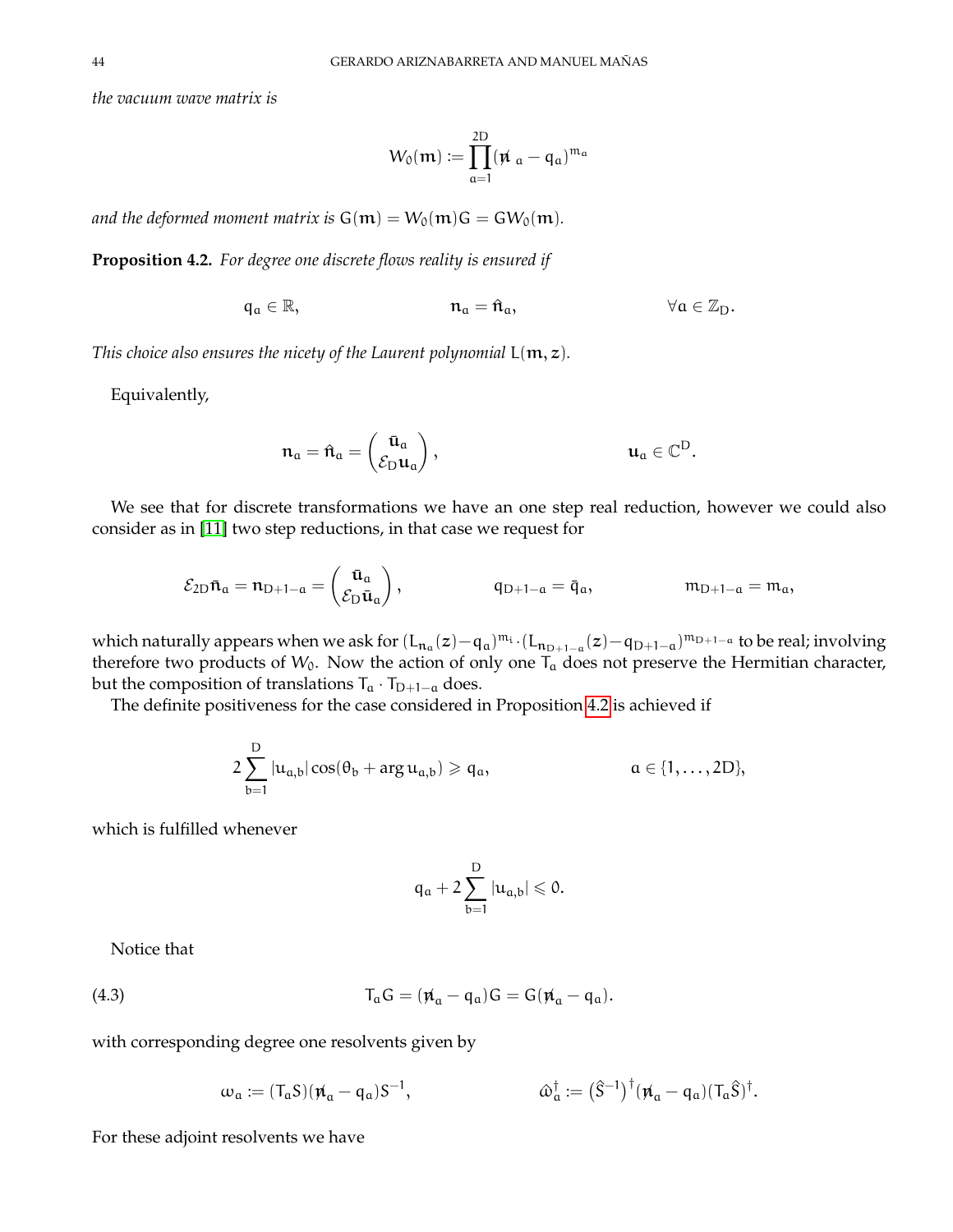**Proposition 4.3.** *The following expressions for the degree one resolvents hold*

ω<sup>a</sup> = (TaH) ST^ <sup>a</sup>S^−<sup>1</sup> †H −1 = (TaH[0] )H −1 [0] (6n<sup>a</sup> )[0],[1] 0 0 0 (TaH[1] )H −1 [1] (6n<sup>a</sup> )[1],[2] 0 0 0 (TaH[2] )H −1 [2] (6n<sup>a</sup> )[2],[3] 0 0 0 (TaH[3] )H −1 [3] *. . .* ω^ † <sup>a</sup> = H <sup>−</sup>1S(TaS) −1 TaH = H −1 [0] TaH[0] 0 0 0 (6n<sup>a</sup> )[1],[0] H −1 [1] TaH[1] 0 0 0 (6n<sup>a</sup> )[2][,1] H −1 [2] TaH[2] 0 0 0 (6n<sup>a</sup> )[3],[2] H −1 [3] TaH[3] *. . .* .

*Proof.* It is a direct consequence of [\(4.3\)](#page-43-1), the first relations of  $T_aG = (\mu_a - q_a)G$  and the second of  $T_aG =$  $G(\vec{\mu}_a - \vec{q}_a).$ 

It also implies the following relations

$$
(T_aH_{[0]})H_{[0]}^{-1}=-(\rlap{\,/}\mu_a)_{[0],[1]}\beta_{[1]}-q_a,\\(T_aH_{[k]})H_{[k]}^{-1}=(T_a\beta_{[k]})(\rlap{\,/}\mu_a)_{[k-1],[k]}-(\rlap{\,/}\mu_a)_{[k],[k+1]}\beta_{[k+1]}-q_a,\\(T_aH_{[k]}^{-1})(\rlap{\,/}\mu_a)_{[k],[k+1]}H_{[k+1]}=-\Delta_a\beta^{\dagger}_{[k+1]},\\H_{[0]}^{-1}(T_aH)_{[0]}=-\beta^{\dagger}_{[1]}(\rlap{\,/}\mu_a)_{[1],[0]}-q_a,\\H_{[k]}^{-1}T_aH_{[k]}=(\rlap{\,/}\mu_a)_{[k],[k-1]}T_a\beta^{\dagger}_{[k]}-\beta^{\dagger}_{[k+1]}(\rlap{\,/}\mu_a)_{[k+1],[k]}-q_a,\\H_{[k]}(\rlap{\,/}\mu_a)_{[k],[k-1]}T_aH_{[k-1]}^{-1}=-\Delta_a\beta_{[k]},
$$

from where we derive

**Corollary 4.1.** *Discrete Toda type equations are fulfilled*

 $\Delta_{\rm b} \big( (T_{\rm a} H_{[{\rm k}]}) H_{[{\rm k}]}^{-1}$  $\left[ \begin{matrix} -1 \ k \end{matrix} \right] \quad = \quad (\not\!{u}_a)_{[k],[k+1]} H_{[k+1]} (\not\!{u}_b)_{[k+1],[k]} T_b H_{[k]}^{-1} \; - \; (T_a H_{[k]}) (\not\!{u}_b)_{[k],[k-1]} (T_a T_b H_{[k-1]}^{-1})$  $\frac{-1}{[k-1]}$  $(\pi_a)_{[k-1],[k]},$ *or equivalently*

$$
\Delta_{b}(H_{[k]}^{-1}T_{a}H_{[k]}) = (T_{b}H_{[k]}^{-1})(\mathbf{\hat{u}}_{b})_{[k],[k+1]}H_{[k+1]}(\mathbf{\hat{u}}_{a})_{[k+1],[k]} - (\mathbf{\hat{u}}_{a})_{[k],[k-1]}(T_{a}T_{b}H_{[k-1]}^{-1})(\mathbf{\hat{u}}_{b})_{[k-1],[k]}T_{a}H_{[k]},
$$
  
for any couple of indexes  $a, b \in \{1, ..., D\}.$ 

## 4.2. **Miwa type expressions for the MVOLPUT.** We introduce the matrices

$$
\alpha_{\alpha,[k]}:=(T_{\alpha}H_{[k]})H_{[k]}^{-1}, \qquad \qquad \alpha_{\alpha,[k]}^{\dagger}:=H_{[k]}^{-1}T_{\alpha}H_{[k]}.
$$

In terms of which the nonzero degree one resolvent block entries are

$$
(\omega_{\mathfrak{a}})_{[k],[k]} = \alpha_{\mathfrak{a},[k]}, \qquad (\hat{\omega}_{\mathfrak{a}})_{[k],[k]} = \hat{\alpha}_{\mathfrak{a},[k]}
$$

on the main diagonal, and  $(\bm{\varkappa}_{a})_+$  for  $\omega_a$  and  $(\bm{\hat{\mu}}_a)_+$  for  $\hat\omega_a$ , on the first superdiagonal. The adjoint resolvent matrices are defined by

$$
\hat{M}_\alpha^\dagger := T_\alpha H^{-1} \omega_\alpha H = \big(\hat{S}(T_\alpha \hat{S})^{-1}\big)^\dagger, \qquad \qquad M_\alpha := H \hat{\omega}_\alpha^\dagger T_\alpha H^{-1} = S(T_\alpha S)^{-1},
$$

and consequently can be written as follows

$$
\mathcal{M}_{\mathfrak{a}} = \mathbb{I} + H(\mathfrak{p}_{\mathfrak{a}})_{-} T_{\mathfrak{a}} H^{-1}, \qquad \mathcal{\hat{M}}_{\mathfrak{a}}^{\dagger} = \mathbb{I} + (T_{\mathfrak{a}} H)^{-1}(\mathfrak{p}_{\mathfrak{a}})_{+} H.
$$

,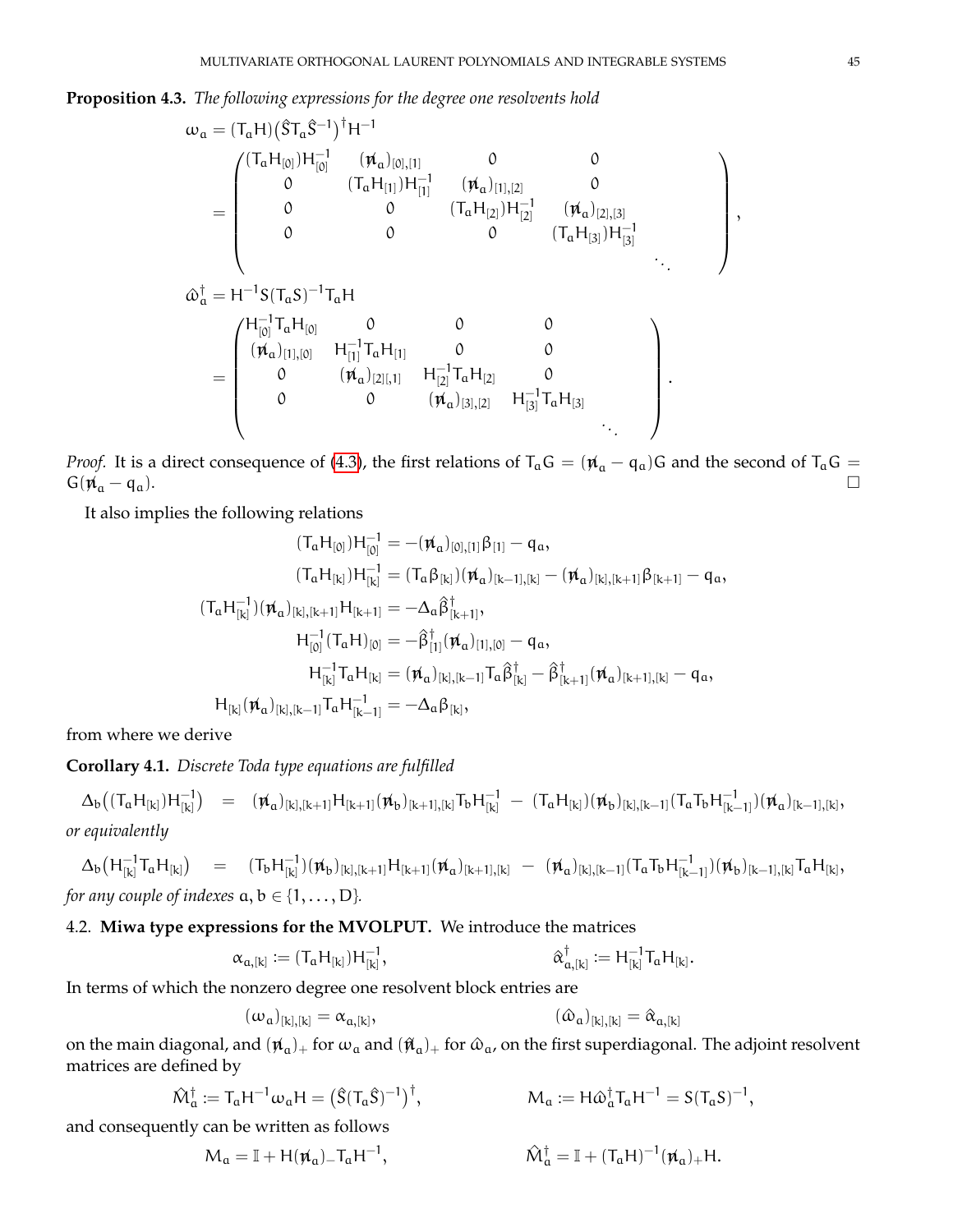Hence, these block unitriangular matrices have only two block diagonals different from zero, the main diagonal which equals the identity and the first sub-diagonal with

$$
(M_{\mathfrak{a}})_{[k+1],[k]} = \rho_{\mathfrak{a},[k+1]}, \qquad \qquad (\hat{M}_{\mathfrak{a}})_{[k+1],[k]} = \hat{\rho}_{\mathfrak{a},[k+1]},
$$

where

$$
\begin{aligned} \hat{\rho}_{\alpha,[k+1]}^{\dagger} &:= (T_{\alpha}H_{[k]}^{-1})(\rlap{\hspace{0.02cm}/} n_{\alpha})_{[k],[k+1]}H_{[k+1]},\\ \rho_{\alpha,[k+1]} &:= H_{[k+1]}(\rlap{\hspace{0.02cm}/} n_{\alpha})_{[k+1],[k]}T_{\alpha}H_{[k]}^{-1}. \end{aligned}
$$

As we know, we have for the transformed and non-transformed MVOLPUT the following connection formulæ

$$
\begin{aligned} \omega_\mathfrak{a}\Phi(z)&=(L_{\mathfrak{n}_\mathfrak{a}}(z)-\mathfrak{q}_\mathfrak{a})T_\mathfrak{a}\Phi(z),\qquad&\hat{\omega}_\mathfrak{a}\hat{\Phi}(z)=(L_{\hat{\mathfrak{n}}_\mathfrak{a}}(z)-\bar{\mathfrak{q}}_\mathfrak{a})T_\mathfrak{a}\hat{\Phi}(z),\\ \hat{\mathsf{M}}_\mathfrak{a}T_\mathfrak{a}\hat{\Phi}(z)&=\hat{\Phi}(z),\qquad&\mathsf{M}_\mathfrak{a}T_\mathfrak{a}\Phi(z)=\Phi(z). \end{aligned}
$$

Now we need two technical lemmata

**Lemma 4.1.** *The inequality*  $2D[[k]] \ge |[k+1]|$  *holds true for all*  $k = 0, 1, \ldots$ 

*Proof.* Given a multi-index  $\alpha = (\alpha_1, \dots, \alpha_D) \in [k]$  such that its i-th component satisfies  $\alpha_i \geq 0$ , then  $\alpha \pm e_i \in [k+1]$ . Therefore, for each  $\alpha \in [k]$  and each of its D components we can get one  $(\alpha_i \neq 0)$  or two ( $\alpha_i = 0$ ) multi-indices in [k + 1] out of the initial  $\alpha \in [k]$ . Hence, it is clear that given any multi-index  $\alpha \in [k]$  we can get n multi-indices in  $[k+1]$  with  $D \leq n \leq 2D$ . Now, we observe that any  $\alpha' \in [k+1]$  can be obtained by this procedure form at least one multi-index in [k]. Then  $n|[k]| \ge |[k+1]|$  and consequently  $2D(|k| \geqslant |k+1|).$ 

<span id="page-45-1"></span>**Lemma 4.2.** *The matrix*

$$
\left(\chi_{[1]}(\boldsymbol{\Upsilon})\right)_{[k],[k+1]} := \begin{pmatrix} (\Upsilon_{1}^{-1})_{[k],[k+1]} \\ (\Upsilon_{2}^{-1})_{[k],[k+1]} \\ \vdots \\ (\Upsilon_{D}^{-1})_{[k],[k+1]} \\ (\Upsilon_{D})_{[k],[k+1]} \\ \vdots \\ (\Upsilon_{1})_{[k],[k+1]} \end{pmatrix} \in \mathbb{R}^{2D|[k] \times |[k+1]|}
$$

*has full column rank for all*  $k = 0, 1...$ 

*Proof.* See Appendix [C.8](#page-66-0)

<span id="page-45-0"></span>**Definition 4.2.** *For the degree one discrete flows we consider*

(1) *The matrix*

$$
N:=\begin{pmatrix}\mathfrak{n}_1^\top\\ \vdots\\ \mathfrak{n}_{2D}^\top\end{pmatrix}\in \mathbb{C}^{2D\times 2D},
$$

*which we assume to be invertible (as a consecuence*  $\hat{N} = \bar{N} \mathcal{E}_{2D}$  *is also be invertible).* 

(2) For any vector  $z \in \mathbb{C}^D$  the associated vector

$$
q:=N\chi_{[1]}(z)\in\mathbb{C}^{2D}
$$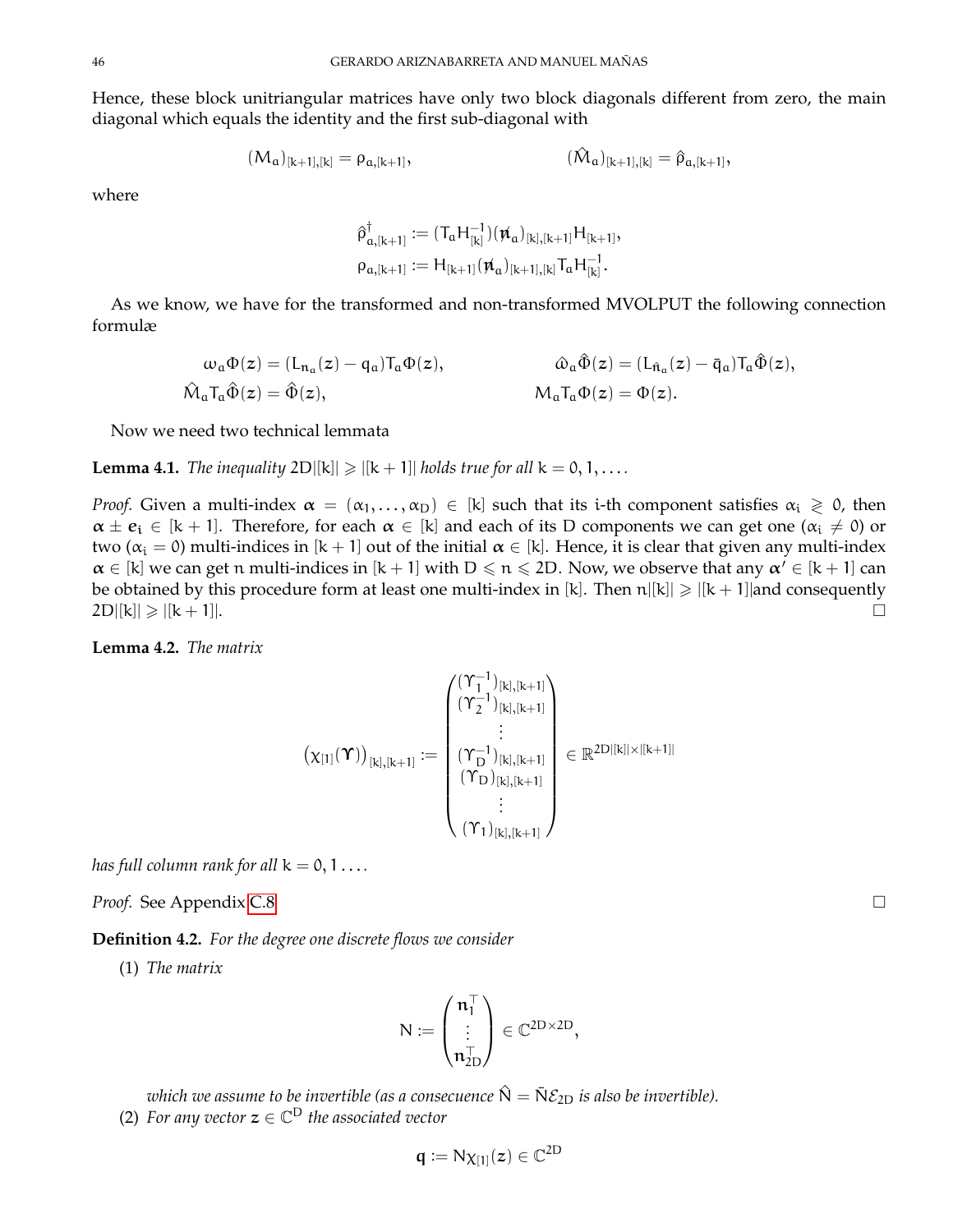(3) *We consider two rectangular matrices*

$$
M_k := \begin{pmatrix} (\rlap{\,/} \pi_1)_{[k],[k+1]} \\ \vdots \\ (\rlap{\,/} \pi_{2D})_{[k],[k+1]} \end{pmatrix} \in \mathbb{C}^{2D|[k]| \times |[k+1]|}
$$
\n
$$
[TH]_k := \begin{pmatrix} T_1 H_{[k]} \\ \vdots \\ T_{2D} H_{[k]} \end{pmatrix} \in \mathbb{C}^{2D|[k]| \times |[k]|}.
$$

,

We are ready for the following result expressing the MVOLPUT as products of the quasi-tau matrices H and its discrete flows

<span id="page-46-0"></span>**Theorem 4.1.** *The MVOLPUT can be expressed in terms of quasi-tau matrices* H *and its degree one discrete flows as follows*

$$
\varphi_{[k]}(z) = (-1)^k M_{k-1}^+[TH]_{k-1}H_{[k-1]}^{-1}M_{k-2}^+[TH]_{k-2}H_{[k-2]}^{-1}\cdots M_0^+[TH]_0H_{[0]}^{-1},
$$
  

$$
\hat{\varphi}_{[k]}(\bar{z}^{-1}) = (-1)^k \hat{M}_{k-1}^+[TH]_{k-1}H_{[k-1]}^{-1}\hat{M}_{k-2}^+[TH]_{k-2}H_{[k-2]}^{-1}\cdots \hat{M}_0^+[TH]_0H_{[0]}^{-1}.
$$

*Proof.* Since N is invertible the matrix  $M_k$  still has full column rank. Hence, the correlation matrix  $M_k^T M_k \in$  $\mathbb{C}^{|\mathbf{[k+1]}|\times|\mathbf{[k+1]}|}$  is invertible and the left inverse of  $\mathcal{N}_k$  is

$$
\mathbb{M}_{k}^{+}:=\big(\mathbb{M}_{k}^{\top}\mathbb{M}_{k}\big)^{-1}\mathbb{M}_{k}^{\top}.
$$

All the previous said, and as long as the two previously stated conditions hold we have

$$
\alpha_{[k]}\varphi_{[k]}(z)+(\mathfrak{n}_\alpha\cdot\chi_{[1]}(\Upsilon))_{[k],[k+1]}\varphi_{[k+1]}(z)=0,
$$

whenever the transformation parameters  $\{n_\alpha, q_\alpha\}_{\alpha=1}^{2D}$  are as described in Definition [4.2](#page-45-0) and therefore

$$
M_{k-1}\varphi_{[k]}(z) = -[TH]_{k-1}H_{[k-1]}^{-1}\varphi_{[k-1]}(z)
$$

But, since  $\mathcal{N}_{k-1}$  has full column rank  $|[k]|$  with left inverse  $\mathcal{N}_{k-1}^+$  we get

$$
\varphi_{[k]}(z)=-N_{(k-1)}^+[TH]_{k-1}H_{[k-1]}^{-1}\varphi_{[k-1]}(z).
$$

It is easy to see that a similar result can be obtained for  $\hat{\Phi}$  when evaluated  $\bar{z}^{-1}.$  Iteration leads to the desired  $r$ esult.

4.3. A Toda type integrable hierarchy. For the continuous deformation we introduce a covector  $t :=$  $(\mathrm{t}_{[0]}, \mathrm{t}_{[1]}, \dots)$  where  $\mathrm{t}_{[k]} = \big(\mathrm{t}_{\alpha_1^{(k)}}, \dots, \mathrm{t}_{\alpha_{|[\mathrm{k}]_{[k]}}^{(\mathrm{k})}}\big)$ ) are complex covectors as well.

**Definition 4.3.** *The vacuum wave matrix is*

$$
W_0(t):=e^{t(z)}, \qquad \qquad t(z):=\sum_{\alpha\in\mathbb{Z}^D}t_\alpha\Upsilon_\alpha.
$$

Then

**Proposition 4.4.** *The matrix*  $G(t) = W_0(t)G = GW_0(t)$  *is the moment matrix of the deformed measure* 

$$
d\,\mu_t = e^{t(z)}\,d\,\mu,
$$

*and the Fourier series of the evolved measure is*

$$
\hat{\mu}_t = e^{t(z)} \, \hat{\mu}.
$$

**Definition 4.4.** *We say that* t *is an admissible set of times if* G(t) *admits a block Cholesky factorization as in Proposition [2.4.](#page-0-0)*

Hereon we assume that we are dealing with admissible times.

For the continuous flows we need  $exp(t(z))$  to be real which is achieved when  $t(z) \in \mathbb{R}$ , this last requirement holds for  $t$  such that  $\bar{t} = t\eta$ ; then, we request  $\bar{t}_{[k]} = t_{[k]} \mathcal{E}_{[[k]]}$  or, equivalently,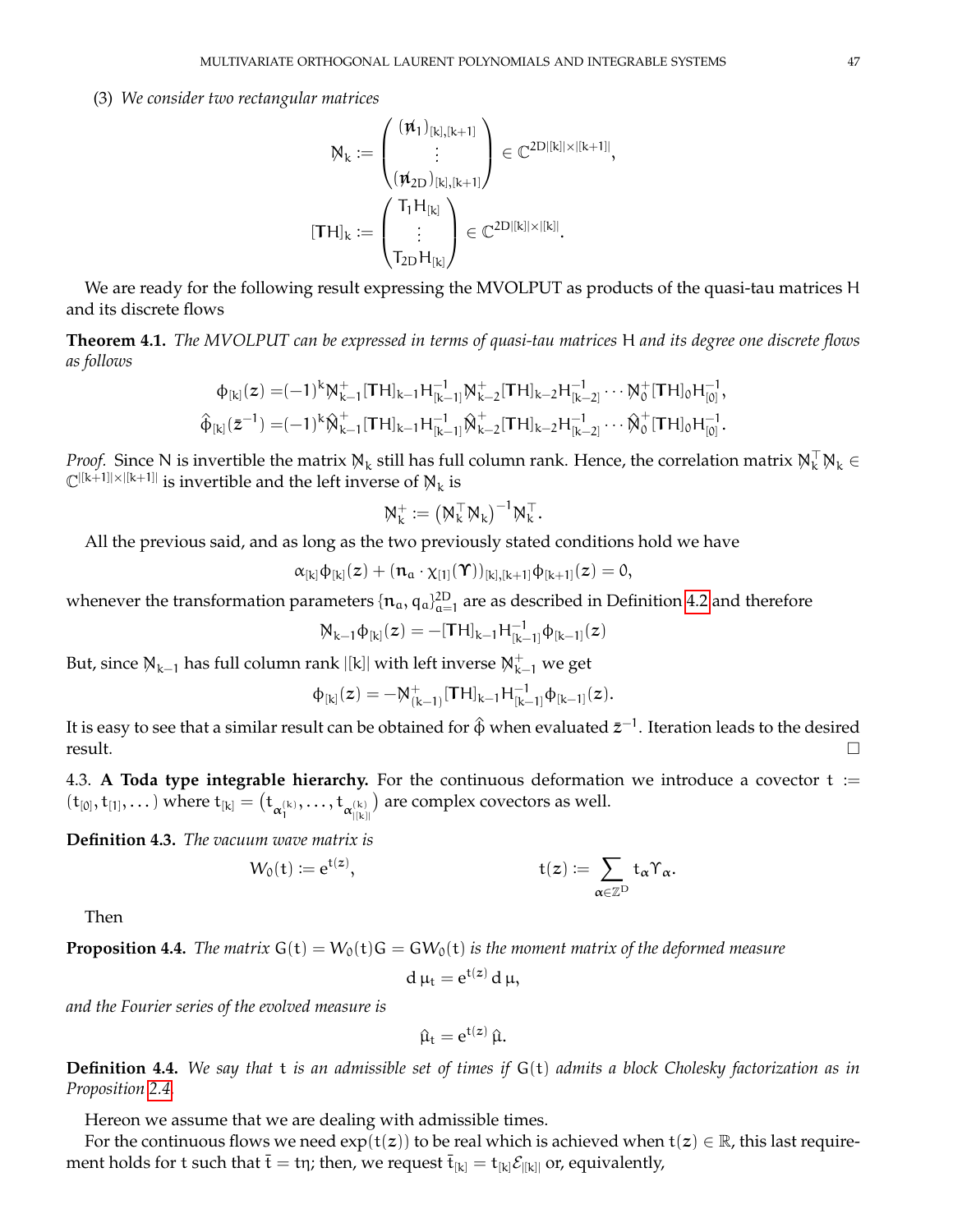**Proposition 4.5.** *The continuous flows preserve the reality and definite positiveness whenever*  $t_{-\alpha} = \bar{t}_{\alpha}$ *. The real deformed measure in* T <sup>D</sup> *has the following form*

$$
d\,\mu_t(\theta)=e^{2\sum_{k=0}^\infty\sum_{j=1}^{|[k]|/2}t_{\alpha_j^{(k)}}\cos(\alpha_j^{(k)}\cdot\theta)}d\,\mu(\theta).
$$

From the Gauss–Borel factorization of the perturbed measure

<span id="page-47-3"></span>(4.4)

$$
W_0(t)G=GW_0(t)=G(t)=(S(t))^{-1}H(t)\big((\hat{S}(t))^{-1}\big)^\dagger
$$

we get t-dependent MVOLPUT.

<span id="page-47-0"></span>**Definition 4.5.** *The wave matrices are defined as follows*

$$
W_1 := S(t)W_0(t), \qquad \qquad \hat{W}_1^{\dagger} := W_0(t) (\hat{S}(t))^{\dagger},
$$

$$
W_2^{\dagger} := (S(t))^{-1}H(t), \qquad \qquad \hat{W}_2 := H(t) ((\hat{S}(t))^{-1})^{\dagger}.
$$

**Proposition 4.6.** *We have*

<span id="page-47-2"></span>(4.5) 
$$
G = W_1^{-1} \hat{W}_2 = W_2^{\dagger} \left( \hat{W}_1^{-1} \right)^{\dagger}.
$$

*Proof.* Use the Gauss–Borel factorization of  $G(t) = W_0(t)G = GW_0(t)$ .

The splitting as a direct sum of the linear semi-infinite matrices in strictly block lower triangular matrices and upper block triangular matrices is denoted by  $M = M_{<} + M_{>}$ , and the associated splitting in strictly upper triangular and lower triangular parts is denoted by  $M = M< + M>$ .

<span id="page-47-1"></span>**Lemma 4.3.** *We have the Gel'fand–Dickey expressions*

$$
\begin{aligned}\n\frac{\partial S}{\partial t_{\alpha}} S^{-1} + S \Upsilon^{\alpha} S^{-1} &= \left( S \Upsilon^{\alpha} S^{-1} \right)_{\ge}, &\frac{\partial S}{\partial t_{\alpha}} S^{-1} &= -\left( S \Upsilon^{\alpha} S^{-1} \right)_{\le}, \\
\frac{\partial \hat{S}}{\partial \overline{t}_{-\alpha}} \hat{S}^{-1} + \hat{S} \Upsilon^{\alpha} \hat{S}^{-1} &= \left( \hat{S} \Upsilon^{\alpha} \hat{S}^{-1} \right)_{\ge}, &\frac{\partial \hat{S}}{\partial \overline{t}_{-\alpha}} \hat{S}^{-1} &= -\left( \hat{S} \Upsilon^{\alpha} \hat{S}^{-1} \right)_{\le}.\n\end{aligned}
$$

*Proof.* See Appendix [C.9.](#page-67-0)

Observe that for Hermitian cases the first and second lines in the previous lemma coincide —due to the equality between hatted and non hatted terms and  $t_{\alpha} = \overline{t}_{-\alpha}$ .

**Definition 4.6.** *We introduce the Zakharov–Shabat matrices*

$$
\mathsf{B}_{\alpha} := (J_{\alpha}(t))_{\geq}, \qquad \qquad \mathsf{B}_{\alpha} := (\hat{J}_{\alpha}(t))_{\geq}.
$$

The next important result collects the essential elements of the associated integrable theory

**Proposition 4.7.** (1) *The wave matrices solve the linear systems*

(4.6) 
$$
\frac{\partial W_1}{\partial t_{\alpha}} = B_{\alpha} W_1, \qquad \frac{\partial \hat{W}_1}{\partial \bar{t}_{-\alpha}} = \hat{B}_{\alpha} \hat{W}_1
$$

(4.7) 
$$
\frac{\partial \hat{W}_2}{\partial t_{\alpha}} = B_{\alpha} \hat{W}_2, \qquad \frac{\partial W_2}{\partial \bar{t}_{-\alpha}} = \hat{B}_{\alpha} W_2
$$

(2) *The Jacobi matrices are* Lax *matrices; i.e, they fulfill the following Lax equations*

$$
\frac{\partial J_{\alpha}}{\partial t_{\alpha'}} = [B_{\alpha'}, J_{\alpha}], \qquad \qquad \frac{\partial \hat{J}_{\alpha}}{\partial \bar{t}_{-\alpha'}} = [\hat{B}_{\alpha'}, \hat{J}_{\alpha}].
$$

(3) *The Zakharov–Shabat (or zero-curvature) equations are satisfied*

$$
\frac{\partial B_{\alpha}}{\partial t_{\alpha'}}-\frac{\partial B_{\alpha'}}{\partial t_{\alpha}}+\left[B_{\alpha},B_{\alpha'}\right]=0, \qquad \qquad \frac{\partial \hat{B}_{\alpha}}{\partial \bar{t}_{-\alpha'}}-\frac{\partial \hat{B}_{\alpha'}}{\partial \bar{t}_{-\alpha}}+\left[\hat{B}_{\alpha},\hat{B}_{\alpha'}\right]=0.
$$

*Proof.* See Appendix [C.10.](#page-67-1)

$$
\Box
$$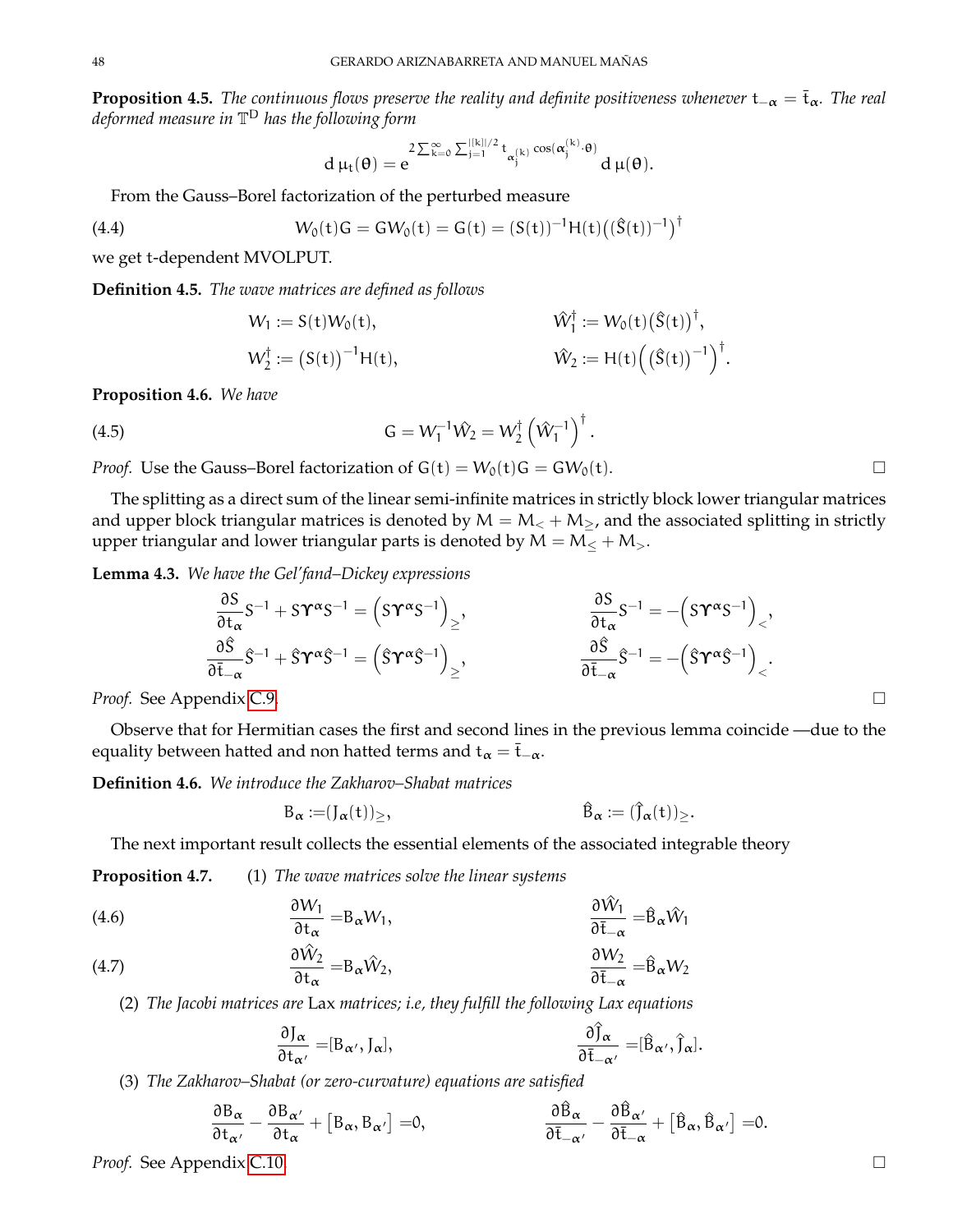Notice that only the equations on the left or the right would be need in the Hermitian case. We now introduce the Baker functions and their adjoints

<span id="page-48-0"></span>**Definition 4.7.** *The Baker and adjoint Baker wave functions are*

$$
\begin{aligned}\n\Psi_1 &:= W_1 \chi, &\Psi_1^* &:= \left(W_1^{-1}\right)^{\dagger} \chi, &\Psi_1^{\dagger} &:= \chi^{\dagger} \hat{W}_1^{\dagger}, &\left(\hat{\Psi}_1^*\right)^{\dagger} &:= \chi^{\dagger} \hat{W}_1^{-1}, \\
\hat{\Psi}_2 &:= \hat{W}_2 \chi, &\hat{\Psi}_2^* &:= \left(\hat{W}_2^{-1}\right)^{\dagger} \chi, &\Psi_2^{\dagger} &:= \chi^{\dagger} W_2^{\dagger}, &\left(\Psi_2^*\right)^{\dagger} &:= \chi^{\dagger} W_2^{-1}.\n\end{aligned}
$$

<span id="page-48-1"></span>**Proposition 4.8.** *The Baker functions and adjoint Baker functions in Definition [4.7](#page-48-0) can be expressed in terms of the MVOLPUT and the Fourier transform of the measure as follows*

$$
\begin{aligned} \Psi_1 &= e^{t(z)}\,\Phi(z,t), & z \in (\mathbb{C}^*)^D, & \Psi_1^* &= (2\pi)^D\bar{\hat{\mu}}(z^{-1}) \Big( \big( H(t) \big)^{-1} \Big)^\dagger \hat{\Phi}(z,t), & z^{-1} & \in \mathcal{D}_\mu, \\ \hat{\Psi}_1 &= e^{\bar{t}(z^{-1})}\,\hat{\Phi}(z,t), & z \in (\mathbb{C}^*)^D, & \hat{\Psi}_1^* &= (2\pi)^D\hat{\mu}(z) \big( H(t) \big)^{-1} \Phi(z,t), & z \in \mathcal{D}_\mu, \\ \hat{\Psi}_2 &= (2\pi)^D\hat{\mu}(z)\,e^{t(z)}\,\Phi(z,t), & z \in \mathcal{D}_\mu, & \hat{\Psi}_2^* &= \Big( \big( H(t) \big)^{-1} \Big)^\dagger \hat{\Phi}(z,t), & z \in (\mathbb{C}^*)^D, \\ \Psi_2 &= (2\pi)^D\bar{\hat{\mu}}(z^{-1})\,e^{\bar{t}(z^{-1})}\,\hat{\Phi}(z,t), & z^{-1} & \in \mathcal{D}_\mu, & \Psi_2^* &= \big( H(t) \big)^{-1} \Phi(z,t), & z \in (\mathbb{C}^*)^D. \end{aligned}
$$

*Proof.* We use Definitions [2.10,](#page-12-0) [4.5](#page-47-0) and [4.7](#page-48-0) together with Proposition [2.10](#page-12-1) □

**Proposition 4.9.** *The Baker functions satisfy the following linear differential equations*

$$
\frac{\partial \Psi_1}{\partial t_\alpha} = B_\alpha \Psi_1, \n\frac{\partial \hat{\Psi}_2}{\partial t_\alpha} = B_\alpha \hat{\Psi}_2, \n\frac{\partial \hat{\Psi}_2}{\partial t_\alpha} = \hat{B}_\alpha \Psi_2 \n\frac{\partial \Psi_2}{\partial t_\alpha} = \hat{B}_\alpha \Psi_2
$$

*while the adjoint Baker functions satisfy*

 $\lambda$ akan  $\lambda$ 

$$
\begin{aligned} \frac{\partial \hat{\Psi}_1^*}{\partial t_\alpha} &= -\left(\hat{B}_{-\alpha}\right)^\dagger \hat{\Psi}_1^*, \qquad & \frac{\partial \Psi_1^*}{\partial \bar{t}_{-\alpha}} &= -\left(B_{-\alpha}\right)^\dagger \Psi_1^*, \\ \frac{\partial \Psi_2^*}{\partial t_\alpha} &= -\left(\hat{B}_{-\alpha}\right)^\dagger \Psi_2^*, \qquad & \frac{\partial \hat{\Psi}_2^*}{\partial \bar{t}_{-\alpha}} &= -\left(B_{-\alpha}\right)^\dagger \hat{\Psi}_2^*. \end{aligned}
$$

*Proof.* Taking derivatives on their definitions and using Lemma [4.3](#page-47-1) the result is straightforward. □

We will be specially interested in the  $t_{[1]}$  part of the covector of the continuous deformation parameters

$$
\mathbf{t}_{[1]} = (t_{-1}, \ldots, t_{-D}, t_D, \ldots, t_1).
$$

**Proposition 4.10.** *The following differential equations are satisfied by the square matrices* H<sub>[k]</sub> *and the rectangular matrices* β[k] *.*

$$
\begin{aligned} \frac{\partial \beta_{[k]}}{\partial t_{\alpha}} & = -H_{[k]}(\Upsilon_{a})_{[k], [k-1]} H_{[k-1]}^{-1} & \frac{\partial \widehat{\beta}_{[k]}}{\partial \bar{t}_{-\alpha}} & = -H_{[k]}^{\dagger}(\Upsilon_{a})_{[k], [k-1]} \left( H_{[k-1]}^{-1} \right)^{\dagger} \\ \frac{\partial H_{[k]}}{\partial t_{\alpha}} & H_{[k]}^{-1} & = \beta_{[k]}(\Upsilon_{a})_{[k-1], [k]} - (\Upsilon_{a})_{[k], [k-1]} \beta_{[k+1]} & \frac{\partial H_{[0]}}{\partial t_{\alpha}} H_{[0]}^{-1} & = -(\Upsilon_{a})_{[0]} [1] \beta_{[1]} \end{aligned}
$$

*Proof.* These relations are just identifications if we use in Lemma [4.3](#page-47-1) the explicit formulæ [\(2.14\)](#page-20-0).  $\Box$ 

Taking second partial derivatives in the previous expressions leads to the following

**Theorem 4.2.** *The* H[k] *matrices are subject to the following Toda lattice type equations*

$$
(4.8) \qquad \frac{\partial}{\partial t_b} \left( \frac{\partial H_{[k]}}{\partial t_a} H_{[k]}^{-1} \right) = (\Upsilon_a)_{[k], [k+1]} H_{[k]}(\Upsilon_b)_{[k+1], [k]} H_{[k]}^{-1} - H_{[k]}(\Upsilon_b)_{[k], [k-1]} H_{[k-1]}^{-1} (\Upsilon_a)_{[k-1], [k]}
$$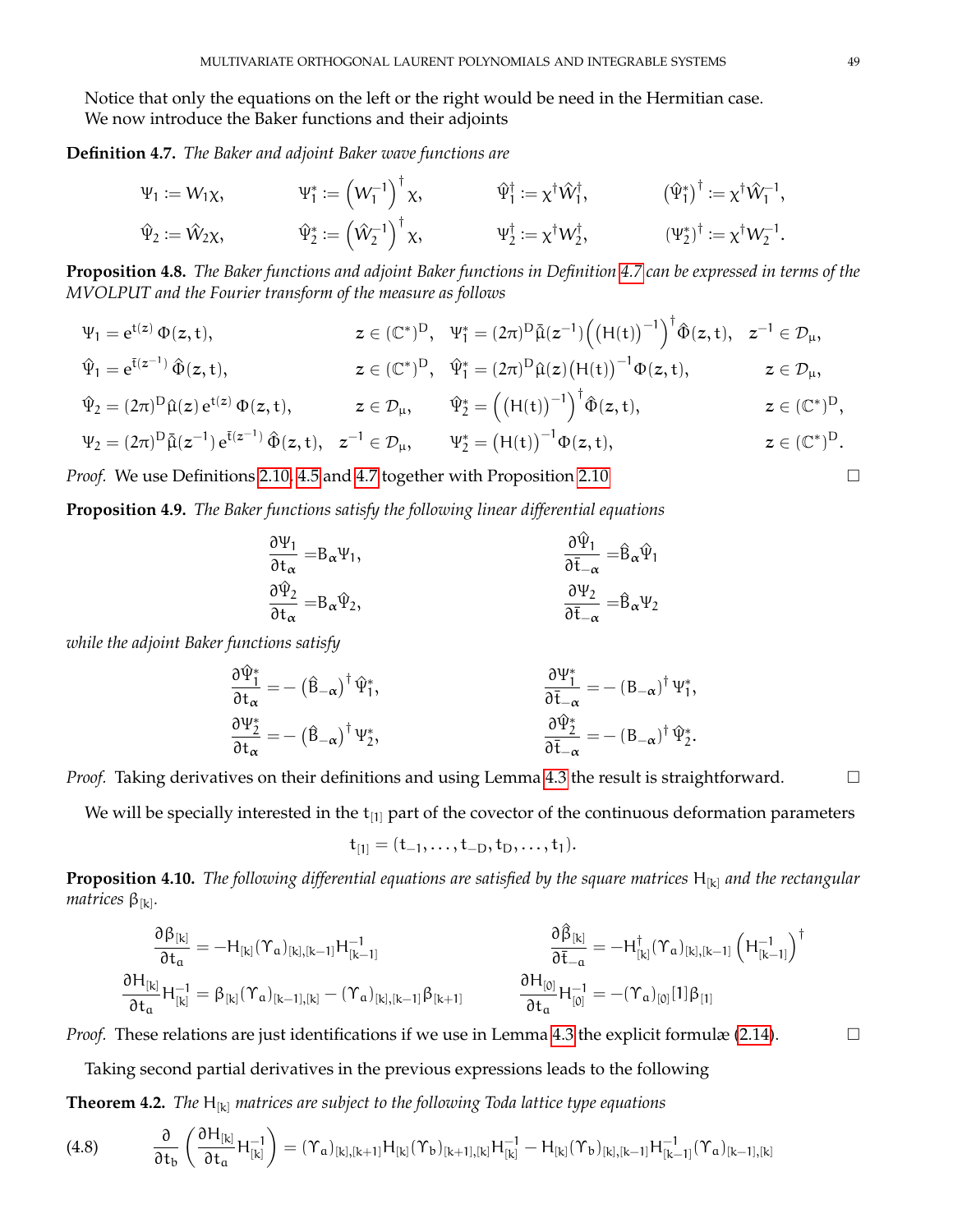*which can be rewritten for the rectangular matrices*  $\beta_{[k]}$  *as* 

$$
\frac{\partial^2 \beta_{[k]}}{\partial t_a \partial t_b} = \frac{\partial}{\partial t_a} \left( \beta_{[k]} (\Upsilon_b)_{[k-1],[k]} \beta_{[k]} \right) - \frac{\partial \beta_{[k]}}{\partial t_a} \beta_{[k-1]} (\Upsilon_b)_{[k-2],[k-1]} - (\Upsilon_b)_{[k],[k+1]} \beta_{[k+1]} \frac{\partial \beta_{[k]}}{\partial t_a}
$$

*and for the* β^ [k] *as*

$$
\frac{\partial^2 \hat \beta_{[k]}}{\partial \bar t_{-a} \partial \bar t_{-b}} = \frac{\partial}{\partial \bar t_{-a}} \left(\hat \beta_{[k]} (\Upsilon_b)_{[k-1],[k]} \hat \beta_{[k]} \right) - \frac{\partial \hat \beta_{[k]}}{\partial \bar t_{-a}} \hat \beta_{[k-1]} (\Upsilon_b)_{[k-2],[k-1]} - (\Upsilon_b)_{[k],[k+1]} \hat \beta_{[k+1]} \frac{\partial \hat \beta_{[k]}}{\partial \bar t_{-a}}.
$$

4.4. **Bilinear equations.** We begin with the following observation

<span id="page-49-1"></span>**Proposition 4.11.** Wave matrices evaluated at different admissible times t, t' are related as it follows

$$
W_1(t)\left(W_1(t^\prime)\right)^{-1}=\hat{W}_2(t)\left(\hat{W}_2(t^\prime)\right)^{-1},\quad \hat{W}_1(t)\left(\hat{W}_1(t^\prime)\right)^{-1}=W_2(t)\left(W_2(t^\prime)\right)^{-1},\quad W_1(t)\left(W_2(t^\prime)\right)^{\dagger}=\hat{W}_2(t)\left(\hat{W}_1(t^\prime)\right)^{\dagger}.
$$

*Proof.* Just remember [4.5](#page-47-2) wich is valid when evaluated at any time, therefore

$$
G = (W_1(t))^{-1} \hat{W}_2(t) = (W_2(t))^{\dagger} \left( [\hat{W}_1(t)]^{-1} \right)^{\dagger} = (W_1(t'))^{-1} \hat{W}_2(t') = (W_2(t'))^{\dagger} \left( [\hat{W}_1(t')]^{-1} \right)^{\dagger}
$$

from where each equality follows easily.  $\Box$ 

Notice that the first two relations would be equivalent in the Hermitian case.

<span id="page-49-0"></span>**Lemma 4.4.** For any polyradius  $\mathbf{r} \in \mathbb{R}^D$  we have

$$
\mathbb{I}=\frac{1}{\left(2\pi\,i\,\right)^D}\oint_{\mathbb{T}^D\left(\mathbf{r}\right)}\frac{\chi(z)\cdot\left(\chi(z^{-1})\right)^\top}{\prod_{\alpha=1}^Dz_\alpha}d^D\,z=\frac{1}{\left(2\pi\,i\,\right)^D}\oint_{\mathbb{T}^D\left(\mathbf{r}\right)}\frac{\chi(z^{-1})\cdot\left(\chi(z)\right)^\top}{\prod_{\alpha=1}^Dz_\alpha}d^D\,z,
$$

here  $\textnormal{d} \, \boldsymbol{z} := \textnormal{d} \, z_1 \, \textnormal{d} \, z_2 \ldots \textnormal{d} \, z_{\textnormal{D}}$  denotes de Lebesgue measure in  $\mathbb{C}^{\textnormal{D}}.$ 

**Theorem 4.3.** *Let*  $c, \hat{c} \in \mathcal{D}_{\mu}$ ,  $i \in \{1, 2\}$  *be two points in the Reinhardt domain of convergence of the Laurent series*  $\hat\mu(z)$  of the measure  $d$   $\mu$  and let  $r_c, r_{\hat c}\in\mathbb R^D_>$  be the corresponding poly-radii. Then, the Baker functions satisfy the  $\mathit{following}$  bilinear equations for every couple of admissible times  $(\mathsf{t},\mathsf{t}')$ 

$$
\begin{array}{l} \oint_{{\mathbb T}^D(r_c)} \frac{\Psi_1(z,t) \big( \Psi_1^*(\bar{z}^{-1},t') \big)^\dagger}{\prod_{\alpha=1}^D z_\alpha} \, d^D \, z = \oint_{{\mathbb T}^D(r_c^{-1})} \frac{\widehat{\Psi}_2(z^{-1},t) \big( \widehat{\Psi}_2^*(\bar{z},t') \big)^\dagger}{\prod_{\alpha=1}^D z_\alpha} \, d^D \, z, \\ \oint_{{\mathbb T}^D(r_c)} \frac{\Psi_2(z^{-1},t) \big( \Psi_2^*(\bar{z},t') \big)^\dagger}{\prod_{\alpha=1}^D z_\alpha} \, d^D \, z = \oint_{{\mathbb T}^D(r_c^{-1})} \frac{\widehat{\Psi}_1(z,t) \big( \widehat{\Psi}_1^*(\bar{z}^{-1},t') \big)^\dagger}{\prod_{\alpha=1}^D z_\alpha} \, d^D \, z, \\ \oint_{{\mathbb T}^D(r_c)} \frac{\Psi_1(z,t) \big( \Psi_2(\bar{z}^{-1},t') \big)^\dagger}{\prod_{\alpha=1}^D z_\alpha} \, d^D \, z = \oint_{{\mathbb T}^D(r_c^{-1})} \frac{\widehat{\Psi}_2(z^{-1},t) \big( \widehat{\Psi}_1(\bar{z},t') \big)^\dagger}{\prod_{\alpha=1}^D z_\alpha} \, d^D \, z, \\ \oint_{{\mathbb T}^D(r_c)} \frac{\Psi_2^*(z,t) \big( \Psi_1^*(\bar{z}^{-1},t') \big)^\dagger}{\prod_{\alpha=1}^D z_\alpha} \, d^D \, z = \oint_{{\mathbb T}^D(r_c^{-1})} \frac{\widehat{\Psi}_1^*(z^{-1},t) \big( \widehat{\Psi}_2^*(\bar{z},t') \big)^\dagger}{\prod_{\alpha=1}^D z_\alpha} \, d^D \, z. \end{array}
$$

*The MVOLPUT evaluated at different times satisfy*

$$
\oint_{\mathbb{T}^D(\mathbf{r}_c)} \Phi(z,t) (\hat{\Phi}(\bar{z}^{-1},t'))^{\dagger} \frac{e^{t(z)} \hat{\mu}(z)}{\prod_{\alpha=1}^D z_{\alpha}} d^D z = \oint_{\mathbb{T}^D(\mathbf{r}_e^{-1})} \Phi(z^{-1},t) (\hat{\Phi}(\bar{z},t'))^{\dagger} \frac{e^{t(z^{-1})} \hat{\mu}(z^{-1})}{\prod_{\alpha=1}^D z_{\alpha}} d^D z,
$$
\n
$$
\oint_{\mathbb{T}^D(\mathbf{r}_c)} \hat{\Phi}(z^{-1},t) (\Phi(\bar{z},t'))^{\dagger} \frac{e^{t(z)} \hat{\mu}(z)}{\prod_{\alpha=1}^D z_{\alpha}} d^D z = \oint_{\mathbb{T}^D(\mathbf{r}_e^{-1})} \hat{\Phi}(z,t) (\Phi(\bar{z}^{-1},t'))^{\dagger} \frac{e^{t(z^{-1})} \hat{\mu}(z^{-1})}{\prod_{\alpha=1}^D z_{\alpha}} d^D z,
$$
\n
$$
\oint_{\mathbb{T}^D(\mathbf{r}_c)} \Phi(z,t) (\hat{\Phi}(\bar{z}^{-1},t'))^{\dagger} \frac{e^{(t+t')(z)} \hat{\mu}(z)}{\prod_{\alpha=1}^D z_{\alpha}} d^D z = \oint_{\mathbb{T}^D(\mathbf{r}_e^{-1})} \Phi(z^{-1},t) (\hat{\Phi}(\bar{z},t'))^{\dagger} \frac{e^{(t+t')(z^{-1})} \hat{\mu}(z^{-1})}{\prod_{\alpha=1}^D z_{\alpha}} d^D z,
$$
\n
$$
\oint_{\mathbb{T}^D(\mathbf{r}_c)} \Phi(z,t) (\hat{\Phi}(\bar{z}^{-1},t'))^{\dagger} \frac{\hat{\mu}(z)}{\prod_{\alpha=1}^D z_{\alpha}} d^D z = \oint_{\mathbb{T}^D(\mathbf{r}_e^{-1})} \Phi(z^{-1},t) (\hat{\Phi}(\bar{z},t'))^{\dagger} \frac{\hat{\mu}(z^{-1})}{\prod_{\alpha=1}^D z_{\alpha}} d^D z.
$$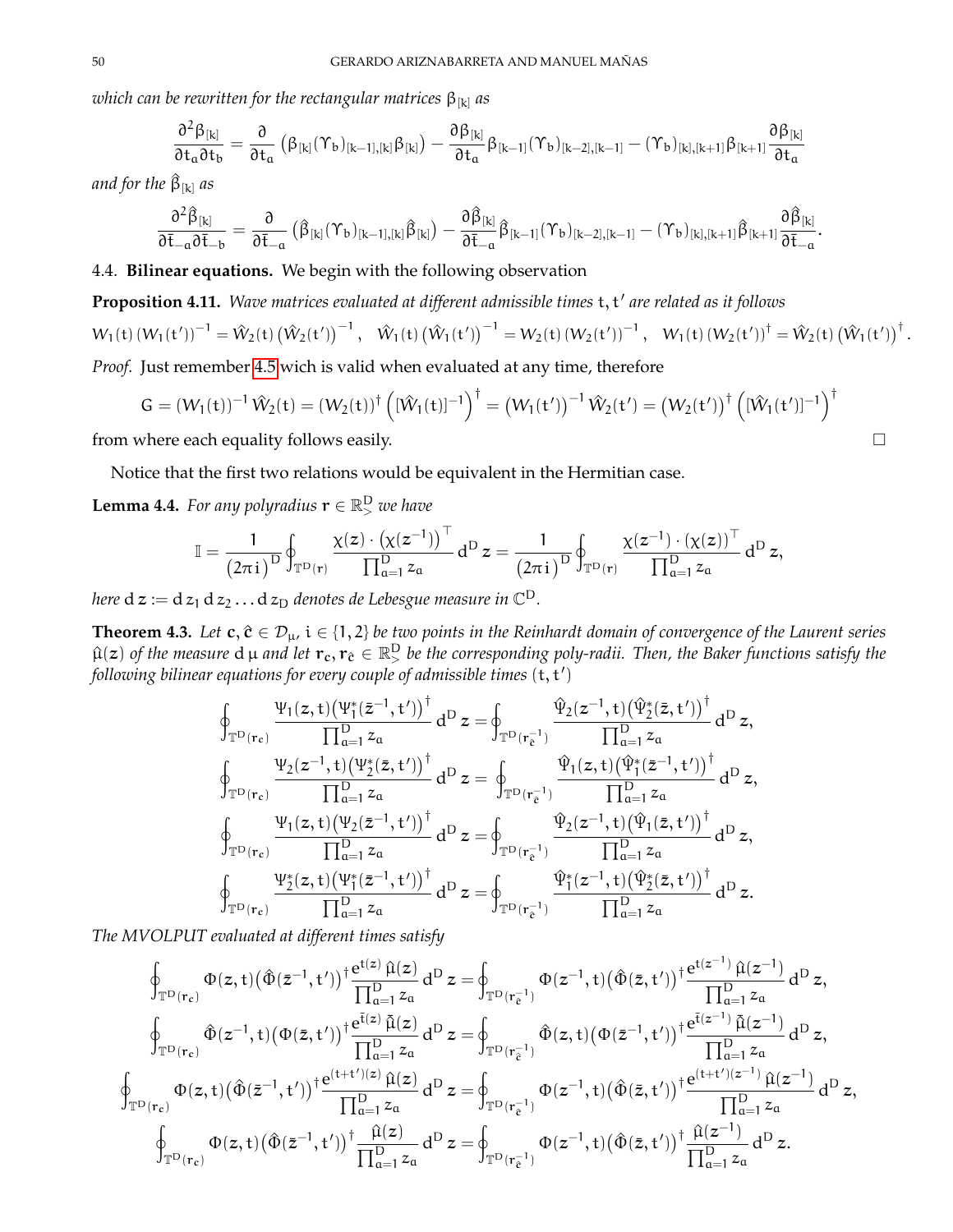*Proof.* For the first set of equations involving Baker functions just insert the identity according to Lemma [4.4](#page-49-0) matrix in each equality in [4.11](#page-49-1) and remember Definition [4.7.](#page-48-0) For the second set of equations involving MVOLPUT use Proposition [4.8.](#page-48-1)

4.5. **Miwa shifts and vertex operators.** For  $D = 1$ , see [\[7\]](#page-69-1), Miwa shifts generate discrete flows from continuous flows, there you have coherent shifts of the form  $t \to t + [w]$  or  $t_j \to t_j + w^j/j$ ,  $j \in \mathbb{Z}_{>}$ , where we request  $w \in \mathbb{D}, z \in \mathbb{D}$  or  $w \in \mathbb{C} \setminus \mathbb{D}, z \in \mathbb{C} \setminus \mathbb{D}$ ; recall that when considered as a perturbation of the measure we evaluate  $z \in \mathbb{T}$ . This suggests to consider for each orthant different Miwa shifts. We need to use a slightly modified version of Definitions [2.16](#page-15-0) and [2.17](#page-15-1) and also introduce orthant coherent Miwa shifts

## **Definition 4.8.** For each subset  $\sigma \in 2^{\mathbb{Z}_{D}}$  we introduce

(1) *The corresponding complete integer orthants are given by*

$$
(\mathbb{Z}^D)^\sigma:=\bigtimes_{i=1}^D Z^i, \hspace{2cm} Z^i:=\begin{cases} \mathbb{Z}_- , & i\in \sigma, \\ \mathbb{Z}_+ , & i\in \complement \sigma, \end{cases}
$$

(2) For any  $w \in (\mathbb{D}^D)_{\sigma}$  the corresponding orthant Miwa coherent shift  $[w]_{\sigma}$  has as its entries

$$
([\mathbf{w}]_{\sigma})_{\alpha}:=\begin{cases}0,&\alpha\in\mathbb{Z}^D\setminus(\mathbb{Z}^D)^{\sigma},\\ \frac{\mathbf{w}^{\alpha}}{|\alpha|},&\alpha\in(\mathbb{Z}^D)^{\sigma}. \end{cases}
$$

Observe that  $(\mathbb{Z}^{\mathrm{D}})^{\sigma} = \mathbb{Z}^{\mathrm{D}} \cap \overline{(\mathbb{R}^{\mathrm{D}})_{\sigma}}$ 

**Lemma 4.5.** For each  $\sigma \subset \mathbb{Z}_{D}$  and  $\boldsymbol{w} \in (\mathbb{D}^{\mathrm{D}})_{\sigma}$  we have

$$
-\sum_{\alpha\in\mathbb{Z}^D}([w]_\sigma)_{\alpha}z^\alpha=\log\big(1-\sum_{i\in\sigma}^{}(w_iz_i)^{-1}-\sum_{i\in\complement\sigma}^{}w_iz_i\big)
$$

*uniformly for*  $z \in \overline{(\mathbb{D}^D)_\sigma}$ .

*Proof.* In the one hand we have

<span id="page-50-0"></span>(4.9) 
$$
- \sum_{\alpha \in \mathbb{Z}^D} ([w]_{\sigma})_{\alpha} z^{\alpha} = - \sum_{\alpha \in (\mathbb{Z}^D)^{\sigma}} \frac{w^{\alpha} z^{\alpha}}{|\alpha|}
$$

and on the other the expansion

$$
\log (1 - \sum_{i \in \sigma} (w_i z_i)^{-1} - \sum_{i \in \complement \sigma} w_i z_i) = -\sum_{k=1}^{\infty} \frac{1}{k} \Big( \sum_{i \in \sigma} (w_i z_i)^{-1} + \sum_{i \in \complement \sigma} w_i z_i \Big)^k
$$

converges uniformly for  $z \in (\overline{\mathbb{D}^D})_{\sigma}$  and coincides with the RHS of [\(4.9\)](#page-50-0).

**Proposition 4.12.** For each  $\sigma \in 2^{\mathbb{Z}_D}$  and each  $w \in (\mathbb{D}^D)_{\sigma}$  the orthant Miwa coherent shifts in the continuos flows

$$
t\mapsto t-[w]_{\sigma}
$$

*induce, in terms of the Laurent polynomial*  $L_w := 1 - \sum$ i∈σ  $w_i^{-1}z_i^{-1} - \sum_i$ i∈{σ  $w_iz_i$  *of longitude*  $\ell(L) = 1$  *the following Darboux perturbation of the measure*

$$
d \mu_t(\theta) \to L_w(e^{i \theta}) d \mu_t(\theta).
$$

*Proof.* From the previous Lemma we have

$$
exp(t(z) - [w]_\sigma(z)) d\,\mu(z) = \big(1 - \sum_{i \in \sigma} (w_iz_i)^{-1} - \sum_{i \in \complement \sigma} w_iz_i\big) \exp(t(z)) d\,\mu(z)
$$

and the result follows.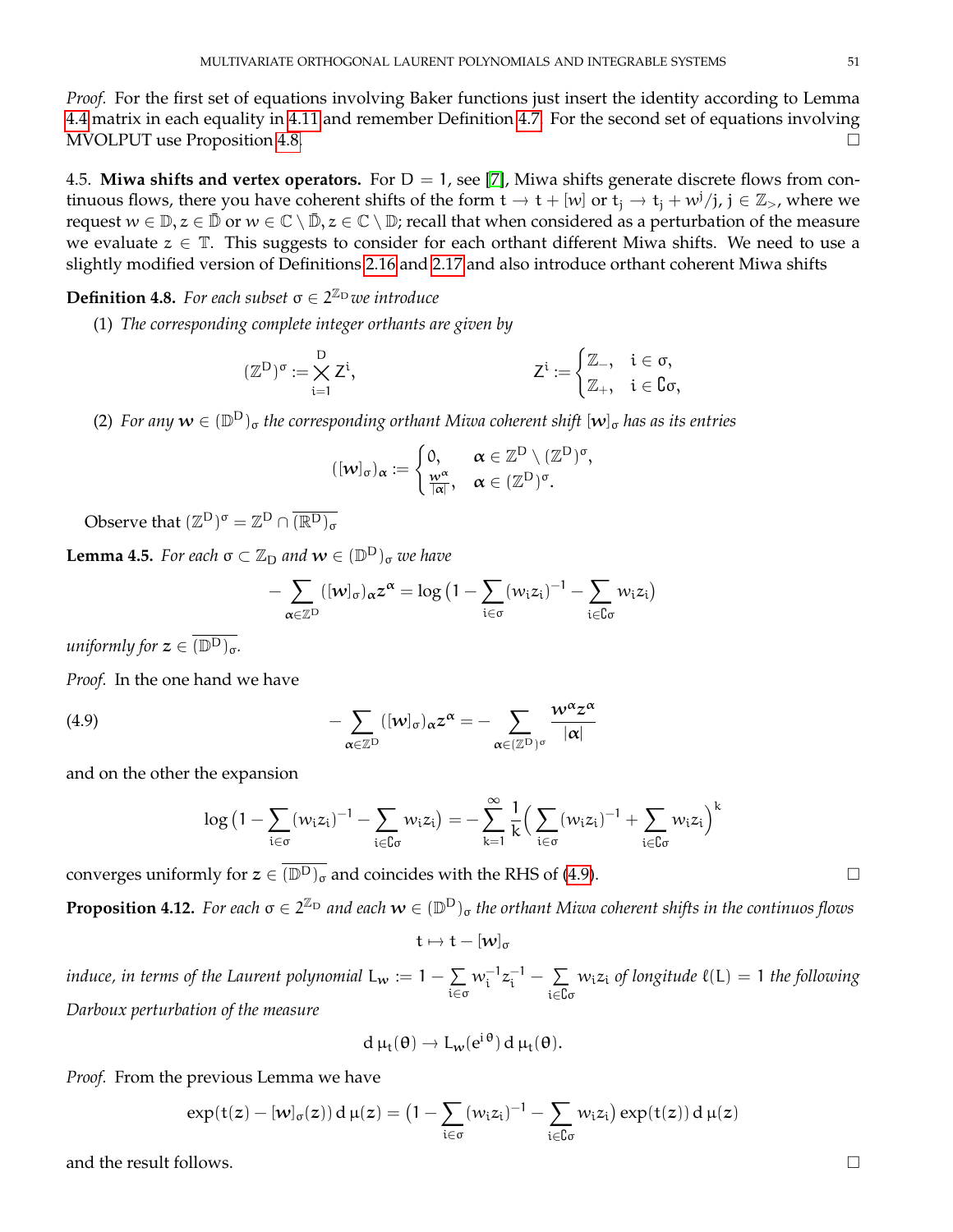This Miwa shift can be written as a vertex type operator  $\Gamma_w^{\sigma}$  for each orthant  $(\mathbb{Z}^{\mathrm{D}})^{\sigma}$  and each vector  $\boldsymbol{w} \in (\mathbb{D}^{\mathrm{D}})_{\sigma}$ 

$$
\Gamma_{\mathbf{w}}^{\sigma}:=\exp\Big(-\sum_{\alpha\in(\mathbb{Z}^{\mathrm{D}})^{\sigma}}\frac{\mathbf{w}^{\alpha}}{|\alpha|}\frac{\partial}{\partial t_{\alpha}}\Big).
$$

Observe that these vertex operators generate discrete flows or Darboux transformations. Consequently, they are useful in results like the Miwa expressions of the MVOLPUT, see Theorem [4.1](#page-46-0)

4.6. **Asymptotic modules.** We will proceed to study families of nonlinear partial differential-difference equations involving a single fixed site, say the k-th position, in the lattice and therefore not mixing several sites as the Toda type equations do mix, involving near neighbors  $k - 1$ , k and  $k + 1$ .

Since we are interested in partial differential-difference equations in this section we have to consider the full deformation matrix, this is, the product of both the continuous and discrete parts that have been introduced in previous sections.

**Definition 4.9.** For the perturbation parameters  $t = {t_\alpha}_{\alpha \in \mathbb{Z}^D}$ ,  $t_\alpha \in \mathbb{C}$  and  $m \in \mathbb{Z}^{2D}$  we introduce the following complete perturbation

$$
W_0(\mathsf{t},\mathfrak{m}):=\exp\Big(\sum_{\alpha\in\mathbb{Z}^{\mathsf{D}}}\mathsf{t}_{\alpha}\boldsymbol{\Upsilon}_{\alpha}\Big)\prod_{a=1}^{2\mathsf{D}}\left(\boldsymbol{\varkappa}_a-\mathfrak{q}_a\right)^{\mathfrak{m}_a}.
$$

Observe that

$$
(W_0(t,m))^\dagger = \exp(\sum_{\alpha \in \mathbb{Z}^D} \overline{t}_{-\alpha} \Upsilon_\alpha) \prod_{a=1}^{2D} (\hat{\pi}_a - \overline{q}_a)^{m_a}
$$

and

$$
\frac{\partial W_0^\dagger}{\partial \bar t_\alpha} = \left(\frac{\partial W_0}{\partial t_\alpha}\right)^\dagger \hspace{2.5cm} T_\alpha W_0^\dagger = \left(T_\alpha W_0\right)^\dagger.
$$

**Definition 4.10.** *Given two semi-infinite matrices*  $R_1(t, m)$  *and*  $R_2(t, m)$  *we say that* 

- $R_1(t) \in W_0$  if  $R_1(t) (W_0(t, m))^{-1}$  is a block strictly lower triangular matrix.
- $R_1(t) \in (iW_0)^{\dagger}$  if  $R_1(t) \big((W_0(t, m))^{\dagger}\big)^{-1}$  is a block strictly lower triangular matrix.
- $R_2(t) \in \mathfrak{u}$  *if it is a block upper triangular matrix.*

*The sets*  $W_0$  *and* **u** *are known as* asymptotic modules.

Then, we can state the following *congruences* [\[66\]](#page-71-0) or *asymptotic module* [\[54\]](#page-70-0) style results

**Proposition 4.13** (Asymptotic modules). (1) *Given two semi-infinite matrices*  $R_1(t, m)$  *and*  $R_2(t, m)$  *such that*

•  $R_1(t, m) \in W_0(t, m)$ ,

$$
\bullet \ \ R_2(t,m) \in \mathfrak{u},
$$

•  $R_1(t, m)G = R_2(t, m)$ .

*Then,*  $R_1(t, m) = 0$  *and*  $R_2(t, m) = 0$ .

(2) *Given two semi-infinite matrices*  $R_1(t, m)$  *and*  $R_2(t, m)$  *such that* 

- $R_1(t, m) \in (IW_0(t, m))^\dagger$ ,
- $R_2(t, m) \in \mathfrak{u}$ ,
- $R_1(t, m)G^{\dagger} = R_2(t, m)$ .
- *Then,*  $R_1(t, m) = 0$  *and*  $R_2(t, m) = 0$ *.*

*Proof.* Observe that

$$
R_2(t,m) = R_1(t,m)G = R_1(t,m) (W_1(t,m))^{-1} W_1(t,m)G = R_1(t,m) (W_1(t,m))^{-1} \hat{W}_2(t,m),
$$
  

$$
R_2(t,m) (H(t,m) ((\hat{S}(t,m))^{-1})^{\dagger})^{-1} = R_1(t,m) (W_0(t,m))^{-1} (S(t,m))^{-1},
$$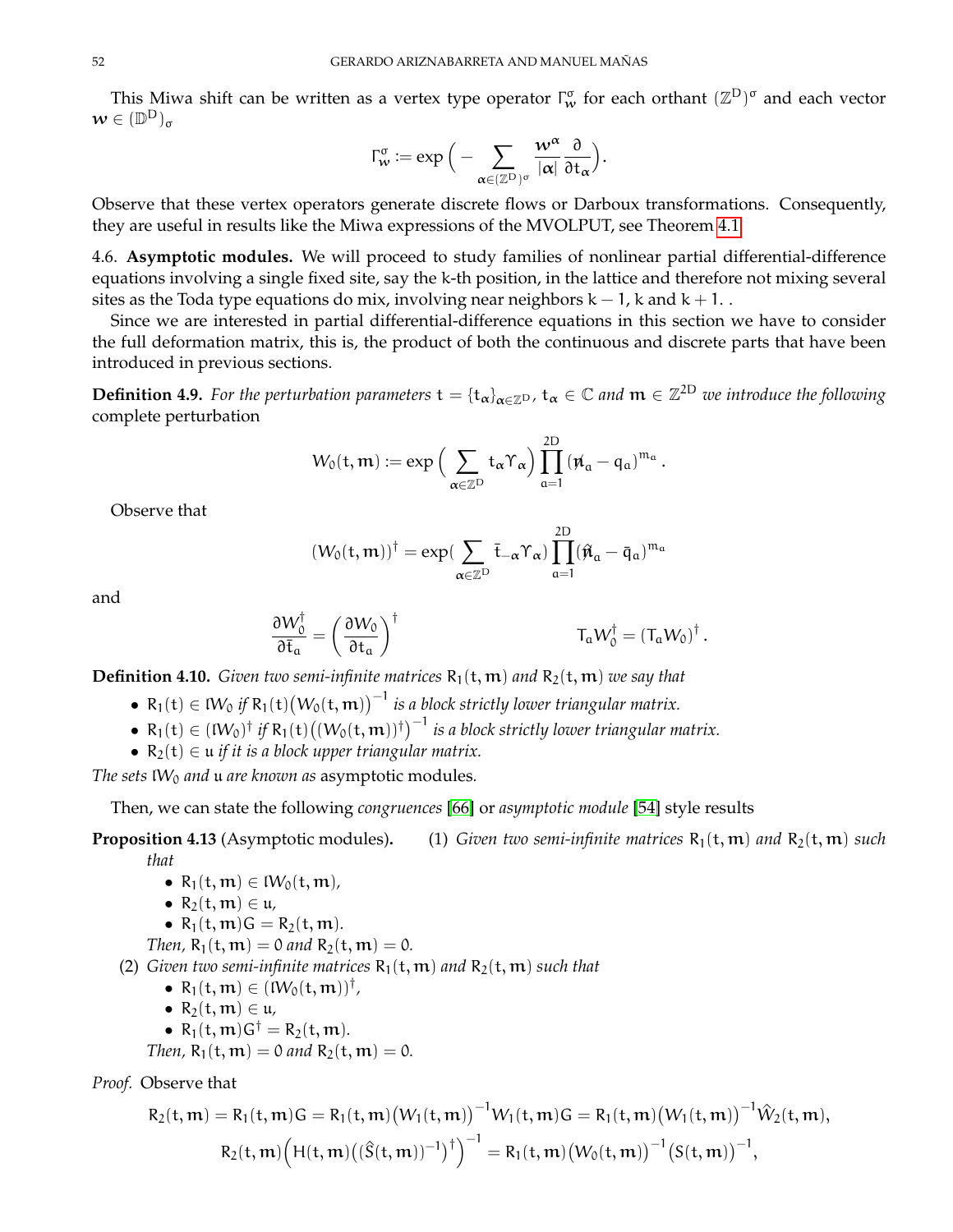and also that

$$
R_2(t,m) = R_1(t,m)G^{\dagger} = R_1(t,m) (\hat{W}_1(t,m))^{-1} \hat{W}_1(t,m)G^{\dagger} = R_1(t,m) (\hat{W}_1(t,m))^{-1} W_2(t,m),
$$
  

$$
R_2(t,m) (H(t,m)^{-1}S(t,m))^{\dagger} = R_1(t,m) (W_0(t,m)^{\dagger})^{-1} (\hat{S}(t,m))^{-1},
$$

and, as in every RHS we have a strictly lower triangular matrix while in every LHS we have an upper triangular matrix, both sides must vanish and the result follows.

We use the congruence notation

**Definition 4.11.** When  $A - B \in W_0$   $(∈ (iW_0)^{\dagger})$  we write  $A = B + iW_0$   $(A = B + (iW_0)^{\dagger})$  and if  $A - B ∈ u$  we *write*  $A = B + u$ *.* 

4.7. **KP flows.** We now study, using the asymptotic module technique, the first and second order KP flows and their compatibility conditions resulting in nonlinear partial differential-difference equations for the coefficients of the MVOLPUT. These are onsite equations not mixing different values of k. Finally, we consider the third order flows.

**Definition 4.12.** • *The longitude one perturbation parameters are*

$$
\mathsf{t}_{[1]} \mathbin{:=} (\mathsf{t}_{-1}, \ldots, \mathsf{t}_{-D}, \mathsf{t}_D, \ldots, \mathsf{t}_1),
$$

*where*

$$
t_{\alpha} := t_{sgn(\alpha)e_{|\alpha|}}, \qquad \qquad \alpha \in \{1,\ldots,D\}.
$$

• *We also consider the following derivatives*

$$
\partial_{\mathfrak{a}}:=\frac{\partial}{\partial t_{\mathfrak{a}}} \hspace{1cm} \bar{\partial}_{\mathfrak{a}}:=\frac{\partial}{\partial \bar{t}_{\mathfrak{a}}}, \hspace{1cm} \partial_{\mathfrak{n}_{\mathfrak{a}}}:=\sum_{b=-D}^{D} \mathfrak{n}_{\mathfrak{a},b}\partial_{b}, \hspace{1cm} \bar{\partial}_{\mathfrak{n}_{\mathfrak{a}}}:=\sum_{b=-D}^{D} \mathfrak{n}_{\mathfrak{a},b}\bar{\partial}_{b},
$$

where  $\mathfrak{n}_a \in \mathbb{C}^{2D}$ ,  $a \in \{\pm 1, \ldots, \pm D\}$ *.* 

<span id="page-52-0"></span>**Proposition 4.14.** *The following relations hold true*

$$
\begin{aligned} \partial_{\mathfrak{n}_\alpha} W_1 =& \big[(\mathbb{I} + \beta)(\rlap{/} \pi_\alpha)_\geq\big] W_0 + \mathfrak{l} W_0, \qquad & T_\alpha W_1 =& \big[(\mathbb{I} + T_\alpha \beta)(\rlap{/} \pi_\alpha)_\geq -\mathfrak{q}_\alpha\big] W_0 + \mathfrak{l} W_0, \\ \bar{\partial}_{\bar{\mathfrak{n}}_\alpha} \hat{W}_1 =& \big[(\mathbb{I} + \hat{\beta})(\hat{\pi}_\alpha)_\geq\big] W_0^\dagger + \mathfrak{l} W_0)^\dagger, \qquad & T_\alpha \hat{W}_1 =& \big[(\mathbb{I} + T_\alpha \hat{\beta})(\hat{\pi}_\alpha)_\geq -\bar{\mathfrak{q}}_\alpha\big] W_0^\dagger + \mathfrak{l} W_0)^\dagger \end{aligned}
$$

*Coinciding both equations in the Hermitian case.*

*Proof.* Firstly, we realize that

$$
\partial_{\mathfrak{n}_\alpha} W_0 = \mathfrak{n}_\alpha W_0, \qquad \qquad \bar{\partial}_{\mathfrak{n}_\alpha} W_0^\dagger = \hat{\mathfrak{n}}_\alpha W_0^\dagger.
$$

Secondly, we remember the definitions of  $W_1$  and  $\hat W_1$  and work there using the congruence techniques

$$
\partial_{\mathfrak{n}_\alpha} W_1 = [\partial_{\mathfrak{n}_\alpha} S + S \mathfrak{n}_\alpha] W_0
$$
  
\n
$$
= [(\mathbb{I} + \beta)(\mathfrak{n}_\alpha) \geq] W_0 + \mathfrak{l} W_0,
$$
  
\n
$$
T_\alpha W_1 = (T_\alpha S)(\mathfrak{n}_\alpha - q_\alpha) W_0
$$
  
\n
$$
= [(\mathbb{I} + T_\alpha \beta)(\mathfrak{n}_\alpha) \geq - q_\alpha] W_0 + \mathfrak{l} W_0,
$$
  
\n
$$
\bar{\partial}_{\mathfrak{n}_\alpha} \hat{W}_1 = [\bar{\partial}_{\mathfrak{n}_\alpha} \hat{S} + \hat{S} \hat{\mathfrak{n}}_\alpha] W_0^\dagger
$$
  
\n
$$
= [(\mathbb{I} + \hat{\beta})(\hat{\mathfrak{n}}_\alpha) \geq] W_0^\dagger + (\mathfrak{l} W_0)^\dagger,
$$
  
\n
$$
T_\alpha \hat{W}_1 = (T_\alpha \hat{S})(\hat{\mathfrak{n}}_\alpha - \bar{q}_\alpha) W_0^\dagger
$$
  
\n
$$
= [(\mathbb{I} + T_\alpha \hat{\beta})(\hat{\mathfrak{n}}_\alpha) \geq - \bar{q}_\alpha] W_0^\dagger + (\mathfrak{l} W_0)^\dagger.
$$

.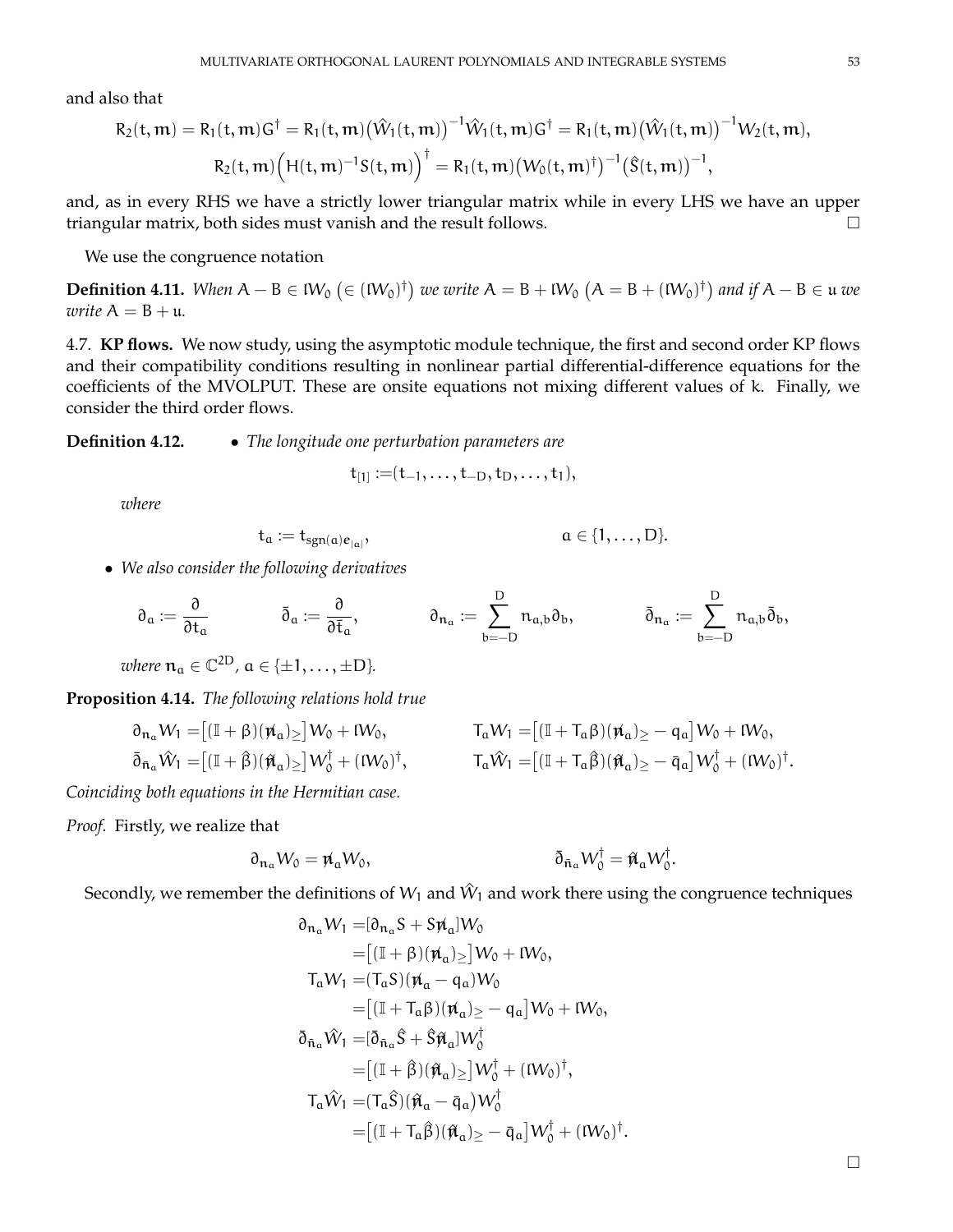**Proposition 4.15.** *Both Baker functions* {Ψ1, Ψ^ <sup>2</sup>} *are solutions of the following partial difference-differential linear systems*

$$
(\partial_{\mathfrak{n}_\alpha}-T_\alpha)\Psi=[\mathfrak{q}_\alpha-\Delta_\alpha\beta(\pmb{\mathfrak{n}}_\alpha)_{\geq}]\Psi.
$$

*While both Baker functions*  $\{\hat{\Psi}_1, \Psi_2\}$  *do solve* 

$$
\big(\bar{\eth}_{\bar{\mathfrak{n}}_\alpha}-T_\alpha\big)\Psi=[\bar{\mathfrak{q}}_\alpha-\Delta_\alpha\widehat{\beta}(\hat{\pi}_\alpha)_{\geq}]\Psi.
$$

Only one set of these equations is relevant in the Hermitian case.

*Proof.* The results in Proposition [4.14](#page-52-0) can be rewritten as it follows

 $(\partial_{\mathfrak{n}_a} - \mathfrak{T}_a - [q_a - \Delta_a \beta(\mathfrak{n}_a)_{\geq}])W_1 \in \mathcal{W}_0, \qquad \qquad (\bar{\partial}_{\bar{\mathfrak{n}}_a} - \mathfrak{T}_a - [\bar{q}_a - \Delta_a \hat{\beta}(\hat{\mathfrak{n}}_a)_{\geq}])\hat{W}_1 \in (\mathcal{W}_0)^{\dagger}.$ 

Then, it is straightforward to see that

$$
(\partial_{\mathfrak{n}_\alpha} - T_\alpha - [q_\alpha - \Delta_\alpha\beta(\mathfrak{n}_\alpha)_{\geq}])\hat{W}_2 \in \mathfrak{u}, \qquad (\bar{\partial}_{\bar{\mathfrak{n}}_\alpha} - T_\alpha - [\bar{q}_\alpha - \Delta_\alpha\hat{\beta}(\hat{\mathfrak{n}}_\alpha)_{\geq}])W_2 \in \mathfrak{u}.
$$

Finally, just recall the definitions of the Baker functions and apply Proposition [4.13.](#page-0-0)

The compatibility of the linear systems satisfied by the Baker functions imply

**Theorem 4.4.** *The following nonlinear discrete equations for the first subdiagonal matrices* β *and* β^ *hold*

$$
(4.10) \hspace{1cm} \Delta_b\left[\partial_{\mathfrak{n}_a}\beta + (\Delta_a\beta)\big(q_a + (\mathfrak{n}_a)_\geq \beta\big)\right](\mathfrak{n}_b)_\geq \\ = \Delta_a\left[\partial_{\mathfrak{n}_b}\beta + (\Delta_b\beta)\big(q_b + (\mathfrak{n}_b)_\geq \beta\big)\right](\mathfrak{n}_a)_\geq,
$$

$$
(4.11)\qquad \quad \Delta_b\left[\bar{\partial}_{\bar{n}_\alpha}\widehat{\beta}+(\Delta_\alpha\widehat{\beta})\big(\bar{q}_\alpha+(\hat{\pi}_\alpha)_\geq \widehat{\beta}\big)\right](\hat{\pi}_b)_\geq\\ =\Delta_\alpha\left[\bar{\partial}_{\bar{n}_b}\widehat{\beta}+(\Delta_b\widehat{\beta})\big(\bar{q}_b+(\hat{\pi}_b)_\geq \widehat{\beta}\big)\right](\hat{\pi}_\alpha)_\geq.
$$

**Definition 4.13.** (1) *Longitude 2 times are couples*  $(a, b)$  ⊂  $\{-1, ..., D, D, ..., 1\}$  *where we assume*  $a + b \neq 0$ 

 $t_{(a,b)} := t_{sgn(a)e_{|a|}+sgn(b)e_{|b|}},$ 

*with corresponding derivatives denoted by*

$$
\mathfrak{d}_{(a,b)} \mathrel{\mathop:}= \frac{\mathfrak{d}}{\mathfrak{d} t_{(a,b)}}
$$

.

## (2) *We introduce the diagonal matrices*

<span id="page-53-2"></span>(4.12) 
$$
V_{a,b} := \partial_a \beta (\Upsilon_b)_{>}, \qquad (V_{a,b})_{[k]} = \partial_a \beta_{[k]} (\Upsilon_b)_{[k-1],[k]}, \qquad U_{a,b} := -V_{a,b} - V_{b,a},
$$
  
(4.13) 
$$
\hat{V}_{a,b} := \bar{\partial}_{-a} \hat{\beta} (\Upsilon_b)_{>}, \qquad (\hat{V}_{a,b})_{[k]} = \bar{\partial}_{-a} \hat{\beta}_{[k]} (\Upsilon_b)_{[k-1],[k]}, \qquad \hat{U}_{a,b} := -\hat{V}_{a,b} - \hat{V}_{b,a}.
$$

We have excluded the case  $a + b = 0$  because in that situation what we obtain is  $t_{(a,-a)} = t_0$ . Observe that

$$
\frac{\partial \Psi_i}{\partial t_0} = \Psi_i, \qquad \qquad \frac{\partial \hat{\Psi}_i}{\partial t_0} = \hat{\Psi}_i,
$$

with  $i = 1, 2$ .

<span id="page-53-3"></span>**Proposition 4.16.** *Both Baker functions* Ψ<sup>1</sup> *and* Ψ^ <sup>2</sup> *are solutions of*

<span id="page-53-0"></span>(4.14) 
$$
\frac{\partial \Psi}{\partial t_{(a,b)}} = \frac{\partial^2 \Psi}{\partial t_a \partial t_b} + U_{a,b} \Psi, \quad a + b \neq 0, \Psi = \frac{\partial^2 \Psi}{\partial t_a \partial t_{-a}} + U_{a,-a} \Psi,
$$

*while Baker functions* Ψ^ <sup>1</sup> *and* Ψ<sup>2</sup> *solve*

<span id="page-53-1"></span>(4.15) 
$$
\frac{\partial \Psi}{\partial \overline{t}_{(-a,-b)}} = \frac{\partial^2 \Psi}{\partial \overline{t}_{-a} \partial \overline{t}_{-b}} + \hat{U}_{a,b} \Psi, \quad a+b \neq 0, \Psi = \frac{\partial^2 \Psi}{\partial \overline{t}_{-a} \partial \overline{t}_a} + \hat{U}_{a,-a} \Psi.
$$

*Proof.* See Appendix [C.11.](#page-68-0)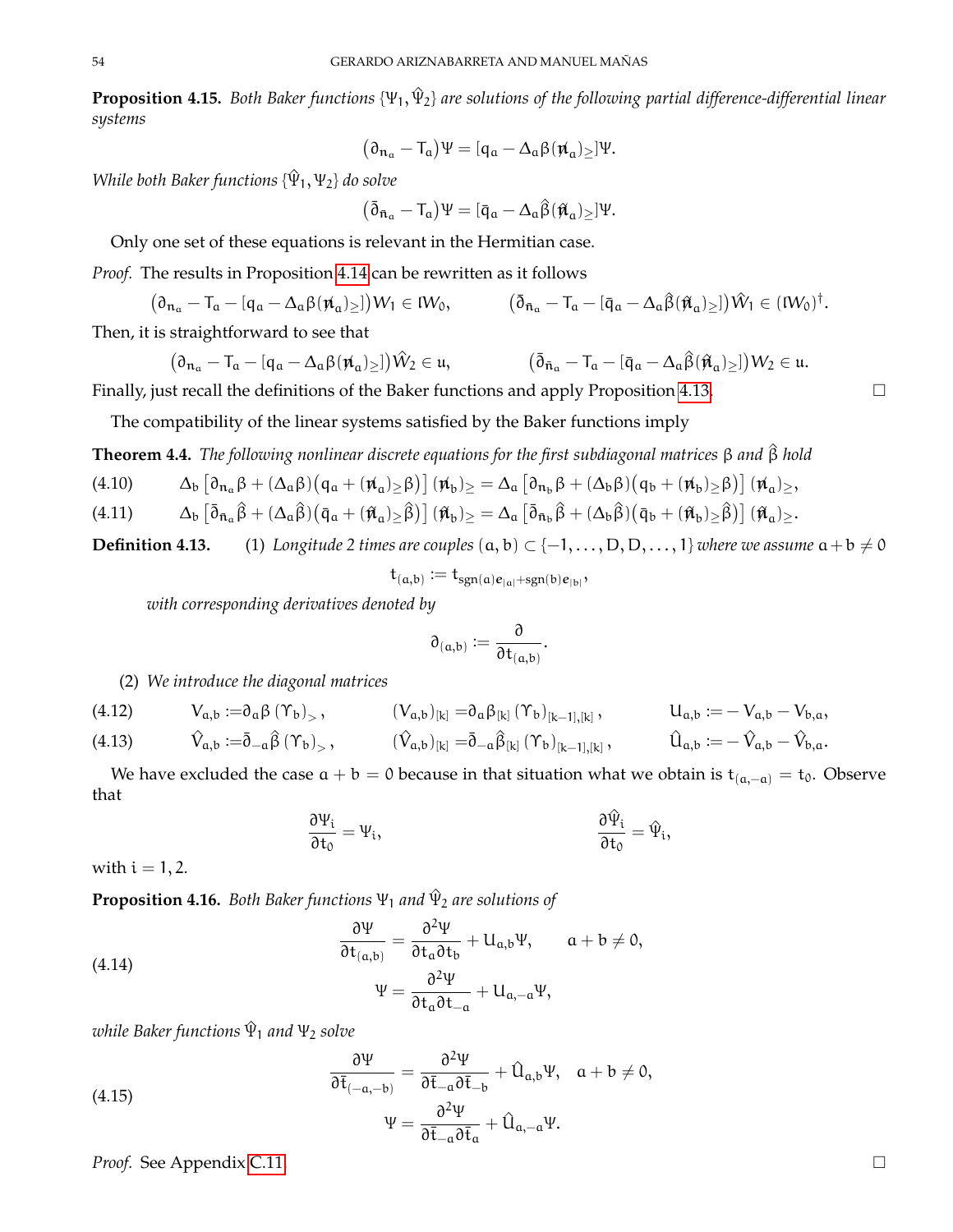Observe that for  $a = b$  [\(4.14\)](#page-53-0) reads

$$
\frac{\partial \Psi_{[k]}}{\partial t^{(2)}_{\mathfrak{a}}}=\frac{\partial^2 \Psi_{[k]}}{\partial t^2_{\mathfrak{a}}}+(U_{\mathfrak{a}})_{[k]} \Psi_{[k]}, \qquad \qquad t^{(2)}_{\mathfrak{a}}:=\! t_{(\mathfrak{a},\mathfrak{a})}, \qquad \qquad U_{\mathfrak{a}}=-\, 2 V_{\mathfrak{a},\mathfrak{a}}
$$

and [\(4.15\)](#page-53-1)

$$
\frac{\partial \Psi_{[k]}}{\partial \bar{t}_{- \alpha}^{(2)}} = \frac{\partial^2 \Psi_{[k]}}{\partial \bar{t}_{- \alpha}^2} + (\hat{U}_{\alpha})_{[k]} \Psi_{[k]}, \hspace{3cm} \bar{t}_{- \alpha}^{(2)} := \bar{t}_{(- \alpha, - \alpha)}, \hspace{3cm} \hat{U}_{\alpha} = -\, 2 \hat{V}_{\alpha, \alpha}
$$

which are time dependent one-dimensional Schrödinger type equations for the square matrices  $\Psi_{[{\bf k}]}$ , the wave functions, and potential the square matrices  $(U_\mathfrak{a})_{[k]}, (\hat{U}_\mathfrak{a})_{[k]}.$  Moreover, multidimensional matrix Schrödinger equations appear if we look to other directions, thus given  $(\frak a_1,\ldots,\frak a_d)\subset\{\pm1,\ldots,\pm \text{D}\}$ , we can look at the second order time flows generated by  $\frac{\partial}{\partial t} := \frac{\partial}{\partial t_{(a)}}$  $\frac{\partial}{\partial t_{(\mathfrak{a}_1,\mathfrak{a}_1)}} + \cdots + \frac{\partial}{\partial t_{(\mathfrak{a}_d)}}$  $\frac{\partial}{\partial t_{(a_d, a_d)}}$ ,  $\frac{\partial}{\partial \overline{t}} := \frac{\partial}{\partial \overline{t}_{(-a_1, -a_1)}} + \cdots +$  $\frac{\partial}{\partial t_{(-\alpha_d, -\alpha_d)}}$  to get in terms of the following d-dimensional two possible nabla operators  $\nabla := (\frac{\partial}{\partial t_{\alpha_1}}, \dots, \frac{\partial}{\partial t_{\alpha_d}})$  $\frac{\partial}{\partial t_{\mathfrak{a}_d}})^\top$ ,  $\bar{\nabla} := (\frac{\partial}{\partial \bar{t}_{-a_1}}, \ldots, \frac{\partial}{\partial \bar{t}_{-a_d}})^\top$  Laplacians  $\Delta := \nabla^2 = \frac{\partial^2}{\partial t_a^2}$  $\frac{\partial^2}{\partial t_{\alpha_1}^2} + \cdots + \frac{\partial^2}{\partial t_{\alpha}^2}$  $\frac{\partial^2}{\partial \mathfrak{t}_{\mathfrak{a}_\mathfrak{d}}^2}$  ,  $\bar{\Delta} := \bar{\nabla}^2 = \frac{\partial^2}{\partial \bar{\mathfrak{t}}_{-\mathfrak{q}}^2}$  $\overline{\partial \bar{\mathfrak{t}}^2_{-\alpha_1}}$  $+\cdots+\frac{\partial^2}{\partial \bar{\epsilon}^2}$  $\frac{\partial^2}{\partial \bar{t}_{-a_d}^2}$  and matrix potentials  $U := U_{\mathfrak{a}_1, \mathfrak{a}_1} + \cdots + U_{\mathfrak{a}_d, \mathfrak{a}_d} = 2\nabla(\beta) \cdot \Upsilon$ , ∂Ψ[k]  $\frac{\partial^2 U_{[k]}}{\partial t} = \Delta \Psi_{[k]} + U_{[k]} \Psi_{[k]}$  $\partial \Psi_{[k]}$  $\frac{\partial^2 I[k]}{\partial \bar{t}} = \bar{\Delta} \Psi_{[k]} + \hat{U}_{[k]} \Psi_{[k]}.$ 

Where the equation on the LHS suits  $\Psi_1$  and  $\hat\Psi_2$  while the one in the RHS suits  $\hat\Psi_1$  and  $\Psi_2$ .

We see that again only the k-th site of the lattice is involved in these linear equations and, consequently, its compatibility will lead to equations for the coefficients evaluated at that site. These nonlinear equations for which  $\beta_{[k]}$  or  $\hat{\beta}_{[k]}$  are a solution are

**Theorem 4.5.** *The following nonlinear partial differential equations*

<span id="page-54-0"></span>
$$
\partial_{(c,d)}(\partial_{\alpha}\beta(\Upsilon_{b})_{>} + \partial_{b}\beta(\Upsilon_{a})_{>} ) - \partial_{(a,b)}(\partial_{c}\beta(\Upsilon_{d})_{>} + \partial_{d}\beta(\Upsilon_{c})_{>} )
$$
\n
$$
= \partial_{\alpha}\partial_{b}(\partial_{c}\beta(\Upsilon_{d})_{>} + \partial_{d}\beta(\Upsilon_{c})_{>} ) - \partial_{c}\partial_{d}(\partial_{\alpha}\beta(\Upsilon_{b})_{>} + \partial_{b}\beta(\Upsilon_{a})_{>} )
$$
\n
$$
+ (\partial_{b}\partial_{c}\beta)((\Upsilon_{d})_{>} \beta(\Upsilon_{a})_{>} - (\Upsilon_{a})_{>} \beta(\Upsilon_{d})_{>} ) + (\partial_{b}\partial_{d}\beta)((\Upsilon_{c})_{>} \beta(\Upsilon_{a})_{>} - (\Upsilon_{a})_{>} \beta(\Upsilon_{c})_{>} )
$$
\n
$$
+ (\partial_{\alpha}\partial_{c}\beta)((\Upsilon_{d})_{>} \beta(\Upsilon_{b})_{>} - (\Upsilon_{b})_{>} \beta(\Upsilon_{d})_{>} ) + (\partial_{\alpha}\partial_{d}\beta)((\Upsilon_{c})_{>} \beta(\Upsilon_{b})_{>} - (\Upsilon_{b})_{>} \beta(\Upsilon_{c})_{>} )
$$
\n
$$
+ [\partial_{\alpha}\beta(\Upsilon_{b})_{>} + \partial_{b}\beta(\Upsilon_{a})_{>} , \partial_{c}\beta(\Upsilon_{d})_{>} + \partial_{d}\beta(\Upsilon_{c})_{>} ]
$$
\n
$$
\bar{\partial}_{(-c,-d)}(\bar{\partial}_{-\alpha}\beta(\Upsilon_{b})_{>} + \bar{\partial}_{-b}\beta(\Upsilon_{a})_{>} ) - \bar{\partial}_{(-a,-b)}(\bar{\partial}_{-c}\beta(\Upsilon_{d})_{>} + \bar{\partial}_{-d}\beta(\Upsilon_{c})_{>} )
$$
\n
$$
= \bar{\partial}_{-\alpha}\bar{\partial}_{-b}(\bar{\partial}_{-c}\beta(\Upsilon_{d})_{>} + \bar{\partial}_{-d}\beta(\Upsilon_{c})_{>} ) - \bar{\partial}_{-c}\bar{\partial}_{-d}(\bar{\partial}_{-a}\beta(\Upsilon_{b})_{>} + \bar{\partial}_{-b}\beta(\Upsilon_{a})_{>} )
$$
\n
$$
+ (\bar{\partial}_{-b}\bar{\partial}_{-c}\beta)((\Upsilon_{d})_{>} \beta(\Upsilon_{a})_{>} - (\Upsilon_{a})_{>} \beta(\Upsilon_{d})_{>} ) + (\bar{\partial}_{-b}\bar{\partial}_{-d}\
$$

<span id="page-54-1"></span>*are satisfied for*  $a, b, c, d \in \{\pm 1, \ldots, \pm D\}$ *.* 

Observe that this equations decouple giving for each k the same equation [\(4.16\)](#page-54-0),[\(4.17\)](#page-54-1) up to the replacements  $\beta \rightarrow \beta_{[k]}, \hat{\beta} \rightarrow \hat{\beta}_{[k]}$  and  $\Upsilon_A \rightarrow (\Upsilon_A)_{[k-1],[k]}, k = 1, 2, \dots$  and  $A = \alpha, b, c, d$ .

*Proof.* Let us start with the first equation. If we denote

(4.18) 
$$
L_{a,b} := \partial_a \partial_b + U_{a,b}, \qquad a, b \in \{\pm 1, \ldots, \pm D\},
$$

[\(4.14\)](#page-53-0) reads  $\partial_{a,b}(W_1) = L_{a,b}(W_1)$ . The compatibility conditions for this linear system are

$$
(\partial_{(a,b)}(L_{c,d}) - \partial_{(c,d)}(L_{a,b}) + [L_{c,d}, L_{a,b}]\big)(W_1) = 0
$$

and consequently

<span id="page-54-2"></span>(4.19) 
$$
R_{a,b,c,d}(W_1) = 0,
$$
  $a, b, c, d \in \{\pm 1, ..., \pm D\},\$ 

 $\mathcal{L}$ 

 $\big)$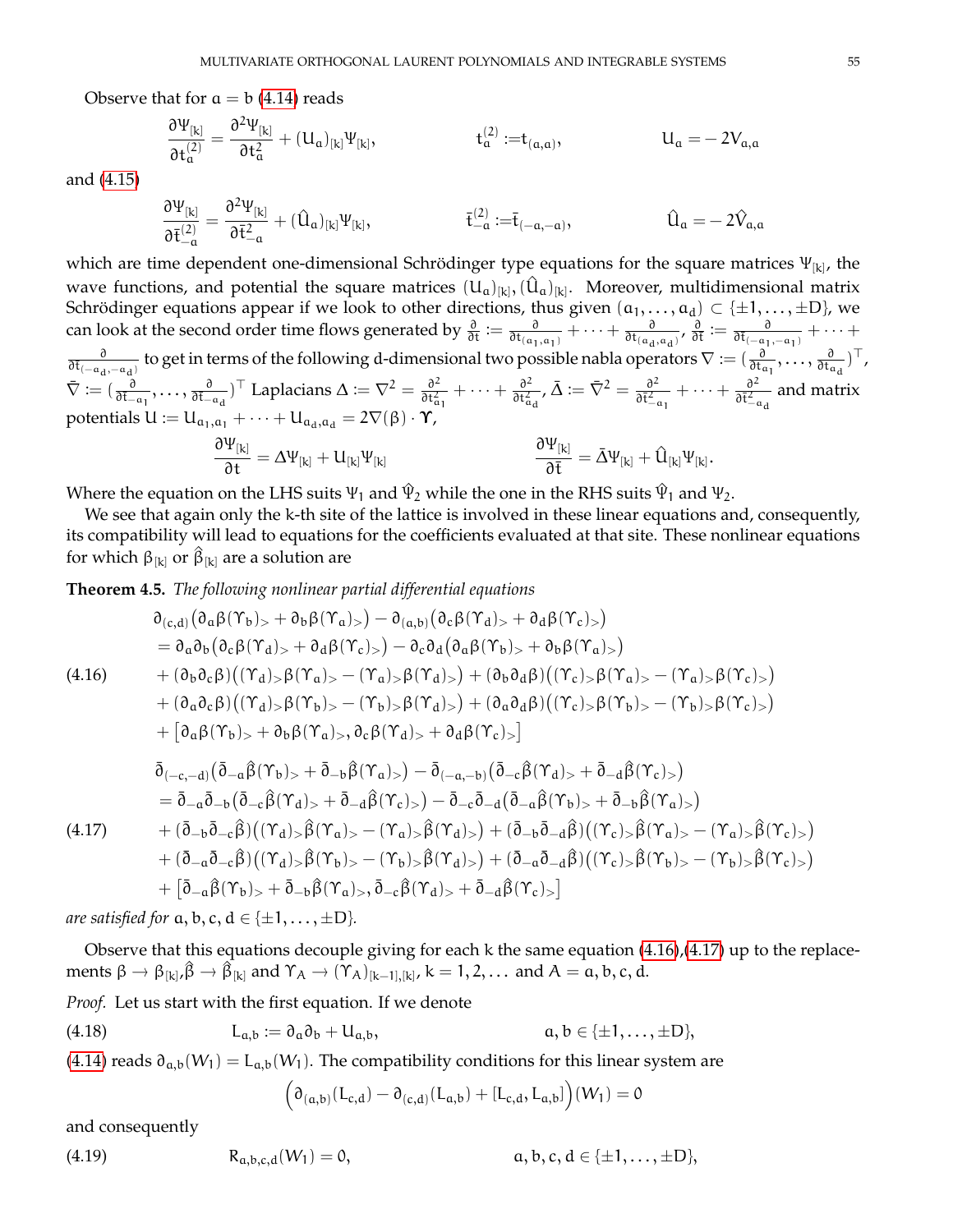where

$$
\begin{aligned} R_{a,b,c,d} &:= (\partial_b U_{c,d}) \partial_a + (\partial_a U_{c,d}) \partial_b - (\partial_d U_{a,b}) \partial_c - (\partial_c U_{a,b}) \partial_d - \partial_{(a,b)} (U_{c,d}) + \partial_{(c,d)} (U_{a,b}) \\ &\qquad + [U_{c,d}, U_{a,b}] - \partial_c \partial_d U_{a,b} + \partial_a \partial_b U_{c,d}. \end{aligned}
$$

Therefore,  $W_1$  satisfies an equation of the form

$$
\big(\sum_{j\in I}\,B_j\partial_j+A\big)(W_1)=0.
$$

for a given subset of indexes  $I \subset \{\pm 1, \ldots, \pm D\}$ . Now, recalling that

$$
\partial_\alpha W_1 = \big( (\Upsilon_\alpha)_> + \beta (\Upsilon_\alpha)_> \big) W_0 + \mathfrak{l} W_0
$$

leads to

$$
0=\big(\sum_{j\in I}B_j\partial_j+A\big)(W_1)=\Big(\sum_{j\in I}B_j(\Upsilon_j)_>+\sum_{j\in I}DB_j\beta(\Upsilon_j)_>+A\Big)W_0+W_0
$$

Observe that  $\Sigma$ j∈I  $B_j \beta(\Upsilon_j)$ , + A is a diagonal matrix. The sum  $\sum$ j∈I  $B_j(\Upsilon_j)_>$  is a linear combination of terms like  $\partial_{\alpha}\beta(\Upsilon_{\alpha})>(\Upsilon_{\alpha})$ , which either are zero everywhere but possibly on the first superdiagonal  $\alpha + b \neq 0$  or are identically zero for  $a + b = 0$ , since  $(\Upsilon_a)_{>}(\Upsilon_{-a})_{>} = 0$ . Therefore, each of them can be set equal to zero and from [\(4.19\)](#page-54-2) we find, in the first place, that

$$
(\partial_b U_{c,d})(\Upsilon_a)_>+ (\partial_a U_{c,d})(\Upsilon_b)_>- (\partial_d U_{a,b})(\Upsilon_c)_- - (\partial_c U_{a,b})(\Upsilon_d)_- = 0,
$$

which is identically satisfied because of [\(4.12\)](#page-53-2). In the second place, we get the following nonlinear equation

$$
\begin{aligned} &(\partial_b U_{c,d})\beta (\Upsilon_a)_> + (\partial_a U_{c,d})\beta (\Upsilon_b)_> - (\partial_d U_{a,b})\beta (\Upsilon_c)_> - (\partial_c U_{a,b})\beta (\Upsilon_d)_> + \partial_{(a,b)} U_{c,d} - \partial_{(c,d)} U_{a,b} \\ &\qquad + [U_{c,d}, U_{a,b}] - \partial_c \partial_d U_{a,b} + \partial_a \partial_b U_{c,d} = 0,\end{aligned}
$$

and recalling [\(4.12\)](#page-53-2) we get the desired result.

The proof for the second equation is exactly the same with the repacements  $\partial_a \to \bar{\partial}_{-a}$ ,  $\beta \to \hat{\beta}$ , U<sub>a,b</sub>  $\to \hat{U}_{a,b}$ ,  $\mathsf{I} \mathsf{W}_0 \rightarrow (\mathsf{I} \mathsf{W}_0)^{\dagger}$ .

**Definition 4.14.** (1) *Longitude 3 times are triples*  $(a, b, c) \subset \{\pm 1, \ldots, \pm D\}$  *where we assume*  $a + b \neq 0, a + c$  $c \neq 0, b + c \neq 0$ 

$$
t_{(a,b,c)}:=t_{sgn(a)\boldsymbol{e}_{|a|}+sgn(b)\boldsymbol{e}_{|b|}+sgn(c)\boldsymbol{e}_{|c|}},
$$

*with corresponding derivatives denoted by*

$$
\mathfrak{d}_{(a,b,c)}:=\frac{\mathfrak{d}}{\mathfrak{d} t_{(a,b,c)}}.
$$

(2) *We introduce the diagonal matrices*

$$
V_{a,b,c} := diag((V_{a,b,c})_{[0]},(V_{a,b,c})_{[1]},(V_{a,b,c})_{[2]},\dots)
$$

*with*

$$
\begin{aligned} V_{\alpha,b,c}:=& \partial_\alpha\beta[\beta,(\Upsilon_b)_>](\Upsilon_c)_>, \\ (V_{\alpha,b,c})_{[k]}=& \partial_\alpha\beta_{[k]}\Big(\beta_{[k-1]} \big(\Upsilon_b\big)_{[k-2],[k-1]}-\big(\Upsilon_b\big)_{[k-1],[k]}\beta_{[k]}\Big) \big(\Upsilon_c\big)_{[k-1],[k]} \end{aligned}
$$

We have excluded the case  $a + b = 0$ ,  $a + c \neq 0$ ,  $b + c \neq 0$  because in those cases what we get is  $t_{(a,b,c)} = t_c, t_b, t_a$ , respectively.

**Proposition 4.17.** *Observe that*

$$
V_{a,b,c} = \partial_a \beta^{(2)}(\Upsilon_b)_{>}(\Upsilon_c)_{>} - \partial_a \beta(\Upsilon_b)_{>} \beta(\Upsilon_c)_{>},
$$
  

$$
(V_{a,b,c})_{[k]} = \partial_a \beta^{(2)}_{[k]}(\Upsilon_b)_{[k-2],[k-1]} - \partial_a \beta_{[k]}(\Upsilon_b)_{[k-1],[k]} \beta_{[k]}(\Upsilon_c)_{[k-1],[k]}.
$$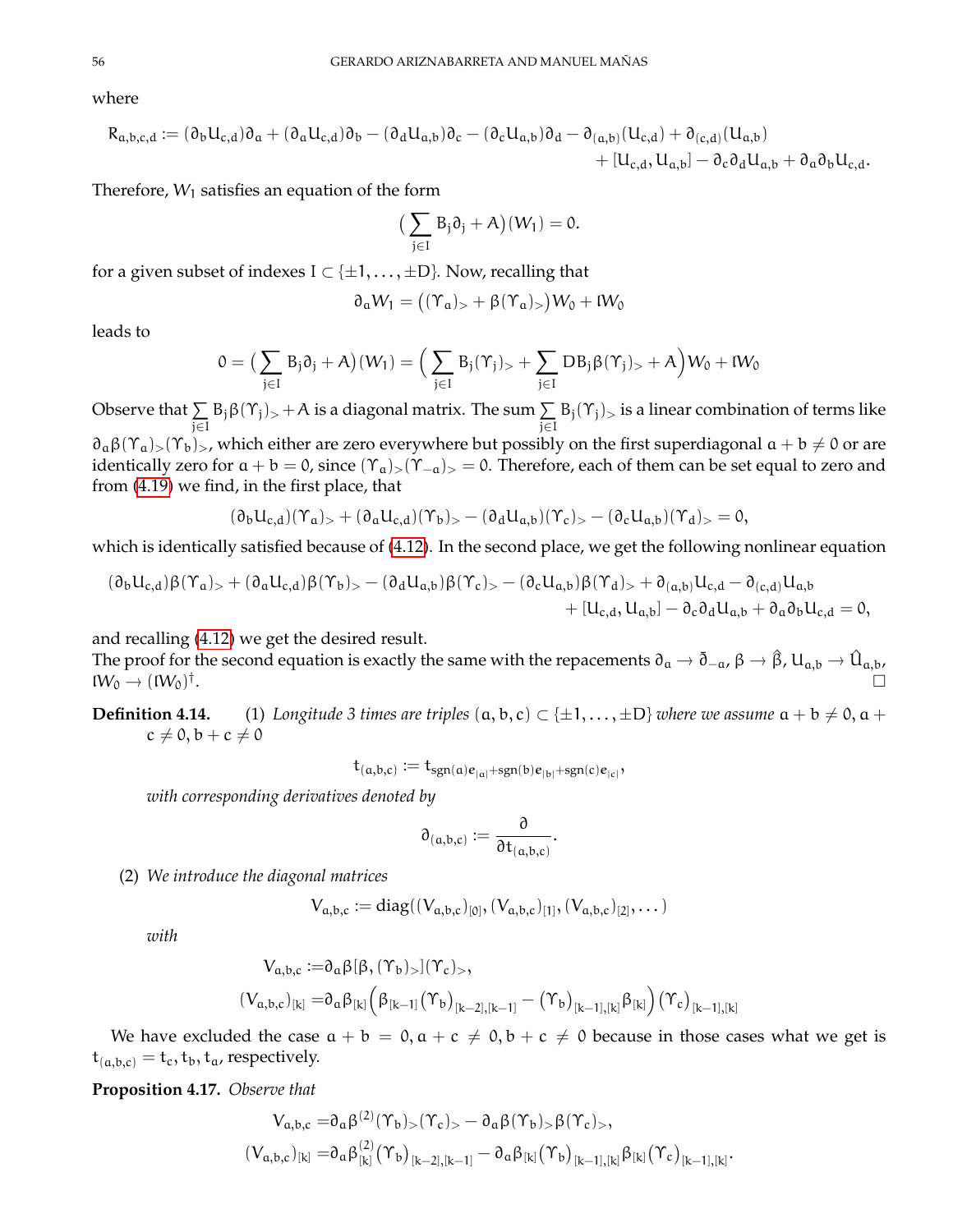Notice that there is a similar definition  $\hat{V}_{a,b,c}$  given by the modifications  $β → β$  and  $∂a → δ<sub>-a</sub>$ ; for the sake of simplicity, we will just mention it after every result instead. Observe also that to obtain the second equalities we have used  $\big((\mathfrak{d}_aS)S^{-1}\big)_{[k][k-2]}=0$ , which follows from Lemma [4.3,](#page-47-1) that leads to

$$
\partial_\alpha \beta^{(2)}_{[k]} = \partial_\alpha \beta^{(1)}_{[k]} \beta_{[k-1]}, \qquad \qquad \beta^{(2)}_{[k]} := S_{[k][k-2]}.
$$

We remark that  $(V_{a,b,c})_{[k]}$  depends on  $\beta_{[k]}$  and  $\beta_{[k]}^{(2)}$  $\begin{bmatrix} (k) \\ (k) \end{bmatrix}$  only, coefficients of the MVOLPUT for the second and third higher lenght monomials,  $\Phi_{[k]}(z)=\chi_{[k]}(z)+\beta_{[k]}\chi_{[k-1]}(z)+\beta_{[k]}^{(2)}$  $\frac{f^{(2)}}{[k]}\chi_{[k-2]}(z)+\cdots+\beta_{[k]}^{(k)}$  $\binom{N}{k}$ . If we insist in using only the second higher longitude coefficient and not the third one there is a price that must be paid, two consecutive Laurent polynomials  $\Phi_{[k]}$  and  $\Phi_{[k-1]}$  will be involved —as we require both of  $\beta_{[k]}$ and  $\beta_{[k-1]}$ . Then

<span id="page-56-0"></span>**Proposition 4.18.** *The Baker functions* Ψ<sup>1</sup> *and* Ψ^ <sup>2</sup> *are both solutions of the third order linear differential equations*

$$
\begin{aligned} \partial_{(a,b,c)}\Psi=&\partial_a\partial_b\partial_c\Psi-(1-\delta_{0,b+c})V_{a,b}\partial_c\Psi-(1-\delta_{0,a+c})V_{b,c}\partial_a\Psi-(1-\delta_{0,a+b})V_{c,a}\partial_b\Psi \\ &\quad-\big(\partial_aV_{b,c}+\partial_cV_{a,b}+\partial_bV_{c,a}+(1-\delta_{0,b+c})V_{a,b,c}+(1-\delta_{0,a+c})V_{b,c,a}+(1-\delta_{0,a+b})V_{c,a,b}\big)\Psi. \end{aligned}
$$

 $a$ nd a similar equation holds for  $\hat{\Psi}_1$  and  $\Psi_2$  after the replacements  $V\to \hat{V}$ , β  $\to \hat{\beta}$  and  $\partial_a\to \bar{\partial}_{-a}.$ 

*Proof.* See Appendix [C.12.](#page-68-1)

Notice that as we anticipated in the study of the second order flows there is a special feature to be considered with rescpect to what we would expect from the real case of MVOPR [\[13\]](#page-69-2). As one can see, the equation takes different shapes depending on the values of a, b, c.

- If  $|e_a + e_b + e_c| = 3$  then none of the  $\delta$ 's is present and the result coincides with the one we had for MVOPR.
- If  $|e_a + e_b + e_c| = 1$  then observe that in the LHS of the equation we would be deriving with respect to a first order flow (instead of a third order flow). Also at least one, and at most two of the following three equations must hold  $b + c = 0$ ,  $a + c = 0$  and  $a + b = 0$ . As a result at least one and at most two of the δ's give a nonzero contribution and two of four of the terms in the equation cancel.

# **Appendices**

### A. OLPUC

In [\[7\]](#page-69-1), following a CMV approach, orthogonal Laurent polynomials in the unit circle (OLPUC) where discussed in detail from the same viewpoint as in this paper. Let us investigate how OLPUC are recovered as MVOLPUT when  $D = 1$  (MVOLPUT<sub>D=1</sub>). For that aim we recall now some basic facts about the construction presented in [\[7\]](#page-69-1). The moment matrix considered in [\[7\]](#page-69-1) can be expressed as

$$
G:=\int_{\mathbb T} \chi \, d\, \mu \chi^\dagger, \\ \chi(z):=\begin{pmatrix} 1 \\ z^{-1} \\ z \\ z^{-2} \\ \vdots \end{pmatrix}, \qquad \qquad G^{[k]}:=\begin{pmatrix} G_{0,0} & G_{0,1} & \dots & G_{0,(k-1)} \\ G_{1,0} & G_{1,1} & \dots & G_{1,(k-1)} \\ \vdots & \vdots & & \vdots \\ G_{(k-1),0} & G_{(k-1),1} & \dots & G_{(k-1),(k-1)} \end{pmatrix}.
$$

Where  $\chi$  is the vector of monomials ordered according to the CMV proposal. Notice that as we assume here that the measure is real, d  $\mu=d$   $\bar{\mu}$ , we have that the moment matrix is Hermitian,  $G=G^{\dag}$ ; moreover, we also assume that we are dealing with a positive definite Borel measure, i.e., every minor of the associated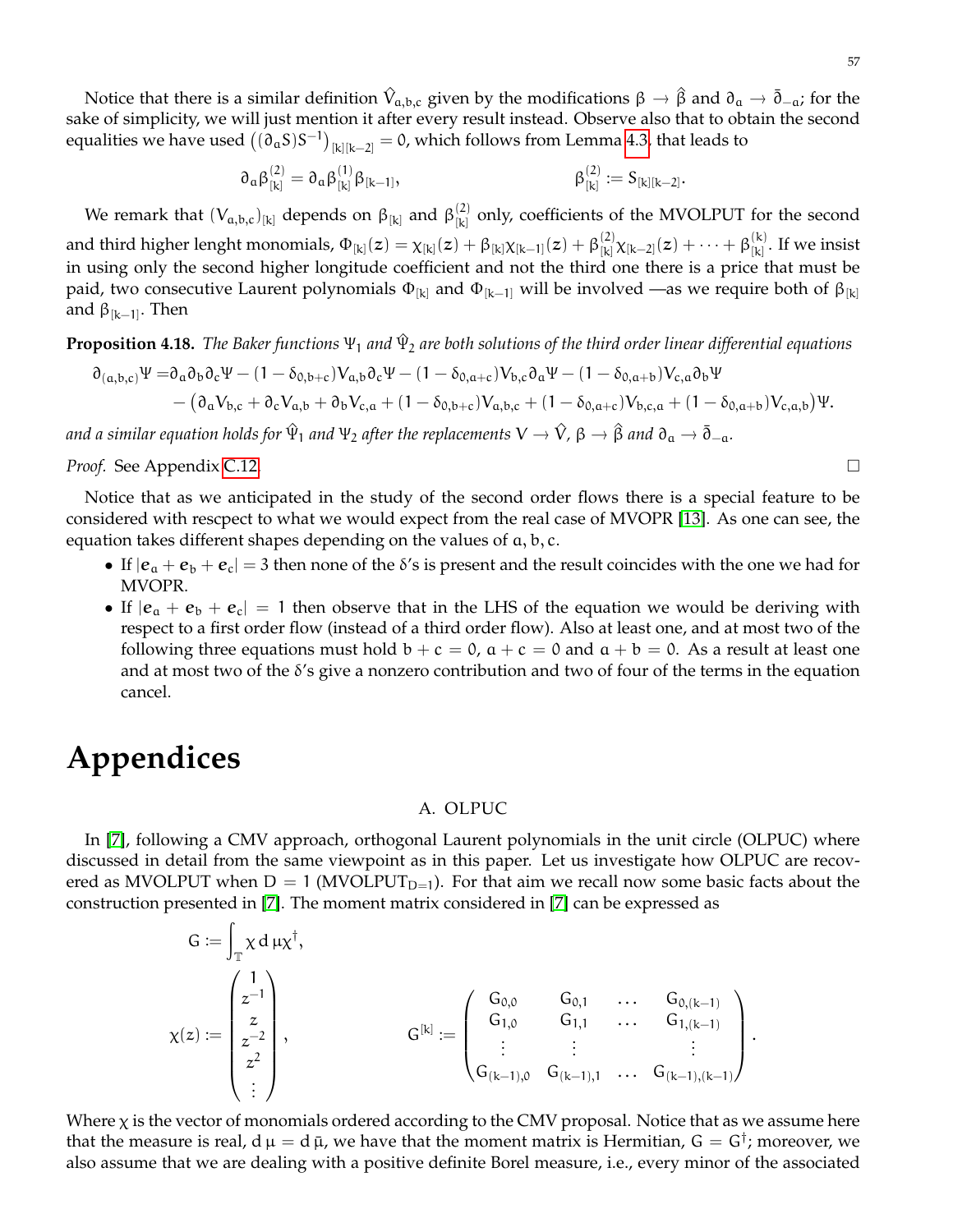58

moment matrix is positive, this is det  $G^{[k]} > 0$  for all  $k \in \{0, 1, 2, ...\}$ . For such cases the Gauss–Borel factorization of the moment matrix leads to

<span id="page-57-0"></span>(A.1) 
$$
G := s^{-1}h(s^{-1})^{\dagger},
$$
\n
$$
s := \begin{pmatrix}\n1 & 0 & 0 & & & \\
\bar{\alpha}_1 & 1 & 0 & & & \\
& \ast & \alpha_2 & 1 & & & \\
& \ast & \ast & \ddots & \ddots & & \\
& & & & & \bar{\alpha}_{2k+1} & 1 & 0 \\
& & & & & & \bar{\alpha}_{2k+2} & 1 \\
& & & & & & & \ddots\n\end{pmatrix}, \qquad h := diag(h_0, h_1, \ldots, h_{2k+1}, h_{2k+2}, \ldots)
$$

with the OLPUC given by

$$
\phi(z):=s\chi(z),\hspace{1cm}\phi^{(2k+1)}=z^{-(k+1)}+\cdots+\bar\alpha_{2k+1}z^k,\hspace{1cm}\phi^{(2k+2)}=\alpha_{2k+2}z^{-(k+1)}+\cdots+z^{k+1},
$$

and corresponding Szegő polynomials expressed as follows

$$
z^{k+1}\phi^{(2k+1)}(z) = P_{2k+1}^*(z), \qquad \qquad z^{k+1}\phi^{(2k+2)}(z) = P_{2k+2}(z),
$$

with reciprocal polynomials given by  $P_k^*(z) = z^k \bar{P}_k(z^{-1})$  and Verblunsky coefficients defined as  $\alpha_k := P_k(0)$ . In the theory we have also  $\rho_k := \frac{h_{k+1}}{h_k}$  $\frac{k+1}{h_k}$ .

However, the MVOLPUT<sub>D=1</sub> is not exactly the one just described for OLPUC [\[7\]](#page-69-1). Despite we are dealing with the very same moment matrix G, now the Gauss–Borel factorization is a  $2 \times 2$  block (but for the first left upper corner) factorization:

<span id="page-57-1"></span>
$$
(A.2) \tG = S^{-1}H(S^{-1})^{\dagger},
$$

with

$$
S:=\begin{pmatrix}1&0&0&&&\\ \beta_{[1]}&\mathbb{I}_2&0&&&\\ &\ast&\beta_{[2]}&\mathbb{I}_2&&&\\ &&\ddots&\ddots&&\\ &&&&\beta_{[k+1]}&\mathbb{I}_2&\\ &&&&\ddots&\ddots\end{pmatrix},\qquad H:=\begin{pmatrix}H_{[0]}&0&0&&&\\ 0&H_{[1]}&0&&&\\ 0&0&H_{[2]}&&\\ &&&\ddots&&\\ &&&&&H_{[k+1]}&\\ &&&&&\ddots\end{pmatrix},
$$

being all the entries of these matrices, except from  $S_{[0][0]} = 1, H_{[0]}$  which are real numbers, 2 × 2 complex matrices. The Laurent orthogonal polynomials are encoded in the semi-infinite vector

$$
\varphi(z) := S\chi(z),
$$

where we can write

$$
\chi(z) := \begin{pmatrix} 1 \\ \chi_{[1]}(z) \\ \chi_{[2]}(z) \\ \vdots \\ \chi_{[k+1]}(z) \\ \vdots \end{pmatrix}, \qquad \qquad \chi_{[k+1]} := \binom{z^{-(k+1)}}{z^{k+1}}
$$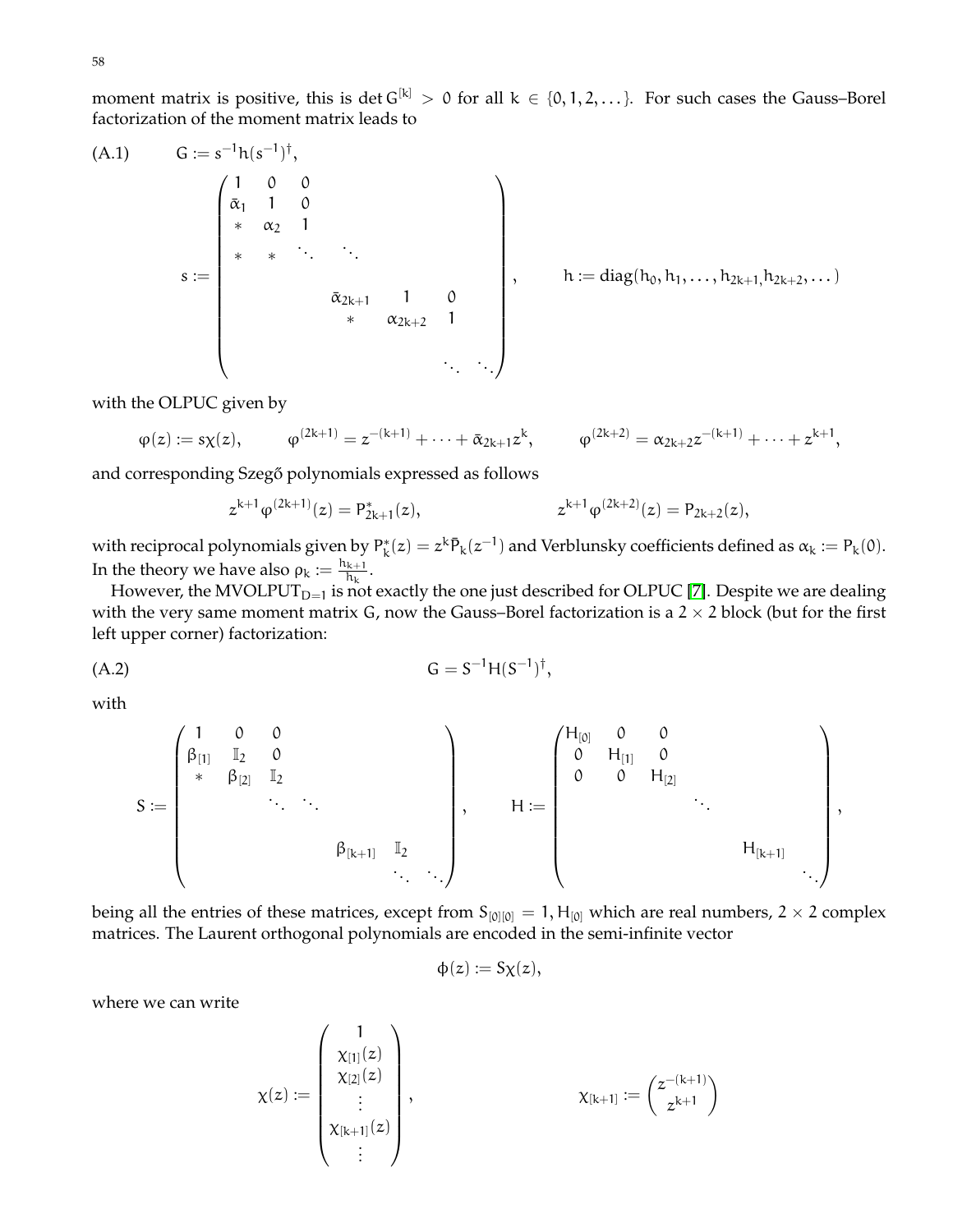and

$$
\varphi_{[k+1]}(z) \mathrel{\mathop:}= \sum_{l=0}^{k+1} S_{[k+1][l]} \chi_{[l]}(z) = \begin{pmatrix} \varphi^{(2k+1)}(z) \\ \varphi^{(2k+2)}(z) \end{pmatrix} = \begin{pmatrix} z^{-(k+1)} + \cdots + z^k \\ * z^k + \cdots + z^{k+1} \end{pmatrix}.
$$

To properly connect both scenarios we need a further object:

**Definition A.1.** *The derivative reciprocal Verblusnky coefficients are defined by*

$$
\bar{\lambda}_{2k+1}:=\frac{d\,P^*_{2k+1}(0)}{d\,z}.
$$

Then, we have the following

**Proposition A.1.** *When the Gauss–Borel factorization* [\(A.1\)](#page-57-0) *can be performed then* [\(A.2\)](#page-57-1) *also exists with the block entries of* S, H *expressed in terms of the entries of* s, h *as follows*

$$
H_{[k+1]}=-h_{2k+1}\begin{pmatrix}1&\bar{\alpha}_{2k+2}\\ \alpha_{2k+2}&1\end{pmatrix}, \qquad \qquad \beta_{[k+1]}=\begin{pmatrix} \bar{\lambda}_{2k+1}&\bar{\alpha}_{2k+1}\\ \alpha_{2k+1}&\lambda_{2k+1}\end{pmatrix},
$$

where in the last equation we take **k**  $\geqslant$  1 and for **k**  $=$  1 we have  $\beta_{[1]} = \left( \frac{\tilde{\alpha}_1}{\lambda_1} \right)$  $\begin{pmatrix} \bar{\alpha}_1 \ \lambda_1 \end{pmatrix}$ . Moreover,

$$
\lambda_1 = \alpha_1 \qquad \qquad \lambda_{2k+3} - \lambda_{2k+1} = \bar{\alpha}_{2k+1} \alpha_{2k+2} + \bar{\alpha}_{2k+2} \alpha_{2k+3},
$$

*it also holds that*

$$
\rho_k=1-\bar{\alpha}_k\alpha_k.
$$

The MVOLPUT<sub>D=1</sub>, { $\phi(z)_{k=0}^{\infty}$ , the OLPUC, { $\phi_k(z)_{k=0}^{\infty}$ , and the Szegő polynomials and reciprocal polynomials,  ${P_k(z), P_k^*(z)}_{k=0}^{\infty}$ , are related as follows

$$
\varphi^{(2k+1)}(z) = \varphi^{(2k+1)}(z), \qquad \qquad \varphi^{(2k+2)}(z) = -\alpha_{2k+2}\varphi^{(2k+1)}(z) + \varphi^{(2k+2)}(z),
$$
\n
$$
\begin{pmatrix} z^{k+1} & 0 \\ 0 & z^k \end{pmatrix} \varphi_{[k+1]}(z) = \begin{pmatrix} P^*_{2k+1}(z) \\ P_{2k+1}(z) \end{pmatrix}, \qquad z^{k+1} H^{-1}_{[k+1]} h_{2k+2} \varphi_{[k+1]}(z) = \begin{pmatrix} P^*_{2k+2}(z) \\ P_{2k+2}(z) \end{pmatrix}.
$$

*Proof.* To prove the results we must start removing from s its block diagonal. We introduce

$$
n:=\begin{pmatrix}1&0&0&0&0&0&\\0&1&0&0&0&&\\0&\alpha_2&1&0&0&&\\0&0&0&1&0&&&\\0&0&0&\alpha_4&1&&&\\&&&\ddots&\ddots&&&\\&&&&&\ddots&\ddots&&\\&&&&&&&1&0&\\&&&&&&&\alpha_{2k+2}&1&\\&&&&&&&\ddots\end{pmatrix}.
$$

If we do so in the factorization we end up with

$$
G = s^{-1}nn^{-1}h(n^{-1})^{\dagger}n^{\dagger}(s^{-1})^{\dagger} = (n^{-1}s)^{-1}(n^{-1}h(n^{-1})^{\dagger})[(n^{-1}s)^{-1}]^{\dagger},
$$

so that

$$
S = n^{-1}s,
$$
  $H = n^{-1}h(n^{-1})^{\dagger}.$ 

From the first expression the relations between  $\phi$  and  $\phi$  follow and from the second one we get

$$
H_{[k+1]} = \begin{pmatrix} h_{2k+1} & h_{2k+1} \bar{\alpha}_{2k+2} \\ \alpha_{2k+2}h_{2k+1} & h_{2k+2} + \alpha_{2k+2}h_{2k+1} \bar{\alpha}_{2k+2} \end{pmatrix}
$$

.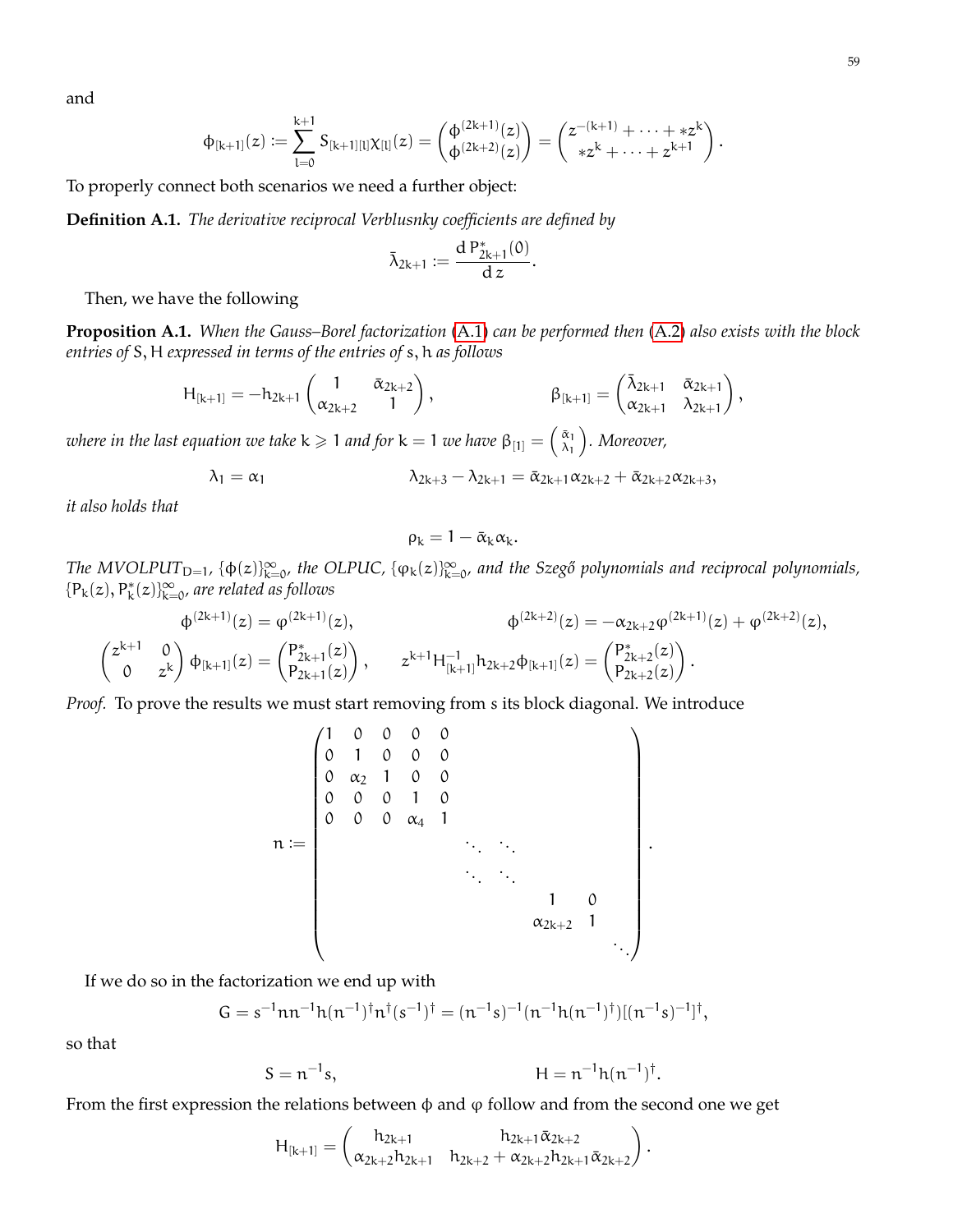But due to the persymmetry of  $H_{[k+1]}$  the elements in the main diagonal must coincide and therefore

$$
h_{2k+1}=h_{2k+2}+\alpha_{2k+2}h_{2k+1}\bar{\alpha}_{2k+2},
$$

from where we deduce  $\rho_{2k+2} := \frac{h_{2k+2}}{h_{2k+1}}$  $\frac{n_{2k+2}}{n_{2k+1}} = 1 - \alpha_{2k+2}\bar{\alpha}_{2k+2}$ . In order to get the expressions relating the  $\phi$  to the Szegő polynomials we only have to take the relations between  $\phi$  and  $\phi$  and remember both the expressions relating the  $\varphi$  to the Szeg $\varphi$  polynomials and also the recursion relation for the last ones

$$
P_k(z) = z P_{k-1}(z) + \alpha_k P_{k-1}^*(z).
$$

These relations lead to expressions for the entries of  $\beta_{[2k+1]}$ . From the two alternatives of writing the Jacobi operator we get the relation between  $\alpha$  and  $\lambda$ 

$$
\begin{array}{ll} J_{[k+1],[k+1]} = \begin{pmatrix} 0 & \bar{\alpha}_{2k+1} \\ -\alpha_{2k+3} & \lambda_{2k+1} - \lambda_{2k+3} \end{pmatrix} \\ = \frac{h_{2k+1}}{h_{2k+2}} \begin{pmatrix} \frac{\lambda_{2k+1} - \lambda_{2k+3} - \bar{\alpha}_{2k+1} \alpha_{2k+2} - \bar{\alpha}_{2k+2} \alpha_{2k+3}}{[\alpha_{2k+2} (\lambda_{2k+1} - \lambda_{2k+3} - \bar{\alpha}_{2k+2} (\lambda_{2k+1} - \lambda_{2k+3} - \bar{\alpha}_{2k+2} \alpha_{2k+3}) + \bar{\alpha}_{2k+1}} \\ \frac{\lambda_{2k+2}}{[\alpha_{2k+2} (\lambda_{2k+1} - \lambda_{2k+3}) - \alpha_{2k+3} - \bar{\alpha}_{2k+2} \bar{\alpha}_{2k+1} \alpha_{2k+2}}{[\alpha_{2k+2} (\lambda_{2k+1} - \lambda_{2k+3}) - \alpha_{2k+3} \bar{\alpha}_{2k+2} + \alpha_{2k+2} \bar{\alpha}_{2k+1}} \end{pmatrix} . \end{array}
$$

While from the recursion relation for  $\phi$ , which can be expressed as follows

$$
z\varphi_{[k+1]} = \frac{h_{2k+1}}{h_{2k}} \begin{pmatrix} 1 & -\bar{\alpha}_{2k} \\ \alpha_{2k+2} & \alpha_{2k+2}\bar{\alpha}_{2k} \end{pmatrix} \varphi_{[k]} + \begin{pmatrix} 0 & \bar{\alpha}_{2k+1} \\ -\alpha_{2k+3} & \bar{\alpha}_{2k+1}\alpha_{2k+2} + \bar{\alpha}_{2k+2}\alpha_{2k+3} \end{pmatrix} \varphi_{[k+1]} \begin{pmatrix} 0 & 0 \\ 0 & 1 \end{pmatrix} \varphi_{[k+2]},
$$

we get

$$
z\varphi_{2k+1}(z)=\frac{h_{2k+1}}{h_{2k}}[\varphi_{2k-1}-\bar{\alpha}_{2k}\varphi_{2k}]+\bar{\alpha}_{2k+1}\varphi_{2k+2}.
$$

If we compare the coefficients in  $z^{-k}$  we get

$$
1=\frac{h_{2k+1}}{h_{2k}}+\bar{\alpha}_{2k+1}\alpha_{2k+1}
$$

which, recalling that  $\rho_{2k+1} := \frac{h_{2k+1}}{h_{2k}}$  $\frac{2k+1}{h_{2k}}$  gives the expressions for the odd  $\rho$ .

Notice that for the previous result to hold we have assumed that the Gauss–Borel factorization [\(A.1\)](#page-57-0) can be performed, which implies the block Gauss–Borel factorization [\(A.2\)](#page-57-1). The OLPUC factorization [\(A.1\)](#page-57-0) of [\[7\]](#page-69-1) was ensured whenever all the standard principal minors do not vanish, det  $G^{[k]} \neq 0$  for all  $k \in \{0, 1, 2, \dots\}$ ; however, for the MVOLPUT<sub>D=1</sub> construction we request a less demanding condition, now we require only the block principal minors not to vanish, hence it only requests det  $G^{[2k+1]} \neq 0$  for all  $k \in \{0, 1, 2, \ldots\}$ , and nothing to the even minors, which in fact could vanish. Whenever all the odd principal minors are non zero and some even principal minors do vanish we have  $MVOLPUT_{D=1}$  but not OLPUC. Let us explore this situation

**Proposition A.2.** Let us consider a measure such that  $det G^{[2k+1]} \neq 0$ ,  $k \in \{1, 2, ...\}$ ,  $det G^{[2k+2]} \neq 0 \ \forall k \neq l$  and det  $G^{[2l+2]} = 0$ . Then

$$
H_{[k+1]} = \begin{pmatrix} h_{2k+1} & h_{2k+1} \tilde{\alpha}_{2k+2} \\ \alpha_{2k+2} h_{2k+1} & h_{2k+1} \end{pmatrix} \qquad \forall k \neq l,
$$

*and*

$$
H_{[l+1]} = \begin{pmatrix} H_{2l+1,2l+1} & H_{2l+1,2l+2} \\ H_{2l+2,2l+1} & H_{2l+2,2l+2} \end{pmatrix} = \begin{pmatrix} 0 & H_{2l+1} \\ \bar{H}_{2l+1} & 0 \end{pmatrix} \hspace{1cm} H_{2l+1} := \langle \varphi^{(2l+1)}, \varphi^{(2l+2)} \rangle.
$$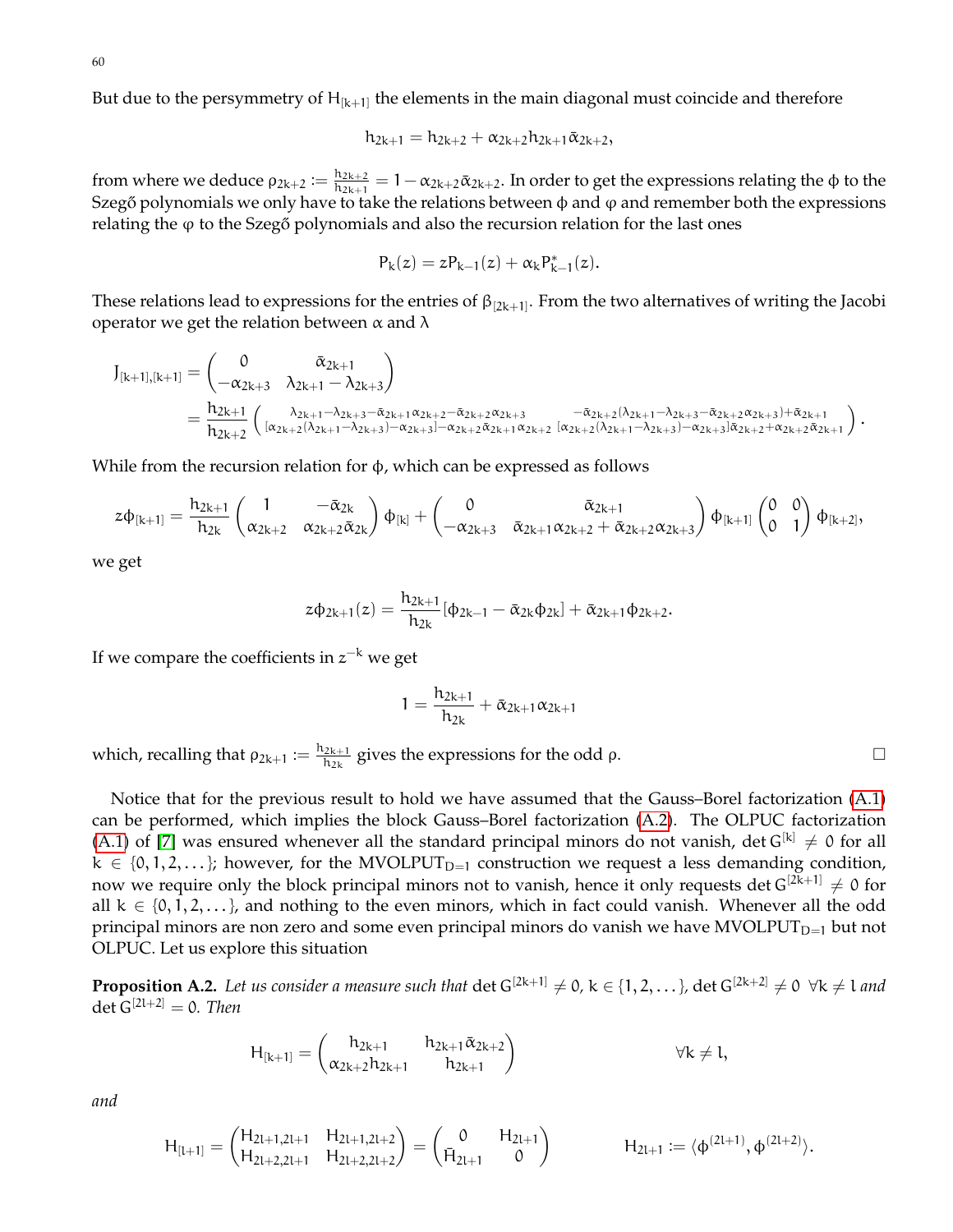*Proof.* From the imposed conditions on the moment matrix we see that  $\forall k < 2l+2$  we have that  $\det g^{[k]} > 0$ and therefore det  $H_{[k]} > 0$ . But det  $g^{[2l+2]} = 0$  and therefore

$$
\left| \begin{matrix} H_{[0]} & 0 & 0 \\ 0 & H_{[1]} & 0 \\ 0 & 0 & H_{[2]} & \\ & & \ddots & \\ & & & H_{[l]} \end{matrix} \right| = \Big( \prod_{k=0}^l \det H_{[k]} \Big) H_{2l+1,2l+1} = 0.
$$

Since  $\prod_{k=0}^{l}$  det  $H_{[k]} =$  det  $g^{[2l+1]} > 0$  the only possibility is that  $H_{2l+1,2l+1} = 0$ . Then using the persymmetry of the blocks of H it is straightforward to get that  $H_{2l+2,2l+2} = H_{2l+1,2l+1} = 0$  and that  $H_{2l+1,2l+2} =$  $\bar{H}_{2l+2,2l+1} := H_{2l+1}$ . Notice that since again det  $G^{[2l+3]} > 0$  we have that det  $H_{[l+1]} \neq 0$  and therefore  $H_{2l+1} \neq 0.$ 

We have

$$
H_{[k+1]} = \begin{pmatrix} h_{2k+1} & h_{2k+1} \bar{\alpha}_{2k+2} \\ \alpha_{2k+2} h_{2k+1} & h_{2k+1} \end{pmatrix} = \begin{pmatrix} 1 & 0 \\ \alpha_{2k+2} & 1 \end{pmatrix} \begin{pmatrix} h_{2k+1} & 0 \\ 0 & h_{2k+1} \end{pmatrix} \begin{pmatrix} 1 & 0 \\ \alpha_{2k+2} & 1 \end{pmatrix}^\dagger \hspace{1cm} \forall k \neq l,
$$

B. PERSYMMETRIC AND SPECTRAL MATRICES FOR  $D = 1, 2$ 

For  $D = 1$  the persymmetry matrix is For  $D = 1$  we have

|    |   | 0 | 0 | 0 | 0 | $\mathcal{O}$ | $\Omega$ | $\Omega$ | 0            |  |
|----|---|---|---|---|---|---------------|----------|----------|--------------|--|
|    | 0 | 0 | 1 | 0 | 0 | 0             | 0        | 0        | 0            |  |
|    | 0 | 1 | 0 | 0 | 0 | 0             | 0        | 0        | 0            |  |
|    | 0 | 0 | 0 | 0 | 1 | 0             | 0        | 0        | 0            |  |
|    | 0 | 0 | 0 | 1 | 0 | 0             | 0        | 0        | 0            |  |
| η1 | 0 | 0 | 0 | 0 | 0 | 0             | 1        | 0        | 0            |  |
|    | 0 | 0 | 0 | 0 | 0 | 1             | 0        | 0        | 1            |  |
|    | 0 | 0 | 0 | 0 | 0 | 0             | 0        | 0        | $\mathbf{1}$ |  |
|    | 0 | 0 | 0 | 0 | 0 | $\theta$      | 0        | 1        | 0            |  |
|    |   |   |   |   |   |               |          |          |              |  |

and  $D = 2$  the partial persymmetries matrices are

1 0 0 0 0 0 0 0 0 0 0 0 0 . . . 0 0 0 0 **1** 0 0 0 0 0 0 0 0 . . . 0 0 **1** 0 0 0 0 0 0 0 0 0 0 . . . 0 0 0 **1** 0 0 0 0 0 0 0 0 0 . . . 0 **1** 0 0 0 0 0 0 0 0 0 0 0 . . . 0 0 0 0 0 0 0 0 0 0 0 0 **1** . . . 0 0 0 0 0 0 0 0 0 0 **1** 0 0 . . . ,η<sup>1</sup> = 0 0 0 0 0 0 0 0 0 0 0 **1** 0 . . . 0 0 0 0 0 0 0 0 **1** 0 0 0 0 . . . 0 0 0 0 0 0 0 0 0 **1** 0 0 0 . . . 0 0 0 0 0 0 **1** 0 0 0 0 0 0 . . . 0 0 0 0 0 0 0 **1** 0 0 0 0 0 . . . 0 0 0 0 0 **1** 0 0 0 0 0 0 0 . . . . . . . . . . . . . . . . . . . . . . . . . . . . . . . . . . . . . . .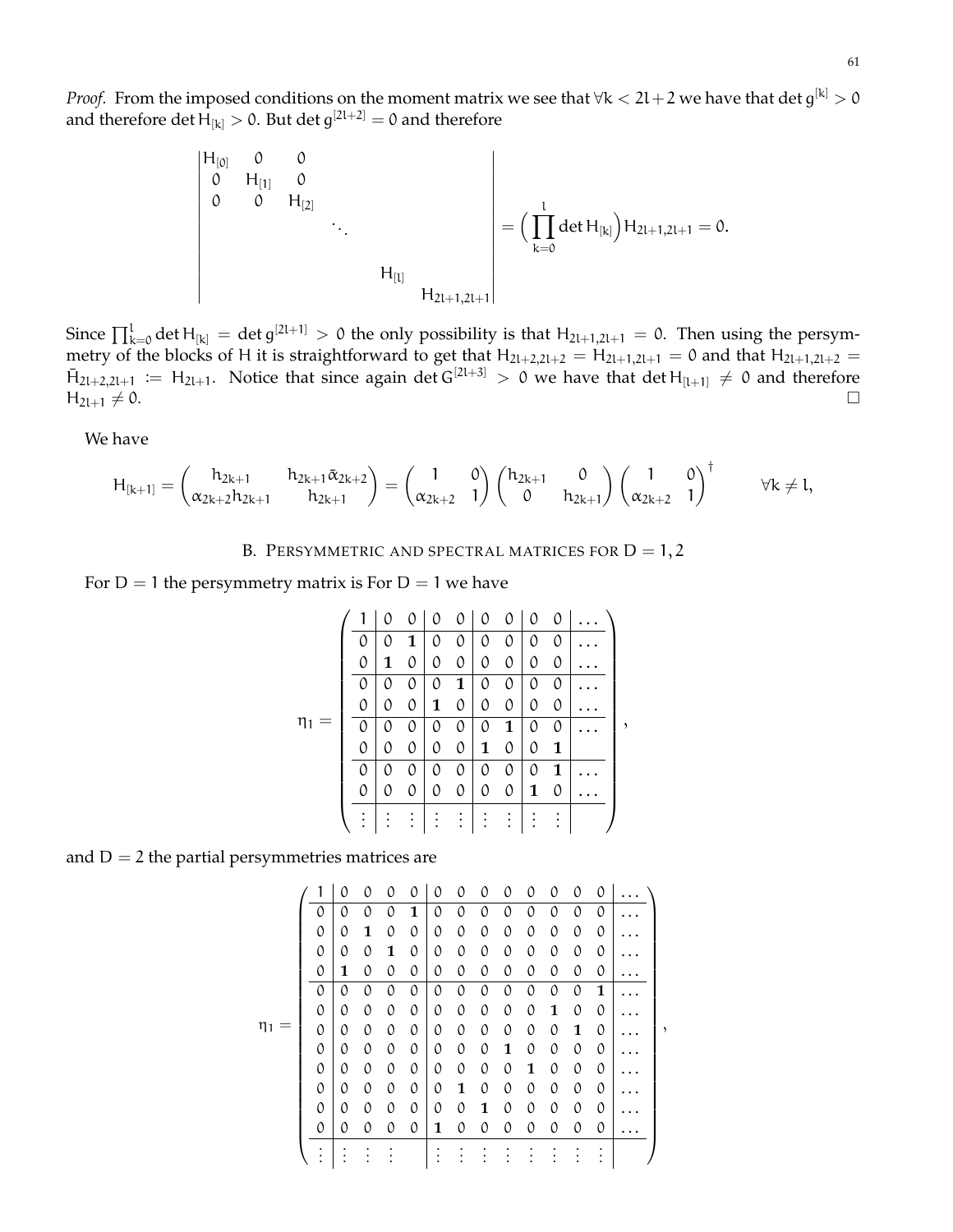|          |                | 0        | 0        | 0        | 0 | 0 | 0 | 0        | 0 | 0        | $\Omega$ | 0 | 0        |  |
|----------|----------------|----------|----------|----------|---|---|---|----------|---|----------|----------|---|----------|--|
|          | 0              | 1        | 0        | 0        | 0 | 0 | 0 | 0        | ∩ | Λ        | Λ        | 0 | $\Omega$ |  |
|          | 0              | 0        | 0        | 1        | 0 | 0 | 0 | 0        | 0 | 0        | 0        | 0 | 0        |  |
|          | 0              | 0        | 1        | 0        | 0 | 0 | 0 | 0        | 0 | $\Omega$ | $\Omega$ | 0 | 0        |  |
|          | 0              | 0        | 0        | $\Omega$ | 1 | 0 | 0 | 0        | 0 | 0        | 0        | 0 | 0        |  |
|          | 0              | 0        | 0        | 0        | 0 | 1 | 0 | $\Omega$ | 0 | 0        | $\Omega$ | 0 | $\Omega$ |  |
|          | 0              | 0        | $\Omega$ | 0        | 0 | 0 | 0 | 1        | 0 | 0        | 0        | 0 | 0        |  |
| $\eta_2$ | 0              | 0        | 0        | 0        | 0 | 0 | 1 | 0        | 0 | $\Omega$ | $\Omega$ | 0 | 0        |  |
|          | 0              | $\Omega$ | $\Omega$ | 0        | 0 | 0 | 0 | 0        | 0 | 1        | 0        | 0 | 0        |  |
|          | 0              | 0        | 0        | 0        | 0 | 0 | 0 | 0        | 1 | 0        | $\Omega$ | 0 | $\Omega$ |  |
|          | $\Omega$       | 0        | 0        | 0        | 0 | 0 | 0 | 0        | 0 | 0        | 0        | 1 | 0        |  |
|          | 0              | 0        | 0        | 0        | 0 | 0 | 0 | 0        | 0 | 0        | 1        | 0 | $\Omega$ |  |
|          | 0              | 0        | 0        | 0        | 0 | 0 | 0 | 0        | 0 | 0        | 0        | 0 | 1        |  |
|          | ٠<br>$\bullet$ |          |          |          |   |   |   |          |   |          |          |   | ٠        |  |

For  $\mathsf{D}=1$  we have the spectral matrix

|                     |          | $\Omega$ |   | $1 \vert 0 \vert 0 \vert$ |               |                | $0 \quad 0$    | $\mathcal{O}$ | $\mathfrak{o}$ |  |
|---------------------|----------|----------|---|---------------------------|---------------|----------------|----------------|---------------|----------------|--|
| $\gamma_{1}$<br>$=$ |          |          |   |                           |               | 0              | 0              |               | 0              |  |
|                     | $\Omega$ | 0        | 0 | 0                         | $\mathbf{1}$  | $\Omega$       | $\mathcal{O}$  | 0             | 0              |  |
|                     | 0        | 1        | 0 | 0                         | $\mathcal{O}$ | 0              | 0              | 0             | 0              |  |
|                     | 0        | $\Omega$ | 0 | 0                         | $\mathcal{O}$ | $\mathfrak{o}$ | 1 <sup>1</sup> | 0             | 0              |  |
|                     | 0        | 0        | 0 | 1                         | 0             | 0              | 0              | 0             | 0              |  |
|                     | 0        | $\Omega$ | 0 | $\Omega$                  | $\Omega$      | $\Omega$       | $\mathcal{O}$  | $\Omega$      | 1              |  |
|                     |          |          | 0 | 0                         | $\Omega$      | 1              | 0              | 0             | $\Omega$       |  |
|                     | 0        |          | 0 | $\mathcal{O}$             | $\mathcal{O}$ | 0              | 0              | 0             | 0              |  |
|                     |          |          |   |                           |               |                |                |               |                |  |

As an example, we show the first blocks for the  $D = 2$  case

 0 0 0 0 **1** 0 0 0 0 0 0 0 0 . . . **1** 0 0 0 0 0 0 0 0 0 0 0 0 . . . 0 0 0 0 0 0 0 0 0 0 **1** 0 0 . . . 0 0 0 0 0 0 0 0 0 0 0 **1** 0 . . . 0 0 0 0 0 0 0 0 0 0 0 0 **1** . . . 0 **1** 0 0 0 0 0 0 0 0 0 0 0 . . . 0 0 **1** 0 0 0 0 0 0 0 0 0 0 . . . Υ<sup>1</sup> = ,0 0 0 **1** 0 0 0 0 0 0 0 0 0 . . . 0 0 0 0 0 0 0 0 0 0 0 0 0 . . . 0 0 0 0 0 0 0 0 0 0 0 0 0 . . . 0 0 0 0 0 0 0 0 0 0 0 0 0 . . . 0 0 0 0 0 0 0 0 0 0 0 0 0 . . . 0 0 0 0 0 0 0 0 0 0 0 0 0 . . . . . . . . . . . . . . . . . . . . . . . . . . . . . . . . . . . . . . .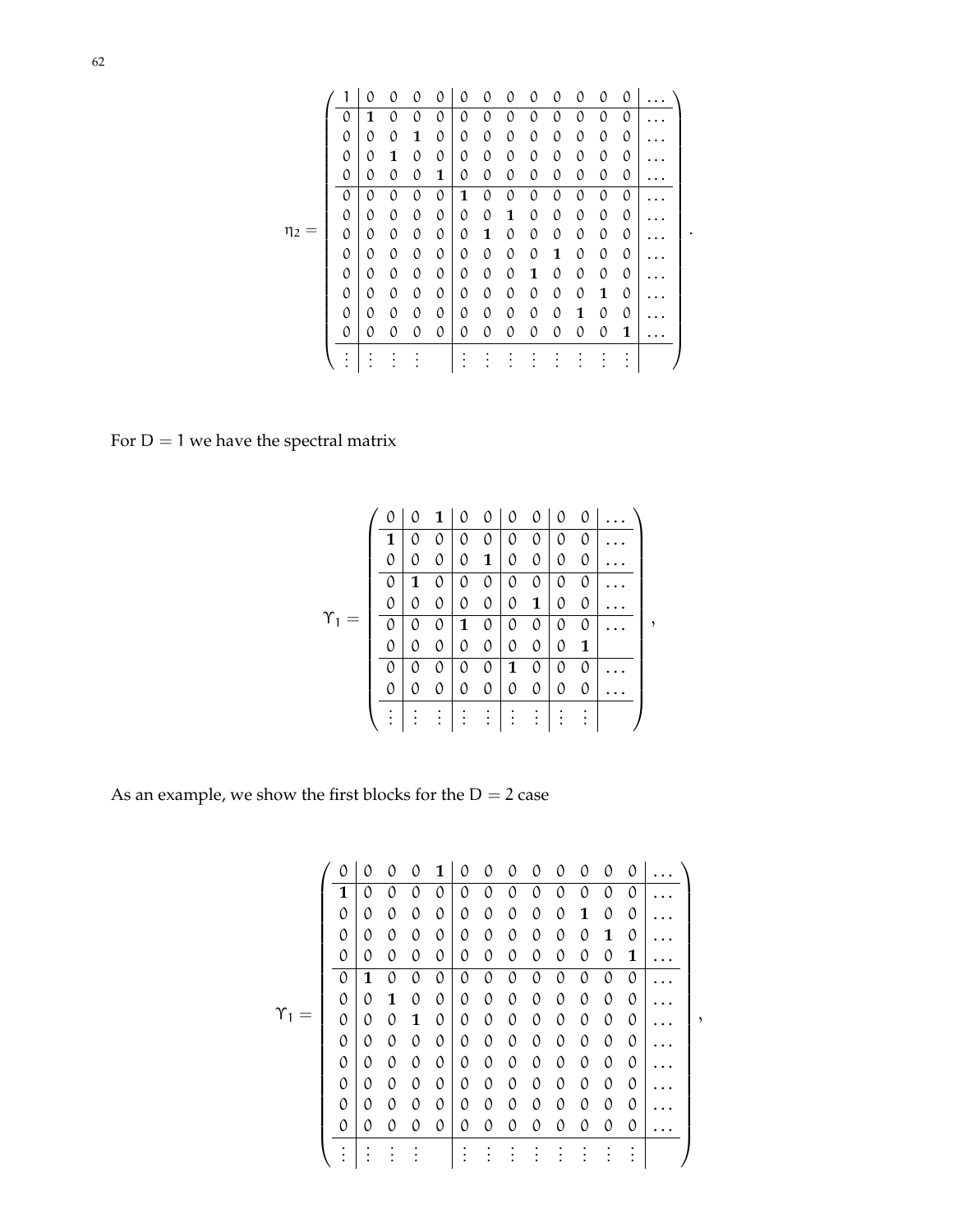and

|                | Λ             |   |          |          |               | ∩        | 0 |               |   |               |               |          | Ω        |  |
|----------------|---------------|---|----------|----------|---------------|----------|---|---------------|---|---------------|---------------|----------|----------|--|
|                | 0             | 0 | Ω        | Ω        | 0             | 0        | 0 | 1             | Ω | Ω             | Λ             | Λ        | Λ        |  |
|                | 1             | 0 | 0        | 0        | 0             | 0        | 0 | 0             | 0 | 0             | 0             | 0        | 0        |  |
|                | 0             | 0 | $\Omega$ | Λ        | $\Omega$      | $\Omega$ | 0 | 0             | 0 | 1             | 0             | $\Omega$ | 0        |  |
|                | 0             | 0 | 0        | 0        | 0             | 0        | 0 | 0             | 0 | 0             | 0             | 1        | 0        |  |
| $\Upsilon_2 =$ | $\mathcal{O}$ | 0 | 0        | 0        | 0             | 0        | 0 | 0             | 0 | $\Omega$      | 0             | 0        | 0        |  |
|                | 0             | 1 | 0        | $\Omega$ | $\mathcal{O}$ | 0        | 0 | $\mathcal{O}$ | 0 | 0             | 0             | 0        | 0        |  |
|                | 0             | 0 | 0        | 0        | 0             | 0        | 0 | 0             | 0 | $\mathcal{O}$ | $\mathcal{O}$ | 0        | 0        |  |
|                | $\mathcal{O}$ | 0 | 1        | $\Omega$ | 0             | 0        | 0 | 0             | 0 | 0             | 0             | 0        | $\Omega$ |  |
|                | $\mathcal{O}$ | 0 | 0        | 0        | 0             | 0        | 0 | 0             | 0 | 0             | $\mathcal{O}$ | 0        | 0        |  |
|                | $\mathcal{O}$ | 0 | $\Omega$ | $\Omega$ | 1             | $\Omega$ | 0 | 0             | 0 | 0             | $\Omega$      | $\Omega$ | $\Omega$ |  |
|                | $\mathcal{O}$ | 0 | 0        | 0        | 0             | 0        | 0 | 0             | 0 | 0             | 0             | 0        | 0        |  |
|                | 0             | 0 | $\Omega$ | 0        | 0             | 0        | 0 | 0             | 0 | 0             | $\Omega$      | 0        | 0        |  |
|                |               |   |          |          |               |          |   |               |   |               |               |          |          |  |

## C. PROOFS

## C.1. **Proof of Proposition [2.4.](#page-0-0)**

*Proof.* (1) Assuming det  $A \neq 0$  for any block matrix  $M = \begin{pmatrix} A & B \\ C & D \end{pmatrix}$  we can write in terms of Schur complements

$$
M = \begin{pmatrix} \mathbb{I} & 0 \\ CA^{-1} & \mathbb{I} \end{pmatrix} \begin{pmatrix} A & 0 \\ 0 & M/A \end{pmatrix} \begin{pmatrix} \mathbb{I} & A^{-1}B \\ 0 & \mathbb{I} \end{pmatrix}.
$$

Thus, as det  $G^{[k]} \neq 0 \ \forall k = 0, 1, \ldots$ , we can write

$$
G^{[l+1]} = \left(\begin{array}{c|c} \mathbb{I}^{q[l]} & 0 \\ \hline \nu^{[l], [l-1]} & \mathbb{I}_{|[l]|} \end{array}\right) \left(\begin{array}{c|c} G^{[l]} & 0 \\ \hline 0 & G^{[l+1]}/G^{[l]} \end{array}\right) \left(\begin{array}{c|c} \mathbb{I}^{[l]} & (\hat{\nu}^{[l], [l-1]})^\top \\ \hline 0 & \mathbb{I}_{|[l]|} \end{array}\right),
$$

where

$$
\nu^{[l],[l-1]} := \begin{pmatrix} \nu_{[l],[0]} & \nu_{[l],[1]} & \dots & \nu_{[l],[l-1]} \end{pmatrix}
$$

Applying the same factorization to  $G^{[1]}$  we get

$$
G^{[l+1]} = \left( \begin{array}{c|c|c} \mathbb{I}^{[l-1]} & 0 & 0 \\ \hline r^{[l-1][l-2]} & \mathbb{I}_{|[l-1]|} & 0 \\ \hline s^{[l][l-2]} & t_{[l][l-1]} & \mathbb{I}_{|[l]} \end{array} \right) \left( \begin{array}{c|c} G^{[l-1]} & 0 & 0 \\ \hline 0 & G^{[l]}/G^{[l-1]} & 0 \\ 0 & 0 & G^{[l+1]}/G^{[l]} \end{array} \right) \\ \times \left( \begin{array}{c|c} \mathbb{I}^{[l-1]} & (\hat r^{[l-1][l-2]})^\top & (\hat s^{[l][l-2]})^\top \\ 0 & \mathbb{I}_{|[l-1]|} & (\hat t_{[l],[l-1]}^\top)^\top \\ 0 & 0 & \mathbb{I}_{|[l]|} \end{array} \right).
$$

Here the zeros indicate zero rectangular matrices of different sizes. Finally, the iteration of these factorizations leads to

$$
G^{[l+1]} = \begin{pmatrix} \mathbb{I}_{|[0]|} & 0 & \dots & 0 \\ \ast & \mathbb{I}_{|[1]|} & \ddots & \vdots \\ \vdots & \ddots & \ddots & 0 \\ \ast & \dots & \ast & \mathbb{I}_{|[l]|} \end{pmatrix} diag(G^{[1]}/G^{[0]},G^{[2]}/G^{[1]},\dots,G^{[l+1]}/G^{[l]}) \begin{pmatrix} \mathbb{I}_{|[0]|} & 0 & \dots & 0 \\ \ast & \mathbb{I}_{|[1]|} & \ddots & \vdots \\ \vdots & \ddots & \ddots & 0 \\ \ast & \dots & \ast & \mathbb{I}_{|[l]|} \end{pmatrix}^\top
$$

Since this would have been valid for any l it would also hold for the direct limit  $\lim_{n \to \infty} G^{[l]}$ .

Consequently,  $H_{[l]}=G^{[l+1]}/G^{[l]}$  is a Schur complement and  $\det G^{[l+1]}=\prod_{k=0}^l \det H_{[k]}\neq 0$ .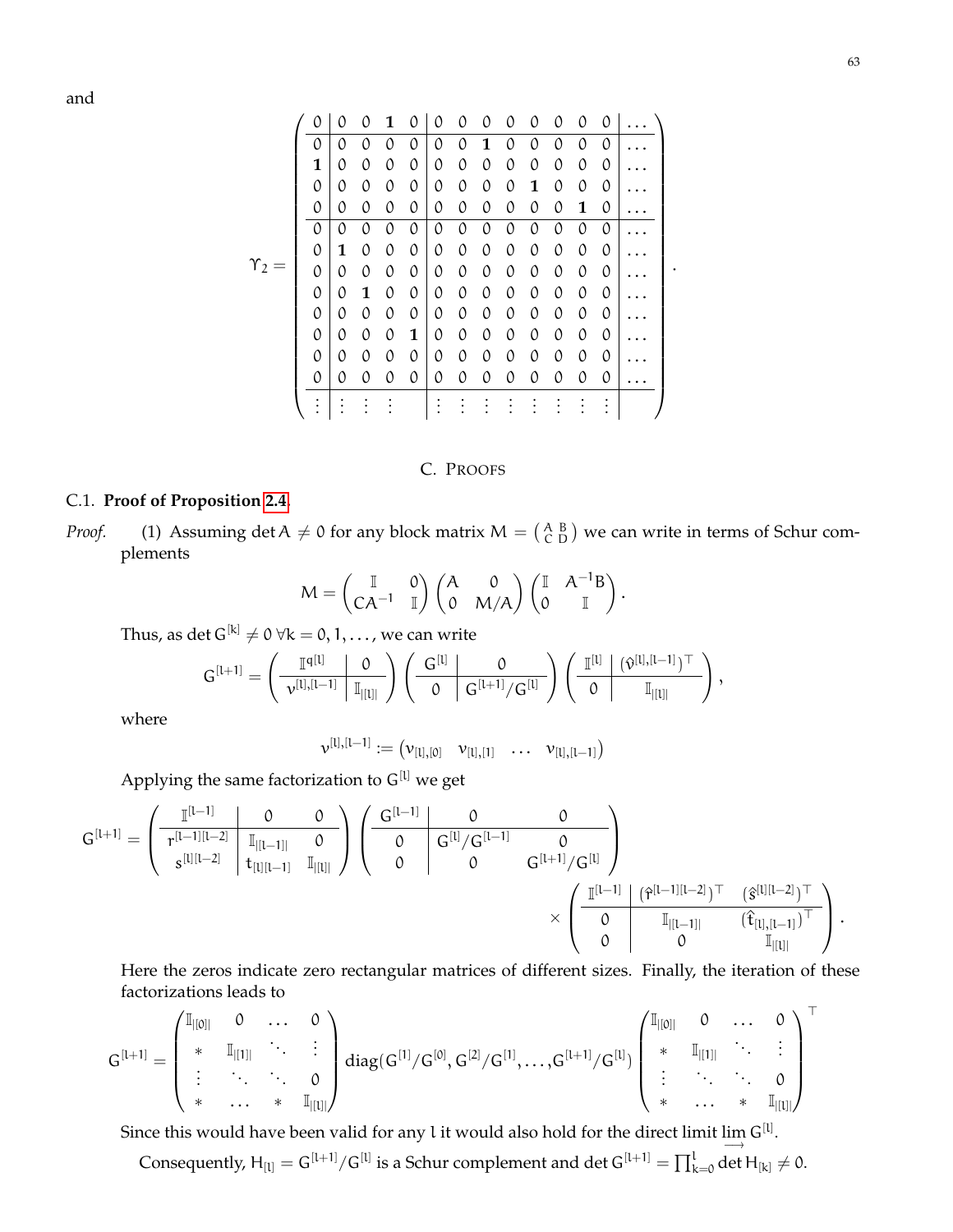(2) We have

$$
G^{\dagger} = \left(\oint_{\mathbb{T}^D} \chi(z(\theta)) d \mu(\theta) (\chi(z(\theta)))^{\dagger}\right)^{\dagger}
$$

$$
= \oint_{\mathbb{T}^D} \chi(z(\theta)) d \bar{\mu}(-\theta) (\chi(z(\theta)))^{\dagger}.
$$

Thus,

$$
G-G^\dagger=-\oint_{\mathbb{T}^D}\chi(z(\theta))\big[\,d\,\mu(\theta)-d\,\bar\mu(-\theta)\big]\big(\chi(z(\theta))\big)^\dagger.
$$

Consequently, for real measures the moment matrix is Hermitian. Conversely, if G is Hermitian then d  $\mu(\theta) - d \bar{\mu}(-\theta)$  has all its moments equal to zero, and therefore can be identified with zero.

Now, as the factorization is unique from  $\hat{S}^{-1}H^{\dagger}(S^{-1})^{\dagger} = G^{\dagger} = G = S^{-1}H(\hat{S}^{-1})^{\dagger}$  we deduce that  $\hat{S} = S$  and H<sup>†</sup> = H.

(3) The truncated moment matrix G<sup>[k]</sup> satisfies for any truncated vector  $v^{[k]} = (v_{[0]}, v_{[1]}, \ldots, v_{[k-1]})^{\top} \in$  $\mathbb{C}^{\sum_{\mathfrak{j}=0}^{\mathfrak{k}-1} |[\mathfrak{j}]]}$ 

$$
\begin{aligned} \left(\nu^{[k]}\right)^\dagger G^{[k]}\nu^{[k]}&=\sum_{i,j=0}^{k-1}\oint_{\mathbb{T}^D}\left(\nu_{[i]}\right)^\dagger\chi_{[i]}(z(\theta))\,d\,\mu(\theta\big(\chi_{[j]}(z(\theta))\big)^\dagger\nu_{[j]}\\ &=\!\!\int_{\mathbb{T}^D}\Big|\sum_{i=0}^{k-1}\left(\nu_{[i]}\right)^\dagger\chi_{[i]}(z(\theta))\Big|^2\,d\,\mu(\theta),\end{aligned}
$$

and as the measure is definite positive we conclude that the truncation is a definite positive matrix. Conversely, if every truncation is definite positive then  $\int |f_k(\theta)|^2 d\mu(\theta) > 0$ , for truncated Fourier series  $f_k$ . Consequently, the measure is definite positive.

 $\Box$ 

C.2. **Proof of Proposition [2.10.](#page-12-1)**

*Proof.* From

$$
\mathcal{C} = (G\hat{S}^{\dagger}H^{-1})^{\dagger}\chi(z)
$$

$$
= (H^{-1})^{\dagger}\hat{S}G^{\dagger}\chi(z)
$$

we conclude

$$
(H^{\dagger}C)_{\alpha} = \sum_{0 \leq |\alpha_1| \leq |\alpha|} \hat{S}_{\alpha,\alpha_1} \sum_{\alpha_2 \in \mathbb{Z}^D} \bar{G}_{\alpha_2,\alpha_1} z^{\alpha_2}
$$
  

$$
= (2\pi)^D \sum_{0 \leq |\alpha_1| \leq |\alpha|} \hat{S}_{\alpha,\alpha_1} \sum_{\alpha_2 \in \mathbb{Z}^D} \bar{c}_{\alpha_1 - \alpha_2} z^{\alpha_2}
$$
  

$$
= (2\pi)^D \sum_{0 \leq |\alpha_1| \leq |\alpha|} \hat{S}_{\alpha,\alpha_1} z^{\alpha_1} \sum_{\alpha_2' \in \mathbb{Z}^D} \bar{c}_{\alpha_2'} z^{-\alpha_2'}
$$
  

$$
= (2\pi)^D \hat{\varphi}_{\alpha}(z) \tilde{\mu}(z^{-1}).
$$

For the second relation we deduce

$$
\hat{\mathcal{C}} = H^{-1}SG\chi(z),
$$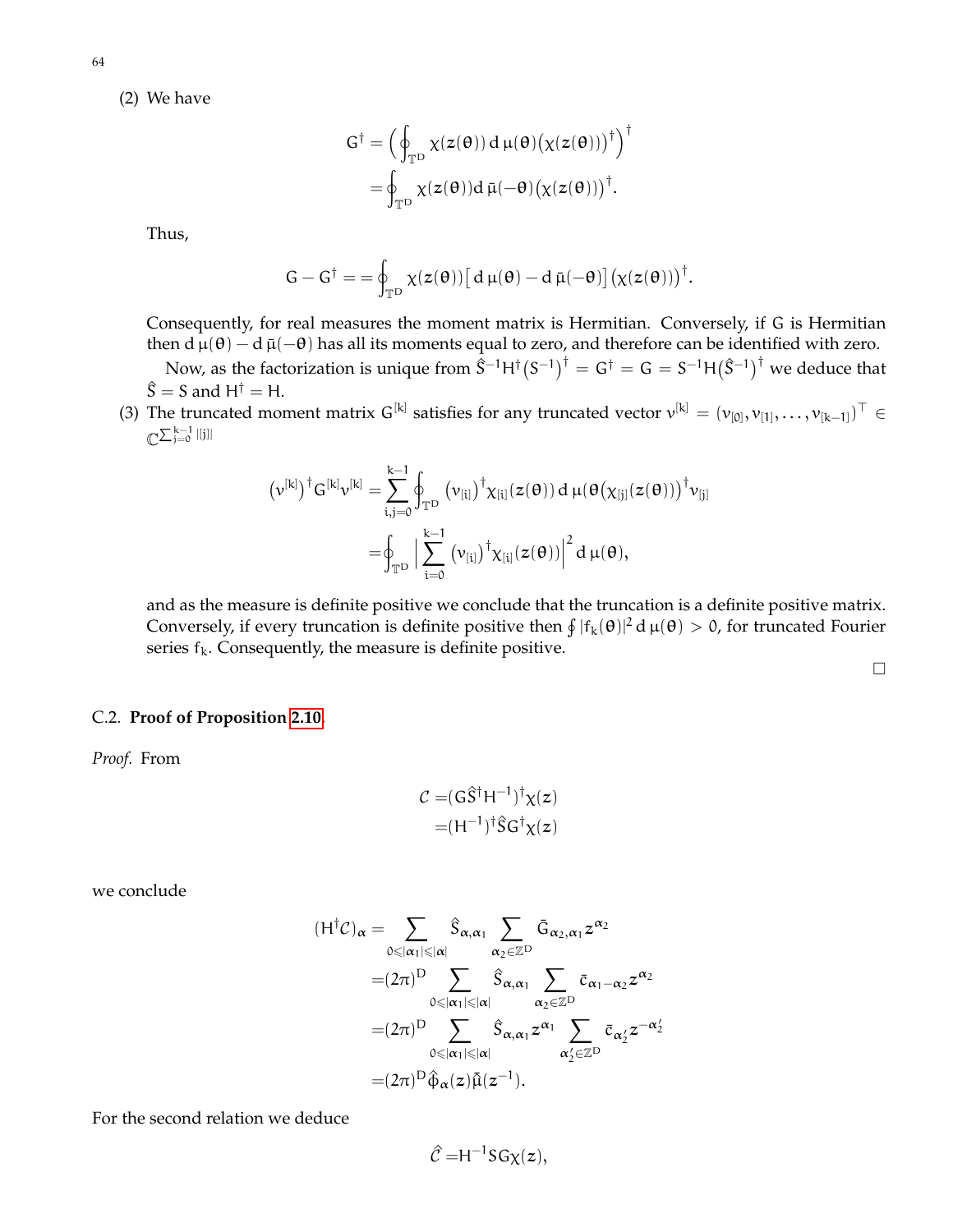and therefore conclude

$$
(H\hat{\mathcal{C}})_{\alpha} = \sum_{0 \leq |\alpha_1| \leq |\alpha|} S_{\alpha, \alpha_1} \sum_{\alpha_2 \in \mathbb{Z}^D} G_{\alpha_1, \alpha_2} z^{\alpha_2}
$$
  

$$
= (2\pi)^D \sum_{0 \leq |\alpha_1| \leq |\alpha|} S_{\alpha, \alpha_1} \sum_{\alpha_2 \in \mathbb{Z}^D} c_{-\alpha_1 + \alpha_2} z^{\alpha_2}
$$
  

$$
= (2\pi)^D \sum_{0 \leq |\alpha_1| \leq |\alpha|} S_{\alpha, \alpha_1} z^{\alpha_1} \sum_{\alpha_2' \in \mathbb{Z}^D} c_{\alpha_2'} z^{\alpha_2'}
$$
  

$$
= (2\pi)^D \varphi_{\alpha}(z) \hat{\mu}(z).
$$

## C.3. **Proof of Proposition [2.16.](#page-15-2)**

*Proof.* We need to show that for each multi-index  $\bm{\alpha}\in\mathbb{Z}^{\textsf{D}}$  there exists a unique  $\sigma\subseteq\mathbb{Z}_{\textsf{D}}$  such that  $\bm{\alpha}\in(\mathbb{Z}^{\textsf{D}})_{\sigma}.$ To prove it we look at the components of  $\alpha$  and construct three associated subsets,  $\sigma^{\gtrless} \subseteq \mathbb{Z}_D$  for the strictly positive/negative entries and  $\sigma^0 \subseteq \mathbb{Z}_D$  that collects the components with zero entries. Consequently, we have that  $\sigma^{\lt}\subseteq \sigma$  and  $\sigma^{\gt}\subseteq \mathbb{C}\sigma$ , and  $\mathbb{Z}_{D} = \sigma^{\lt}\cup \sigma^{0}\cup \sigma^{\gt}$  with  $\sigma^{\lt}\cap \sigma^{0} = \sigma^{\lt}\cap \sigma^{\gt} = \sigma^{0}\cap \sigma^{\gt} = \emptyset$ . To construct our set σ we need to complete σ $^<$  with elements in σ $^0$ , but which? We split σ $^0=\sigma^{0,-}\cup\sigma^{0,+}$ , with  $\sigma^{0,\mp} \subset \sigma^0$  and  $\sigma^{0,-} \cap \sigma^{0,+} = \emptyset$  in the following manner. Take an element in  $i \in \sigma^<$  and check whether or not  $i-1,i-2,\ldots,i-p\in\sigma^0$  and  $i-p-1\not\in\sigma^0$ , if it happens add the elements  $i-1,\ldots,i-p$  to  $\sigma^{0,-}$ , after completing this procedure  $\forall i\in\sigma^<$  we have constructed  $\sigma^{0,-}$  and we are ready to define  $\sigma^{0,+}:=\sigma^0\setminus\sigma^{0,-}.$ Then, we declare  $\sigma \coloneqq \sigma^< \cup \sigma^{0,-}$  so that  $\complement \sigma = \sigma^> \cup \sigma^{0,+}$ . By construction  $(\mathbb{Z}^{\mathrm{D}})_{\sigma} = \underset{{\mathrm{i}} = 1}{\times}$  $Z_i$  where each  $Z_i$  is as

follows, if  $i \in \sigma^{0,-}$  then  $i \in (\sigma \setminus \partial \sigma)$  so that  $Z_i = \mathbb{Z}_- = \mathbb{Z}_> \cup \{0\}.$  The set  $\sigma^{0,+}$  is built up of strings of zeroes lying at the left of an element in σ>, hence  $\sigma^{0,+}\subseteq$  ( $C$ σ \  $\partial C$ σ) and for  $i\in\sigma^{0,+}$  we have  $Z_i=\mathbb{Z}_+=\mathbb{Z}_>\cup\{0\}.$ For the elements  $i \in \sigma^{\lt}$  we could have  $Z_i = \mathbb{Z}_-$  for  $i \in \sigma \setminus \partial \sigma$  or  $Z_i = \mathbb{Z}_{\lt}$ , otherwise; a similar discussion holds when  $i \in \sigma$ <sup>></sup>.  $>$ . The contract of the contract of the contract of the contract of the contract of  $\Box$ 

### C.4. **Proof of Proposition [2.20.](#page-18-0)**

*Proof.* First, we prove that the set of spectral matrices  $\{\Upsilon_a\}_{a=1}^D$  is an Abelian set. In the one hand, a straightforward calculation leads to the relations

$$
\begin{aligned} \left((\Upsilon_a\Upsilon_b)_{[k+1],[k-1]}\right)_{i,j} &= \sum_{r=1}^{|[k]|} (\Upsilon_a)_{\alpha_i^{(k+1)},\alpha_r^{(k)}} (\Upsilon_b)_{\alpha_r^{(k)},\alpha_j^{(k-1)}} \\ &= \delta_{\alpha_i^{(k+1)} + e_a + e_b, \alpha_j^{(k-1)}}, \\ \left((\Upsilon_a\Upsilon_b)_{[k+1],[k+3]}\right)_{i,j} &= \sum_{r=1}^{|[k+2]|} (\Upsilon_a)_{\alpha_i^{(k+1)},\alpha_r^{(k+2)}} (\Upsilon_b)_{\alpha_r^{(k+2)},\alpha_j^{(k+3)}} \\ &= \delta_{\alpha_i^{(k+1)} + e_a + e_b, \alpha_j^{(k+3)}}. \end{aligned}
$$

On the other hand

$$
\begin{aligned} \sum_{r=1}^{|[k]|} (\Upsilon_a)_{\alpha_j^{(k+1)},\alpha_r^{(k)}} (\Upsilon_b)_{\alpha_r^{(k)},\alpha_i^{(k+1)}} + \sum_{r=1}^{|[k+2]|} (\Upsilon_a)_{\alpha_j^{(k)},\alpha_r^{(k+2)}} (\Upsilon_b)_{\alpha_r^{(k+2)},\alpha_i^{(k+1)}} \\ = \sum_{r=1}^{|[k]|} \delta_{\alpha_j^{(k+1)}+e_\alpha,\alpha_r^{(k)}} \delta_{\alpha_j^{(k)}+e_b,\alpha_i^{(k+1)}} + \sum_{r=1}^{|[k+2]|} \delta_{\alpha_j^{(k+1)}+e_\alpha,\alpha_r^{(k+2)}} \delta_{\alpha_r^{(k+2)}+e_b,\alpha_i^{(k+1)}}. \end{aligned}
$$

In the RHS the first term involves  $\delta_{\alpha_j^{(k+1)}+e_a+e_b,\alpha_r^{(k+1)}}$  which is not zero only when the a-th component of the multi-index  $\alpha_i^{(k+1)}$  $\mathbf{a}_{i}^{(k+1)}$  is negative and the b-th component of the multi-index  $\boldsymbol{\alpha}_{j}^{(k+1)}$  $j_j^{(k+1)}$  is positive; not only

 $\Box$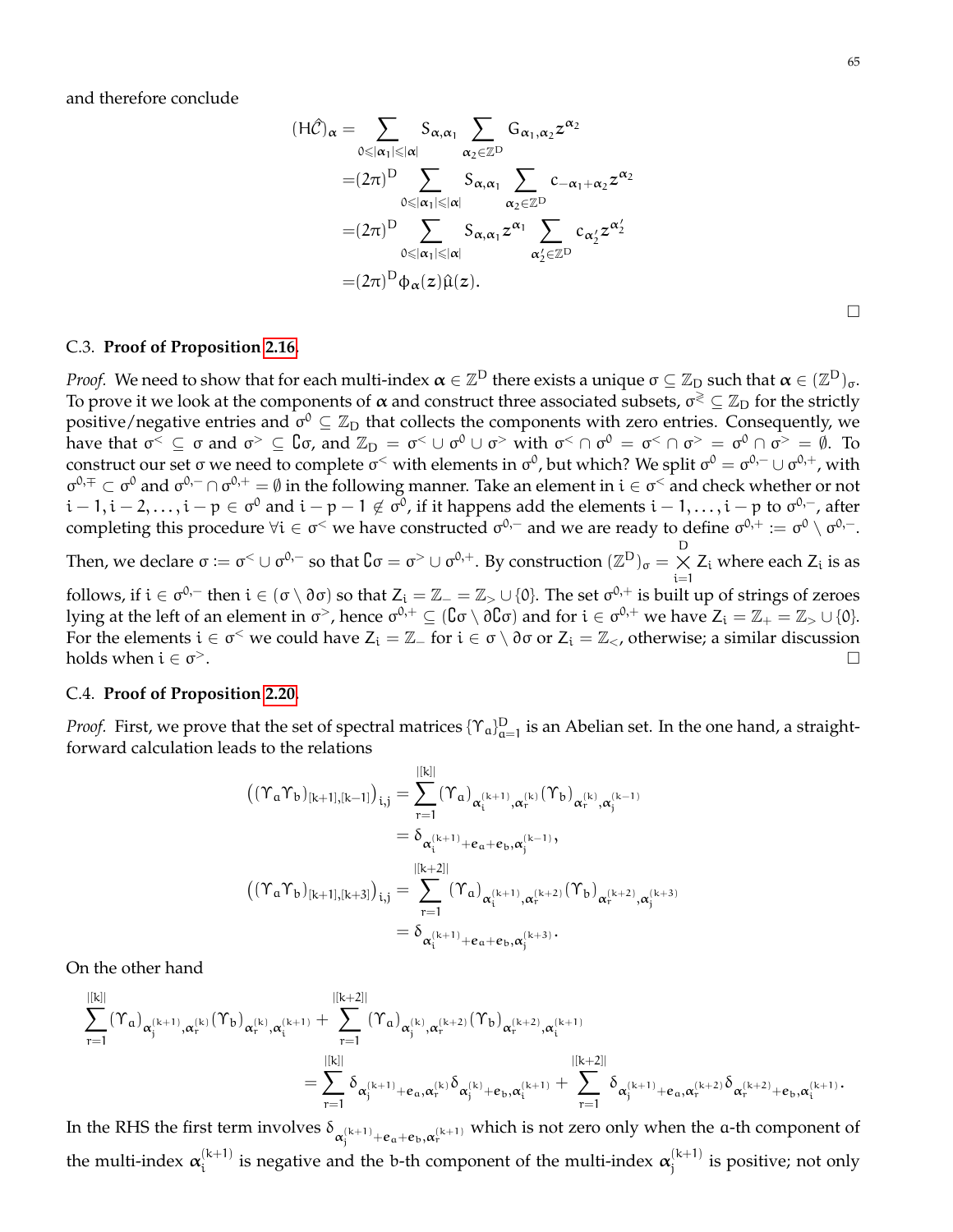66

but in the second term of the RHS for non zero terms we need the a-th of  $\boldsymbol{\alpha}_{\mathsf{i}}^{(\mathsf{k}+1)}$  $\sum_{i=1}^{k+1}$  to be positive and the b-th component of  $\alpha_i^{(k+1)}$  $j_j^{(k+1)}$  to be negative. Hence, we are left with

$$
\begin{aligned} \left((\Upsilon_a\Upsilon_b)_{[k+1],[k+1]}\right)_{i,j} &= \sum_{r=1}^{|[k]|} (\Upsilon_a)_{\alpha_i^{(k+1)},\alpha_r^{(k)}} (\Upsilon_b)_{\alpha_r^{(k)},\alpha_j^{(k+1)}} + \sum_{r=1}^{|[k+2]|} (\Upsilon_a)_{\alpha_i^{(k)},\alpha_r^{(k+2)}} (\Upsilon_b)_{\alpha_r^{(k+2)},\alpha_j^{(k+1)}} \\ &= \delta_{\alpha_i^{(k+1)}+e_a+e_b,\alpha_j^{(k+1)}}. \end{aligned}
$$

Second, we show that  $\Upsilon_a$  is an orthogonal matrix; i.e.,  $\Upsilon_a\Upsilon_a^\top=\Upsilon_a^\top\Upsilon_a=\mathbb{I}$ . From the very Definition [2.20](#page-18-1) of the Υ's we deduce that

$$
\begin{aligned} &(\Upsilon^\top_\mathfrak a)_{\alpha_i^{(k)},\alpha_j^{(k+1)}}=\delta_{\alpha_i^{(k)}-e_\mathfrak a,\alpha_j^{(k+1)}},\\ &(\Upsilon^\top_\mathfrak a)_{\alpha_i^{(k+1)},\alpha_j^{(k)}}=\delta_{\alpha_i^{(k+1)}-e_\mathfrak a,\alpha_j^{(k)}}. \end{aligned}
$$

We compute  $\Upsilon_a\Upsilon_a^\top$  as we did with  $\Upsilon_a\Upsilon_b$  and we get the identity. Finally, we observe that

$$
(\eta_\mathfrak{a} \Upsilon_b \eta_\mathfrak{a})_{\alpha_i^{(k)}, \alpha_j^{(k+1)}} = \delta_{I_\mathfrak{a} \alpha_i^{(k)} + e_b, I_\mathfrak{a} \alpha_j^{(k+1)}} = \delta_{\alpha_i^{(k)} + I_\mathfrak{a} e_b, \alpha_j^{(k+1)}}.
$$

But as  $I_a e_b = e_b$  whenever  $a \neq b$  and  $I_a e_a = -e_a$  we get the desired result.

## C.5. **Proof of Proposition [2.23.](#page-19-0)**

*Proof.* (1) From the string equation [\(2.13\)](#page-19-1) and the Gauss–Borel factorization [\(2.5\)](#page-8-0) we get

$$
\Upsilon_{\alpha} S^{-1} H(\hat{S}^{-1})^{\dagger} = S^{-1} H(\hat{S}^{-1})^{\dagger} \Upsilon_{\alpha}
$$

and hence

$$
S\Upsilon_{\alpha}S^{-1}H=H(\hat{S}^{-1})^{\dagger}\Upsilon_{\alpha}(\hat{S})^{\dagger},
$$

and the result follows.

- (2) From the Definition [2.22](#page-19-2) we deduce that  $J_\alpha$  and  $\hat{J}_\alpha$  have only the first  $|\alpha|$  superdiagonals different from zero, therefore (1) of this Proposition leads to the stated result.
- (3) It follows from  $\Upsilon_0 = \mathbb{I}$ .
- (4) It is a direct consequence of Proposition [2.21](#page-18-2) (3)
- (5) From the string equation [\(2.13\)](#page-19-1) and the persymmetry property [\(2.9\)](#page-13-0) we get

$$
\eta \Upsilon_{\alpha} G = \eta G \Upsilon_{\alpha}
$$

$$
= G^{\top} \eta \Upsilon_{\alpha},
$$

and using the Gauss–Borel factorization [\(2.5\)](#page-8-0) we obtain

$$
\eta \Upsilon_{\alpha} S^{-1} H(\hat{S}^{-1})^{\dagger} = (S^{-1} H(\hat{S}^{-1})^{\dagger})^{\top} \eta \Upsilon_{\alpha}
$$

$$
= (\bar{\hat{S}})^{-1} H^{\top} (S^{\top})^{-1} \eta \Upsilon_{\alpha},
$$

so that

$$
\begin{aligned} \bar{\hat{S}}\eta \Upsilon_{\alpha} S^{-1} H = & (S^{-1} H(\hat{S}^{-1})^{\dagger})^{\top} \eta \Upsilon_{\alpha} \\ = & H^{\top} (S^{\top})^{-1} \eta \Upsilon_{\alpha} \hat{S}^{\dagger} \\ = & H^{\top} (S^{\top})^{-1} \Upsilon_{\alpha}^{\top} \eta \hat{S}^{\dagger}, \end{aligned}
$$

consequently  $C_{\alpha}H = H^{\top}C_{\alpha}^{\top}$  and  $C_{\alpha} = H^{\top}C_{\alpha}^{\top}H^{-1}$  follows. In particular,  $C_0H = H^{\top}C_0^{\top}$ 

$$
C_0=\bar{\hat{S}}\eta S^{-1}=H^\top(S^\top)^{-1}\eta \hat{S}^\dagger H^{-1},
$$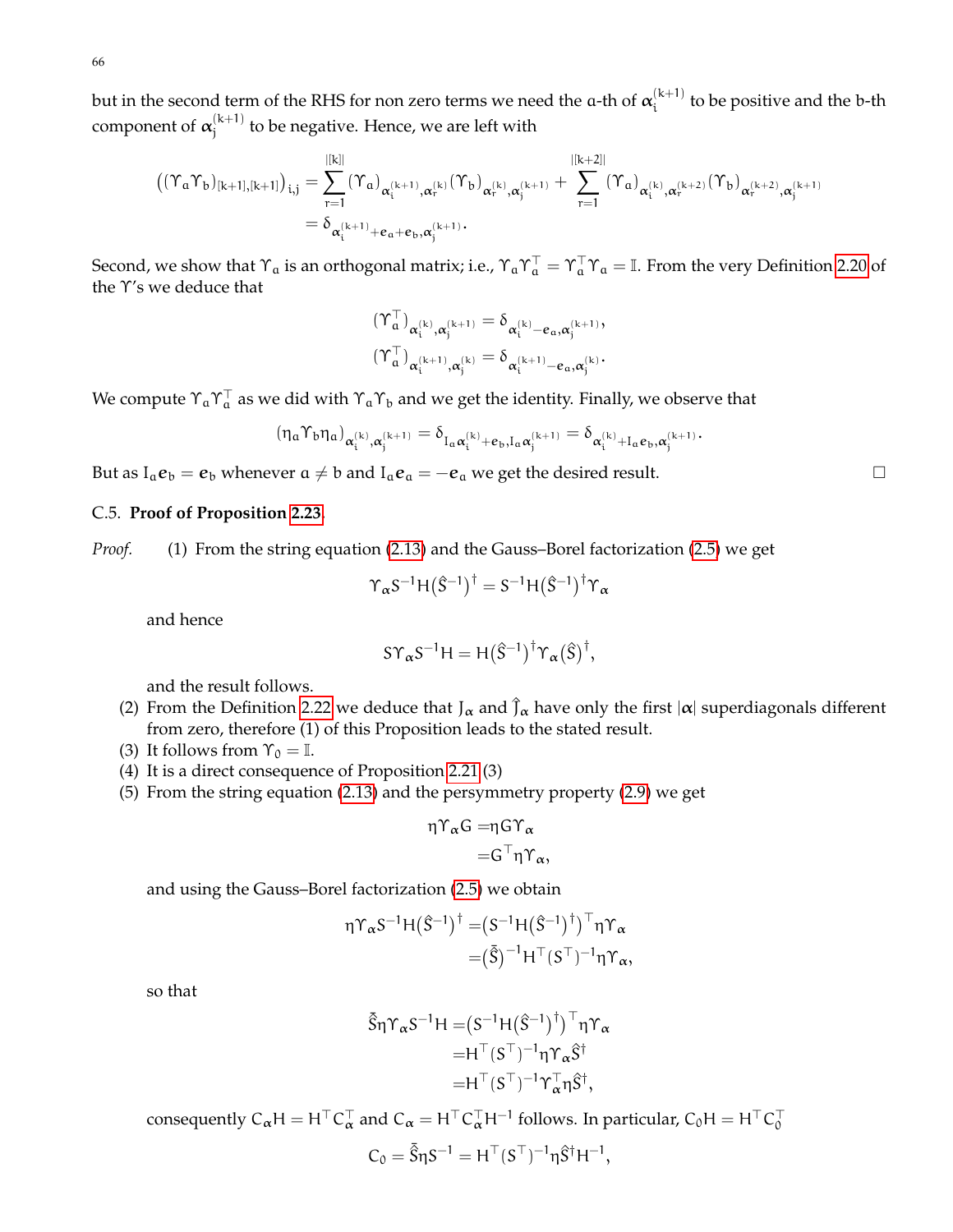$\Box$ 

and, as we have a lower triangular matrix on the LHS and a upper triangular matrix on the RHS, the only option for  $C_0$  is to be a diagonal matrix and the second relation  $C_0 = \eta$  is proven. Finally, notice that

$$
C_{\alpha}^{-1} = \left(\overline{\hat{S}}\eta \Upsilon_{\alpha} S^{-1}\right)^{-1}
$$

$$
= S\Upsilon_{q}^{-1} \eta^{-1} \overline{\hat{S}}^{-1}
$$

and using Propositions [4.12](#page-53-2) and [2.21](#page-18-2) we conclude the third relation. (6) Observe that

$$
C_{\alpha} = (H^{\top})^{-1} \tilde{S} \eta S^{-1} S \Upsilon_{\alpha} S^{-1}
$$

$$
= \eta J_{\alpha}.
$$

#### C.6. **Proof of Proposition [3.13.](#page-28-0)**

*Proof.*  $\Leftarrow$  We need to prove that  $\ell(z^{\alpha'}L) = |\alpha'| + m$  for all  $\alpha' \in \mathbb{Z}^D$ ; i.e., that the transformed Newton polytope  $\{\alpha'\}$  + NP(L) intersects with the faces of Conv( $[\alpha'$ + m]) for each  $\alpha' \in \mathbb{Z}^D$ . From Proposition [2.16](#page-15-2) we know that there exists an orthant labelled by  $\sigma \in 2^{\mathbb{Z}_D}$  such that  $\alpha' \in (\mathbb{Z}^D)_{\sigma}$ . By hypothesis, for each  $\sigma \in 2^{\mathbb{Z}_{\mathrm{D}}}$  we can find  $\alpha_{\sigma} \in \overline{(\mathbb{R}^{\mathrm{D}})_{\sigma}} \cap \mathrm{NP}(\mathrm{L})$  so that  $|\alpha_{\sigma}| = \mathfrak{m}$  and we can ensure that  $|\alpha' + \alpha_{\sigma}| = |\alpha'| + |\alpha_{\sigma}|$ ,  $\forall \alpha' \in (\mathsf{Z}^{\mathrm{D}})_{\sigma}$ . Finally, for each orthant  $\overline{(\mathbb{R}^{\mathrm{D}})_{\sigma}}$  we have such multi-index, consequently in the transformed Newton polytope  $\{\alpha'\} + NP(L)$  we have a non empty intersection with the faces of Conv $([m + |\alpha'|])$  for all  $\alpha' \in \mathbb{Z}$ .

⇒ Suppose that there is an orthant  $\overline{(\mathbb{R}^D)_{\sigma}}$  in where we have no points in the Newton polynomial of neitude m then for any  $\alpha' \in (\mathbb{Z}^D)_{\sigma}$  in that orthant we have that  $\ell(z^{\alpha'}L) < |\alpha'| + \ell(L)$ . longitude m then for any  $\alpha' \in (\mathbb{Z}^D)_{\sigma}$  in that orthant we have that  $\ell(z^{\alpha'}L) < |\alpha'| + \ell(L)$ .

## C.7. **Proof of Proposition [3.19.](#page-29-0)**

*Proof.*  $\Rightarrow$  Let L<sub>1</sub> and L<sub>2</sub> be two nice Laurent polynomials. Then, for each subset  $\sigma \in 2^{\mathbb{Z}_D}$  there are multiindices  $(\alpha_i)_{\sigma} \in NP(L_i) \cap \overline{(R^D)_{\sigma}}$  of longitude  $|(\alpha_i)_{\sigma}| = \ell(L_i)$ ,  $i \in \{1, 2\}$ . Hence, recalling [\(3.11\)](#page-27-0) we see that  $(\alpha_1)_{\sigma} + (\alpha_1)_{\sigma} \in NP(L_1L_2)$  and moreover, as both belong to the same orthant,  $|(\alpha_1)_{\sigma} + (\alpha_2)_{\sigma}| = |(\alpha_1)_{\sigma}| +$  $|(\alpha_2)_{\sigma}| = \ell(L_1) + \ell(L_2)$ . Therefore,  $(\alpha_1)_{\sigma} + (\alpha_1)_{\sigma} \in NP(L_1L_2) \cap Conv([\ell(L_1) + \ell(L_2)]) \cap \overline{(\mathbb{R}^D)_{\sigma}} \neq \emptyset$ , and recalling Proposition [3.14](#page-28-1) the result is proven.

 $\leftarrow$  Let L<sub>1</sub> and L<sub>2</sub> be two Laurent polynomials being at least one of them not nice, assume that L<sub>1</sub> is not nice. This means that there exists at least an orthant where all the multi-indices in NP(L<sub>1</sub>) ∩  $(\overline{\mathbb{R}^D})$ <sub>σ</sub> fulfill  $|(\alpha_1)_{\sigma}| < \ell(L_1)$ . Thus , when we consider the product  $L_1L_2$  and we look in this orthant  $\overline{(\mathbb{R}^D)_{\sigma}}$  we will have multi-indexes of the form  $(\alpha_1)_{\sigma} + (\alpha_2)_{\sigma}$  with  $|(\alpha_1)_{\sigma} + (\alpha_2)_{\sigma}| = |(\alpha_1)_{\sigma}| + |(\alpha_2)_{\sigma}| < \ell(L_1) + \ell(L_2)$ , and the equality is never saturated. The sum of multi-indexes of different orthants will not help in achieving the longitude  $\ell(L_1) + \ell(L_2)$ .

## <span id="page-66-0"></span>C.8. **Proof of Lemma [4.2.](#page-45-1)**

*Proof.* We will show that the  $|k+1|$  columns in this matrix are actually linearly independent. For that to be true it is enough to show that the only solutions for the equation  $\big(\chi_{[1]}(\Upsilon)\big)_{[k],[k+1]}$   ${\sf X}=$  0, with

$$
\boldsymbol{X} = \begin{pmatrix} X_{\boldsymbol{\alpha}_1^{(k+1)}} \\ \vdots \\ X_{\boldsymbol{\alpha}_{|[k+1)]}}^{(k+1)} \end{pmatrix} \in \mathbb{C}^{\left| [k+1] \right|},
$$

is  $X = 0$ . First, let us consider the equation  $(\Upsilon_a)_{[k][k+1]}X = 0$  from the Definition [2.20](#page-18-1) we can deduce that the previous equation will hold as long as every  $X_{\alpha_j^{(k+1)}}$  such that  $\alpha_{j,a}^{(k+1)} > 0$  is equal to zero. The same holds for  $(\Upsilon_{\mathfrak{a}}^{-1})_{[k][k+1]}X = 0$ , it implies that every  $X_{\alpha_j^{(k+1)}}$  with  $\alpha_{j,\mathfrak{a}}^{(k+1)} < 0$  must equal zero. Therefore, for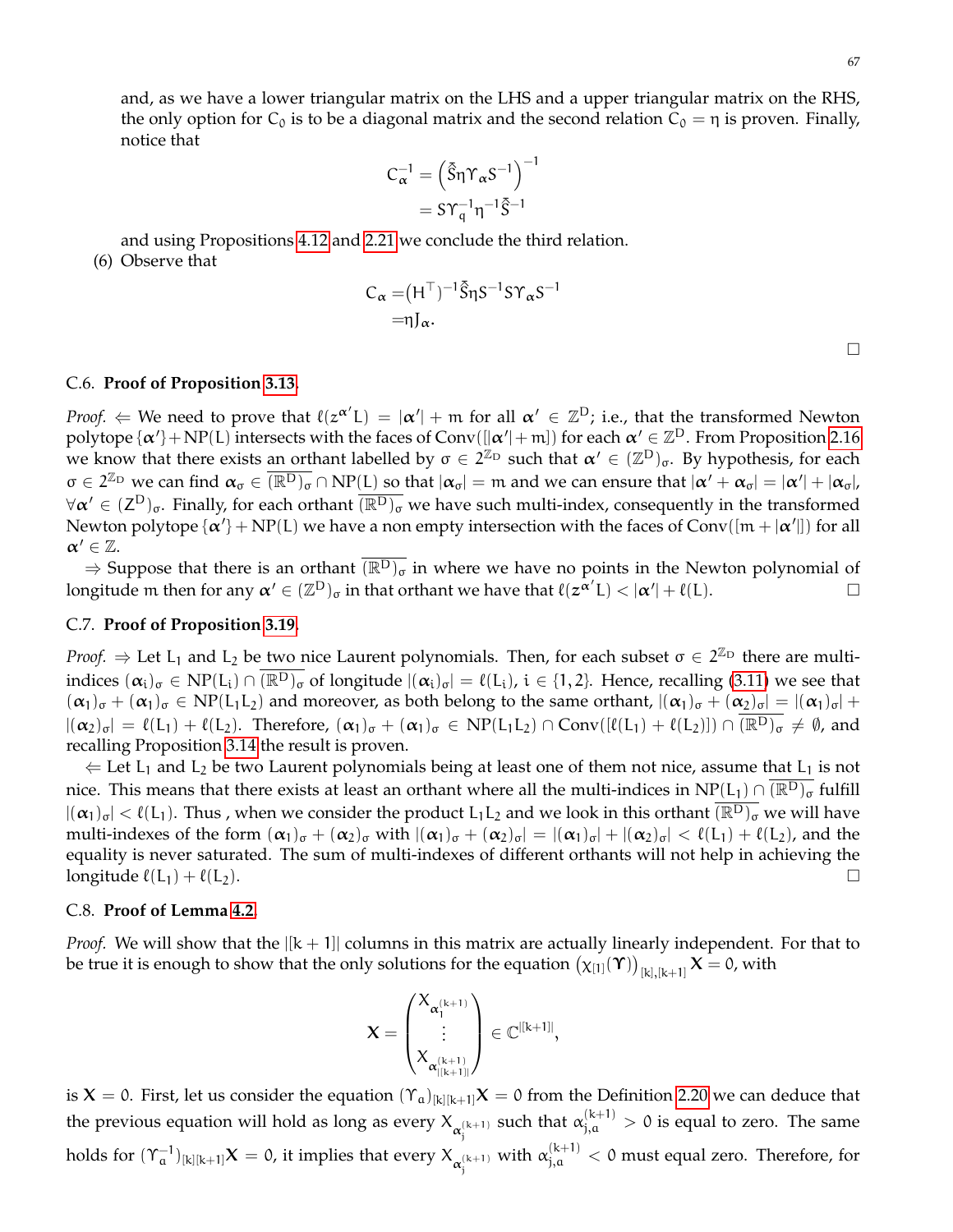68

both equations to hold, we need that every  $X_{\alpha_j^{(k+1)}}$  having  $\alpha_{j,a}^{(k+1)}\neq 0$  must vanish. In other words, only those  $X_{\alpha_j^{(k+1)}}$  having  $\alpha_{j,a}^{(k+1)} = 0$  can be different from zero. But our request is for all  $a \in \{1,2,\ldots,D\}$ which implies that the only nonzero component of X is the one for  $\bm{\alpha}=(0,\ldots,0)^\top\not\in$   $[\mathrm{k+1}]$  and therefore  $X = 0$ .

## <span id="page-67-0"></span>C.9. **Proof of Lemma [4.3.](#page-47-1)**

*Proof.* For the first line just consider the differentiation  $\frac{\partial}{\partial t_\alpha}$  of the deformed LU factorization [\(4.4\)](#page-47-3) in the form

(C.1) 
$$
S(t)W_0(t)G = H(t)((\hat{S}(t))^{-1})^{\dagger}
$$

which gives

$$
\frac{\partial S}{\partial t_\alpha}S^{-1}+S\Upsilon^\alpha S^{-1}=\Big(\frac{\partial H}{\partial t_\alpha}H^{-1}-H\left(\hat{S}^{-1}\right)^\dagger\frac{\partial \hat{S}^\dagger}{\partial t_\alpha}H^{-1}\Big).
$$

Split it into upper and lower triangular to get

$$
\frac{\partial S}{\partial t_{\alpha}}S^{-1}+S\Upsilon^{\alpha}S^{-1}=\left(S\Upsilon^{\alpha}S^{-1}\right)_{\geq}=\Big(\frac{\partial H}{\partial t_{\alpha}}H^{-1}-H\left(\hat{S}^{-1}\right)^{\dagger}\frac{\partial \hat{S}^{\dagger}}{\partial t_{\alpha}}H^{-1}\Big),\qquad \frac{\partial S}{\partial t_{\alpha}}S^{-1}=-\Big(S\Upsilon^{\alpha}S^{-1}\Big)_{<}
$$

While for the second one consider the differentiation  $\frac{\partial}{\partial t-\alpha}$  of the deformed LU factorization [\(4.4\)](#page-47-3) in the form

(C.2) 
$$
\hat{S}(t) (W_0(t))^{\dagger} G^{\dagger} = (H(t))^{\dagger} ((S(t))^{-1})^{\dagger}.
$$

which gives

$$
\frac{\partial \hat{S}}{\partial \bar{t}_{-\alpha}} \hat{S}^{-1} + \hat{S} \Upsilon^{\alpha} \hat{S}^{-1} = \Big( \frac{\partial H^{\dagger}}{\partial \bar{t}_{-\alpha}} (H^{-1})^{\dagger} - H^{\dagger} \left( S^{-1} \right)^{\dagger} \frac{\partial S^{\dagger}}{\partial \bar{t}_{-\alpha}} \left( H^{-1} \right)^{\dagger} \Big).
$$

Now, using the same splitting technique as before

$$
\begin{aligned} \frac{\partial \hat{S}}{\partial \bar{t}_{-\alpha}} \hat{S}^{-1} + \hat{S} \Upsilon^{\alpha} \hat{S}^{-1} &= \left( \hat{S} \Upsilon^{\alpha} \hat{S}^{-1} \right)_{\geq} = \Big( \frac{\partial H^{\dagger}}{\partial \bar{t}_{-\alpha}} (H^{-1})^{\dagger} - H^{\dagger} \left( S^{-1} \right)^{\dagger} \frac{\partial S^{\dagger}}{\partial \bar{t}_{-\alpha}} \left( H^{-1} \right)^{\dagger} \Big), \\ \frac{\partial \hat{S}}{\partial \bar{t}_{-\alpha}} \hat{S}^{-1} &= - \Big( \hat{S} \Upsilon^{\alpha} \hat{S}^{-1} \Big)_{<} . \end{aligned}
$$

 $\Box$ 

## <span id="page-67-1"></span>C.10. **Proof of Proposition [4.7.](#page-0-0)**

*Proof.* (1) By differentiation in Definition [4.5](#page-47-0) we get

$$
\begin{aligned} &\frac{\partial W_1}{\partial t_\alpha}=\!\Big(\frac{\partial S}{\partial t_\alpha}S^{-1}+S\Upsilon^\alpha S^{-1}\Big)W_1, &\frac{\partial \hat{W}_1}{\partial \bar{t}_{-\alpha}}=\!\Big(\frac{\partial \hat{S}}{\partial \bar{t}_{-\alpha}}\hat{S}^{-1}+\hat{S}\Upsilon^\alpha \hat{S}^{-1}\Big)\hat{W}_1,\\ &\frac{\partial \hat{W}_2}{\partial t_\alpha}=\!\Big(\frac{\partial H}{\partial t_\alpha}H^{-1}-H\left(\hat{S}^{-1}\right)^\dagger\frac{\partial \hat{S}^\dagger}{\partial t_\alpha}H^{-1}\Big)\hat{W}_2, &\frac{\partial W_2}{\partial \bar{t}_{-\alpha}}=\!\Big(\frac{\partial H^\dagger}{\partial \bar{t}_{-\alpha}}(H^{-1})^\dagger-H^\dagger\left(S^{-1}\right)^\dagger\frac{\partial S^\dagger}{\partial \bar{t}_{-\alpha}}\left(H^{-1}\right)^\dagger\Big)W_2. \end{aligned}
$$

Consequently, from Lemma [4.3](#page-47-1) and its proof we get the result.

(2) From Definition [2.22](#page-19-2) we know that the perturbed Jacobi matrices reads:  $J_{\alpha}(t) := S(t)\Upsilon_{\alpha}(S(t))^{-1}$ and  $\widehat{\mathfrak f}_\alpha(\mathrm{t}) := \widehat{\mathsf S}(\mathrm{t})\boldsymbol\Upsilon_\alpha\big(\widehat{\mathsf S}(\mathrm{t})\big)^{-1}$ , therefore by differentiation we get

$$
\frac{\partial J_{\alpha}}{\partial t_{\alpha'}} = \left[\frac{\partial S}{\partial t_{\alpha'}} S^{-1}, J_{\alpha}\right], \qquad \qquad \frac{\partial \hat{J}_{\alpha}}{\partial \bar{t}_{-\alpha'}} = \left[\frac{\partial \hat{S}}{\partial \bar{t}_{-\alpha'}} \hat{S}^{-1}, \hat{J}_{\alpha}\right]
$$

and with Lemma [4.3](#page-47-1) we obtain the stated result.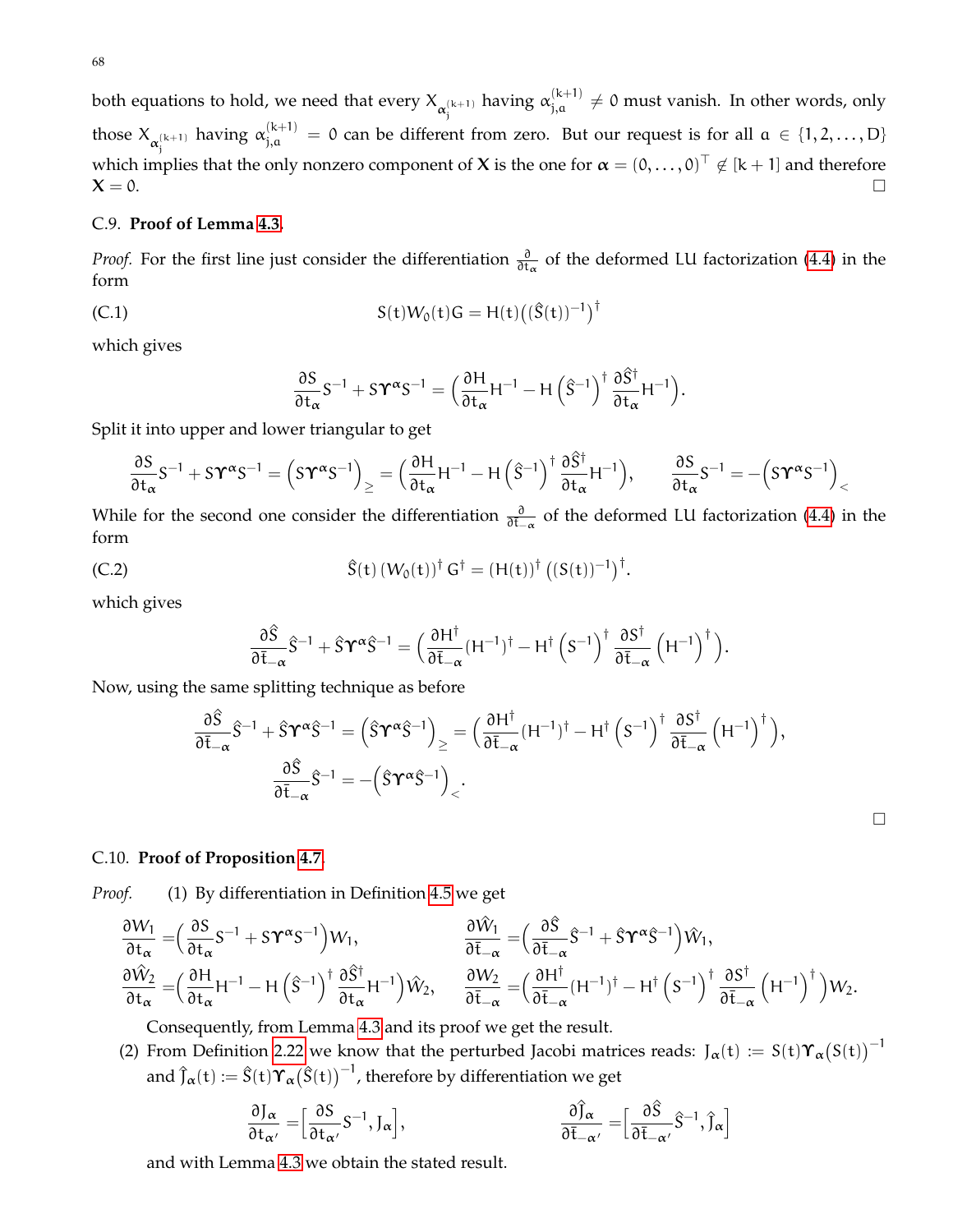$$
\frac{\partial^2 W_1}{\partial t_\alpha \partial t_{\alpha'}} = \frac{\partial B_\alpha}{\partial t_{\alpha'}} W_1 + B_\alpha \frac{\partial W_1}{\partial t_{\alpha'}}
$$
  
=  $\left(\frac{\partial B_\alpha}{\partial t_{\alpha'}} + B_\alpha B_{\alpha'}\right) W_1$   
=  $\left(\frac{\partial B_{\alpha'}}{\partial t_{\alpha}} + B_{\alpha'} B_\alpha\right) W_1 \frac{\partial^2 W_1}{\partial t_{\alpha'} \partial t_{\alpha'}}$ 

and therefore we deduce the zero-curvature equation. For the rest of the expressions we proceed similarly.

## <span id="page-68-0"></span>C.11. **Proof of Proposition [4.16.](#page-53-3)**

*Proof.* In order to prove the first equation we notice that

$$
\partial_{(a,b)}W_1 = (\partial_{a,b}S + S\Upsilon_a\Upsilon_b)W_0,
$$
  
\n
$$
\partial_a\partial_bW_1 = (\partial_a\partial_bS + \partial_aS\Upsilon_b + \partial_bS\Upsilon_a + S\Upsilon_a\Upsilon_b)W_0
$$

and therefore  $(\partial_{(a,b)} - \partial_a\partial_b)W_1 = -(\partial_aS(\Upsilon_b)_> + \partial_bS(\Upsilon_a)_>)W_0 + W_0$  so that

$$
(\partial_{(a,b)} - \partial_a \partial_b + V_{a,b} + V_{b,a})W_1 \in IW_0.
$$

On the other hand, it is obvious that

$$
(\partial_{(a,b)} - \partial_a \partial_b + V_{a,b} + V_{b,a})W_2 \in \mathfrak{u}.
$$

Now, we apply Proposition [4.13](#page-0-0) with

$$
R_i=\Big(\partial_{(a,b)}-\partial_a\partial_b+V_{a,b}+V_{b,a}\Big)W_i,\hspace{1.5cm}i=1,2,
$$

to get the first result. In order to prove the second result proceed in the exact same way starting with  $\hat W_1$ , deriving with respect to  $\bar\eth_{(-a,-b)}$  and  $\bar\eth_{-a}$  and finally use the results in Proposition [4.13](#page-0-0) that involve  $(W_0)^\dagger$ .

## <span id="page-68-1"></span>C.12. **Proof of Proposition [4.18.](#page-56-0)**

*Proof.* We begin with

$$
(\partial_{(a,b,c)} - \partial_a \partial_b \partial_c)(W_1) = (\partial_{a,b,c} S - \partial_a \partial_b \partial_c S - \partial_a \partial_b S Y_c - \partial_b \partial_c S Y_a - \partial_c \partial_a S Y_b - \partial_a S Y_b Y_c - \partial_b S Y_c Y_a - \partial_c S Y_a Y_b)W_0,
$$

and take into account  $S = \mathbb{I} + \beta^{(1)} + \beta^{(2)} + \cdots$ , being  $\beta^{(k)}$  the k-th subdiagonal of S, we can write  $(\partial_{(a,b,c)} - \partial_a \partial_b \partial_c)(W_1) = (-\partial_a \partial_b \beta^{(1)}(\Upsilon_c)_{\gt} - \partial_b \partial_c \beta^{(1)}(\Upsilon_a)_{\gt} - \partial_c \partial_a \beta^{(1)}(\Upsilon_b)_{\gt}$  $-(1-\delta_{0,b+c})\partial_{a}\beta^{(2)}(\Upsilon_{b})_{>}(\Upsilon_{c})_{>}-(1-\delta_{0,a+c})\partial_{b}\beta^{(2)}(\Upsilon_{c})_{>}(\Upsilon_{a})_{>}-(1-\delta_{0,a+b})\partial_{c}\beta^{(2)}(\Upsilon_{a})_{>}(\Upsilon_{b})_{>}$  $-(1-\delta_{0,\mathsf{b}+\mathsf{c}}) \partial_\mathfrak{a} \beta^{(1)}(\Upsilon_\mathfrak{b})_>(\Upsilon_\mathfrak{c})_>= (1-\delta_{0,\mathfrak{a}+\mathfrak{c}}) \partial_\mathfrak{b} \beta^{(1)}(\Upsilon_\mathfrak{c})_>(\Upsilon_\mathfrak{a})_>= (1-\delta_{0,\mathfrak{a}+\mathfrak{b}}) \partial_\mathfrak{c} \beta^{(1)}(\Upsilon_\mathfrak{a})_>(\Upsilon_\mathfrak{b})_>) \mathcal{W}_0 + \mathcal{W}_0$ Now recall

$$
\partial_{\alpha}W_1=\big((\Upsilon_{\alpha})_>+\beta(\Upsilon_{\alpha})_>\big)W_0+W_0
$$

and use it in every term of the third line of the previous expression to obtain

$$
(\partial_{(\alpha,b,c)} - \partial_{\alpha}\partial_{b}\partial_{c} + (1 - \delta_{0,b+c})\partial_{\alpha}\beta^{(1)}(\Upsilon_{b}) > \partial_{c} + (1 - \delta_{0,a+c})\partial_{b}\beta^{(1)}(\Upsilon_{c}) > \partial_{\alpha} + (1 - \delta_{0,a+b})\partial_{c}\beta^{(1)}(\Upsilon_{a}) > \partial_{b})(W_{1}) =
$$
\n
$$
(-\partial_{\alpha}\partial_{b}\beta^{(1)}(\Upsilon_{c}) > -\partial_{b}\partial_{c}\beta^{(1)}(\Upsilon_{a}) > -\partial_{c}\partial_{\alpha}\beta^{(1)}(\Upsilon_{b}) > -(1 - \delta_{0,b+c})\partial_{\alpha}\beta^{(2)}(\Upsilon_{b}) > (\Upsilon_{c}) >
$$
\n
$$
-(1 - \delta_{0,a+c})\partial_{b}\beta^{(2)}(\Upsilon_{c}) > (\Upsilon_{a}) > -(1 - \delta_{0,a+b})\partial_{c}\beta^{(2)}(\Upsilon_{a}) > (\Upsilon_{b}) > +(1 - \delta_{0,b+c})\partial_{\alpha}\beta^{(1)}(\Upsilon_{b}) > \beta^{(1)}(\Upsilon_{c}) >
$$
\n
$$
+(1 - \delta_{0,a+c})\partial_{b}\beta^{(1)}(\Upsilon_{c}) > \beta^{(1)}(\Upsilon_{a}) > +(1 - \delta_{0,a+b})\partial_{c}\beta^{(1)}(\Upsilon_{a}) > \beta^{(1)}(\Upsilon_{b}) > W_{0} + W_{1}.
$$

From where the result follows.

 $\Box$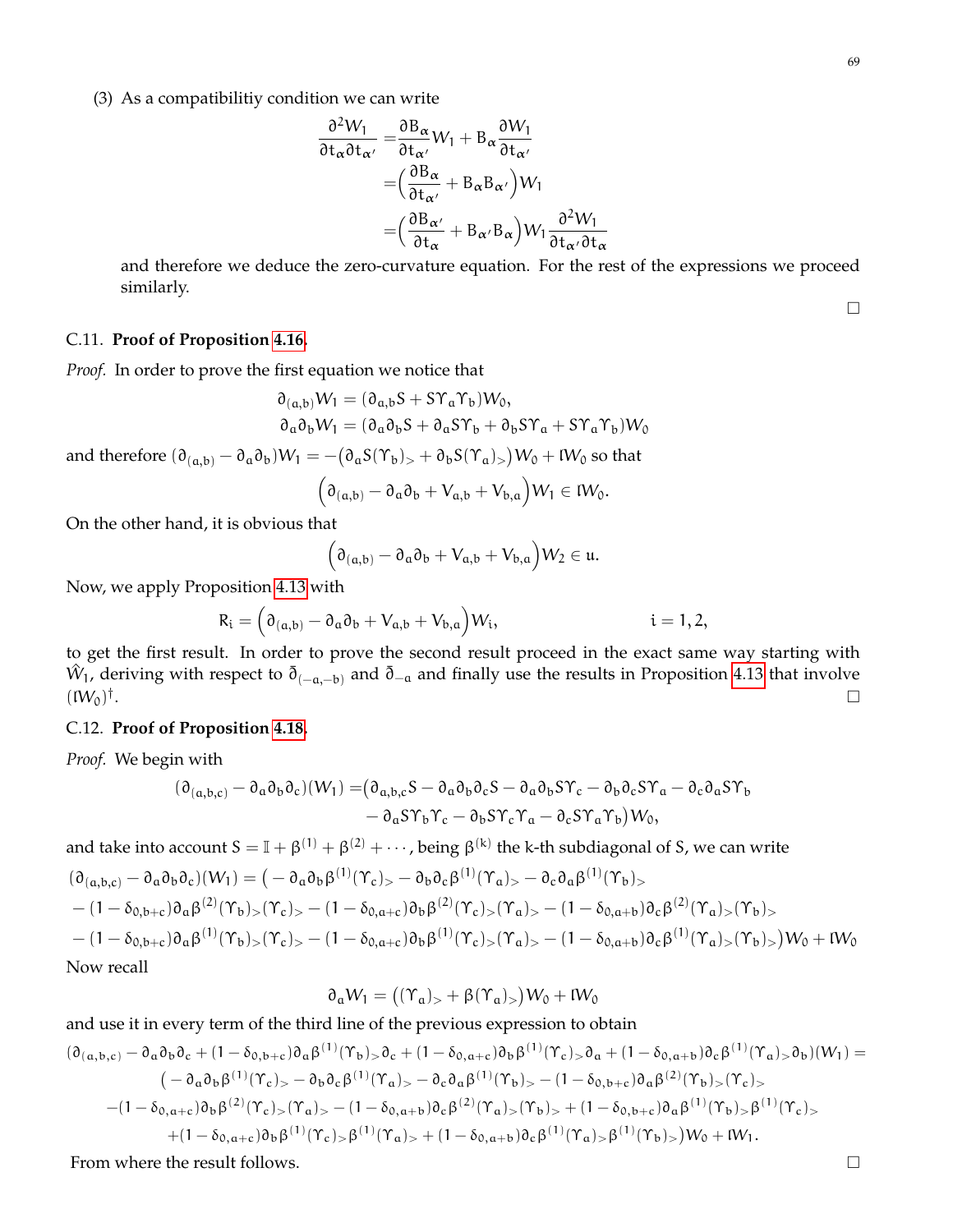#### REFERENCES

- [1] Mark Adler and Pierre van Moerbeke, *Group factorization, moment matrices and Toda lattices*, International Mathematics Research Notices **12** (1997) 556-572.
- [2] Mark Adler and Pierre van Moerbeke, *Generalized orthogonal polynomials, discrete KP and Riemann–Hilbert problems*, Communications in Mathematical Physics **207** (1999) 589-620.
- [3] Mark Adler and Pierre van Moerbeke, *Vertex operator solutions to the discrete KP hierarchy*, Communications in Mathematical Physics **203** (1999) 185-210.
- [4] Mark Adler and Pierre van Moerbeke, *The spectrum of coupled random matrices*, Annals of Mathematics **149** (1999) 921-976.
- [5] Mark Adler and Pierre van Moerbeke, *Hermitian, symmetric and symplectic random ensembles: PDEs for the distribution of the spectrum*, Annals of Mathematics **153** (2001) 149-189
- [6] Mark Adler and Pierre van Moerbeke, *Darboux transforms on band matrices, weights and associated polynomials*, International Mathematics Research Notices **18** (2001) 935-984.
- <span id="page-69-1"></span>[7] Carlos Álvarez-Fernández and Manuel Mañas, *Orthogonal Laurent polynomials on the unit circle, extended CMV ordering and 2D Toda type integrable hierarchies*, Advances in Mathematics **240** (2013) 132-193.
- [8] Carlos Álvarez-Fernández and Manuel Mañas, *On the Christoffel–Darboux formula for generalized matrix orthogonal polynomials*, Journal of Mathematical Analysis and Applications **418** (2014) 238-247.
- [9] Carlos Álvarez-Fernández, Ulises Fidalgo Prieto, and Manuel Mañas, *The multicomponent 2D Toda hierarchy: generalized matrix orthogonal polynomials, multiple orthogonal polynomials and Riemann-Hilbert problems*, Inverse Problems **26** (2010) 055009 (15pp).
- [10] Carlos Álvarez-Fernández, Ulises Fidalgo Prieto, and Manuel Mañas, *Multiple orthogonal polynomials of mixed type: Gauss–Borel factorization and the multi-component 2D Toda hierarchy*, Advances in Mathematics **227** (2011) 1451-1525.
- <span id="page-69-0"></span>[11] Gerardo Ariznabarreta and Manuel Mañas, *Matrix orthogonal Laurent polynomials on the unit circle and Toda type integrable systems*, Advances in Mathematics **264** (2014) 396-463.
- [12] Gerardo Araznibarreta and Manuel Mañas, *A Jacobi type Christoffel–Darboux formula for multiple orthogonal polynomials of mixed type*, Linear Algebra and its Applications **468** (2015) 154-170.
- <span id="page-69-2"></span>[13] Gerardo Ariznabarreta and Manuel Mañas, *Multivariate orthogonal polynomials and integrable systems*, arXiv:1409.0570 [math.CA]
- [14] Gerardo Ariznabarreta and Manuel Mañas, *Darboux transformations for multivariate orthogonal polynomials*, arXiv:1503.04786 [math.CA].
- [15] Mihály Bakonyi and Geir Naevdal, *On the matrix completion method for multidimensional moment problems*, Acta Scientiarum Mathematicarum **64** (1998) 547-558.
- [16] Heinrich G. W. Begehr and Abduhamid Dzhuraev, *An Introduction to Several Complex Variables and Partial Differential Equations*, Pitman Monographs and Surveys in Pure and Applied Mathematics **88**, Addison–Wesley Longman Limited, Harlow, 1997.
- [17] Elias Berriochoa, Alicia Cachafeiro, and José M. Garcia-Amor, *Connection between orthogonal polynomials on the unit circle and bounded interval*, Journal of Computational and Applied Mathematics **177** (2005) 205-223.
- [18] Maarten J. Bergvelt and A. P. E. ten Kroode, *Tau-functions and zero-curvature equations of Toda-AKNS type*, Journal of Mathematical Physics **29** (1988) 1308-1320.
- [19] Maarten J. Bergvelt and A. P. E. ten Kroode, *Partitions, Vertex Operators Constructions and Multi-Component KP Equations*, Pacific Journal of Mathematics **171** (1995) 23-88.
- [20] María Isabel Bueno and Francisco Marcellán, *Darboux transformation and perturbation of linear functionals*, Linear Algebra and its Applications **384** (2004) 215-242.
- [21] María Isabel Bueno and Francisco Marcellán, *Polynomial perturbations of bilinear functionals and Hessenberg matrices*, Linear Algebra and its Applications **414** (2006) 64-83.
- [22] Adhemar Bultheel, Pablo González-Vera, Erik Hendriksen, and Olav Njåstad, *Orthogonal rational functions*, Cambridge Monographs on Applied and Computational Mathematics, vol.5, Cambridge University Press, Cambridge (1999).
- [23] María José Cantero, Leandro Moral, and Luis Velázquez, *Five-diagonal matrices and zeros of orthogonal polynomials in the unit circle*, Linear Algebra and its Applications **362** (2003) 29-56.
- [24] Lyle Cochran and S. Clement Cooper, *Orthogonal Laurent polynomials on the real line*, in: S.C. Cooper, W.J. Thron (Eds.), Continued Fractions and Orthogonal Functions, Lecture Notes in Pure and Applied Mathematics Series, **154**, Marcel Dekker, NewYork, 1994, p. 47100.
- [25] Elwin B. Christoffel, *Über die Gaußische Quadratur und eine Verallgemeinerung derselben*, Journal für die reine und angewandte Mathematike **55** (1858) 61-82.
- [26] Ruyman Cruz-Barroso, Leyla Daruis, Pablo González-Vera, and Olav Njåstad, *Sequences of orthogonal Laurent polynomials, biorthogonality and quadrature formulas on the unit circle*, Journal of Computational and Applied Mathematics **200** (2007) 424- 440.
- [27] Ruyman Cruz-Barroso and Steven Delvaux, *Orthogonal Laurent polynomials on the unit circle and snake-shaped matrix factorizations*, Journal of Approximation Theory **161** (2009) 65-87.
- [28] Ruyman Cruz-Barroso and Pablo González-Vera, *A Christoffel–Darboux formula and a Favard's theorem for Laurent orthogonal polynomials on the unit circle*, Journal of Computational and Applied Mathematics **179** (2005) 157-173.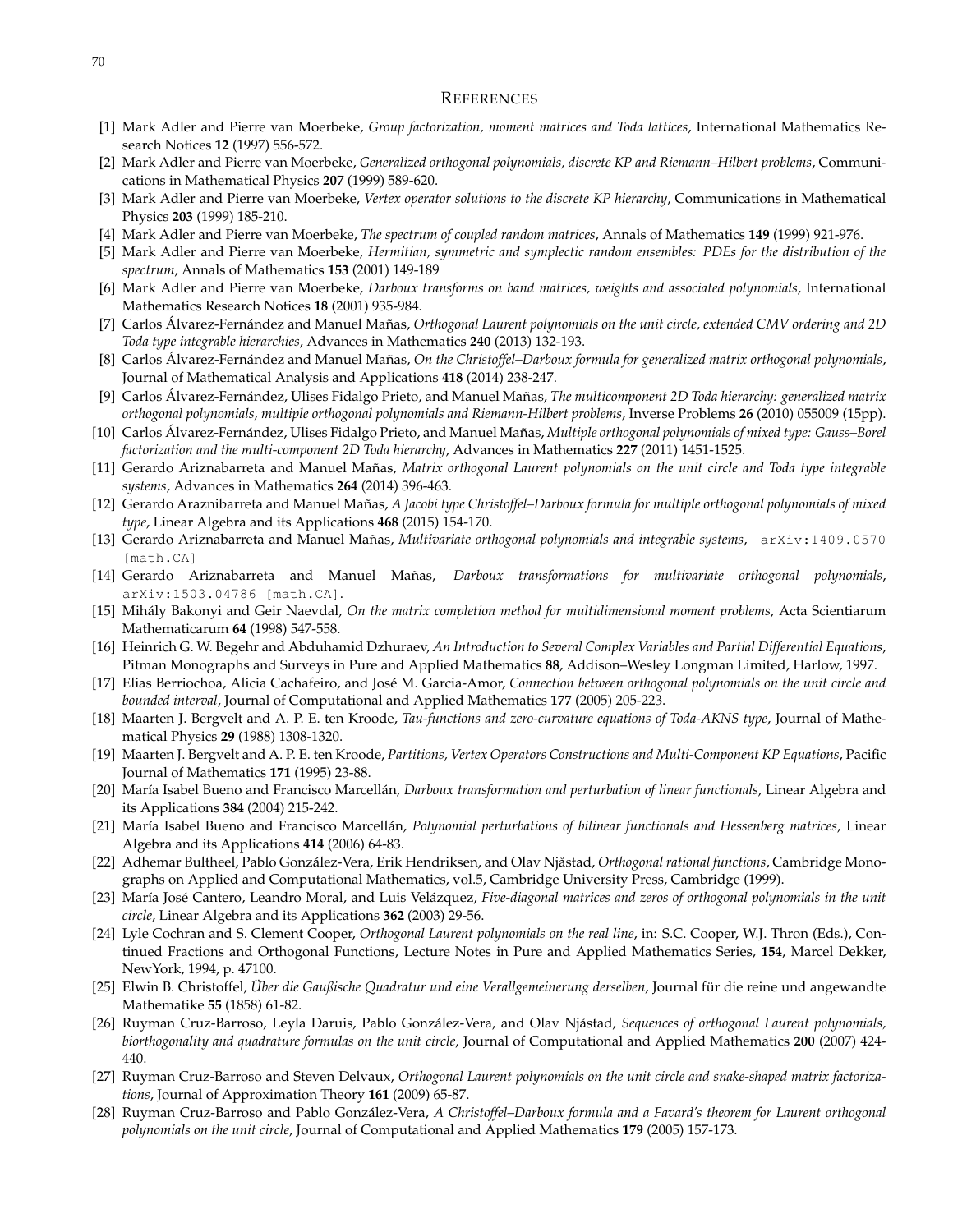- [29] Gaston Darboux, *Sur une proposition relative aux équations linéaires*, Comptes rendus hebdomadaires des séances de l'Académie des Sciences, Paris **94** (1882) 1456-1459.
- [30] Etsuro Date, Michio Jimbo, Masaki Kashiwara, and Tetsuji Miwa, *Operator approach to the Kadomtsev-Petviashvili equation. Transformation groups for soliton equations. III*, Journal of the Physical Society of Japan **50**, (1981) 3806-3812.
- [31] Etsuro Date, Michio Jimbo, Masaki Kashiwara, and Tetsuji Miwa, *Transformation groups for soliton equations. Euclidean Lie algebras and reduction of the KP hierarchy*, Publications of the Research Institute for Mathematical Sciences **18** (1982) 1077-1110.
- [32] Etsuro Date, Michio Jimbo, Masaki Kashiwara, and Tetsuji Miwa, *Transformation groups for soliton equations* in *Nonlinear Integrable Systems-Classical Theory and Quantum Theory* M. Jimbo and T. Miwa (eds.) World Scientific, Singapore, 1983.
- [33] Carlos Díaz-Mendoza, Pablo González-Vera, and Mateo Jiménez-Paiz, *Strong Stieltjes distributions and orthogonal Laurent polynomials with applications to quadratures and Padé approximation*, Mathematics of Computation **74** (2005) 1843-1870.
- [34] Jan Felipe van Diejen *Asymptotics of multivariate orthogonal polynomials with hyperoctahedral symmetry*, in *Jack, Hall-Littlewood and Macdonald Polynomials*, Vadim B. Kuznetsov, and Siddhartha Sahi, Rutgers University, Editors, Contemporary Mathematics **417**, 2006.
- [35] Adam Doliwa, Paolo M. Santini, and Manuel Mañas, *Transformations of Quadrilateral Lattices*, Journal of Mathematical Physics **41** (2000) 944-990.
- [36] Michael A. Dritschel, *On Factorization of Trigonometric Polynomials*, Integral Equations and Operator Theory **49** (2004), 11–42.
- [37] Charles F. Dunkl and Yuan Xu, *Orthogonal Polynomiasl of Several Variables*, Encyclopedia of Mathematics and its Applications **81**, Second Edition, Cambridge University Press, Cambridge, 2014.
- [38] Luther P. Eisenhart, *Transformations of Surfaces*, Princeton University Press, Hamburg, 1943.
- [39] Lipót Fejér, *Über trigonometrische Polynome*, Journal für die reine und angewandte Mathematik (Crelle's Journal) **146** (1915) 53-82.
- [40] Géza Freud, *Orthogonal Polynomials*, Akadémiai Kiadó, Budapest and Pergamon Press, Oxford, 1971, 1985.
- [41] Israel M. Gel'fand, Mikhael M. Kapranov and Andrei V. Zelevinsky, *Discriminants, Resultants, and Multidimensional Determinants*, Birkhaüser, Boston, 1994.
- [42] Israel M. Gel'fand, Serguei Gel'fand, Vladimir S. Retakh, and Robert Wilson, *Quasideterminants*, Advances in Mathematics **193** (2005) 56-141.
- [43] Israel M. Gel'fand, Daniel Krob, Alain Lascoux, Bernard Leclerc, Vladimir S. Retakh, and Jean-Yves Thibon, *Noncommutative symmetric functions*, Advances in Mathematics **112** (1995) 218-348.
- [44] Israel M. Gel'fand and Vladimir S. Retakh, *Determinants of matrices over noncommutative rings*, Functional Analysis and its Applications **25** (1991) 91-102.
- [45] Israel M. Gel'fand and Vladimir S. Retakh, *Theory of noncommutative determinants, and characteristic functions of graphs*, Functional Analysis and its Applications **26** (1992) 231-246.
- [46] Jeffrey S. Geronimo and Hugo J. Woerdeman, *Positive extensions, Fejér–Riesz factorization and autoregressive filters in two variables*, Annals of Mathematics, **160** (2004), 839–906
- [47] Jeffrey S. Geronimo and Plamen Iliev, *Bispectrality of multivariable Racah–Wilson polynomials*, Constructive Approximation **31** (2010) 417–457.
- [48] Jeffrey S. Geronimo and Ming-Jun Laib, *Factorization of multivariate positive Laurent polynomials*, Journal of Approximation Theory **139** (2006) 327-345.
- [49] Gene H. Golub and Charles F. Van Loan (Fourth Edition), *Matrix Computations*, Johns Hopkins University Press, Baltimore, 2013.
- [50] Francisco A. Grünbaum and Luc Haine, *Orthogonal polynomials satisfying differential equations: the role of the Darboux transformation*, in: "Symmetries and Integrability of Difference Equations (Estérel, 1994)", CRM Proceedings Lecture Notes **9**, American Mathematical Society, Providence, 1996, pp. 143 –154.
- [51] Chaohao Gu, Hesheng Hu, and Zixiang Zhou, *Darboux Transformations in Integrable Systems Theory and their Applications to Geometry*, Springer-Verlag, Amsterdam, 2005.
- [52] Roger A. Horn and Charles R. Johnson, *Matrix Analysis* (Second Edition), Cambridge University Press, New York, 2013.
- [53] Lars Hörmander, *An introduction to complex analysis in several variables*, North Holland, Amsterdam (1990).
- <span id="page-70-0"></span>[54] Marcel Jaulent, Miguel A. Manna, and Luis Martínez Alonso, *Asymptotic modules for solving integrable models*, Inverse Problems **5** (1989) 573-598.
- [55] Hans Jonas, *Über die Transformation der konjugierten Systeme and über den gemeinsamen Ursprung der Bianchischen Permutabilitätstheoreme*, Sitzungsberichte der Berliner Mathematischen Gesellschaft **14** (1915) 96-118.
- [56] William B. Jones, Olav Njåstad, and Wolfgang J. Thron, *Two-point Pade expansions for a family of analytic functions*, Journal of Computational and Applied Mathematics **9** (1983) 105.123.
- [57] William B. Jones and Wolfgang J. Thron, *Orthogonal Laurent polynomials and Gaussian quadrature*, in: K.E. Gustafson, W. P. Reinhardt (Eds.), Quantum Mechanics in Mathematics Chemistry and Physics, Plenum, NewYork, 1981, pp. 449-455.
- [58] William B. Jones, Wolfgang J. Thron, and Haakon Waadeland, *A strong Stieltjes moment problem*, Transactions of the American Mathematical Society **261** (1980) 503-528.
- [59] Victor G. Kac and Johan W. van de Leur, *The n-component KP hierarchy and representation theory*, Journal of Mathematical Physics **44** (2003) 3245-3293.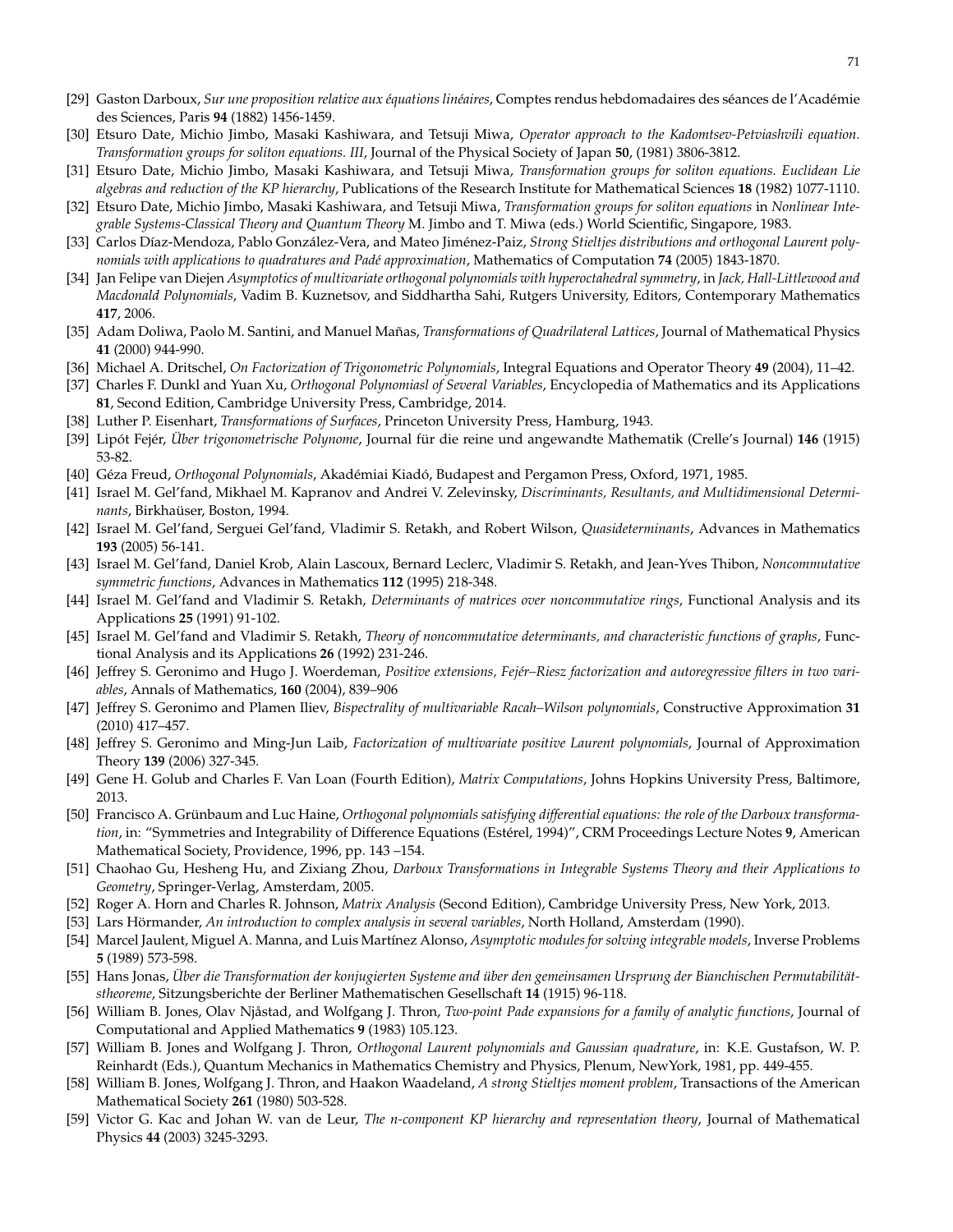- 72
- [60] Samuel Karlin and James McGregor, *Linear growth models with many types and multidimensional Hahn polynomials*, in: Theory and application of special functions, pp. 261-288, ed. R. A. Askey, Publication of the Mathematics Research Center (University of Wisconsin) **35**, Academic Press, 1975.
- [61] Rowan Killip and Irina Nenciu, *CMV: The unitary analogue of Jacobi matrices*, Communications on Pure and Applied Mathematics **60** (2006) 1148-1188.
- [62] Greg Knese, *Polynomials on the two dimensional torus* Indiana University Mathematics Journal **57** (2008), 1353-1376.
- [63] Steven G. Krantz, *Function theory of several complex variables*, AMS Chelsea Publishing, American Mathematical Society, Providence, Rhode Island, 2000.
- [64] Lucien Levy, *Sur quelques équations linéares aux deérivées partieles du second ordre*, Journale de l'Ecole Polytechnique **56** (1886) 63-78.
- [65] Diane Maclagan and Bernd Sturmfels, *Introduction to Tropical Geometry*, Graduate Studies in Mathematics **161**, New York, 2015.
- <span id="page-71-0"></span>[66] Manuel Mañas and Luis Martínez Alonso, *The multicomponent 2D Toda hierarchy: dispersionless limit*, Inverse Problems **25** (2009) 115020 (22pp).
- [67] Manuel Mañas, Luis Martínez Alonso, and Carlos Álvarez-Fernández, *The multicomponent 2D Toda hierarchy: discrete flows and string equations*, Inverse Problems **25** (2009) 065007 (31pp).
- [68] Manuel Mañas, Luis Martínez Alonso, and Elena Medina, *Dressing methods for geometric nets: I. Conjugate nets*, Journal of Physics A: Mathematical & General **33** (2000) 2871-2894.
- [69] Francisco Marcellán and Javier Hernández, *Geronimus spectral transforms and measures on the complex plane*, Journal of Computational and Applied Mathematics **219** (2008) 441-456.
- [70] Vladimir B. Matveev and Mikhael A. Salle, *Differential-difference evolution equations. II: Darboux Transformation for the Toda lattice*, Letters in Mathematical Physics **3** (1979) 425-429.
- [71] Paul R. Milch, *A multi-dimensional linear growth birth and death process*, The Annals of Mathematical Statistic **39** (1968) 727-754.
- [72] Alip Mohammed, *The torus related Riemann problem*, Journal of Mathematical Analysis and Applications **326** (2007) 533-555.
- [73] Alip Mohammed, *The Riemann–Hilbert problem for certain poly domains and its connection to the Riemann problem*, Journal of Mathematical Analysis and Applications **343** (2008) 706-723.
- [74] Motohico Mulase, *Complete integrability of the Kadomtsev–Petviashvili equation*, Advances in Mathematics **54** (1984) 57-66.
- [75] Olav Njåstad and William J. Thron, *The theory of sequences of orthogonal L-polynomials*, in: H. Waadeland, H. Wallin (Eds.), Pade Approximants and Continued Fractions, Det Kongelige Norske Videnskabers Selskabs Skrifter, 1983, pp. 54.91.
- [76] Peter J. Olver, *On Multivariate Interpolation*, Studies in Applied Mathematics **116** (2006) 201-240.
- [77] Frigyes Riesz, *Über ein Problem des Herr Carathéodory*, Journal für die reine und angewandte Mathematik (Crelle's Journal) **146** (1915) 83-87.
- [78] Collin Rogers and Wolfgang K. Schief, *Bäcklund and Darboux Transformations: Geometry and Modern Applications in Soliton Theory*, Cambridge University Press, Cambridge, 2002.
- [79] Walter Rudin, *Function Theory in Polydiscs*, Mathematics Lecture Notes Series, W. A. Benjamin, Inc, New York, 1969.
- [80] Walter Rudin, *Functional Analysis*, International Series in Pure and Applied Mathematics, McGraw-Hill, New York, 1991.
- [81] Mikio Sato, *Soliton equations as dynamical systems on infinite dimensional Grassmann manifolds (Random Systems and Dynamical Systems)*, Research Institute for Mathematical Sciences Kokyuroku **439**, (1981) 30-46 .
- [82] Mikio Sato and Yasuko Sato, *Soliton equations as dynamical systems on infinite-dimensional Grassmann manifold*, Nonlinear partial differential equations in applied science (Tokyo, 1982) 259-271, Mathematical Studies **81**, North-Holland, Amsterdam, 1983.
- [83] Volker Scheidemann, *Introduction to Complex Analysis in Several Variables*, Birkhäuser, Basel, 2005.
- [84] Gabor Szeg˝o, *Orthogonal Polynomials*, American Mathematical Society Colloquium Publications, Vol. XXIII. American Mathematical Society, Providence, Rhode Island, (1975).
- [85] Barry Simon, *Orthogonal Polynomials on the Unit Circle, Part 1: Classical Theory*, AMS Colloquium Series, American Mathematical Society, Providence, RI, (2005).
- [86] Barry Simon, *Orthogonal Polynomials on the Unit Circle, Part 2: Spectral Theory*, AMS Colloquium Series, American Mathematical Society, Providence, RI, (2005).
- [87] Barry Simon, *CMV matrices: Five years after*, Journal of Computational and Applied Mathematics **208** (2007) 120-154.
- [88] Barry Simon *Szeg˝o's Theorem and its descendants*, Princeton Univertity Press,Princeton, New Jersey (2011).
- [89] Kanehisa Takasaki and Takashi Takebe, *Universal Whitham hierarchy, dispersionless Hirota equations and multicomponent KP hierarchy*, Physica D: Nonlinear Phenomena **235** (2007) 109-125.
- [90] William J. Thron, *L-polynomials orthogonal on the unit circle*, in: A. Cuyt (Ed.), Nonlinear Methods and Rational Approximation, Reidel Publishing Company, Dordrecht, 1988, pp. 271-278.
- [91] Kimio Ueno and Kanehisa Takasaki, *Toda lattice hierarchy. I*, Proceedings of the Japan Academy, Series A, Mathematical Sciences **59** (1984) 167-170.
- [92] Kimio Ueno and Kanehisa Takasaki, *Toda lattice hierarchy. II*, Proceedings of the Japan Academy, Series A, Mathematical Sciences **59** (1984) 215-218.
- [93] Kimio Ueno and Kanehisa Takasaki, *Toda lattice hierarchy*, in Group Representations and Systems of Differential Equations, Advanced Studies in Pure Mathematics **4** (1984) 1-95.
- [94] David S. Watkins, *Some perspectives on the eigenvalue problem*, SIAM Review **35** (1993), 430-471.